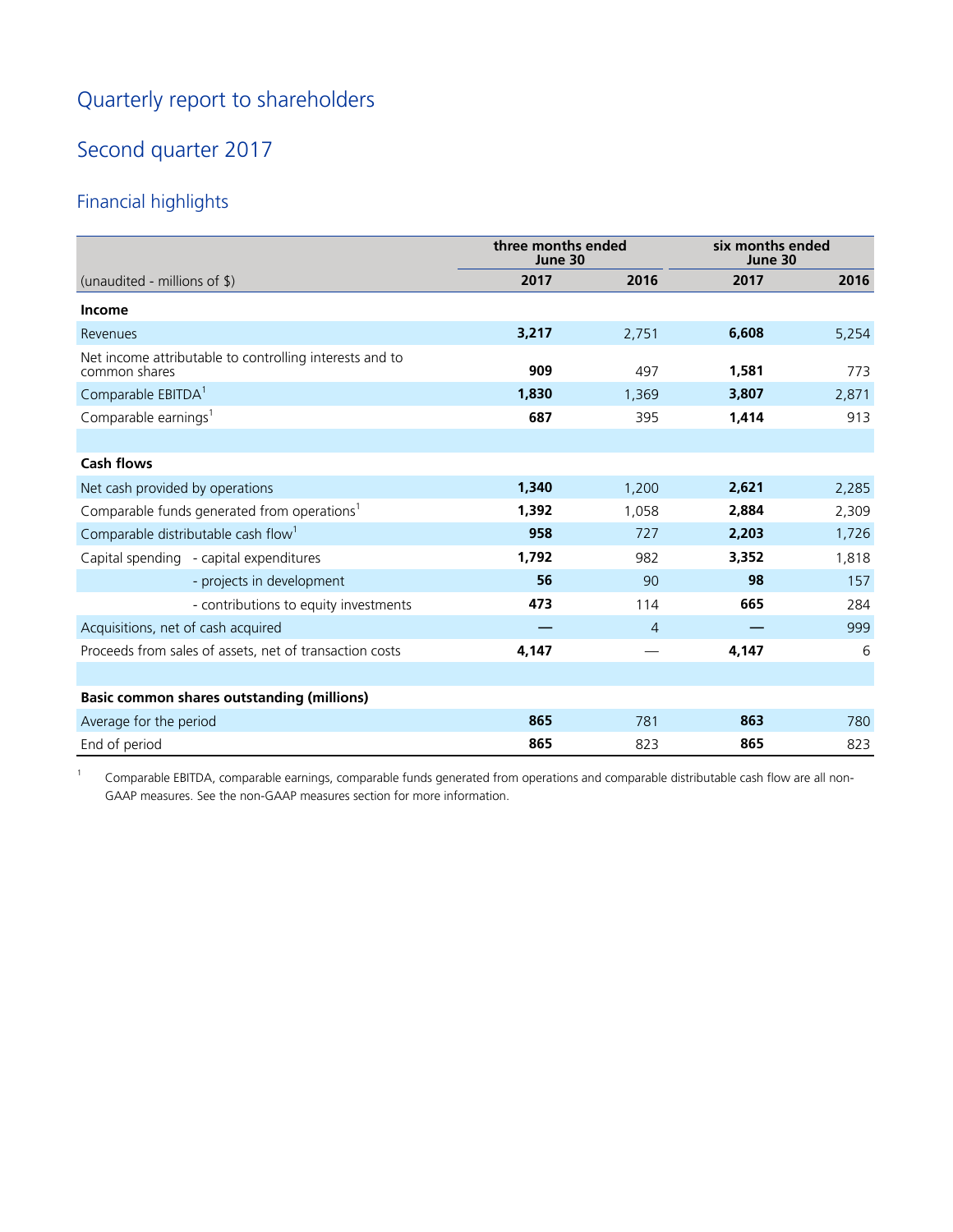# Management's discussion and analysis

## July 27, 2017

This management's discussion and analysis (MD&A) contains information to help the reader make investment decisions about TransCanada PipeLines Limited (TCPL). It discusses our business, operations, financial position, risks and other factors for the three and six months ended June 30, 2017, and should be read with the accompanying unaudited condensed consolidated financial statements for the three and six months ended June 30, 2017 which have been prepared in accordance with U.S. GAAP.

This MD&A should also be read in conjunction with our December 31, 2016 audited consolidated financial statements and notes and the MD&A in our 2016 Annual Report.

### **FORWARD-LOOKING INFORMATION**

We disclose forward-looking information to help current and potential investors understand management's assessment of our future plans and financial outlook, and our future prospects overall.

Statements that are *forward-looking* are based on certain assumptions and on what we know and expect today and generally include words like *anticipate, expect, believe, may, will, should, estimate* or other similar words.

Forward-looking statements in this MD&A include information about the following, among other things:

- planned changes in our business
- our financial and operational performance, including the performance of our subsidiaries
- expectations or projections about strategies and goals for growth and expansion
- expected cash flows and future financing options available to us
- expected dividend growth
- expected costs for planned projects, including projects under construction, permitting and in development
- expected schedules for planned projects (including anticipated construction and completion dates)
- expected regulatory processes and outcomes
- expected impact of regulatory outcomes
- expected outcomes with respect to legal proceedings, including arbitration and insurance claims
- expected capital expenditures and contractual obligations
- expected operating and financial results
- expected impact of future accounting changes, commitments and contingent liabilities
- expected industry, market and economic conditions.

Forward-looking statements do not guarantee future performance. Actual events and results could be significantly different because of assumptions, risks or uncertainties related to our business or events that happen after the date of this MD&A.

Our forward-looking information is based on the following key assumptions, and subject to the following risks and uncertainties:

### **Assumptions**

- inflation rates, commodity prices and capacity prices
- nature and scope of hedging
- regulatory decisions and outcomes
- foreign exchange rates
- interest rates
- tax rates
- planned and unplanned outages and the use of our pipeline and energy assets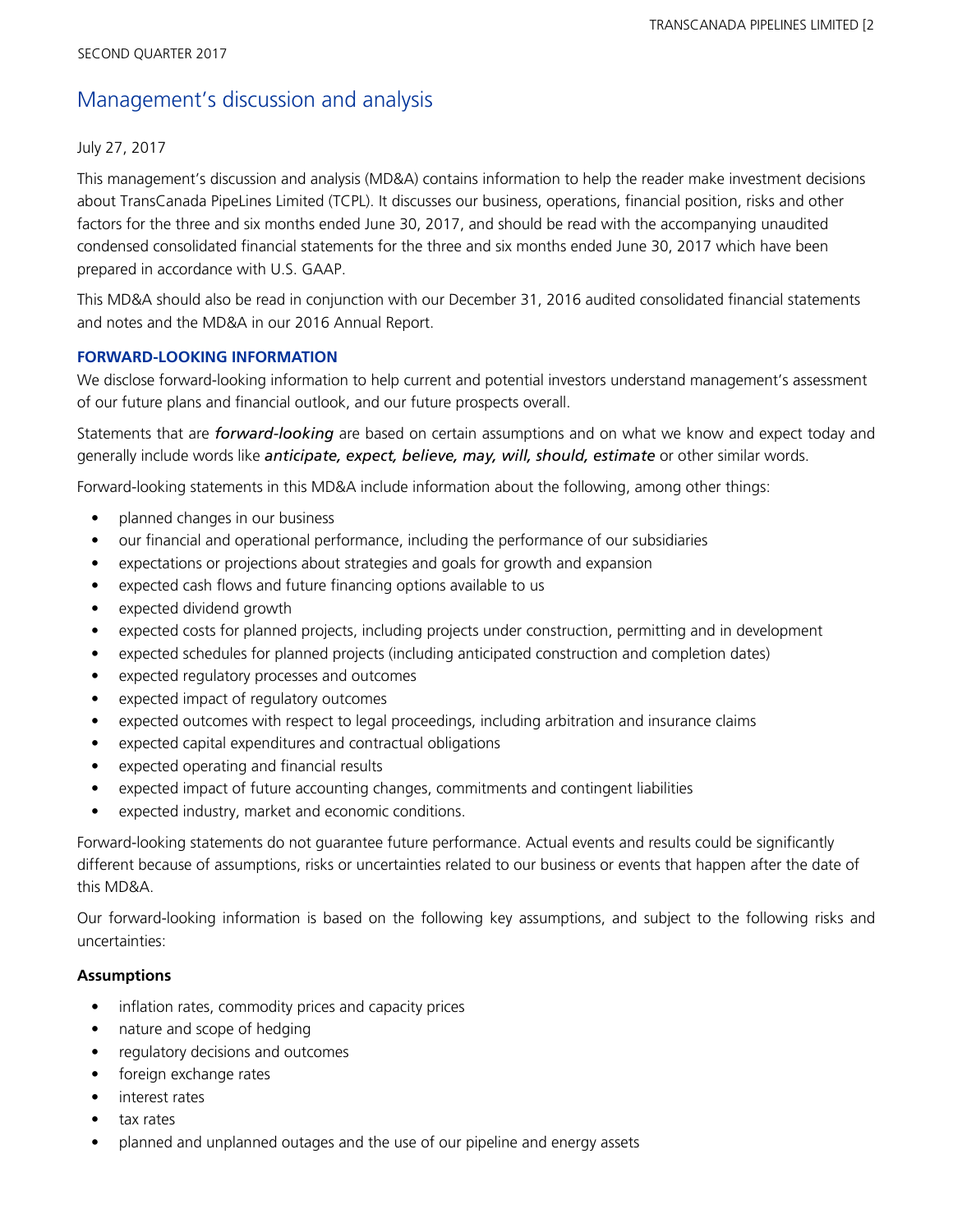- integrity and reliability of our assets
- access to capital markets
- anticipated construction costs, schedules and completion dates.

#### **Risks and uncertainties**

- our ability to realize the anticipated benefits from the acquisition of Columbia
- our ability to successfully implement our strategic initiatives
- whether our strategic initiatives will yield the expected benefits
- the operating performance of our pipeline and energy assets
- amount of capacity sold and rates achieved in our pipeline businesses
- the availability and price of energy commodities
- the amount of capacity payments and revenues we receive from our energy business
- regulatory decisions and outcomes
- outcomes of legal proceedings, including arbitration and insurance claims
- performance and credit risk of our counterparties
- changes in market commodity prices
- changes in the political environment
- changes in environmental and other laws and regulations
- competitive factors in the pipeline and energy sectors
- construction and completion of capital projects
- costs for labour, equipment and materials
- access to capital markets
- interest, tax and foreign exchange rates
- weather
- cyber security
- technological developments
- economic conditions in North America as well as globally.

You can read more about these factors and others in reports we have filed with Canadian securities regulators and the SEC, including the MD&A in our 2016 Annual Report.

As actual results could vary significantly from the forward-looking information, you should not put undue reliance on forward-looking information and should not use future-oriented information or financial outlooks for anything other than their intended purpose. We do not update our forward-looking statements due to new information or future events, unless we are required to by law.

### **FOR MORE INFORMATION**

You can find more information about TCPL in our annual information form and other disclosure documents, which are available on SEDAR (www.sedar.com).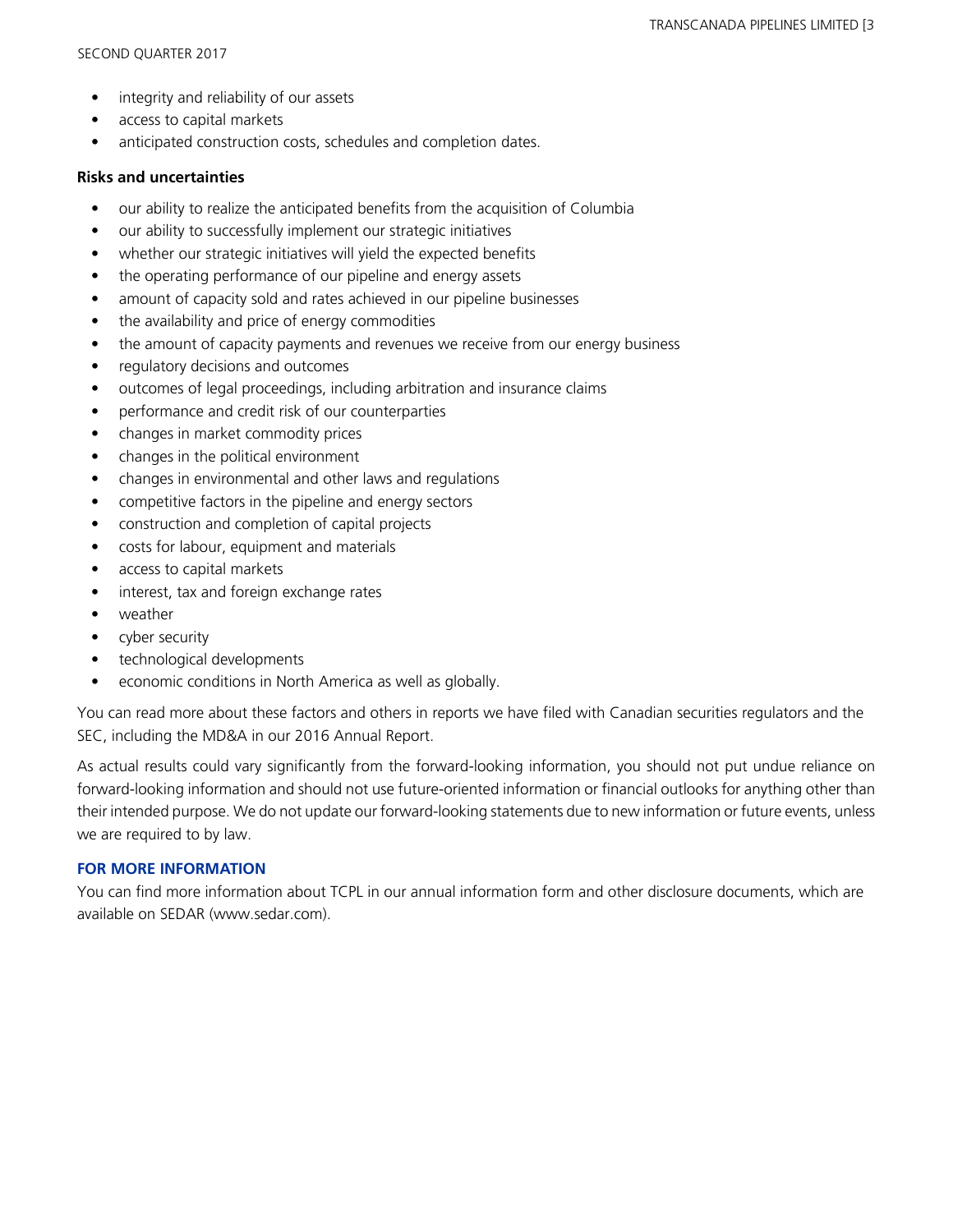### **NON-GAAP MEASURES**

This MD&A references the following non-GAAP measures:

- **•** comparable earnings
- comparable EBITDA
- comparable EBIT
- funds generated from operations
- comparable funds generated from operations
- comparable distributable cash flow.

These measures do not have any standardized meaning as prescribed by U.S. GAAP and therefore may not be similar to measures presented by other entities.

## **Comparable measures**

We calculate comparable measures by adjusting certain GAAP and non-GAAP measures for specific items we believe are significant but not reflective of our underlying operations in the period. These comparable measures are calculated on a consistent basis from period to period and are adjusted for specific items in each period, as applicable.

Our decision not to adjust for a specific item is subjective and made after careful consideration. Specific items may include:

- **•** certain fair value adjustments relating to risk management activities
- **•** income tax refunds and adjustments and changes to enacted tax rates
- **•** gains or losses on sales of assets
- **•** legal, contractual and bankruptcy settlements
- impact of regulatory or arbitration decisions relating to prior year earnings
- restructuring costs
- **•** impairment of goodwill, investments and other assets including certain ongoing maintenance and liquidation costs
- acquisition costs.

We exclude the unrealized gains and losses from changes in the fair value of derivatives used to reduce our exposure to certain financial and commodity price risks. These derivatives generally provide effective economic hedges, but do not meet the criteria for hedge accounting. As a result, the changes in fair value are recorded in net income. As these amounts do not accurately reflect the gains and losses that will be realized at settlement, we do not consider them reflective of our underlying operations.

The following table identifies our non-GAAP measures against their equivalent GAAP measures.

| <b>Comparable measure</b>                  | <b>Original measure</b>                                                  |
|--------------------------------------------|--------------------------------------------------------------------------|
| comparable earnings                        | net income attributable to controlling interests and to common<br>shares |
| comparable EBITDA                          | segmented earnings                                                       |
| comparable EBIT                            | segmented earnings                                                       |
| comparable funds generated from operations | net cash provided by operations                                          |
| comparable distributable cash flow         | net cash provided by operations                                          |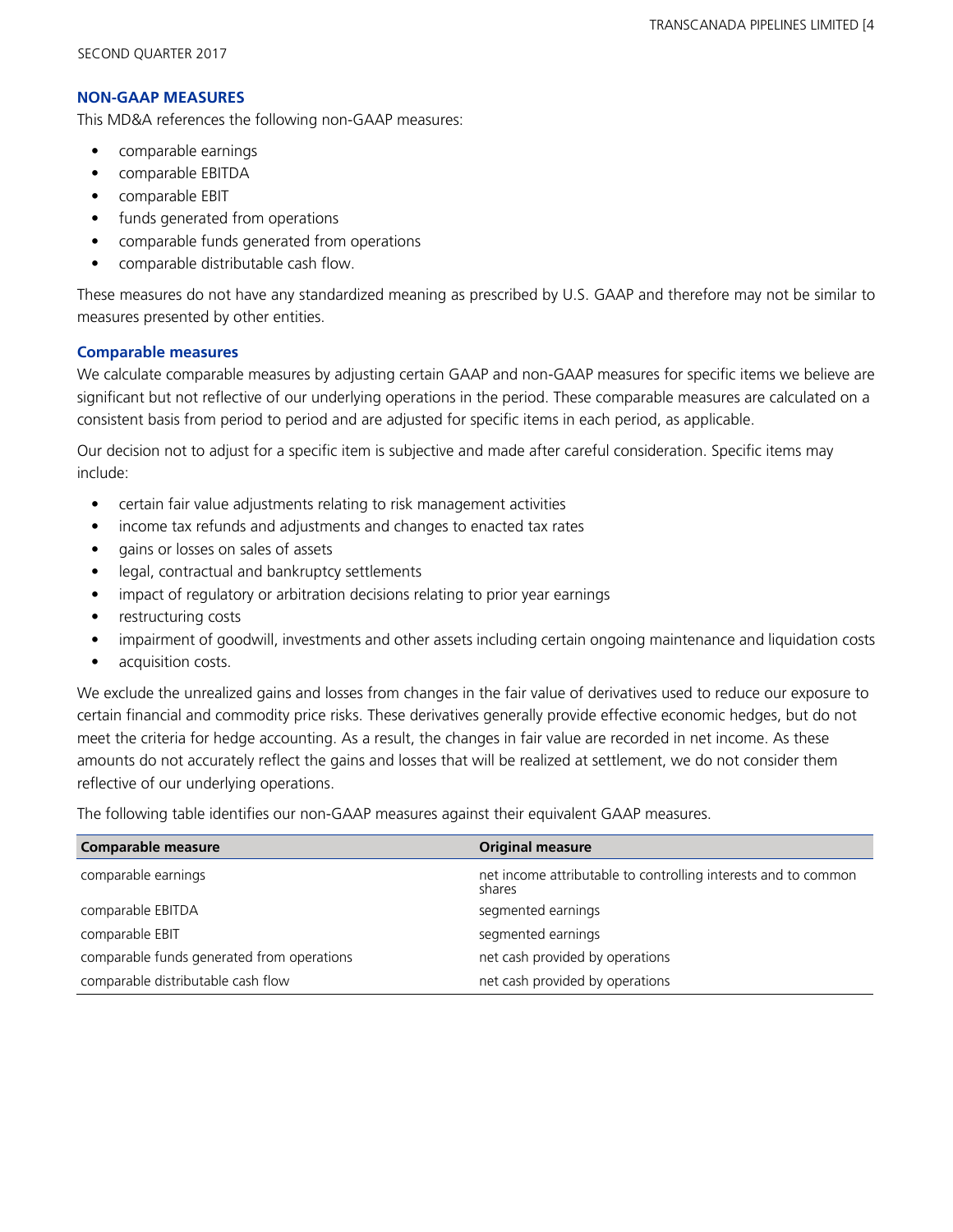#### SECOND QUARTER 2017

#### **Comparable earnings**

Comparable earnings represent earnings or loss attributable to controlling interests and to common shareholders on a consolidated basis adjusted for specific items. Comparable earnings is comprised of segmented earnings, interest expense, AFUDC, interest income and other, income taxes and non-controlling interests adjusted for the specific items. See the Consolidated results section for a reconciliation to net income attributable to controlling interest and to common shares.

#### **Comparable EBIT and comparable EBITDA**

Comparable EBIT represents segmented earnings adjusted for the specific items described above. We use comparable EBIT as a measure of our earnings from ongoing operations as it is a useful measure of our performance and an effective tool for evaluating trends in each segment. Comparable EBITDA is calculated the same way as comparable EBIT but excludes the non-cash charges for depreciation and amortization. See the Reconciliation of non-GAAP measures section for a reconciliation to segmented earnings.

#### **Funds generated from operations and comparable funds generated from operations**

Funds generated from operations reflects net cash provided by operations before changes in operating working capital. We believe it is a useful measure of our consolidated operating cash flow because it does not include fluctuations from working capital balances, which do not necessarily reflect underlying operations in the same period, and is used to provide a consistent measure of the cash generating performance of our assets. Comparable funds generated from operations is adjusted for the cash impact of specific items noted above. See the Financial condition section for a reconciliation to net cash provided by operations.

#### **Comparable distributable cash flow**

We believe comparable distributable cash flow is a useful supplemental measure of performance that defines cash available to common shareholders before capital allocation. Comparable distributable cash flow is defined as comparable funds generated from operations, distributions to non-controlling interests and maintenance capital expenditures. Maintenance capital expenditures are expenditures incurred to maintain our operating capacity, asset integrity and reliability, and include amounts attributable to our proportionate share of maintenance capital expenditures on our equity investments. Although we deduct maintenance capital expenditures in determining comparable distributable cash flow, in certain of our rate-regulated businesses, maintenance capital expenditures are included in their respective rate bases, on which we earn a regulated return and recover depreciation through future tolls. See the Financial condition section for a reconciliation to net cash provided by operations.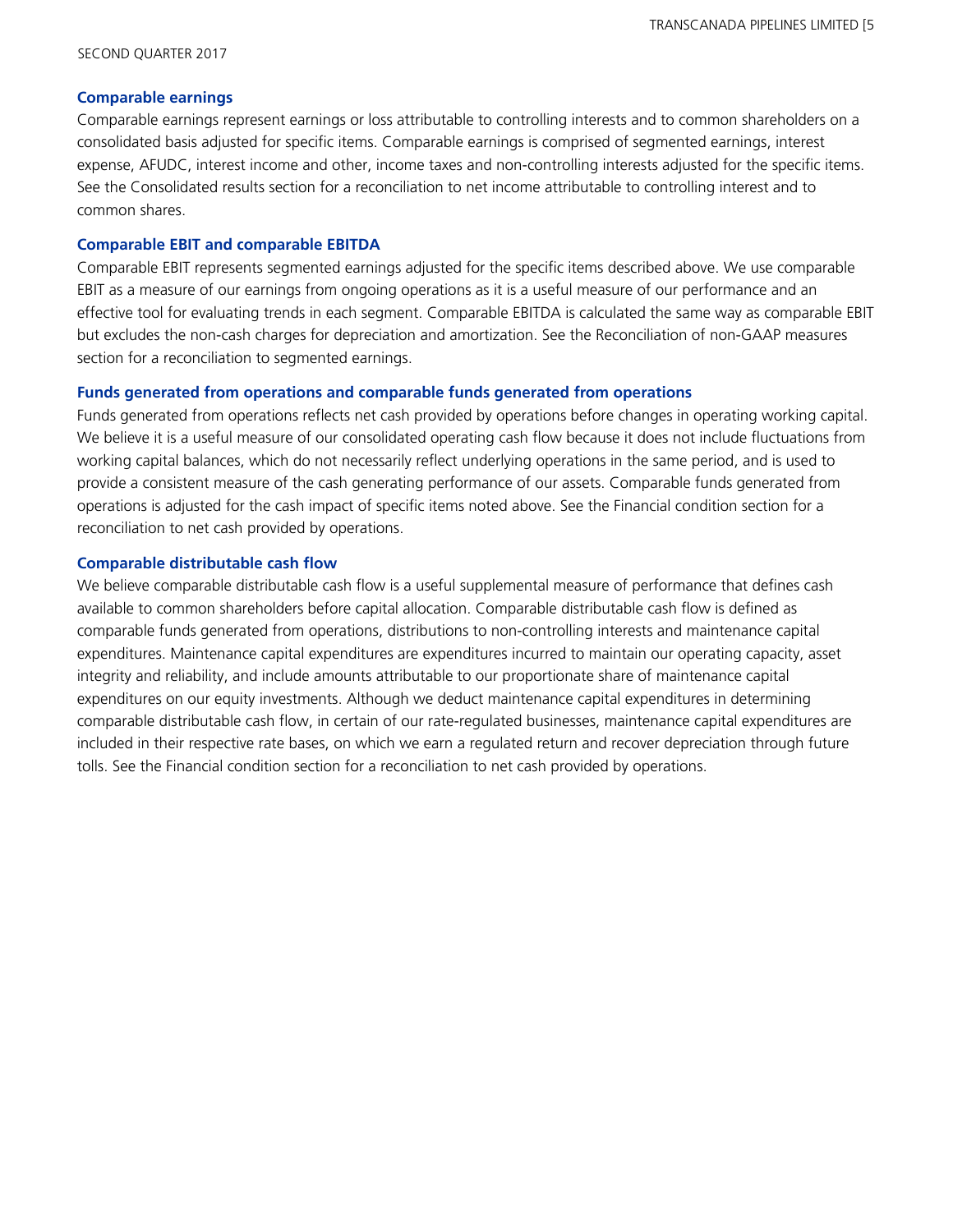# Consolidated results - second quarter 2017

Certain costs previously reported in our Corporate segment are now being reported within the business segments to better align with how we measure our financial performance. 2016 results have been adjusted to reflect this change.

|                                                                          | three months ended<br>June 30 |       | six months ended<br>June 30 |       |
|--------------------------------------------------------------------------|-------------------------------|-------|-----------------------------|-------|
| (unaudited - millions of $\frac{1}{2}$ )                                 | 2017                          | 2016  | 2017                        | 2016  |
| Canadian Natural Gas Pipelines                                           | 305                           | 342   | 587                         | 614   |
| U.S. Natural Gas Pipelines                                               | 401                           | 188   | 962                         | 455   |
| Mexico Natural Gas Pipelines                                             | 120                           | 41    | 238                         | 86    |
| Liquids Pipelines                                                        | 251                           | 198   | 478                         | 410   |
| Energy                                                                   | 645                           | 371   | 843                         | 245   |
| Corporate                                                                | (40)                          | (24)  | (73)                        | (51)  |
| <b>Total segmented earnings</b>                                          | 1,682                         | 1,116 | 3,035                       | 1,759 |
| Interest expense                                                         | (540)                         | (408) | (1,056)                     | (831) |
| Allowance for funds used during construction                             | 121                           | 111   | 222                         | 212   |
| Interest income and other                                                | 89                            | 5     | 109                         | 110   |
| Income before income taxes                                               | 1,352                         | 824   | 2,310                       | 1,250 |
| Income tax expense                                                       | (388)                         | (275) | (584)                       | (345) |
| <b>Net income</b>                                                        | 964                           | 549   | 1,726                       | 905   |
| Net income attributable to non-controlling interests                     | (55)                          | (52)  | (145)                       | (132) |
| Net income attributable to controlling interests and to<br>common shares | 909                           | 497   | 1,581                       | 773   |

Net income attributable to controlling interests and to common shares increased by \$412 million and \$808 million for the three and six months ended June 30, 2017 compared to the same periods in 2016.

The 2017 results included:

- a \$255 million after-tax net gain related to the monetization of our U.S. Northeast power business, which included a \$441 million after-tax gain on the sale of TC Hydro in second quarter, an incremental loss of \$176 million after tax recorded in second quarter on the sale of the thermal and wind package and \$10 million year-to-date of after-tax disposition costs
- an after-tax charge of \$15 million in second quarter and \$39 million year-to-date for integration-related costs associated with the acquisition of Columbia
- an after-tax charge of \$4 million in second quarter and \$11 million year-to-date related to the maintenance of Keystone XL assets which is being expensed pending further advancement of the project
- a \$7 million income tax recovery in first quarter related to the realized loss on a third party sale of Keystone XL project assets. A provision for the expected pre-tax loss on these assets was included in our 2015 impairment charge, but the related income tax recoveries could not be recorded until realized.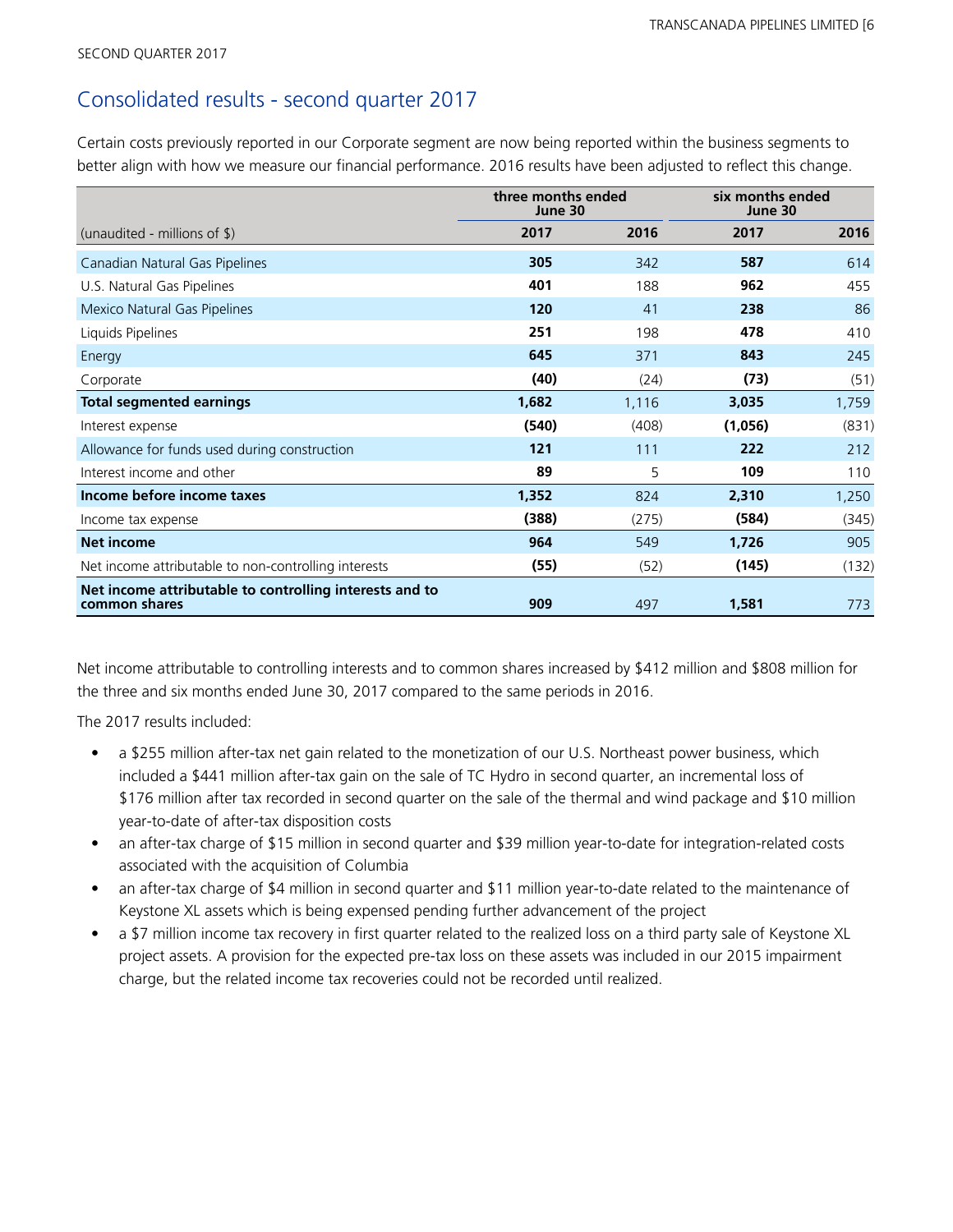The 2016 results included:

- a \$176 million after-tax impairment charge in first quarter on the carrying value of our Alberta PPAs as a result of our decision to terminate the PPAs
- a charge of \$10 million in second quarter and \$36 million year-to-date related to costs associated with the acquisition of Columbia
- an after-tax charge of \$9 million in second quarter and \$15 million year-to-date related to Keystone XL costs for the maintenance and liquidation of project assets which are being expensed pending further advancement of the project
- an after-tax charge of \$10 million in second quarter for restructuring charges mainly related to expected future losses under lease commitments. These charges formed part of a restructuring initiative, which commenced in 2015, to maximize the effectiveness and efficiency of our existing operations and reduce overall costs
- an additional \$3 million after-tax loss on the sale of TC Offshore which closed on March 31, 2016.

Net income in all periods included unrealized gains and losses from changes in risk management activities which we exclude, along with the above-noted items, to arrive at comparable earnings.

Comparable earnings increased by \$292 million and \$501 million for the three and six months ended June 30, 2017 compared to the same periods in 2016 as discussed below in the reconciliation of net income to comparable earnings.

### **RECONCILIATION OF NET INCOME TO COMPARABLE EARNINGS**

|                                                                          | three months ended<br>June 30 |       | six months ended<br>June 30 |       |
|--------------------------------------------------------------------------|-------------------------------|-------|-----------------------------|-------|
| (unaudited - millions of $\$\$ )                                         | 2017                          | 2016  | 2017                        | 2016  |
| Net income attributable to controlling interests and to<br>common shares | 909                           | 497   | 1,581                       | 773   |
| Specific items (net of tax):                                             |                               |       |                             |       |
| Net gain on sales of U.S. Northeast power assets                         | (265)                         |       | (255)                       |       |
| Integration and acquisition related costs - Columbia                     | 15                            | 10    | 39                          | 36    |
| Keystone XL asset costs                                                  | 4                             | 9     | 11                          | 15    |
| Keystone XL income tax recoveries                                        |                               |       | (7)                         |       |
| Alberta PPA terminations                                                 |                               |       |                             | 176   |
| Restructuring costs                                                      |                               | 10    |                             | 10    |
| TC Offshore loss on sale                                                 |                               |       |                             | 3     |
| Risk management activities <sup>1</sup>                                  | 24                            | (131) | 45                          | (100) |
| <b>Comparable earnings</b>                                               | 687                           | 395   | 1,414                       | 913   |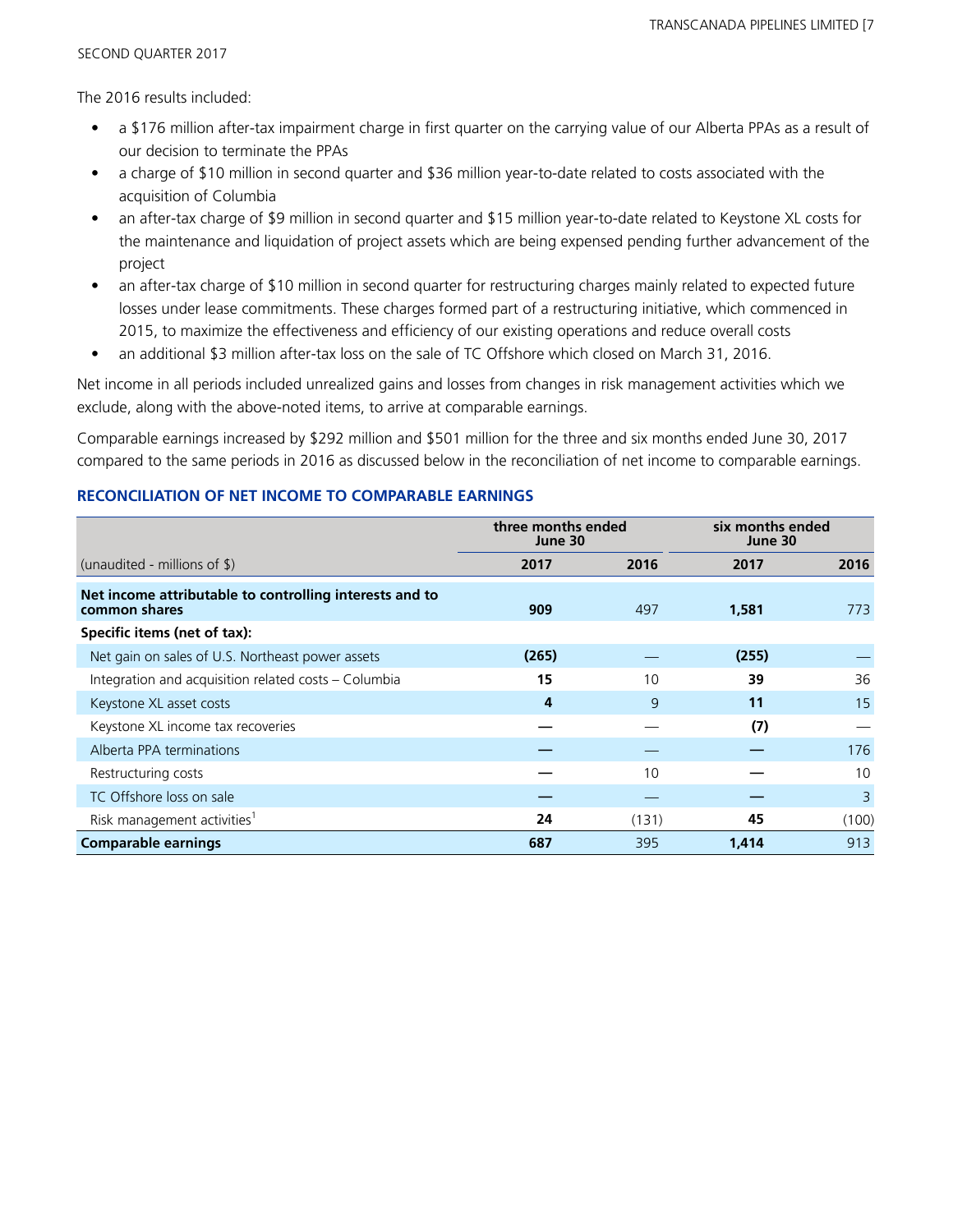| <b>Risk management activities</b>                               | three months ended<br>June 30 |                | six months ended<br>June 30 |               |
|-----------------------------------------------------------------|-------------------------------|----------------|-----------------------------|---------------|
| (unaudited - millions of \$)                                    | 2017                          | 2016           | 2017                        | 2016          |
| Canadian Power                                                  | 3                             | 20             | 4                           |               |
| U.S. Power                                                      | (94)                          | 204            | (156)                       | 89            |
| Liquids marketing                                               | 4                             | $\overline{4}$ | 4                           | $\mathcal{P}$ |
| Natural Gas Storage                                             | (4)                           |                |                             | 5             |
| Foreign exchange                                                | 41                            | (4)            | 56                          | 49            |
| Income tax attributable to risk management activities           | 26                            | (93)           | 46                          | (52)          |
| Total unrealized (losses)/gains from risk management activities | (24)                          | 131            | (45)                        | 100           |

Comparable earnings increased by \$292 million for the three months ended June 30, 2017 compared to the same period in 2016. This was primarily the net effect of:

- higher contribution from U.S. Natural Gas Pipelines due to incremental earnings from Columbia following the July 1, 2016 acquisition and higher ANR transportation revenues resulting from a FERC-approved rate settlement effective August 1, 2016
- higher earnings from Bruce Power mainly due to higher volumes resulting from fewer planned outage days
- higher interest expense mainly as a result of debt assumed in the acquisition of Columbia on July 1, 2016 and long-term debt issuances
- higher contribution from Mexico Natural Gas Pipelines due to earnings from Topolobampo beginning in July 2016 and Mazatlán beginning in December 2016
- higher earnings from Liquids Pipelines mainly due to higher volumes.

Comparable earnings increased by \$501 million for the six months ended June 30, 2017 compared to the same period in 2016. This was primarily the net effect of:

- higher contribution from U.S. Natural Gas Pipelines due to incremental earnings from Columbia following the July 1, 2016 acquisition and higher ANR transportation revenues resulting from a FERC-approved rate settlement effective August 1, 2016
- higher interest expense as a result of debt assumed in the acquisition of Columbia on July 1, 2016 and long-term debt issuances
- higher contribution from Mexico Natural Gas Pipelines due to earnings from Topolobampo beginning in July 2016 and Mazatlán beginning in December 2016
- higher earnings from Bruce Power mainly due to higher volumes resulting from fewer planned outage days partially offset by higher interest expense
- higher earnings from Liquids Pipelines mainly due to higher volumes
- higher earnings from Western Power following the termination of the Alberta PPAs in March 2016.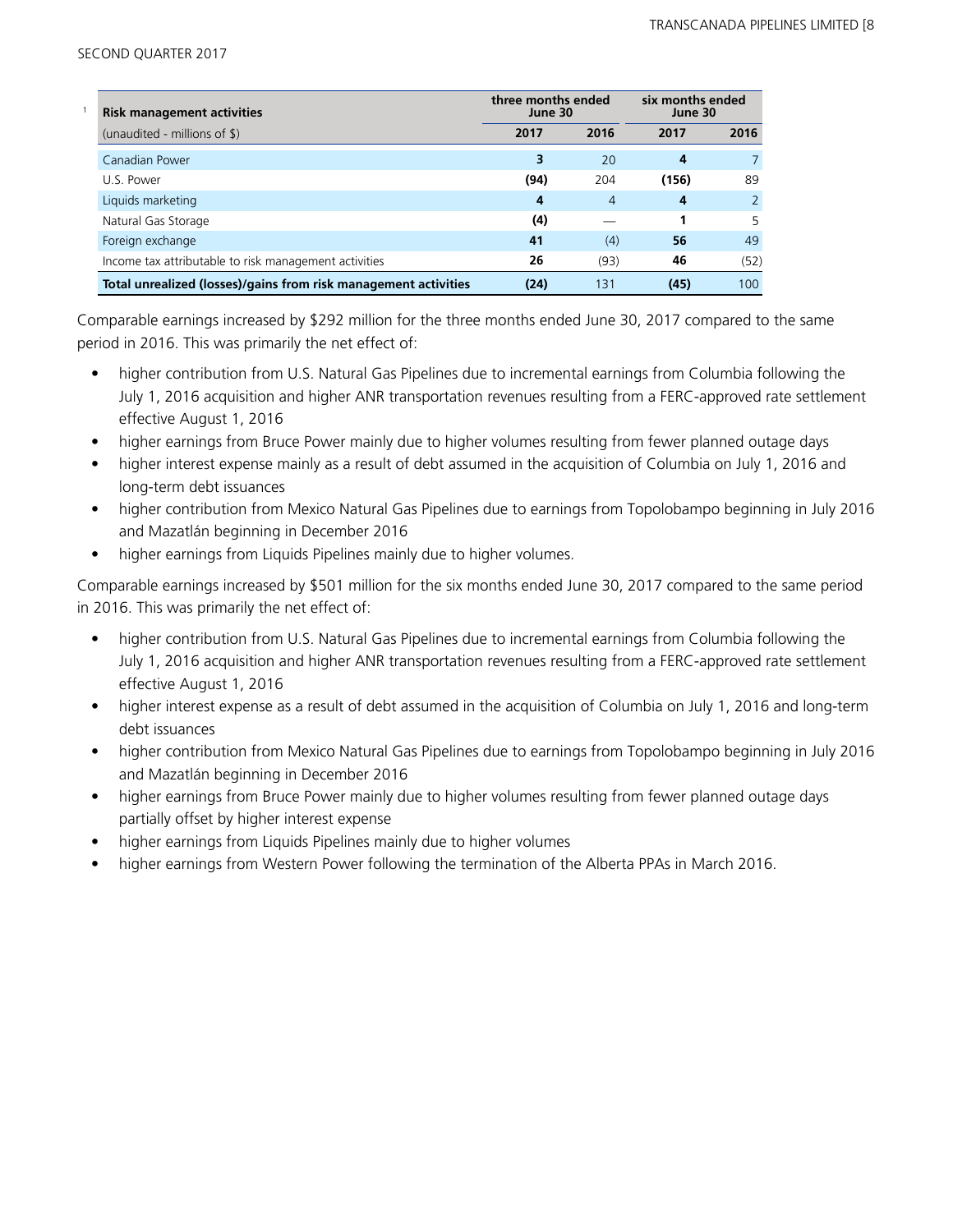## Capital Program

We are developing quality projects under our capital program. These long-life infrastructure assets are supported by long-term commercial arrangements with creditworthy counterparties or regulated business models and are expected to generate significant growth in earnings and cash flow.

Our capital program consists of approximately \$24 billion of near-term projects and approximately \$43 billion of medium to longer-term projects. Amounts presented exclude maintenance capital expenditures, capitalized interest and AFUDC. All projects are subject to cost adjustments due to market conditions, route refinement, permitting conditions, scheduling and timing of regulatory permits.

#### **Near-term projects**

| at June 30, 2017                                           |                                 |                               |                          |
|------------------------------------------------------------|---------------------------------|-------------------------------|--------------------------|
| (unaudited - billions of \$)                               | <b>Expected in-service date</b> | <b>Estimated project cost</b> | <b>Carrying value</b>    |
| <b>Canadian Natural Gas Pipelines</b>                      |                                 |                               |                          |
| Canadian Mainline                                          | 2017-2019                       | 0.5                           | 0.2                      |
| NGTL System <sup>1</sup>                                   | 2017                            | 2.3                           | 1.2                      |
|                                                            | 2018                            | 0.3                           | $\overline{\phantom{m}}$ |
|                                                            | 2019                            | 2.2                           | 0.3                      |
|                                                            | 2020                            | 1.9                           | 0.1                      |
|                                                            | $2021+$                         | 0.4                           |                          |
| <b>U.S. Natural Gas Pipelines</b>                          |                                 |                               |                          |
| Columbia Gas                                               |                                 |                               |                          |
| Leach XPress                                               | 2017                            | <b>US 1.5</b>                 | <b>US 0.9</b>            |
| Modernization I                                            | 2017                            | US 0.2                        | US 0.1                   |
| <b>WB XPress</b>                                           | 2018                            | <b>US 0.8</b>                 | US 0.3                   |
| Mountaineer XPress                                         | 2018                            | US 2.0                        | US 0.2                   |
| Modernization II                                           | 2018-2020                       | <b>US 1.1</b>                 |                          |
| Columbia Gulf                                              |                                 |                               |                          |
| Rayne XPress                                               | 2017                            | <b>US 0.4</b>                 | <b>US 0.3</b>            |
| Cameron Access                                             | 2018                            | US 0.3                        | US 0.2                   |
| <b>Gulf XPress</b>                                         | 2018                            | <b>US 0.6</b>                 | <b>US 0.1</b>            |
| Midstream - Gibraltar                                      | 2017                            | US 0.3                        | US 0.2                   |
| <b>Mexico Natural Gas Pipelines</b>                        |                                 |                               |                          |
| Tula                                                       | 2018                            | US 0.6                        | US 0.4                   |
| Villa de Reyes                                             | 2018                            | <b>US 0.6</b>                 | US 0.3                   |
| Sur de Texas <sup>2</sup>                                  | 2018                            | US 1.3                        | US 0.4                   |
| <b>Liquids Pipelines</b>                                   |                                 |                               |                          |
| Grand Rapids <sup>2</sup>                                  | 2017                            | 0.9                           | 0.8                      |
| Northern Courier                                           | 2017                            | 1.0                           | 1.0                      |
| White Spruce                                               | 2018                            | 0.2                           |                          |
| <b>Energy</b>                                              |                                 |                               |                          |
| Napanee                                                    | 2018                            | 1.1                           | 0.8                      |
| Bruce Power – life extension $3$                           | up to 2020+                     | 1.0                           | 0.2                      |
|                                                            |                                 | 21.5                          | 8.0                      |
| Foreign exchange impact on near-term projects <sup>4</sup> |                                 | 2.9                           | 1.0                      |
| Total near-term projects (billions of Cdn\$)               |                                 | 24.4                          | 9.0                      |

As of June 30, 2017, near-term NGTL System capital projects are being reported by expected in-service dates.

<sup>2</sup> Our proportionate share.

<sup>3</sup> Amounts reflect our proportionate share of the remaining capital costs that Bruce Power expects to incur on its life extension investment programs in advance of major refurbishment outages which are expected to begin in 2020.

4 Reflects U.S./Canada foreign exchange rate of \$1.30 at June 30, 2017.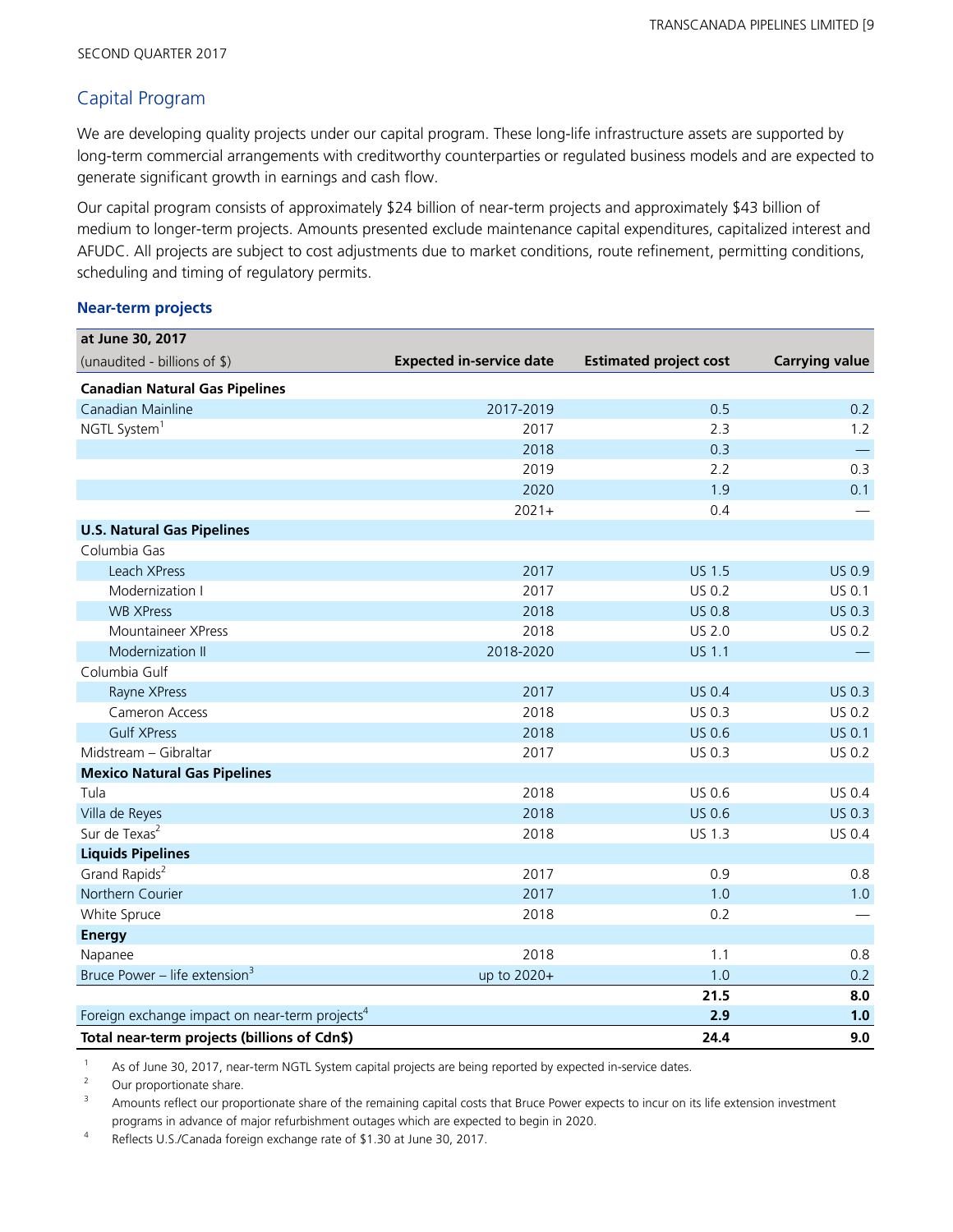#### **Medium to longer-term projects**

The medium to longer-term projects have greater uncertainty with respect to timing and estimated project costs. The expected in-service dates of these projects are post-2020, and costs provided in the schedule below reflect the most recent costs for each project as filed with the various regulatory authorities or otherwise determined. These projects have all been commercially secured or, in the case of Keystone XL, commercial support is expected to be achieved. All these projects are subject to approvals that include sponsor FID and/or complex regulatory processes.

| at June 30, 2017                                                       |                                | <b>Estimated</b> | Carrying      |
|------------------------------------------------------------------------|--------------------------------|------------------|---------------|
| (unaudited - billions of \$)                                           | <b>Segment</b>                 | project cost     | value         |
| <b>Heartland and TC Terminals</b>                                      | Liquids Pipelines              | 0.9              | 0.1           |
| Upland                                                                 | Liquids Pipelines              | <b>US 0.6</b>    |               |
| Grand Rapids Phase 2 <sup>1</sup>                                      | Liquids Pipelines              | 0.7              |               |
| Bruce Power - life extension <sup>1</sup>                              | Energy                         | 5.3              |               |
| <b>Keystone projects</b>                                               |                                |                  |               |
| Keystone XL <sup>2</sup>                                               | Liquids Pipelines              | <b>US 8.0</b>    | <b>US 0.3</b> |
| Keystone Hardisty Terminal <sup>2</sup>                                | Liquids Pipelines              | 0.3              | 0.1           |
| <b>Energy East projects</b>                                            |                                |                  |               |
| Energy East <sup>3</sup>                                               | Liquids Pipelines              | 15.7             | 0.8           |
| Eastern Mainline                                                       | Canadian Natural Gas Pipelines | 2.0              | 0.1           |
| <b>BC</b> west coast LNG-related projects                              |                                |                  |               |
| Coastal GasLink                                                        | Canadian Natural Gas Pipelines | 4.8              | 0.4           |
| NGTL System - Merrick                                                  | Canadian Natural Gas Pipelines | 1.9              |               |
|                                                                        |                                | 40.2             | 1.8           |
| Foreign exchange impact on medium to longer-term projects <sup>4</sup> |                                | 2.6              | 0.1           |
| Total medium to longer-term projects (billions of Cdn\$)               |                                | 42.8             | 1.9           |

<sup>1</sup> Our proportionate share.

<sup>2</sup> Carrying value reflects amount remaining after impairment charge recorded in fourth quarter 2015.

3 Excludes transfer of Canadian Mainline natural gas assets.

4 Reflects U.S./Canada foreign exchange rate of \$1.30 at June 30, 2017.

# **Outlook**

Our overall comparable earnings outlook for 2017 is expected to be higher than what was previously included in the 2016 Annual Report as a result of stronger performance across our business segments, including from the U.S. Northeast power business in first half 2017, as detailed in the MD&A.

#### **Consolidated capital spending**

Our expected total capital expenditures, projects in development and contributions to equity investments for 2017 as outlined in the 2016 Annual Report, remain unchanged.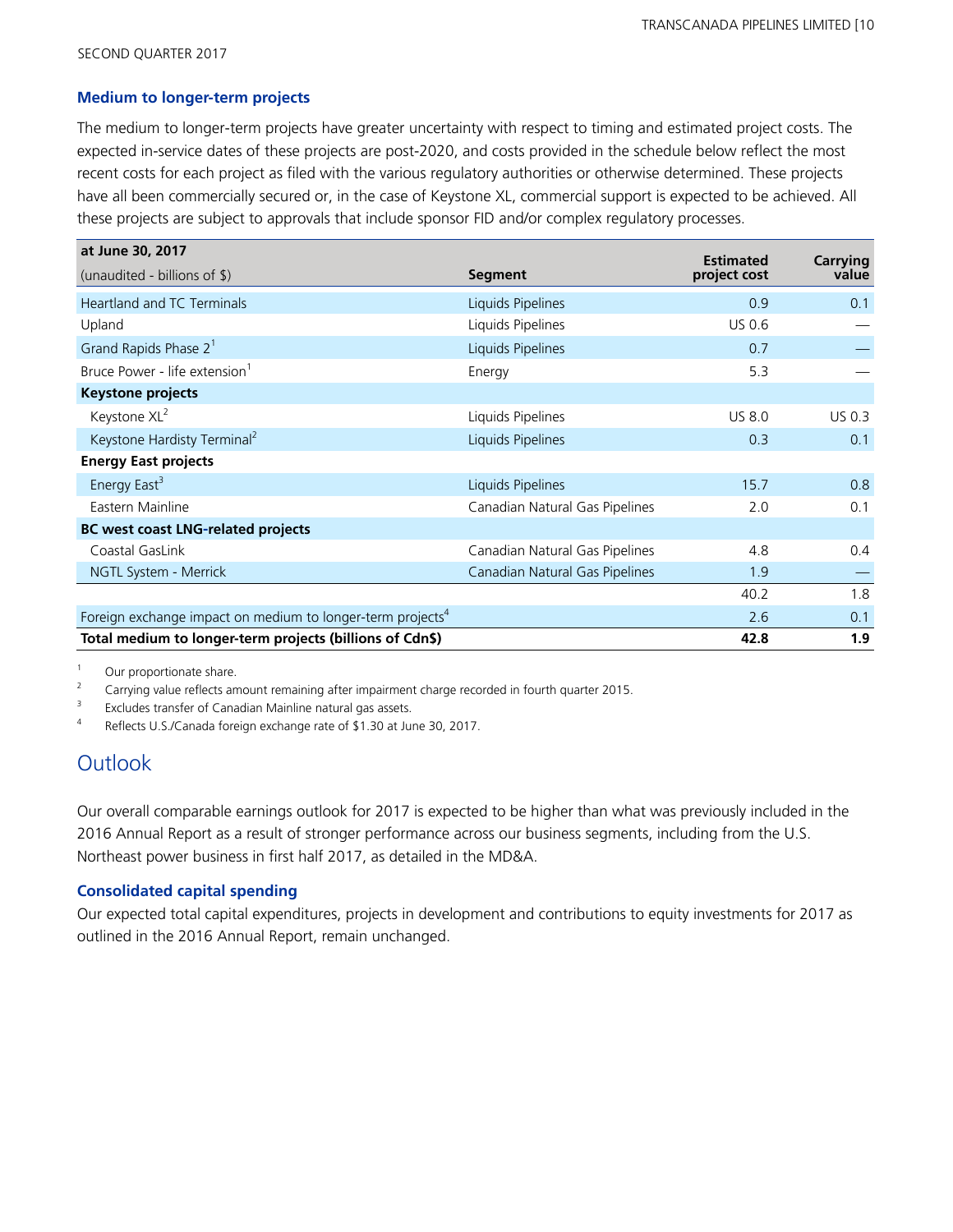# Canadian Natural Gas Pipelines

The following is a reconciliation of comparable EBITDA and comparable EBIT (our non-GAAP measures) to segmented earnings (the equivalent GAAP measure). Certain costs previously reported in our Corporate segment are now being reported within the business segments to better align with how we measure our financial performance. 2016 results have been adjusted to reflect this change.

|                                               | three months ended<br>June 30 |       | six months ended<br>June 30 |       |  |
|-----------------------------------------------|-------------------------------|-------|-----------------------------|-------|--|
| (unaudited - millions of $\frac{1}{2}$ )      | 2017                          | 2016  | 2017                        | 2016  |  |
| <b>NGTL System</b>                            | 236                           | 241   | 466                         | 467   |  |
| Canadian Mainline                             | 264                           | 291   | 511                         | 522   |  |
| Other Canadian pipelines <sup>1</sup>         | 28                            | 30    | 56                          | 62    |  |
| Business development                          | (1)                           | (1)   | (2)                         | (2)   |  |
| <b>Comparable EBITDA</b>                      | 527                           | 561   | 1,031                       | 1,049 |  |
| Depreciation and amortization                 | (222)                         | (219) | (444)                       | (435) |  |
| <b>Comparable EBIT and segmented earnings</b> | 305                           | 342   | 587                         | 614   |  |

1 Includes results from Foothills, Ventures LP and our share of equity income from our investment in TQM.

Canadian Natural Gas Pipelines segmented earnings decreased by \$37 million and \$27 million for the three and six months ended June 30, 2017 compared to the same periods in 2016 and are equivalent to comparable EBIT.

Net income and comparable EBITDA for our rate-regulated Canadian Natural Gas Pipelines are generally affected by our approved ROE, our investment base, our level of deemed common equity and incentive earnings or losses. Changes in depreciation, financial charges and income taxes also impact comparable EBITDA but do not have a significant impact on net income as they are almost entirely recovered in revenues on a flow-through basis.

## **NET INCOME - NGTL SYSTEM AND CANADIAN MAINLINE**

|                              |      | three months ended<br>June 30 |      | six months ended<br>June 30 |  |  |
|------------------------------|------|-------------------------------|------|-----------------------------|--|--|
| (unaudited - millions of \$) | 2017 | 2016                          | 2017 | 2016                        |  |  |
| NGTL System                  | 87   | 79                            | 169  | 152                         |  |  |
| Canadian Mainline            | 48   |                               | 100  | 102                         |  |  |

Net income for the NGTL System increased by \$8 million and \$17 million for the three and six months ended June 30, 2017 compared to the same periods in 2016 mainly due to a higher average investment base and higher OM&A incentive earnings in 2017. The NGTL System is operating under the two-year 2016-2017 Revenue Requirement Settlement which includes an ROE of 10.1 per cent on 40 per cent deemed equity and a mechanism for sharing variances above and below a fixed annual OM&A amount with flow-through treatment of all other costs.

Net income for the Canadian Mainline decreased by \$4 million and \$2 million for the three and six months ended June 30, 2017 compared to the same periods in 2016 primarily due to a lower average investment base and higher carrying charges on regulatory deferrals, partially offset by higher incentive earnings. The Canadian Mainline is operating under the NEB 2014 Decision which includes an approved ROE of 10.1 per cent on a 40 per cent deemed equity with a possible range of achieved outcomes between 8.7 per cent and 11.5 per cent. The decision also includes an incentive mechanism that has both upside and downside risk and a \$20 million annual after-tax contribution from us.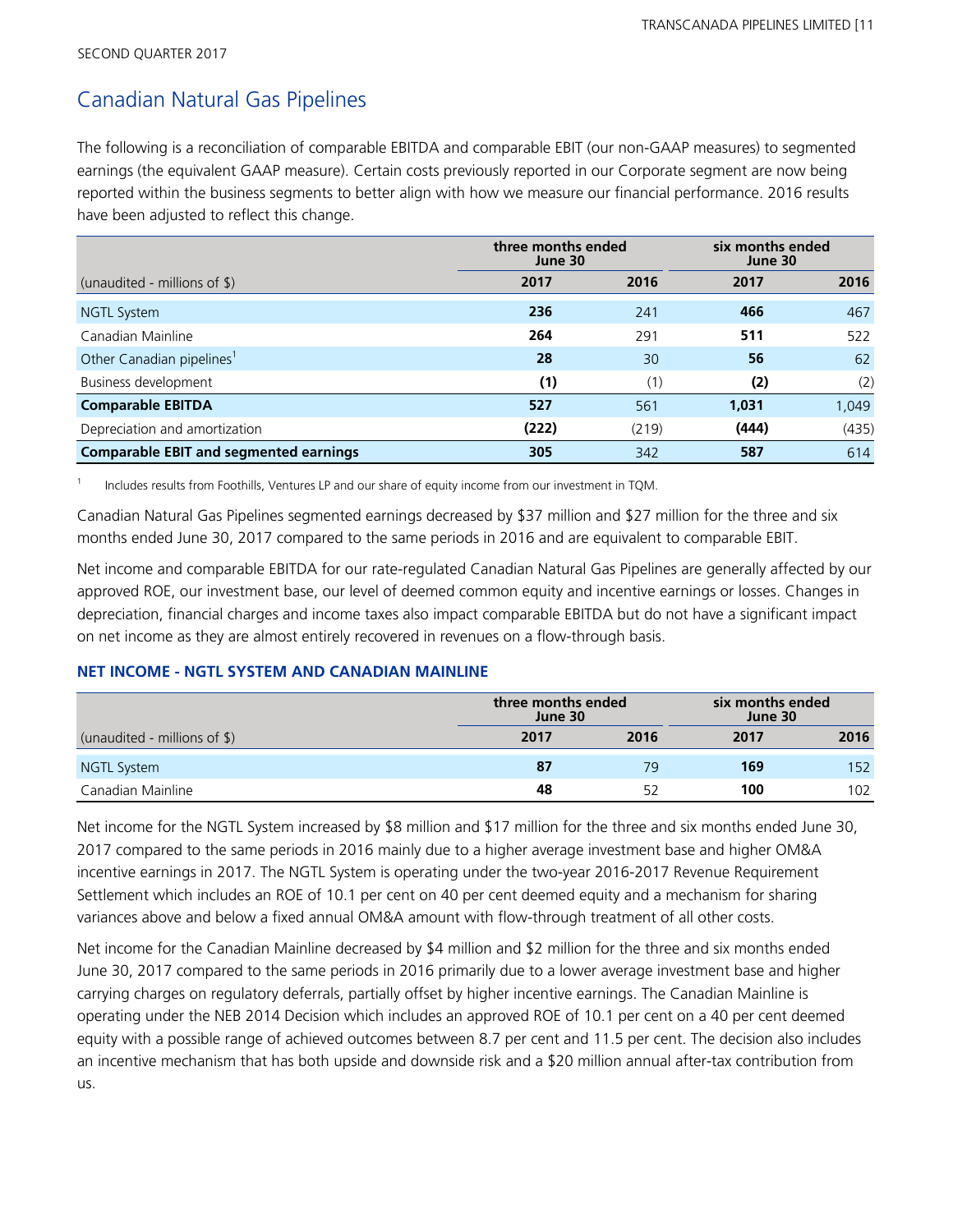#### **DEPRECIATION AND AMORTIZATION**

Depreciation and amortization increased by \$3 million and by \$9 million for the three and six months ended June 30, 2017 compared to the same periods in 2016 mainly due to facilities that were placed in service for the NGTL System and Canadian Mainline.

## **OPERATING STATISTICS - NGTL SYSTEM AND CANADIAN MAINLINE**

| six months ended June 30                 | <b>NGTL System</b> |       | Canadian Mainline <sup>2</sup> |       |  |
|------------------------------------------|--------------------|-------|--------------------------------|-------|--|
| (unaudited)                              | 2017               | 2016  | 2017                           | 2016  |  |
| Average investment base (millions of \$) | 8,043              | 7.357 | 4,131                          | 4,398 |  |
| Delivery volumes (Bcf):                  |                    |       |                                |       |  |
| Total                                    | 2,044              | 1.994 | 903                            | 849   |  |
| Average per day                          | 11.3               | 11.0  | 5.0                            | 4.7   |  |

1 Field receipt volumes for the NGTL System for the six months ended June 30, 2017 were 2,070 Bcf (2016 - 2,075 Bcf). Average per day was 11.4 Bcf (2016 – 11.4 Bcf).

<sup>2</sup> Canadian Mainline's throughput volumes represent physical deliveries to domestic and export markets. Physical receipts originating at the Alberta border and in Saskatchewan for the six months ended June 30, 2017 were 474 Bcf (2016 – 530 Bcf). Average per day was 2.6 Bcf (2016 – 2.9 Bcf).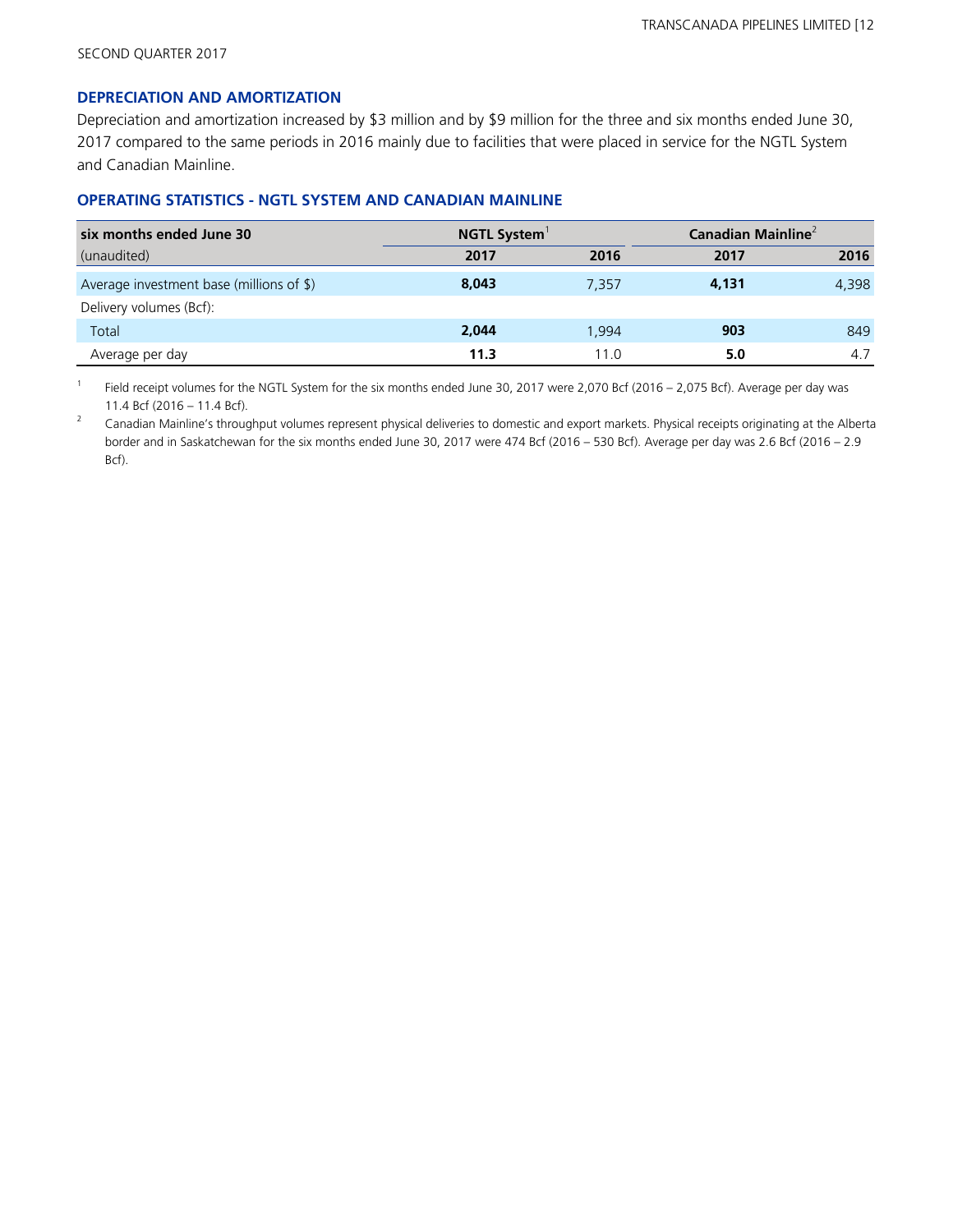# U.S. Natural Gas Pipelines

The following is a reconciliation of comparable EBITDA and comparable EBIT (our non-GAAP measures) to segmented earnings (the equivalent GAAP measure). Certain costs previously reported in our Corporate segment are now being reported within the business segments to better align with how we measure our financial performance. 2016 results have been adjusted to reflect this change.

|                                                        | three months ended<br>June 30 |      | six months ended<br>June 30 |       |  |
|--------------------------------------------------------|-------------------------------|------|-----------------------------|-------|--|
| (unaudited - millions of US\$, unless otherwise noted) | 2017                          | 2016 | 2017                        | 2016  |  |
| Columbia Gas <sup>1</sup>                              | 136                           |      | 321                         |       |  |
| <b>ANR</b>                                             | 93                            | 70   | 215                         | 157   |  |
| TC PipeLines, LP <sup>2,3</sup>                        | 26                            | 27   | 58                          | 58    |  |
| Great Lakes <sup>4</sup>                               | 13                            | 12   | 40                          | 37    |  |
| Midstream <sup>1</sup>                                 | 20                            |      | 43                          |       |  |
| Columbia Gulf <sup>1</sup>                             | 21                            |      | 39                          |       |  |
| Other U.S. pipelines <sup>1,2,3,5</sup>                | 26                            | 10   | 55                          | 24    |  |
| Non-controlling interests <sup>6</sup>                 | 75                            | 75   | 183                         | 170   |  |
| <b>Business development</b>                            |                               |      | (1)                         | (1)   |  |
| <b>Comparable EBITDA</b>                               | 410                           | 194  | 953                         | 445   |  |
| Depreciation and amortization                          | (112)                         | (49) | (224)                       | (100) |  |
| <b>Comparable EBIT</b>                                 | 298                           | 145  | 729                         | 345   |  |
| Foreign exchange impact                                | 103                           | 43   | 243                         | 114   |  |
| Comparable EBIT (Cdn\$)                                | 401                           | 188  | 972                         | 459   |  |
| Specific items:                                        |                               |      |                             |       |  |
| Integration and acquisition related costs - Columbia   |                               |      | (10)                        |       |  |
| TC Offshore loss on sale                               |                               |      |                             | (4)   |  |
| Segmented earnings (Cdn\$)                             | 401                           | 188  | 962                         | 455   |  |

We completed the acquisition of Columbia on July 1, 2016 and the publicly held units of Columbia Pipeline Partners LP (CPPL) on February 17, 2017.

2 Results from Northern Border and Iroquois reflect our share of equity income from these investments. We acquired additional interests in Iroquois of 0.65 per cent on May 1, 2016 and 4.87 per cent on March 31, 2016. TC PipeLines, LP acquired TCPL's 49.34 per cent interest in Iroquois and its remaining 11.81 per cent interest in PNGTS on June 1, 2017.

3 TC PipeLines, LP periodically conducts at-the-market equity issuances which decrease our ownership in TC PipeLines, LP. The following shows our ownership interest in TC PipeLines, LP and our effective ownership interest of Great Lakes and PNGTS through our ownership interest in TC PipeLines, LP for the periods presented.

|                                               |               | Effective ownership percentage as of |
|-----------------------------------------------|---------------|--------------------------------------|
|                                               | June 30, 2017 | June 30, 2016                        |
| TC PipeLines, LP                              | 26.3          | 27.4                                 |
| Effective ownership through TC PipeLines, LP: |               |                                      |
| Great Lakes                                   | 12.2          | 12.7                                 |
| <b>PNGTS</b>                                  | 16.2          | 13.7                                 |

4 Represents our 53.6 per cent direct interest in Great Lakes. The remaining 46.4 per cent is held by TC PipeLines, LP.

5 Includes our effective ownership in Millennium and Hardy Storage and our direct ownership in Iroquois and PNGTS up to June 1, 2017.

<sup>6</sup> Comparable EBITDA for the portions of TC PipeLines, LP, PNGTS and CPPL that we do not own. Effective February 17, 2017, we acquired the remaining publicly held units of CPPL.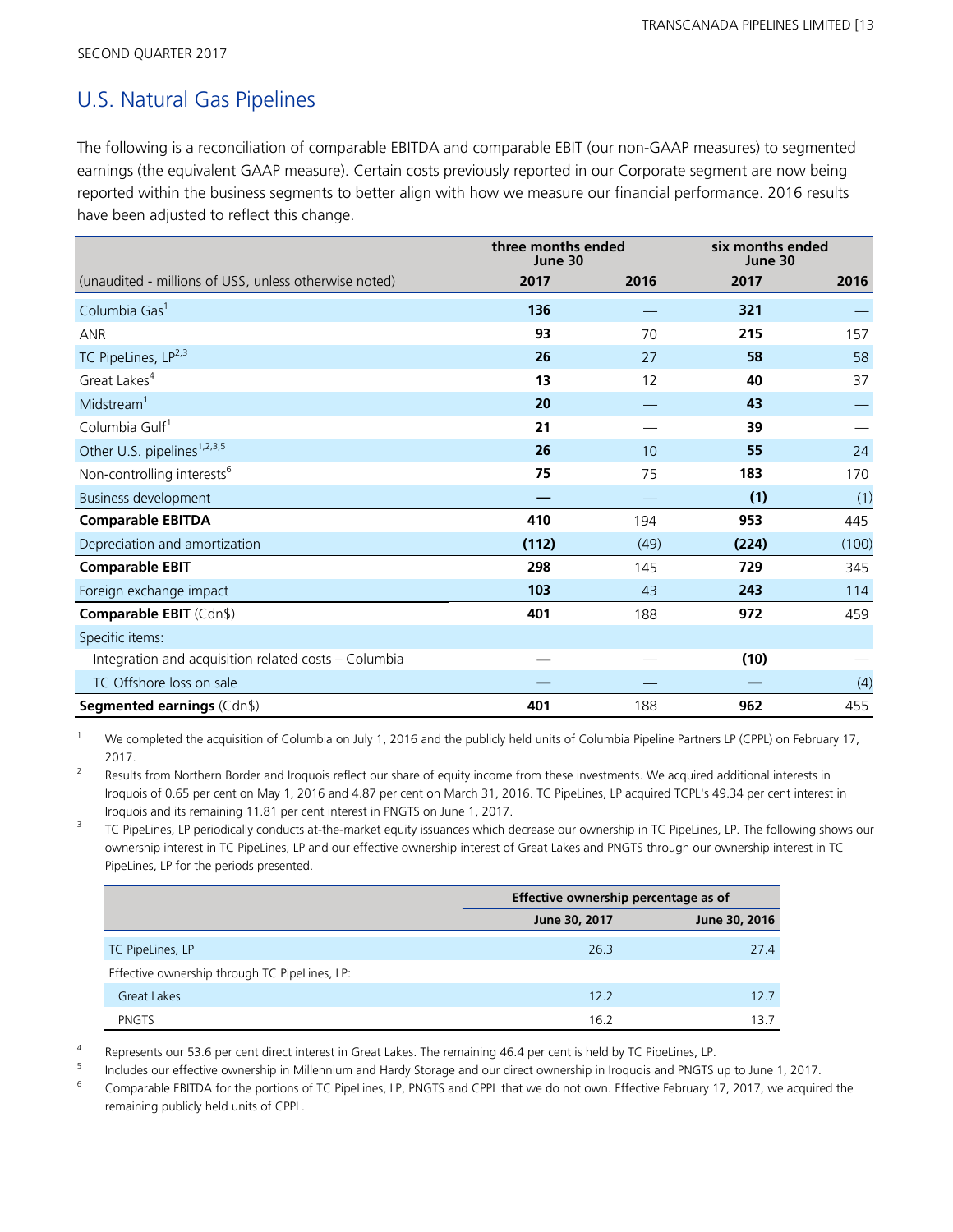U.S. Natural Gas Pipelines segmented earnings increased by \$213 million and \$507 million for the three and six months ended June 30, 2017 compared to the same periods in 2016 primarily due to the acquisition of Columbia. Segmented earnings for the six months ended June 30, 2017 included a first quarter \$10 million pre-tax charge primarily due to integration-related costs associated with the Columbia acquisition. Segmented earnings for the six months ended June 30, 2016 included a \$4 million pre-tax loss (\$3 million after tax) as a result of a December 2015 agreement to sell TC Offshore which closed in early 2016. These amounts have been excluded from our calculation of comparable EBIT. As well, a stronger U.S. dollar had a positive impact on the Canadian dollar equivalent segmented earnings from our U.S. operations.

Earnings from our U.S. Natural Gas Pipelines operations, which include Columbia effective July 1, 2016, are generally affected by contracted volume levels, volumes delivered and the rates charged as well as by the cost of providing services. Columbia and ANR results are also affected by the contracting and pricing of their storage capacity and commodity sales. Transmission and storage revenues are generally higher in winter months due to increased seasonal demand for our services.

Comparable EBITDA for U.S. Natural Gas Pipelines increased by US\$216 million and US\$508 million for the three and six months ended June 30, 2017 compared to the same periods in 2016 and was the net effect of:

- US\$193 million and US\$443 million of EBITDA for the three and six months ended June 30, 2017 as a result of the acquisition of Columbia on July 1, 2016
- higher ANR transportation and storage revenue resulting from a FERC-approved rate settlement, effective August 1, 2016.

## **DEPRECIATION AND AMORTIZATION**

Depreciation and amortization increased by US\$63 million and US\$124 million for the three and six months ended June 30, 2017 compared to the same periods in 2016 mainly due to the acquisition of Columbia and higher depreciation rates on ANR resulting from a FERC-approved rate settlement, effective August 1, 2016.

US\$5 million of first quarter 2017 depreciation related to Columbia information system assets retired as part of the Columbia integration process has been excluded from comparable EBIT and included as part of integration and acquisition related costs to arrive at segmented earnings.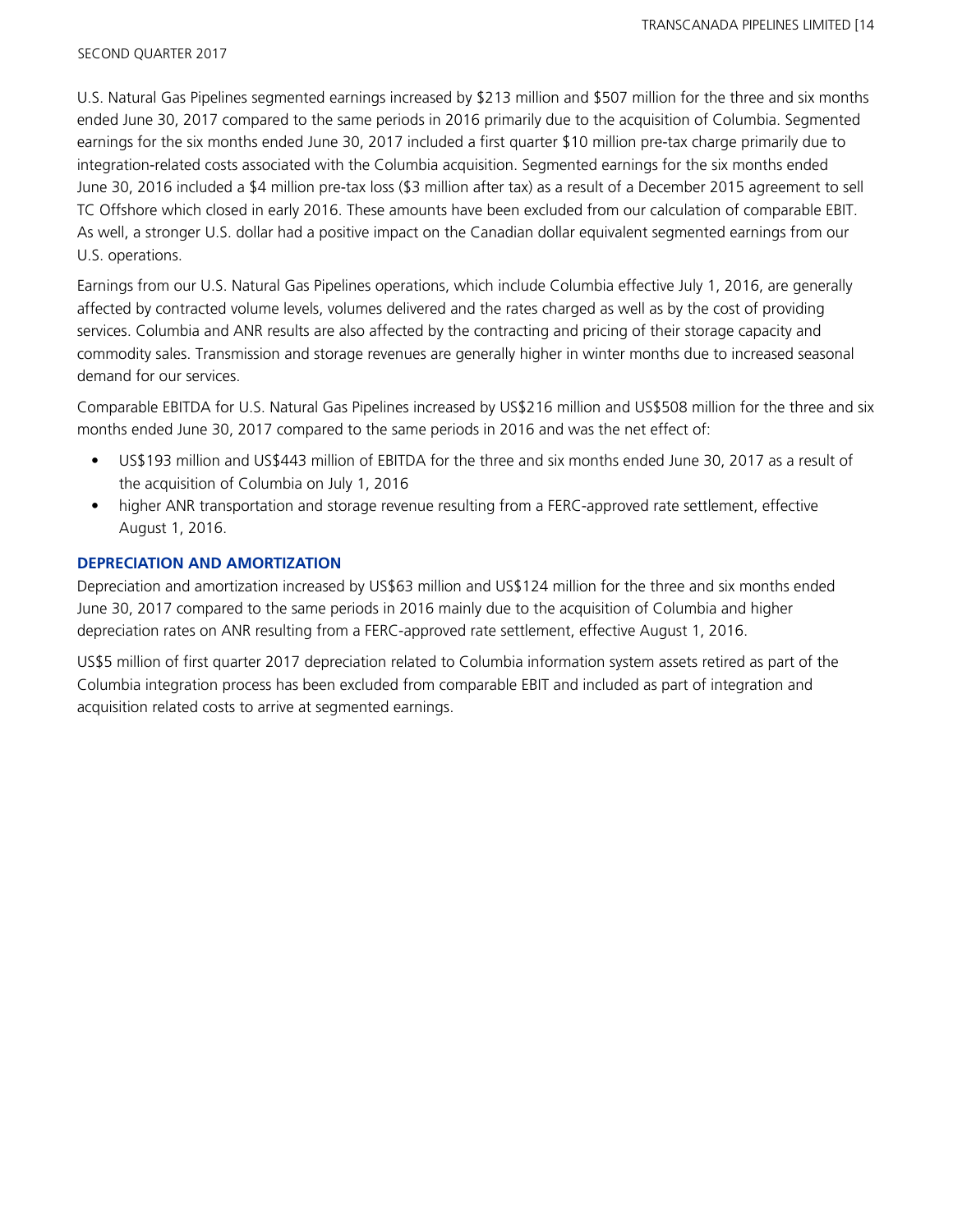# Mexico Natural Gas Pipelines

The following is a reconciliation of comparable EBITDA and comparable EBIT (our non-GAAP measures) to segmented earnings (the equivalent GAAP measure). Certain costs previously reported in our Corporate segment are now being reported within the business segments to better align with how we measure our financial performance. 2016 results have been adjusted to reflect this change.

|                                                        | three months ended<br>June 30 |      | six months ended<br>June 30 |      |
|--------------------------------------------------------|-------------------------------|------|-----------------------------|------|
| (unaudited - millions of US\$, unless otherwise noted) | 2017                          | 2016 | 2017                        | 2016 |
| Topolobampo                                            | 40                            |      | 80                          | (1)  |
| Tamazunchale                                           | 27                            | 28   | 56                          | 55   |
| Guadalajara                                            | 17                            | 15   | 34                          | 32   |
| Mazatlán                                               | 17                            |      | 33                          |      |
| Sur de Texas <sup>1</sup>                              | 7                             |      | 11                          |      |
| Other                                                  |                               |      |                             |      |
| Business development                                   |                               | (2)  |                             | (5)  |
| <b>Comparable EBITDA</b>                               | 108                           | 42   | 214                         | 81   |
| Depreciation and amortization                          | (19)                          | (7)  | (36)                        | (13) |
| <b>Comparable EBIT</b>                                 | 89                            | 35   | 178                         | 68   |
| Foreign exchange impact                                | 31                            | 6    | 60                          | 18   |
| Comparable EBIT and segmented earnings (Cdn\$)         | 120                           | 41   | 238                         | 86   |

1 Represents our 60 per cent equity interest in a joint venture with IEnova to build, own and operate the Sur de Texas pipeline.

Mexico Natural Gas Pipelines segmented earnings increased by \$79 million and \$152 million for the three and six months ended June 30, 2017 compared to the same periods in 2016 and are equivalent to comparable EBIT. A stronger U.S. dollar had a positive impact on the Canadian dollar equivalent segmented earnings from our Mexico operations.

Earnings from our Mexico operations are underpinned by long-term, stable, primarily U.S. dollar-denominated revenue contracts, and are affected by the cost of providing service.

Comparable EBITDA for Mexico Natural Gas Pipelines increased by US\$66 million and US\$133 million for the three and six months ended June 30, 2017 compared to the same periods in 2016 and was the net effect of:

- incremental earnings from Topolobampo. The Topolobampo project has experienced a delay in construction which, under the terms of our Transportation Service Agreement (TSA) with the CFE, constitutes a force majeure event with provisions allowing for the collection and recognition of revenue as per the original TSA service commencement date of July 2016
- incremental earnings from Mazatlán. Construction is complete and the collection and recognition of revenue began per the terms of the TSA in December 2016
- equity earnings from our investment in the Sur de Texas pipeline which records AFUDC during construction.

## **DEPRECIATION AND AMORTIZATION**

Depreciation and amortization increased by US\$12 million and US\$23 million for the three and six months ended June 30, 2017 compared to the same periods in 2016 primarily due to the commencement of depreciation on Topolobampo and Mazatlán.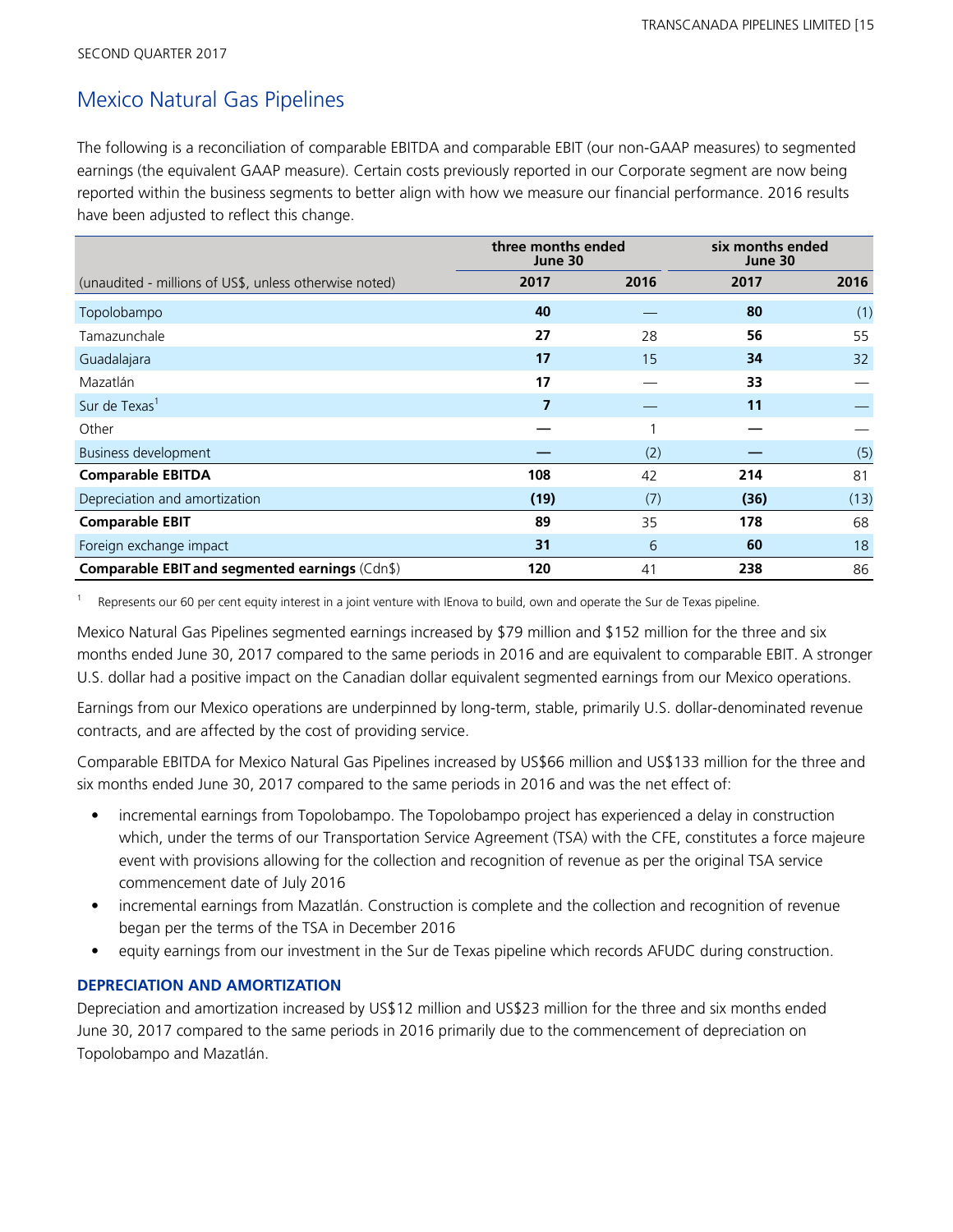SECOND QUARTER 2017

# Liquids Pipelines

The following is a reconciliation of comparable EBITDA and comparable EBIT (our non-GAAP measures) to segmented earnings (the equivalent GAAP measure). Certain costs previously reported in our Corporate segment are now being reported within the business segments to better align with how we measure our financial performance. 2016 results have been adjusted to reflect this change.

|                                                | three months ended<br>June 30 |      | six months ended<br>June 30 |       |
|------------------------------------------------|-------------------------------|------|-----------------------------|-------|
| (unaudited - millions of $\frac{1}{2}$ )       | 2017                          | 2016 | 2017                        | 2016  |
| Keystone Pipeline System                       | 329                           | 274  | 635                         | 576   |
| Business development and other                 | 3                             | 2    | 9                           | (4)   |
| <b>Comparable EBITDA</b>                       | 332                           | 276  | 644                         | 572   |
| Depreciation and amortization                  | (80)                          | (69) | (157)                       | (141) |
| <b>Comparable EBIT</b>                         | 252                           | 207  | 487                         | 431   |
| Specific items:                                |                               |      |                             |       |
| Keystone XL asset costs                        | (5)                           | (13) | (13)                        | (23)  |
| Risk management activities                     | 4                             | 4    | 4                           | 2     |
| <b>Segmented earnings</b>                      | 251                           | 198  | 478                         | 410   |
|                                                |                               |      |                             |       |
| <b>Comparable EBIT denominated as follows:</b> |                               |      |                             |       |
| Canadian dollars                               | 57                            | 56   | 112                         | 109   |
| U.S. dollars                                   | 146                           | 116  | 281                         | 243   |
| Foreign exchange impact                        | 49                            | 35   | 94                          | 79    |
|                                                | 252                           | 207  | 487                         | 431   |

Liquids Pipelines segmented earnings increased by \$53 million and \$68 million for the three and six months ended June 30, 2017 compared to the same periods in 2016 and included pre-tax charges related to Keystone XL costs for the maintenance of project assets which are being expensed pending further advancement of the project as well as unrealized gains from changes in the fair value of derivatives related to our liquids marketing business.

Keystone Pipeline System earnings are generated primarily by providing pipeline capacity to shippers for fixed monthly payments that are not linked to actual throughput volumes. Uncontracted capacity is offered to the market on a spot basis and provides opportunities to generate incremental earnings.

Comparable EBITDA for Liquids Pipelines increased by \$56 million and \$72 million for the three and six months ended June 30, 2017 compared to the same periods in 2016 and was the net effect of:

- higher volumes on Keystone pipeline
- higher contribution from liquids marketing activities
- increased business development activities, including advancement of Keystone XL
- a stronger U.S. dollar which had a positive impact on the Canadian dollar equivalent comparable earnings from our U.S. operations.

## **DEPRECIATION AND AMORTIZATION**

Depreciation and amortization increased by \$11 million and \$16 million for the three and six months ended June 30, 2017 compared to the same periods in 2016 as a result of new facilities being placed in service and the effect of a stronger U.S. dollar.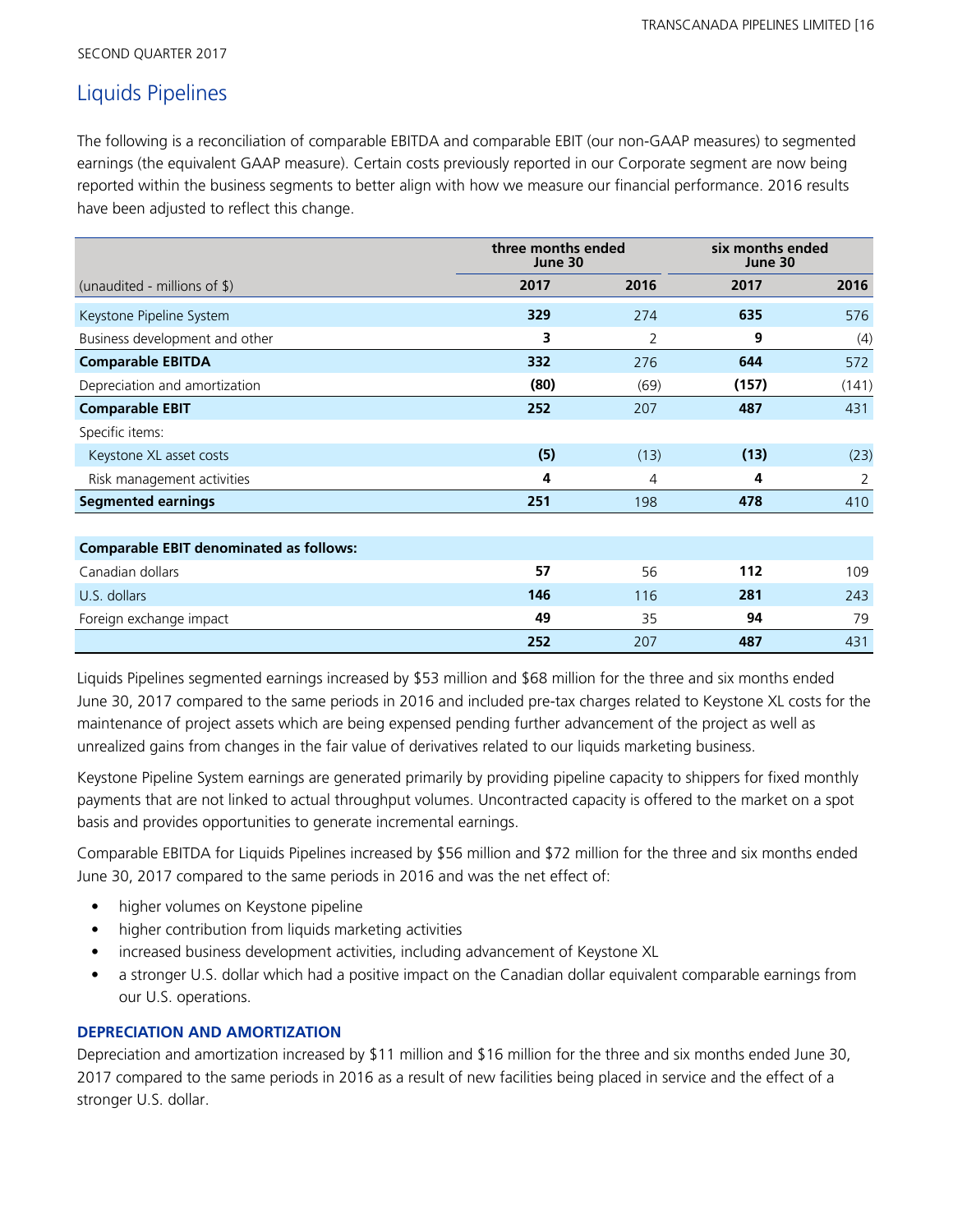# Energy

The following is a reconciliation of comparable EBITDA and comparable EBIT (our non-GAAP measures) to segmented earnings (the equivalent GAAP measure). Certain costs previously reported in our Corporate segment are now being reported within the business segments to better align with how we measure our financial performance. 2016 results have been adjusted to reflect this change.

|                                                        | three months ended<br>June 30 |                | six months ended<br>June 30 |       |
|--------------------------------------------------------|-------------------------------|----------------|-----------------------------|-------|
| (unaudited - millions of $\$\$ )                       | 2017                          | 2016           | 2017                        | 2016  |
| <b>Canadian Power</b>                                  |                               |                |                             |       |
| Western Power <sup>1</sup>                             | 23                            | 18             | 53                          | 22    |
| Eastern Power                                          | 83                            | 84             | 177                         | 186   |
| <b>Bruce Power</b>                                     | 132                           | 20             | 223                         | 134   |
| Canadian Power - comparable EBITDA <sup>1,2</sup>      | 238                           | 122            | 453                         | 342   |
| Depreciation and amortization                          | (36)                          | (36)           | (73)                        | (83)  |
| Canadian Power - comparable EBIT <sup>1,2</sup>        | 202                           | 86             | 380                         | 259   |
| <b>U.S. Power (US\$)</b>                               |                               |                |                             |       |
| U.S. Power - comparable EBITDA                         | 32                            | 82             | 86                          | 157   |
| Depreciation and amortization <sup>3</sup>             |                               | (33)           |                             | (64)  |
| U.S. Power - comparable EBIT                           | 32                            | 49             | 86                          | 93    |
| Foreign exchange impact                                | 9                             | 11             | 27                          | 28    |
| U.S. Power - comparable EBIT (Cdn\$)                   | 41                            | 60             | 113                         | 121   |
| Natural Gas Storage and other - comparable EBITDA      | 11                            | $\overline{9}$ | 32                          | 18    |
| Depreciation and amortization                          | (3)                           | (3)            | (6)                         | (6)   |
| Natural Gas Storage and other - comparable EBIT        | 8                             | 6              | 26                          | 12    |
| <b>Business Development comparable EBITDA and EBIT</b> | (3)                           | (5)            | (6)                         | (8)   |
| Energy - comparable $EBIT^{1,2}$                       | 248                           | 147            | 513                         | 384   |
| Specific items:                                        |                               |                |                             |       |
| Net gain on sales of U.S. Northeast power assets       | 492                           |                | 481                         |       |
| Alberta PPA terminations                               |                               |                |                             | (240) |
| Risk management activities                             | (95)                          | 224            | (151)                       | 101   |
| Segmented earnings $^{1,2}$                            | 645                           | 371            | 843                         | 245   |

1 Included losses from the Alberta PPAs up to March 7, 2016 when the PPAs were terminated.

2 Includes our share of equity income from our investments in Portlands Energy and Bruce Power.

<sup>3</sup> U.S. Northeast power assets no longer depreciated effective November 2016 when classified as held for sale.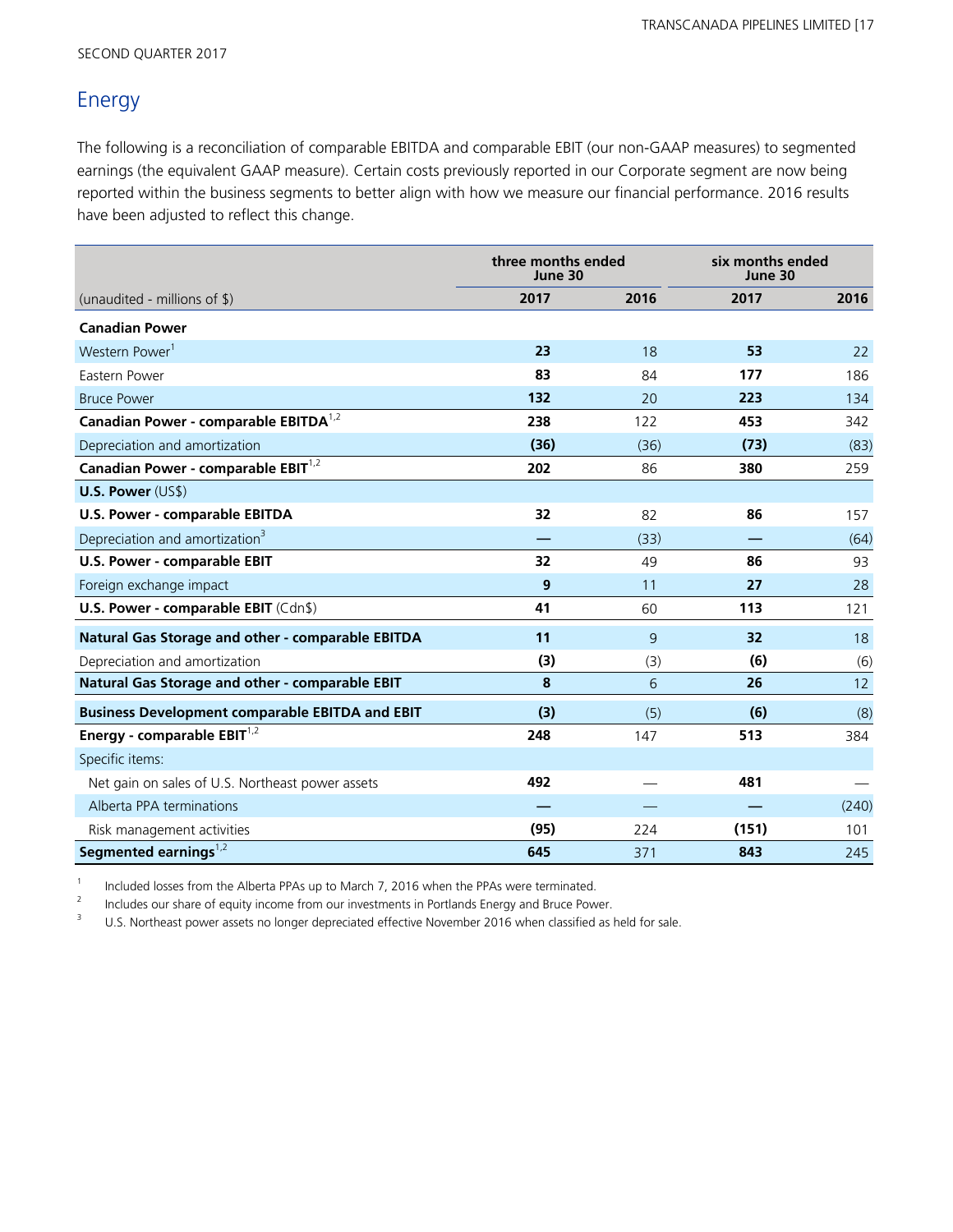Energy segmented earnings increased by \$274 million and \$598 million for the three and six months ended June 30, 2017 compared to the same periods in 2016 and included the following specific items:

- in 2017, a net gain of \$481 million before tax related to the monetization of our U.S. Northeast power business which included a \$717 million gain on the sale of TC Hydro, a loss of \$219 million on the sale of the thermal and wind package and \$17 million of pre-tax disposition costs. See Recent developments section for more details
- in 2016, a \$240 million pre-tax charge, which included a \$29 million impairment of our equity investment in ASTC Power Partnership, on the carrying value of our Alberta PPAs as a result of our decision to terminate the PPAs
- unrealized gains and losses from changes in the fair value of derivatives used to reduce our exposure to certain commodity price risks as follows:

| <b>Risk management activities</b>                                  | three months ended<br>June 30 |      | six months ended<br>June 30 |      |
|--------------------------------------------------------------------|-------------------------------|------|-----------------------------|------|
| (unaudited - millions of \$, pre-tax)                              | 2017                          | 2016 | 2017                        | 2016 |
| Canadian Power                                                     |                               | 20   | 4                           |      |
| U.S. Power                                                         | (94)                          | 204  | (156)                       | 89   |
| Natural Gas Storage                                                | (4)                           |      |                             | 5    |
| Total unrealized (losses)/gains from risk management<br>activities | (95)                          | 224  | (151)                       | 101  |

The variances in these unrealized gains and losses reflect the impact of changes in forward natural gas and power prices and the volume of our positions for these derivatives over a certain period of time, however, they do not accurately reflect the gains and losses that will be realized on settlement, or the offsetting impacts of other derivative and nonderivative transactions that make up our business as a whole. As a result, we do not consider them reflective of our underlying operations.

The remainder of the Energy segmented earnings are equivalent to comparable EBIT and are discussed in the following sections.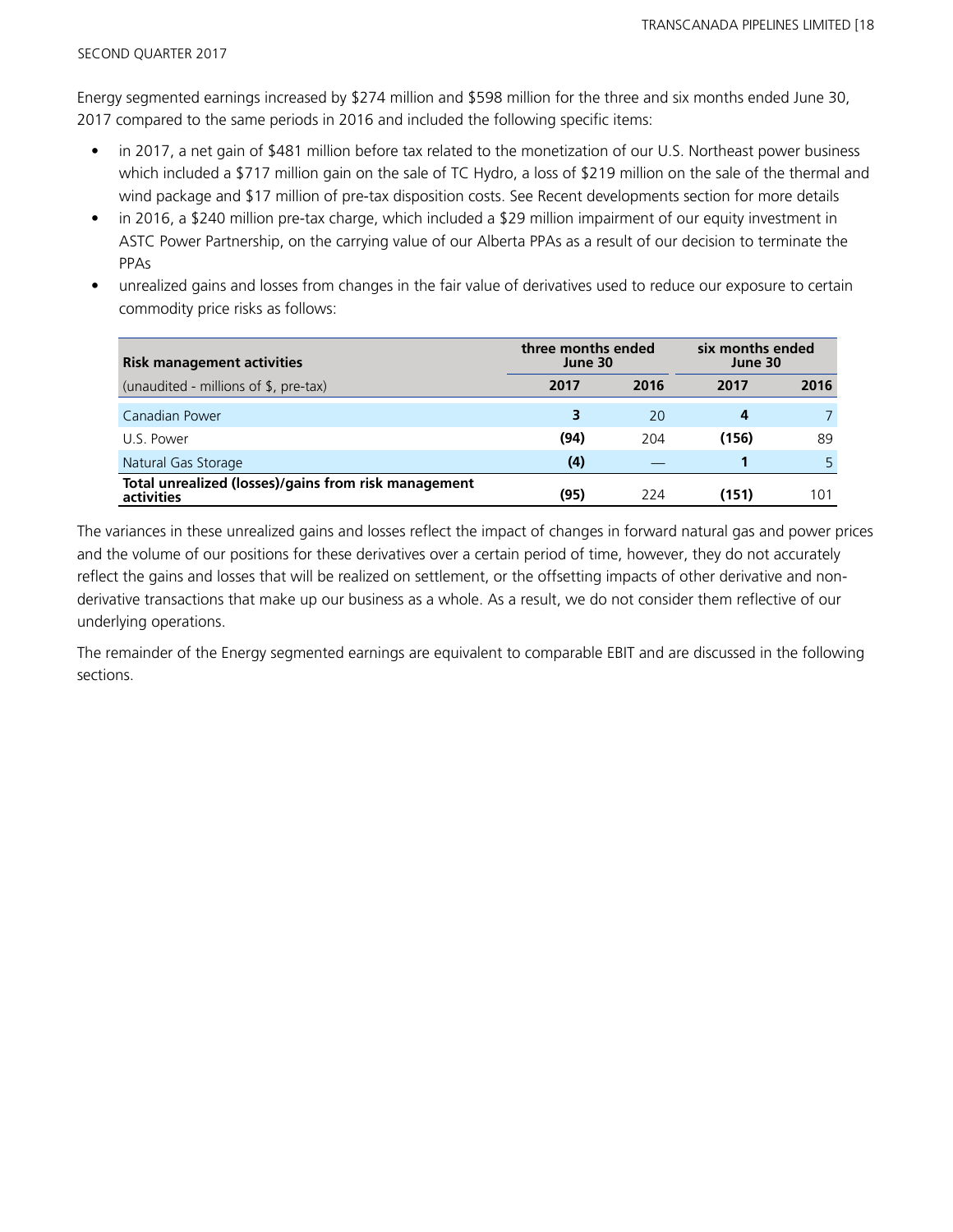## **CANADIAN POWER**

#### **Western and Eastern Power**

The following are the components of comparable EBITDA and comparable EBIT.

|                                       | three months ended<br>June 30 |                | six months ended<br>June 30 |                |
|---------------------------------------|-------------------------------|----------------|-----------------------------|----------------|
| (unaudited - millions of \$)          | 2017                          | 2016           | 2017                        | 2016           |
| $Re$ venues $1$                       |                               |                |                             |                |
| <b>Western Power</b>                  | 43                            | 36             | 89                          | 124            |
| Eastern Power                         | 93                            | 108            | 198                         | 203            |
| Other $2$                             | 5                             |                | 20                          | 29             |
|                                       | 141                           | 144            | 307                         | 356            |
| Income from equity investments        | $\overline{7}$                | $\overline{7}$ | 15                          | $\overline{7}$ |
| Commodity purchases resold            | (1)                           |                | (2)                         | (59)           |
| Plant operating costs and other       | (41)                          | (49)           | (90)                        | (96)           |
| Comparable EBITDA <sup>3</sup>        | 106                           | 102            | 230                         | 208            |
| Depreciation and amortization         | (36)                          | (36)           | (73)                        | (83)           |
| Comparable EBIT <sup>3</sup>          | 70                            | 66             | 157                         | 125            |
| <b>Breakdown of comparable EBITDA</b> |                               |                |                             |                |
| Western Power <sup>3</sup>            | 23                            | 18             | 53                          | 22             |
| Eastern Power                         | 83                            | 84             | 177                         | 186            |
| Comparable EBITDA <sup>3</sup>        | 106                           | 102            | 230                         | 208            |
| Plant availability <sup>4</sup>       |                               |                |                             |                |
| Western Power <sup>5</sup>            | 95%                           | 83%            | 97%                         | 91%            |
| Eastern Power                         | 93%                           | 97%            | 96%                         | 92%            |

1 Includes the realized gains and losses from financial derivatives used to manage Canadian Power's assets which are presented on a net basis in Western and Eastern Power revenues. The unrealized gains and losses from financial derivatives have been excluded to arrive at comparable EBITDA.

2 Includes revenues from the sale of unused natural gas transportation and sale of excess natural gas purchased for generation.

3 Included Alberta PPAs up to March 7, 2016 when the PPAs were terminated.

4 The percentage of time the plant was available to generate power, regardless of whether it was running.

5 Plant availability was higher in the three and six months ended June 30, 2017 than the same periods in 2016 due to an unplanned outage at the Mackay River facility as a result of the Northern Alberta wildfires in 2016.

#### **Western Power**

Comparable EBITDA for Western Power increased by \$5 million and \$31 million for the three and six months ended June 30, 2017 compared to the same periods in 2016. Results from the Alberta PPAs are included up to March 7, 2016 when we terminated the PPAs for the Sundance A, Sundance B and Sheerness facilities.

Depreciation and amortization decreased by \$10 million for the six months ended June 30, 2017 compared to the same period in 2016 following the termination of the Alberta PPAs.

#### **Eastern Power**

Comparable EBITDA for Eastern Power decreased by \$9 million for the six months ended June 30, 2017 compared to the same period in 2016 mainly due to lower earnings on the sale of unused natural gas transportation.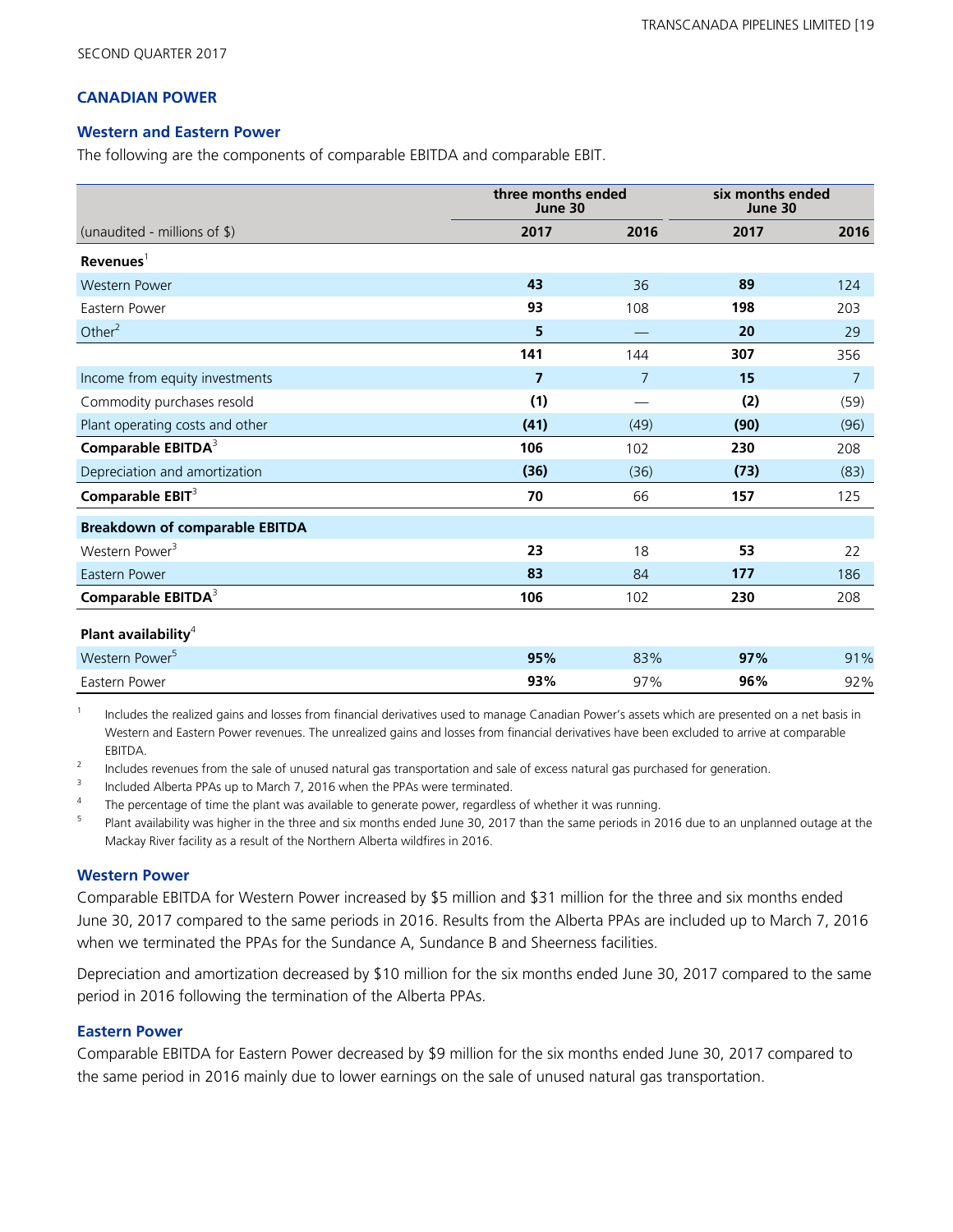### **Bruce Power**

Bruce Power results reflect our proportionate share. The following is our proportionate share of the components of comparable EBITDA and comparable EBIT.

|                                                                       | three months ended<br>June 30 |       | six months ended<br>June 30 |        |
|-----------------------------------------------------------------------|-------------------------------|-------|-----------------------------|--------|
| (unaudited - millions of \$, unless noted otherwise)                  | 2017                          | 2016  | 2017                        | 2016   |
| Equity income included in comparable EBITDA and EBIT<br>comprised of: |                               |       |                             |        |
| Revenues                                                              | 428                           | 325   | 829                         | 752    |
| Operating expenses                                                    | (209)                         | (225) | (433)                       | (462)  |
| Depreciation and other                                                | (87)                          | (80)  | (173)                       | (156)  |
| Comparable EBITDA and $EBIT1$                                         | 132                           | 20    | 223                         | 134    |
| <b>Bruce Power – other information</b>                                |                               |       |                             |        |
| Plant availability <sup>2</sup>                                       | 92%                           | 71%   | 91%                         | 80%    |
| Planned outage days                                                   | 41                            | 209   | 97                          | 285    |
| Unplanned outage days                                                 | 3                             | 4     | 20                          | 12     |
| Sales volumes (GWh) <sup>1</sup>                                      | 6,309                         | 4,700 | 12,292                      | 10,534 |
| Realized sales price per MWh <sup>3</sup>                             | \$68                          | \$69  | \$67                        | \$67   |

1 Represents our 48.4 per cent (2016 - 48.5 per cent) ownership interest in Bruce Power. Sales volumes include deemed generation.

2 The percentage of time the plant was available to generate power, regardless of whether it was running.

<sup>3</sup> Calculation based on actual and deemed generation. Realized sales prices per MWh includes realized gains and losses from contracting activities and cost flow-through items. Excludes unrealized gains and losses on contracting activities and non-electricity revenues.

Comparable EBITDA from Bruce Power increased by \$112 million and \$89 million for the three and six months ended June 30, 2017 compared to the same periods in 2016 mainly due to higher volumes resulting from fewer planned outage days, partially offset by higher interest expense.

Planned outage work, which commenced on Unit 5 in February 2017, was completed in May 2017. Planned outages for Units 3 and 6 are scheduled to occur in second half of 2017. The overall average plant availability percentage in 2017 is expected to be approximately 90 per cent.

### **NATURAL GAS STORAGE AND OTHER**

Comparable EBITDA for Natural Gas Storage and Other increased by \$2 million and \$14 million for the three and six months ended June 30, 2017 compared to the same periods in 2016 mainly due to increased third party storage revenues as a result of higher realized natural gas storage price spreads.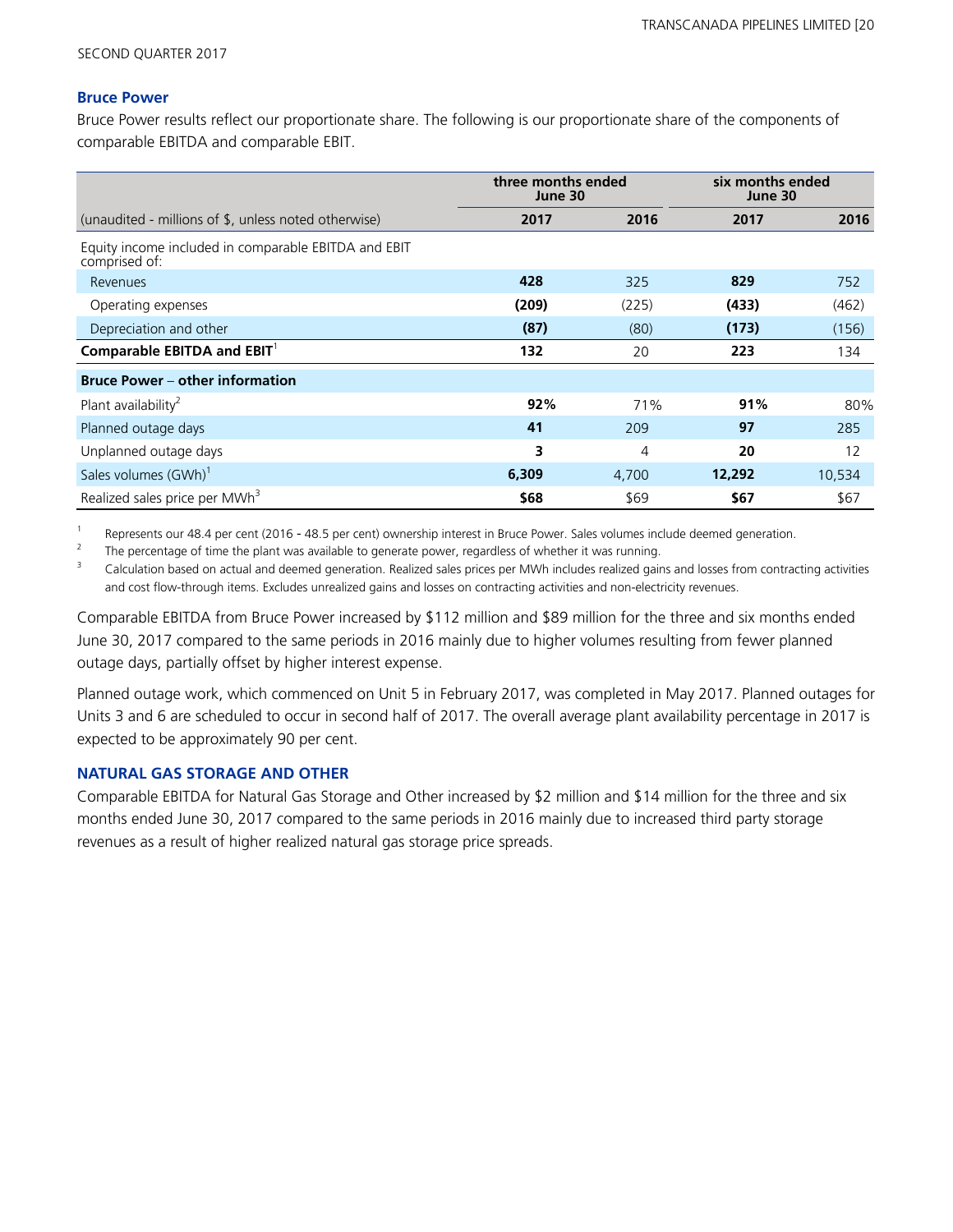#### **U.S. POWER**

In second quarter 2017, we sold our U.S. Power generation assets and initiated the wind down of our TransCanada Power Marketing Ltd. (TCPM) operations. We expect to realize the value of the remaining TCPM marketing contracts and working capital over time. See Recent developments section for more details.

The following are the components of comparable EBITDA and comparable EBIT.

|                                              | three months ended<br>June 30 |       | six months ended<br>June 30 |       |
|----------------------------------------------|-------------------------------|-------|-----------------------------|-------|
| (unaudited - millions of US\$)               | 2017                          | 2016  | 2017                        | 2016  |
| Revenue                                      |                               |       |                             |       |
| Power <sup>1</sup>                           | 480                           | 411   | 1,010                       | 829   |
| Capacity                                     | 41                            | 77    | 83                          | 139   |
|                                              | 521                           | 488   | 1,093                       | 968   |
| Commodity purchases resold                   | (407)                         | (289) | (816)                       | (594) |
| Plant operating costs and other <sup>2</sup> | (82)                          | (117) | (191)                       | (217) |
| Comparable EBITDA <sup>3</sup>               | 32                            | 82    | 86                          | 157   |
| Depreciation and amortization <sup>4</sup>   |                               | (33)  |                             | (64)  |
| <b>Comparable EBIT</b>                       | 32                            | 49    | 86                          | 93    |

1 Includes the realized gains and losses from financial derivatives used to manage U.S. Power's business which are presented on a net basis in Power revenues. The unrealized gains and losses from financial derivatives are excluded to arrive at comparable EBITDA.

2 Includes the cost of fuel consumed in generation.

3 TC Hydro earnings included up to April 19, 2017 sale date; Ravenswood, Ironwood, Ocean State Power and Kibby Wind earnings included up to June 2, 2017 sale date.

<sup>4</sup> U.S. Northeast power assets no longer depreciated effective November 2016 when classified as held for sale.

Comparable EBITDA for U.S. Power decreased by US\$50 million and US\$71 million for the three and six months ended June 30, 2017 compared to the same periods in 2016 mainly due to the sale of our generation assets in the second quarter 2017, partially offset by higher sales to customers in the PJM and New England wholesale markets.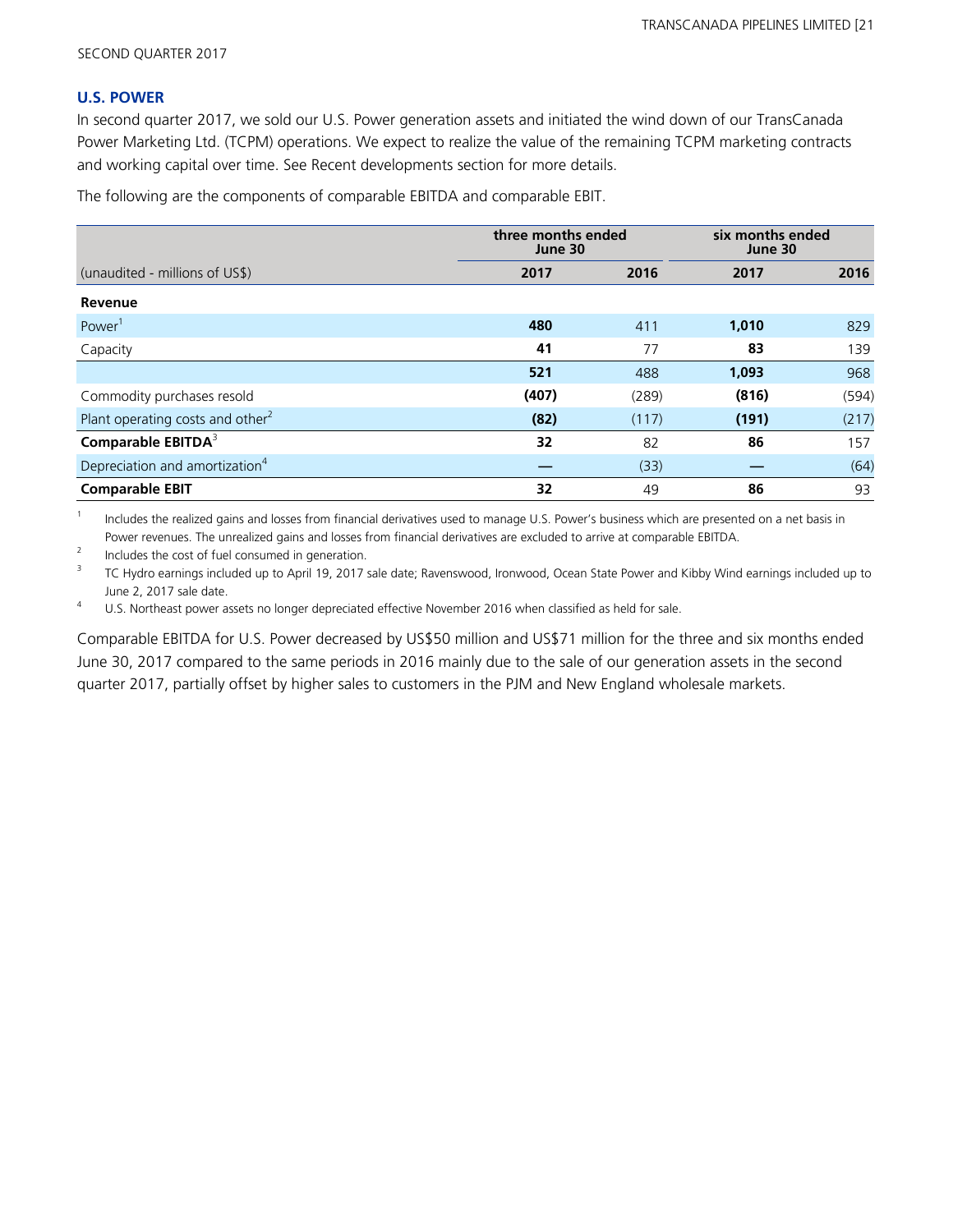# Corporate

The following is a reconciliation of comparable EBITDA and comparable EBIT (our non-GAAP measures) to segmented losses (the equivalent GAAP measure). Certain costs previously reported in our Corporate segment are now being reported within the business segments to better align with how we measure our financial performance. 2016 results have been adjusted to reflect this change.

|                                                      | three months ended<br>June 30 |      | six months ended<br>June 30 |      |
|------------------------------------------------------|-------------------------------|------|-----------------------------|------|
| (unaudited - millions of $\frac{1}{2}$ )             | 2017                          | 2016 | 2017                        | 2016 |
| <b>Comparable EBITDA and EBIT</b>                    | (12)                          |      | (16)                        | (1)  |
| Specific items:                                      |                               |      |                             |      |
| Integration and acquisition related costs – Columbia | (20)                          | (10) | (49)                        | (36) |
| Foreign exchange loss - inter-affiliate loan         | (8)                           |      | (8)                         |      |
| Restructuring costs                                  |                               | (14) |                             | (14) |
| <b>Segmented losses</b>                              | (40)                          | (24) | (73)                        | (51) |

Corporate segmented losses increased by \$16 million and \$22 million for the three and six months ended June 30, 2017 compared to the same periods in 2016 and included the following specific items that have been excluded from comparable EBIT:

- acquisition and integration costs associated with the acquisition of Columbia
- foreign exchange loss on an inter-affiliate loan, which is offset in Interest income and other. This pesodenominated loan to the Sur de Texas project represents our proportionate share of its financing
- restructuring costs related to expected future losses under lease commitments.

## **OTHER INCOME STATEMENT ITEMS**

#### **Interest expense**

|                                                             | three months ended<br>June 30 |       | six months ended<br>June 30 |       |
|-------------------------------------------------------------|-------------------------------|-------|-----------------------------|-------|
| (unaudited - millions of \$)                                | 2017                          | 2016  | 2017                        | 2016  |
| Interest on long-term debt and junior subordinated<br>notes |                               |       |                             |       |
| Canadian dollar-denominated                                 | (118)                         | (110) | (226)                       | (221) |
| U.S. dollar-denominated                                     | (323)                         | (250) | (640)                       | (496) |
| Foreign exchange impact                                     | (111)                         | (73)  | (214)                       | (158) |
|                                                             | (552)                         | (433) | (1,080)                     | (875) |
| Other interest and amortization expense                     | (44)                          | (21)  | (77)                        | (43)  |
| Capitalized interest                                        | 56                            | 46    | 101                         | 87    |
| Interest expense                                            | (540)                         | (408) | (1,056)                     | (831) |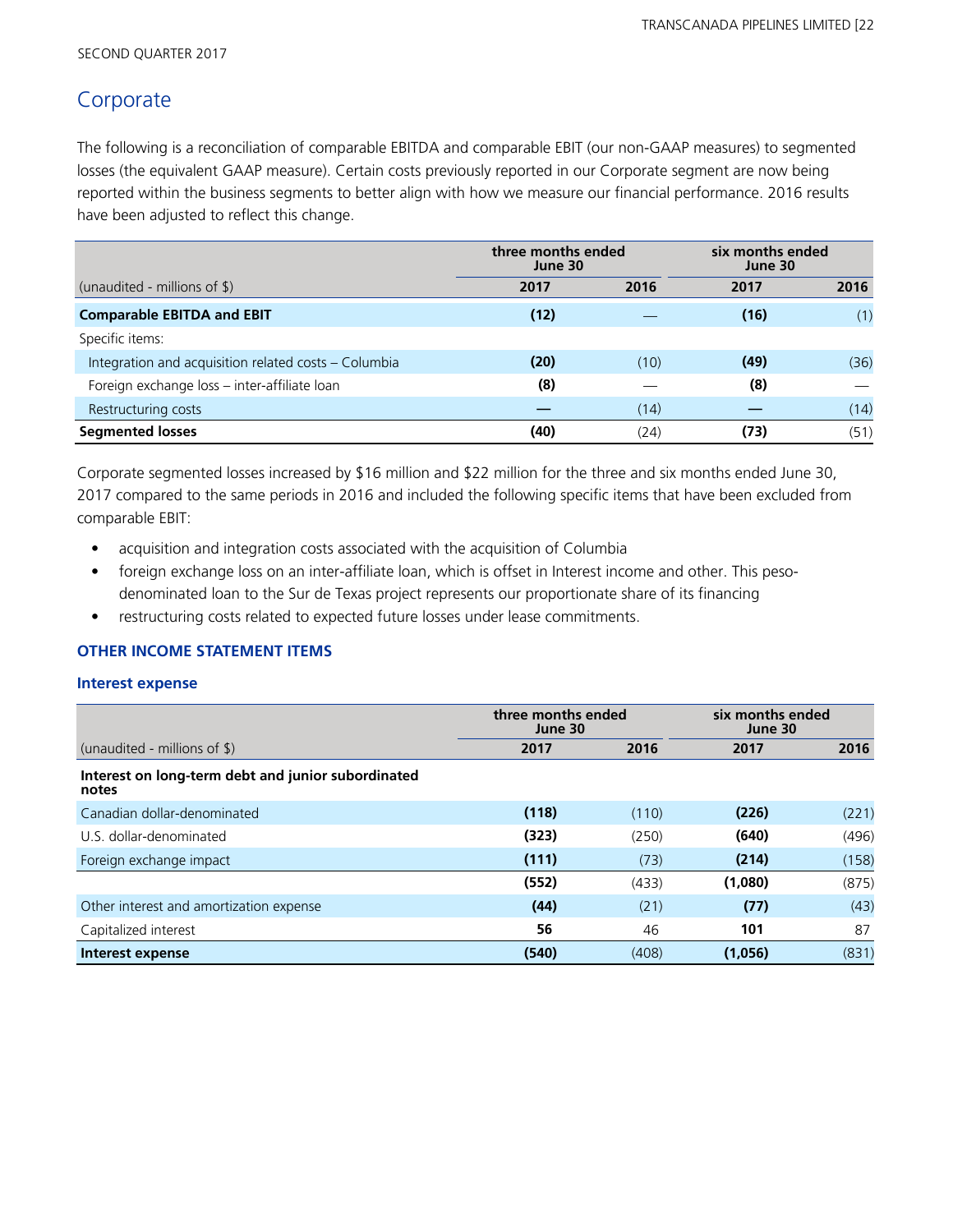Interest expense increased by \$132 million and \$225 million for the three and six months ended June 30, 2017 compared to the same periods in 2016 and primarily reflects the net effect of:

- debt assumed in the acquisition of Columbia on July 1, 2016
- U.S. dollar-denominated long-term debt and junior subordinated notes issuances, including the impact of foreign exchange
- higher related party debt financing
- higher capitalized interest on Liquids and LNG projects and the Napanee power generating facility.

## **Allowance for funds used during construction**

|                                              |      | three months ended<br>June 30 |      | six months ended<br>June 30 |  |
|----------------------------------------------|------|-------------------------------|------|-----------------------------|--|
| (unaudited - millions of $\$\$ )             | 2017 | 2016                          | 2017 | 2016                        |  |
| Canadian dollar-denominated                  | 55   | 47                            | 105  | 88                          |  |
| U.S. dollar-denominated                      | 49   | 49                            | 87   | 94                          |  |
| Foreign exchange impact                      | 17   | 15                            | 30   | 30                          |  |
| Allowance for funds used during construction |      |                               | 222  | 212                         |  |

AFUDC increased \$10 million for both the three and six months ended June 30, 2017 compared to the same periods in 2016. The increase in Canadian dollar-denominated AFUDC is primarily due to increased investment in our NGTL System expansions, while the year-to-date decrease in U.S. dollar-denominated AFUDC is primarily due to the completed construction of the Topolobampo and Mazatlán pipelines, partially offset by increased investment in projects acquired as part of the Columbia acquisition on July 1, 2016.

## **Interest income and other**

|                                                              | three months ended<br>June 30 |      | six months ended<br>June 30 |      |
|--------------------------------------------------------------|-------------------------------|------|-----------------------------|------|
| (unaudited - millions of \$)                                 | 2017                          | 2016 | 2017                        | 2016 |
| Interest income and other included in comparable<br>earnings | 40                            | 9    | 45                          | 61   |
| Specific items:                                              |                               |      |                             |      |
| Foreign exchange gain - inter-affiliate loan                 | 8                             |      | 8                           |      |
| Risk management activities                                   | 41                            | (4)  | 56                          | 49   |
| Interest income and other                                    | 89                            |      | 109                         | 110  |

Interest income and other increased by \$84 million and decreased by \$1 million for the three and six months ended June 30, 2017 compared to the same periods in 2016 and was primarily the net effect of:

- foreign exchange impact on the translation of foreign currency denominated working capital balances
- income of \$18 million related to Coastal GasLink project costs incurred to date. See Recent developments section for more information
- realized losses in 2017 compared to realized gains in 2016 on derivatives used to manage our net exposure to foreign exchange rate fluctuations on U.S. dollar-denominated income
- lower interest income on amounts due from TransCanada
- foreign exchange gain on an inter-affiliate loan receivable from the Sur de Texas project which is offset in Corporate segmented losses
- unrealized gains on risk management activities in 2017 compared to 2016. These amounts have been excluded from comparable earnings.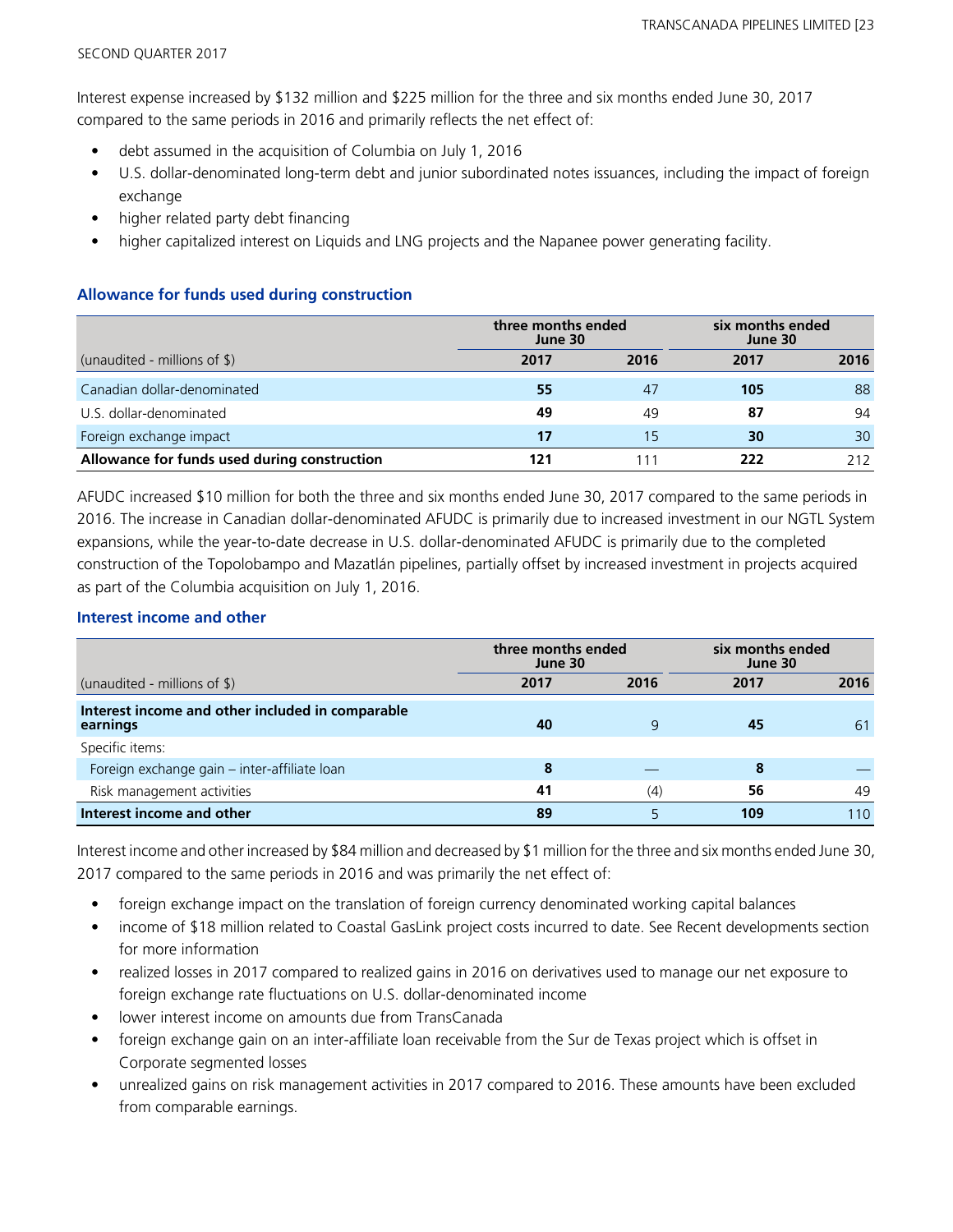#### SECOND QUARTER 2017

#### **Income tax expense**

|                                                      | three months ended<br>June 30 |       | six months ended<br>June 30 |                |
|------------------------------------------------------|-------------------------------|-------|-----------------------------|----------------|
| (unaudited - millions of $\frac{1}{2}$ )             | 2017                          | 2016  | 2017                        | 2016           |
| Income tax expense included in comparable earnings   | (193)                         | (190) | (433)                       | (370)          |
| Specific items:                                      |                               |       |                             |                |
| Net gain on sales of U.S. Northeast power assets     | (227)                         |       | (226)                       |                |
| Integration and acquisition related costs - Columbia | 5                             |       | 20                          |                |
| Keystone XL asset costs                              |                               | 4     | 2                           | 8              |
| Keystone XL income tax recoveries                    |                               |       | 7                           |                |
| Alberta PPA terminations                             |                               |       |                             | 64             |
| Restructuring costs                                  |                               | 4     |                             | $\overline{4}$ |
| TC Offshore loss on sale                             |                               |       |                             |                |
| Risk management activities                           | 26                            | (93)  | 46                          | (52)           |
| Income tax expense                                   | (388)                         | (275) | (584)                       | (345)          |

Income tax expense included in comparable earnings increased by \$3 million and \$63 million for the three and six months ended June 30, 2017 compared to the same periods in 2016 mainly as a result of higher pre-tax earnings in 2017 compared to 2016 and changes in the proportion of income earned between Canadian and foreign jurisdictions.

## **Net income attributable to non-controlling interests**

|                                                      | three months ended<br>June 30 |      | six months ended<br>June 30 |       |
|------------------------------------------------------|-------------------------------|------|-----------------------------|-------|
| (unaudited - millions of $\frac{1}{2}$ )             | 2017<br>2016                  |      | 2017                        | 2016  |
| Net income attributable to non-controlling interests | (55)                          | (52) | (145)                       | (132) |

Net income attributable to non-controlling interests increased by \$13 million for the six months ended June 30, 2017 compared to the same period in 2016 primarily due to the acquisition of Columbia which included a non-controlling interest in CPPL. On February 17, 2017, we acquired all of the outstanding publicly held common units of CPPL.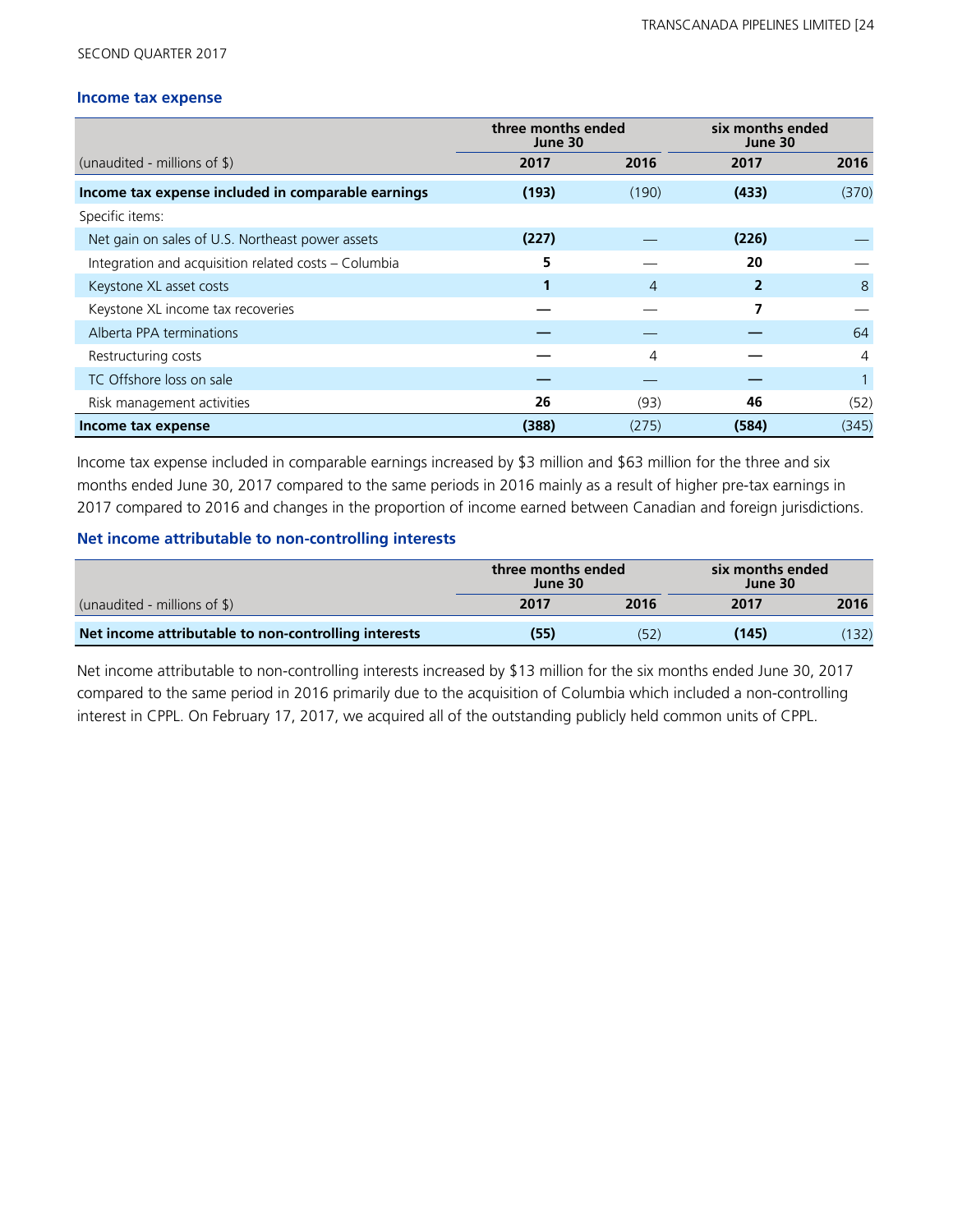# Recent developments

## CANADIAN NATURAL GAS PIPELINES

### **NGTL System**

On June 14, 2017, we announced an additional \$2 billion expansion program on our NGTL System based on new contracted customer demand for approximately 3 Bcf/d of incremental firm receipt and delivery services. We also successfully concluded a recent expansion open season for incremental service at the Alberta/British Columbia export delivery point, which connects Canadian supply through our downstream pipelines to Pacific Northwest, California and Nevada markets. The open season was over-subscribed and all 381 MMcf/d of available expansion service was awarded under long-term contracts.

This additional expansion program increases our overall near-term capital program for completion to 2021 on the NGTL System to \$7.1 billion.

### **North Montney**

On March 20, 2017, we filed an application with the NEB for a variance to the existing approvals for North Montney to remove the condition that the project could only proceed once a positive FID is made for the Pacific Northwest LNG project. North Montney is now underpinned by restructured, 20-year commercial contracts with shippers and is not dependent on the LNG project proceeding. On April 19, 2017, the NEB granted an interim extension of the sunset clause that was due to expire June 10, 2017 to March 31, 2018. In-service dates are planned for April 2019 and April 2020, subject to regulatory approval.

### **Towerbirch Expansion**

On March 10, 2017, the Government of Canada approved the \$0.4 billion Towerbirch Expansion project. The project consists of 55 km (34 miles) of 36-inch loop to the Groundbirch Mainline plus 32 km (20 miles) of new 30-inch pipe and four new meter stations. In February 2017, the B.C. Government approved the environmental assessment with conditions that have since been met.

### **Canadian Mainline Tolling Option Open Season**

On March 13, 2017, we announced the successful conclusion of the long-term fixed-price open season on the Canadian Mainline for service from the Empress receipt point in Alberta to the Dawn hub in Southern Ontario. The open season resulted in binding, long-term contracts from WCSB gas producers to transport 1.5 PJ/d of natural gas at a simplified toll of \$0.77/GJ. The term of each contract is 10 years and includes early termination rights that can be exercised following the initial five years of service and upon payment of an increased toll for the final two years of the contract. The application to the NEB for approval of the service was filed on April 26, 2017. The NEB is following a modified Streamlined Application Process with adjudication expected to follow after oral arguments are presented on September 11, 2017. The new service is requested to begin November 1, 2017.

### **Canadian Mainline Maple Compressor Expansion Project**

The Canadian Mainline has received requests for expansion capacity to the southern Ontario market plus delivery to Atlantic Canada via the TQM and PNGTS systems. The requests for approximately 80 MMcf/d of firm service underpin the need for new compression at the existing Maple compressor site. Customers have executed 15-year precedent agreements to proceed with the estimated \$160 million project. Once we have completed our tariff process for this capacity addition, an application to the NEB for approval to proceed with the project is planned for early 2018 to meet a November 1, 2019 in-service date.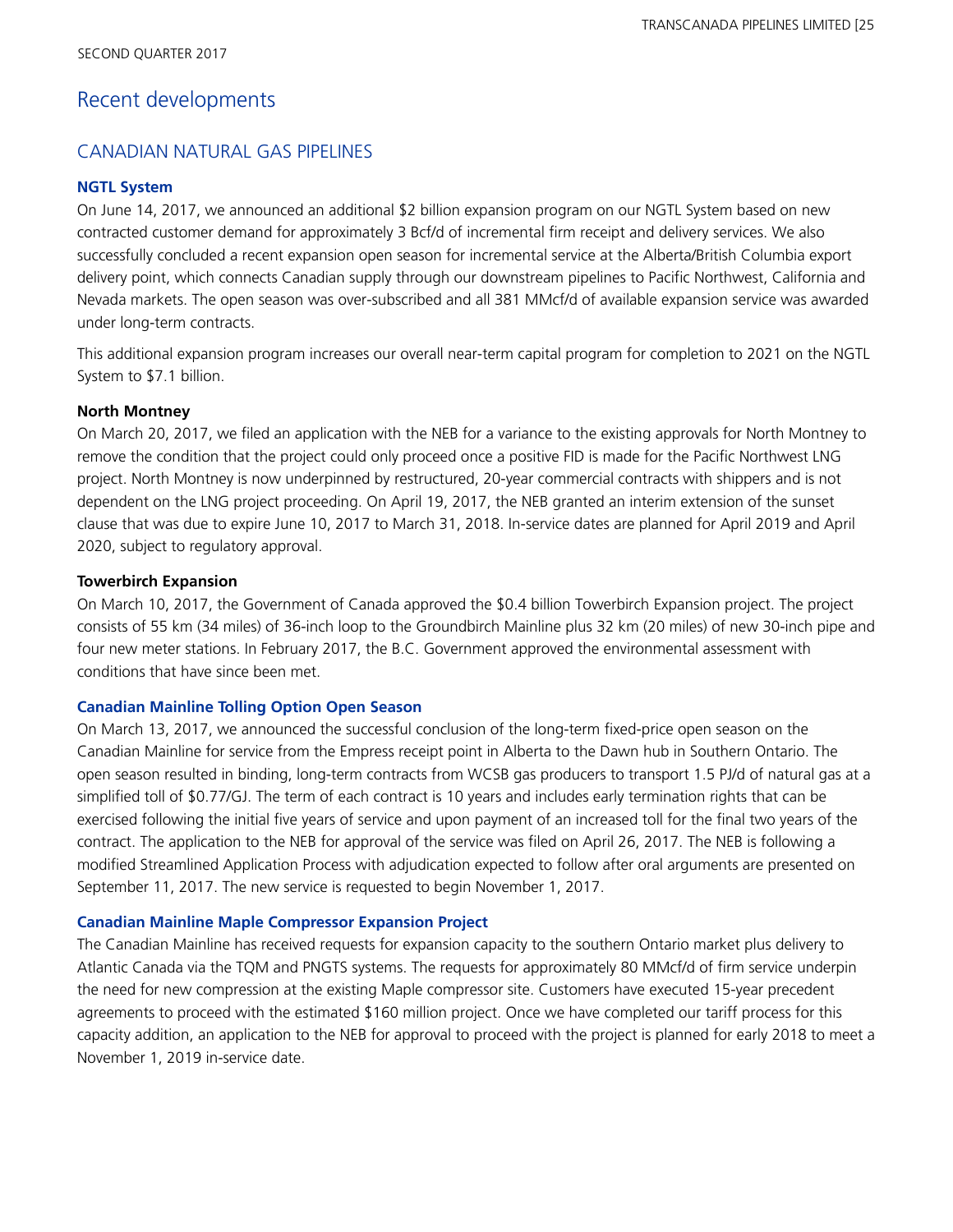#### SECOND QUARTER 2017

### **Coastal GasLink**

The continuing delay in the FID for the LNG Canada project has triggered a restructuring of provisions in the Coastal GasLink project agreement with LNG Canada that will result in the payment of certain amounts to TCPL with respect to carrying charges on costs incurred since inception of the project. An approximate \$80 million payment will be received in September 2017, followed by quarterly payments of approximately \$7 million until further notice. We continue to work with LNG Canada under the agreement towards a FID.

## **Prince Rupert Gas Transmission**

On July 25, 2017, we were notified that PNW LNG would not be proceeding with their proposed LNG project. As part of our PRGT agreement, following receipt of a termination notice, we would be reimbursed for the full costs and carrying charges incurred to advance the PRGT project. We expect to receive this payment later in 2017.

## U.S. NATURAL GAS PIPELINES

## **Sale of Iroquois and PNGTS to TC PipeLines, LP**

On June 1, 2017, we closed the sale of a 49.34 per cent interest in Iroquois Gas Transmission System, LP (Iroquois) and our remaining 11.81 per cent interest in Portland Natural Gas Transmission System (PNGTS) to TC PipeLines, LP valued at US\$765 million. Proceeds were comprised of US\$597 million in cash and US\$168 million representing a proportionate share of Iroquois and PNGTS debt.

## **Leach XPress and Rayne XPress**

FERC approvals and Notices to Proceed were received in first quarter 2017 for both the Leach XPress and Rayne XPress projects allowing construction activities to begin. The US\$1.5 billion Leach XPress project and the US\$0.4 billion Rayne XPress project are expected to be in service in November 2017.

## **Great Lakes Rate Case**

Great Lakes is required to file a new Section 4 rate case with rates effective no later than January 1, 2018 as part of the settlement agreement with shippers approved November 2013. On March 31, 2017, Great Lakes submitted a General Section 4 Rate Filing and Tariff Changes with the FERC. The rates proposed in the filing will be effective on October 1, 2017, subject to refund, if alternate resolution to the proceeding is not reached prior to that date. Great Lakes has initiated customer discussions regarding the details of the filing and will seek to achieve a mutually beneficial resolution through settlement with its customers.

## **Columbia Pipeline Partners LP**

On February 17, 2017, we completed the acquisition, for cash, of all outstanding publicly held common units of CPPL at a price of US\$17.00 and a stub period distribution payment of US\$0.10 per common unit for an aggregate transaction value of US\$921 million.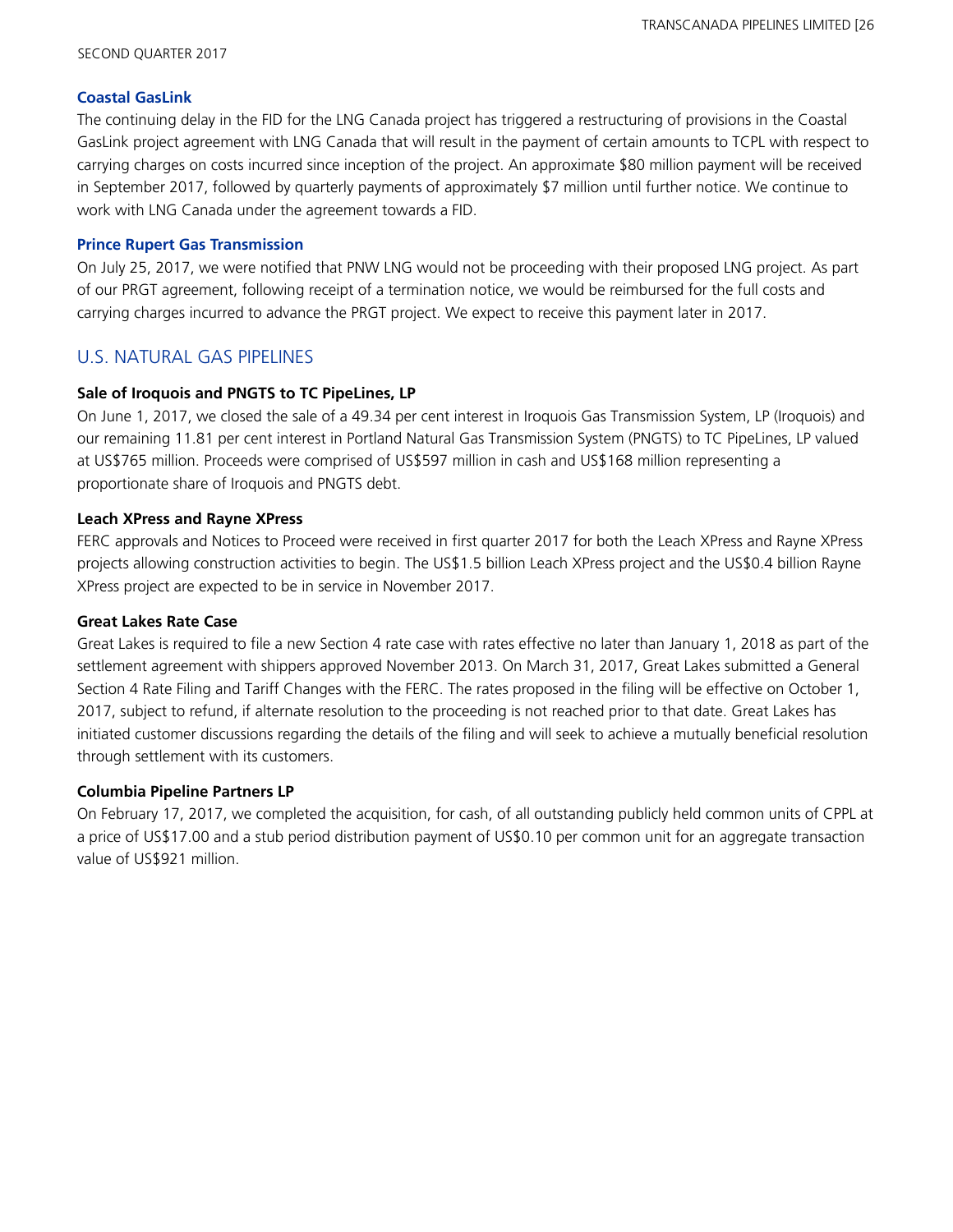## LIQUIDS PIPELINES

## **Energy East**

In January 2017, the NEB appointed three new panel members to undertake the review of the Energy East and Eastern Mainline projects. The new NEB panel members voided all decisions made by the previous hearing panel and will decide how to move forward with the hearing. We are not required to refile the application and parties will not be required to reapply for intervener status. All other proceedings and associated deadlines are no longer applicable. If the new panel members determine that the project application is complete, the 21-month NEB review period will commence.

On March 29, 2017, the NEB issued its decision to hear the Energy East and Eastern Mainline projects together. A hearing date has not yet been announced by the NEB.

On May 10, 2017, the NEB solicited comments on a draft list of issues for the Energy East and Eastern Mainline projects with comments due from the general public on May 31, 2017. Energy East and Eastern Mainline projects provided their comments on the draft list of issues on June 21, 2017. At the same time, we provided our response to the comments received by the NEB from the general public. We are awaiting the NEB's decision on the final list of issues. In addition, we are awaiting further direction from the NEB regarding the regulatory review process.

## **Keystone XL**

In February 2017, we filed an application with the Nebraska Public Service Commission (PSC) seeking approval for the Keystone XL pipeline route through that state. A hearing on the application is scheduled in August 2017 and a final decision on the proposed route is expected by the end of November 2017.

In March 2017, the U.S. Department of State issued a U.S. Presidential Permit authorizing construction of the U.S./Canada border crossing facilities of the Keystone XL pipeline. We discontinued our claim under Chapter 11 of the North American Free Trade Agreement and have also withdrawn the U.S. Constitutional challenge. With the receipt of the U.S. Presidential Permit, we will continue to work through the Nebraska PSC process to obtain route approval through that state and with other U.S. federal agencies to obtain ancillary permits.

Given the passage of time since the Keystone XL Presidential Permit application was previously denied in November 2015, we are updating the shipping contracts and anticipate the core contract shipper group will be modified with the introduction of new shippers and reductions in volume commitments by other shippers. We anticipate commercial support for the project to be substantially similar to that which existed when we first applied for Keystone XL.

On July 27, 2017, we launched an open season to solicit additional binding commitments from interested parties for transportation of crude oil on the Keystone Pipeline and for the Keystone XL Pipeline project from Hardisty, Alberta to markets in Cushing, Oklahoma and the U.S. Gulf Coast. The open season will close on September 28, 2017.

## **Grand Rapids**

On June 1, 2017, the Grand Rapids pipeline, which will connect producing areas northwest of Fort McMurray, Alberta to terminals in the Edmonton/Heartland region, commenced line fill activities with anticipated in-service in third quarter 2017.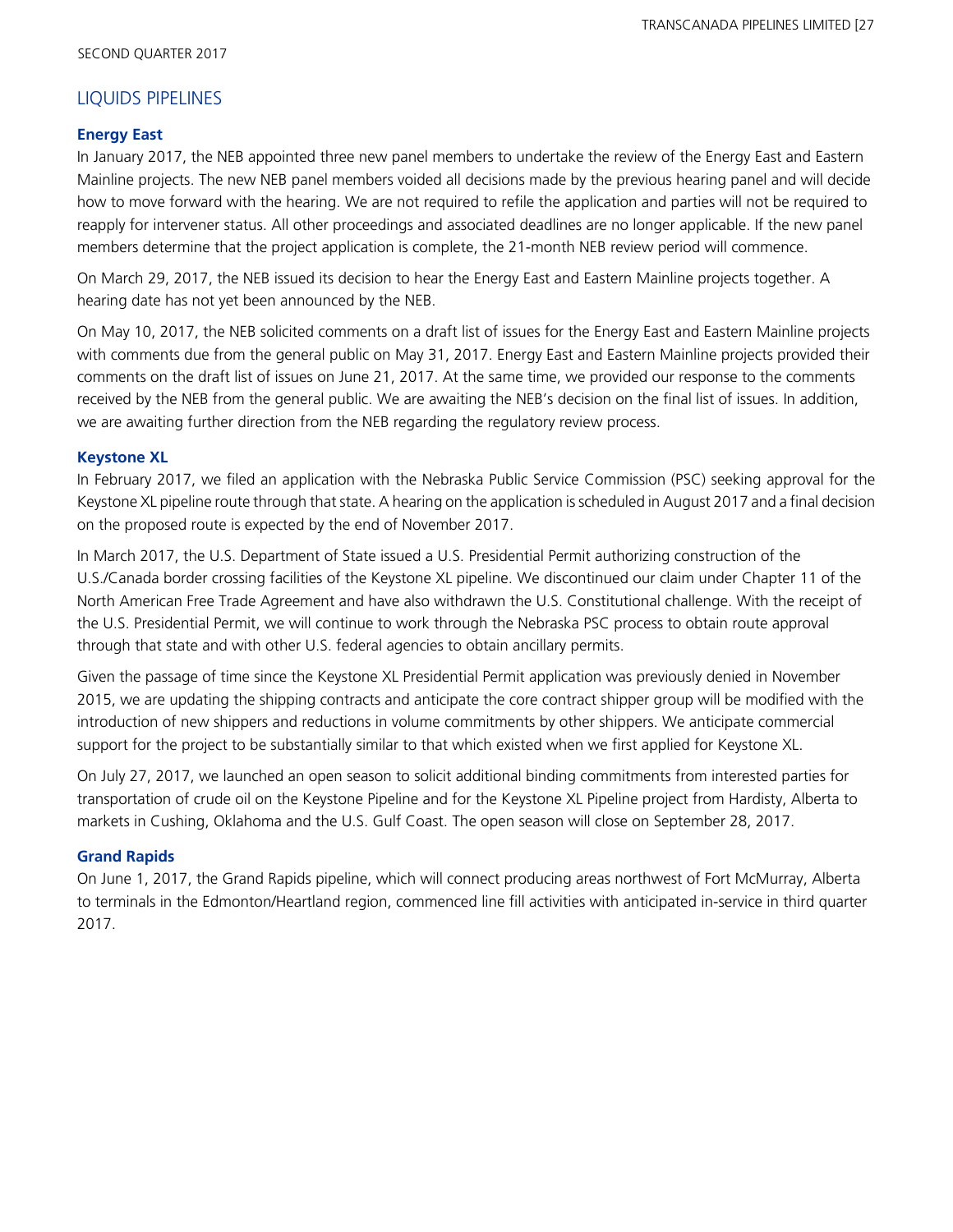## **ENERGY**

## **U.S. Power**

### **Monetization of U.S. Northeast power business**

On April 19, 2017, we closed the sale of TC Hydro to Great River Hydro, LLC for US\$1.07 billion resulting in a gain of \$717 million (\$441 million after tax) recorded in second quarter 2017.

On June 2, 2017, we closed the sale of Ravenswood, Ironwood, Ocean State Power and Kibby Wind to Helix Generation, LLC for US\$2.029 billion. An additional loss on sale of approximately \$219 million (\$176 million after tax) was recorded in second quarter 2017, primarily related to an adjustment to the purchase price and repair costs for an unplanned outage at Ravenswood prior to close. Insurance recoveries for a portion of the repair costs are expected to be received by the end of 2017 and will partially reduce this loss.

Proceeds from the sale transactions were used to fully retire the remaining bridge facilities that partially funded the acquisition of Columbia.

After assessing our options, we initiated the wind down of our TCPM operations and will realize the value of the remaining marketing contracts and working capital over time.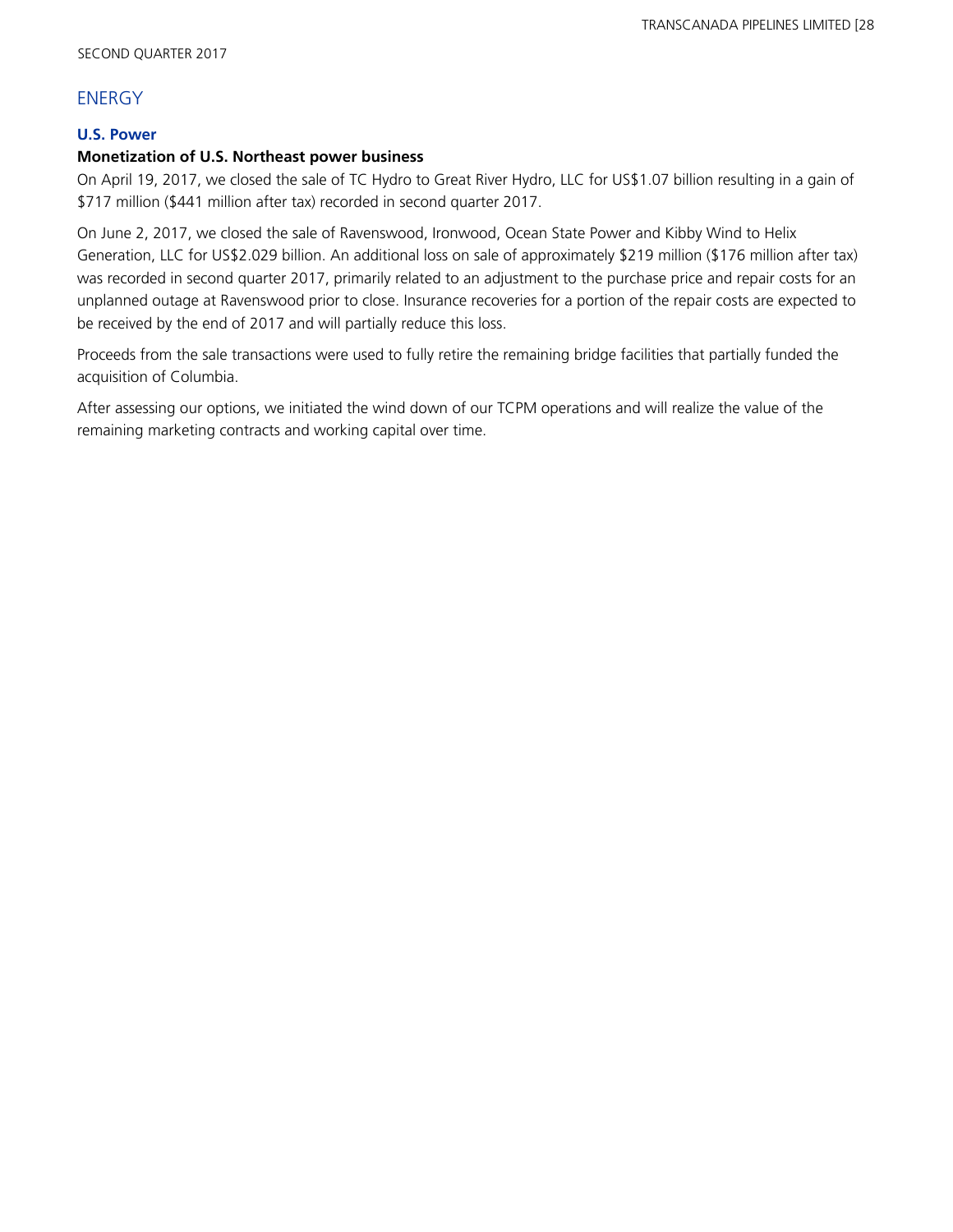# Financial condition

We strive to maintain strong financial capacity and flexibility in all parts of the economic cycle. We rely on our operating cash flow to sustain our business, pay dividends and fund a portion of our growth. In addition, we access capital markets to meet our financing needs, manage our capital structure and to preserve our credit ratings.

We believe we have the financial capacity to fund our existing capital program through our predictable and growing cash flow from operations, access to capital markets, portfolio management including proceeds from potential drop downs of additional natural gas pipeline assets to TC PipeLines, LP, cash on hand and substantial committed credit facilities.

At June 30, 2017, our current assets were \$4.9 billion and current liabilities were \$12.4 billion, leaving us with a working capital deficit of \$7.5 billion compared to a deficit of \$2.0 billion at December 31, 2016. Our working capital deficiency is considered to be in the normal course of business and is managed through:

- our ability to generate cash flow from operations
- our access to capital markets
- approximately \$8.3 billion of unutilized, unsecured committed credit facilities.

### **CASH PROVIDED BY OPERATING ACTIVITIES**

|                                                                         | three months ended<br>June 30 |       | six months ended<br>June 30 |       |  |
|-------------------------------------------------------------------------|-------------------------------|-------|-----------------------------|-------|--|
| (unaudited - millions of $\frac{1}{2}$ )                                | 2017                          | 2016  | 2017                        | 2016  |  |
| Net cash provided by operations                                         | 1,340                         | 1,200 | 2,621                       | 2,285 |  |
| (Decrease)/increase in operating working capital                        | (20)                          | (165) | 140                         | (35)  |  |
| Funds generated from operations <sup>1</sup>                            | 1,320                         | 1,035 | 2,761                       | 2,250 |  |
| Specific items:                                                         |                               |       |                             |       |  |
| Integration and acquisition related costs - Columbia                    | 20                            | 10    | 52                          | 36    |  |
| Keystone XL asset costs                                                 | 5.                            | 13    | 13                          | 23    |  |
| U.S. Northeast power disposition costs                                  | 6                             |       | 17                          |       |  |
| Current income taxes on sales of U.S. Northeast power<br>assets         | 41                            |       | 41                          |       |  |
| Comparable funds generated from operations <sup>1</sup>                 | 1,392                         | 1,058 | 2,884                       | 2,309 |  |
| Distributions paid to non-controlling interests                         | (69)                          | (62)  | (149)                       | (124) |  |
| Maintenance capital expenditures including equity<br><i>investments</i> | (365)                         | (269) | (532)                       | (459) |  |
| Comparable distributable cash flow                                      | 958                           | 727   | 2,203                       | 1,726 |  |

1 See the non-GAAP measures section in this MD&A for further discussion of funds generated from operations, comparable funds generated from operations and comparable distributable cash flow.

### **COMPARABLE FUNDS GENERATED FROM OPERATIONS**

Comparable funds generated from operations increased \$334 million and \$575 million for the three and six months ended June 30, 2017 compared to the same periods in 2016 primarily due to the increase in comparable earnings.

### **COMPARABLE DISTRIBUTABLE CASH FLOW**

Comparable distributable cash flow, a non-GAAP measure, helps us assess the cash available to common shareholders before capital allocation. The increase from second quarter 2016 to 2017 was driven by an increase in comparable funds generated from operations partially offset by higher maintenance capital expenditures and distributions paid to non-controlling interests.

Although we deduct maintenance capital expenditures in determining comparable distributable cash flow, in certain of our rate-regulated businesses maintenance capital expenditures are included in their respective rate bases on which we earn a regulated return and recover depreciation through future tolls.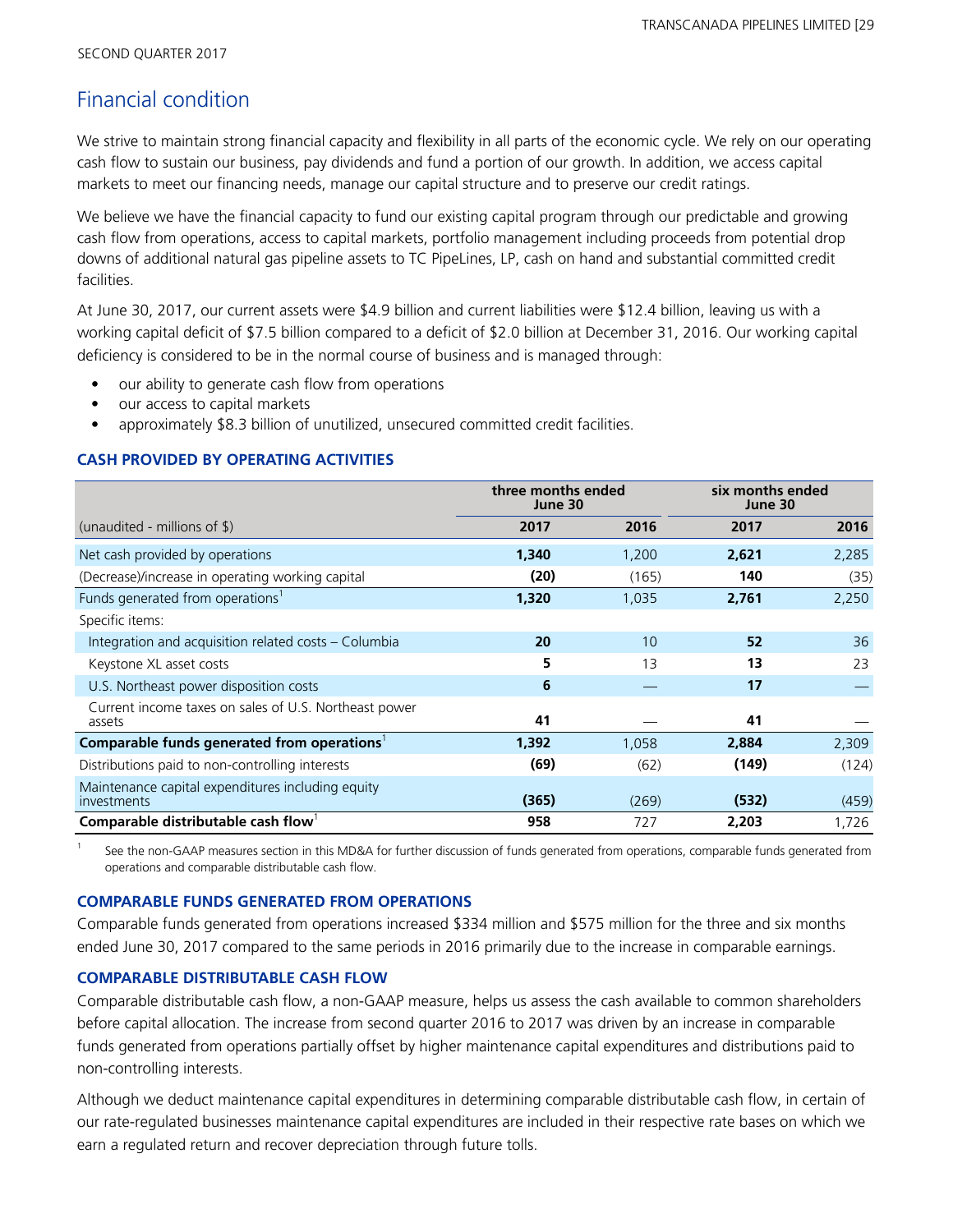#### SECOND QUARTER 2017

The following provides a breakdown of maintenance capital expenditures:

|                                                                         | three months ended<br>June 30 |      | six months ended<br>June 30 |      |
|-------------------------------------------------------------------------|-------------------------------|------|-----------------------------|------|
| (unaudited - millions of $\frac{1}{2}$ )                                | 2017                          | 2016 | 2017                        | 2016 |
| Canadian Natural Gas Pipelines                                          | 71                            | 42   | 120                         | 97   |
| U.S. Natural Gas Pipelines                                              | 237                           | 94   | 307                         | 165  |
| Other                                                                   | 57                            | 133  | 105                         | 197  |
| Maintenance capital expenditures including equity<br><i>investments</i> | 365                           | 269  | 532                         | 459  |

### **CASH PROVIDED BY/(USED IN) INVESTING ACTIVITIES**

|                                                        | three months ended<br>June 30 |           | six months ended<br>June 30 |           |
|--------------------------------------------------------|-------------------------------|-----------|-----------------------------|-----------|
| (unaudited - millions of $\frac{1}{2}$ )               | 2017                          | 2016      | 2017                        | 2016      |
| <b>Capital spending</b>                                |                               |           |                             |           |
| Capital expenditures                                   | (1,792)                       | (982)     | (3, 352)                    | (1, 818)  |
| Capital projects in development                        | (56)                          | (90)      | (98)                        | (157)     |
| Contributions to equity investments                    | (473)                         | (114)     | (665)                       | (284)     |
|                                                        | (2,321)                       | (1, 186)  | (4, 115)                    | (2, 259)  |
| Restricted cash                                        |                               | (12, 987) |                             | (12, 987) |
| Acquisitions, net of cash acquired                     |                               | (4)       |                             | (999)     |
| Proceeds from sale of assets, net of transaction costs | 4,147                         |           | 4,147                       | 6         |
| Other distributions from equity investments            | 1                             | 725       | 364                         | 725       |
| Deferred amounts and other                             | (169)                         | (21)      | (253)                       | 32        |
| Net cash provided by/(used in) investing activities    | 1,658                         | (13, 473) | 143                         | (15, 482) |

Capital expenditures in 2017 were primarily related to:

- expansion of Columbia pipelines
- expansion of the NGTL System
- construction of Mexico pipelines
- expansion of the Canadian Mainline
- capital additions to our ANR pipeline
- construction of the Napanee power generating facility.

Costs incurred on Capital projects in development primarily relate to the Energy East and LNG pipeline projects.

Contributions to equity investments have increased in 2017 compared to 2016 primarily due to our investments in Sur de Texas and Bruce Power and includes our proportionate share of Sur de Texas debt financing requirements.

Restricted cash in 2016 represented the amount held in escrow at June 30, 2016 for the purchase of Columbia on July 1, 2016 and included the proceeds from the issuance of TCPL common shares to TransCanada, an intercompany loan due to TransCanada in connection with proceeds received from the sale of TransCanada subscription receipts and draws on the committed bridge loan credit facilities.

In second quarter 2017, we closed the sale of the our U.S. Northeast power assets for net proceeds of \$4,147 million.

The decrease in Other distributions from equity investments is primarily due to Bruce Power financings undertaken to fund its capital program and make distributions to its partners. In second quarter 2016, Bruce Power issued senior notes in the capital markets and borrowed under a bank credit facility which resulted in \$725 million being received by us. In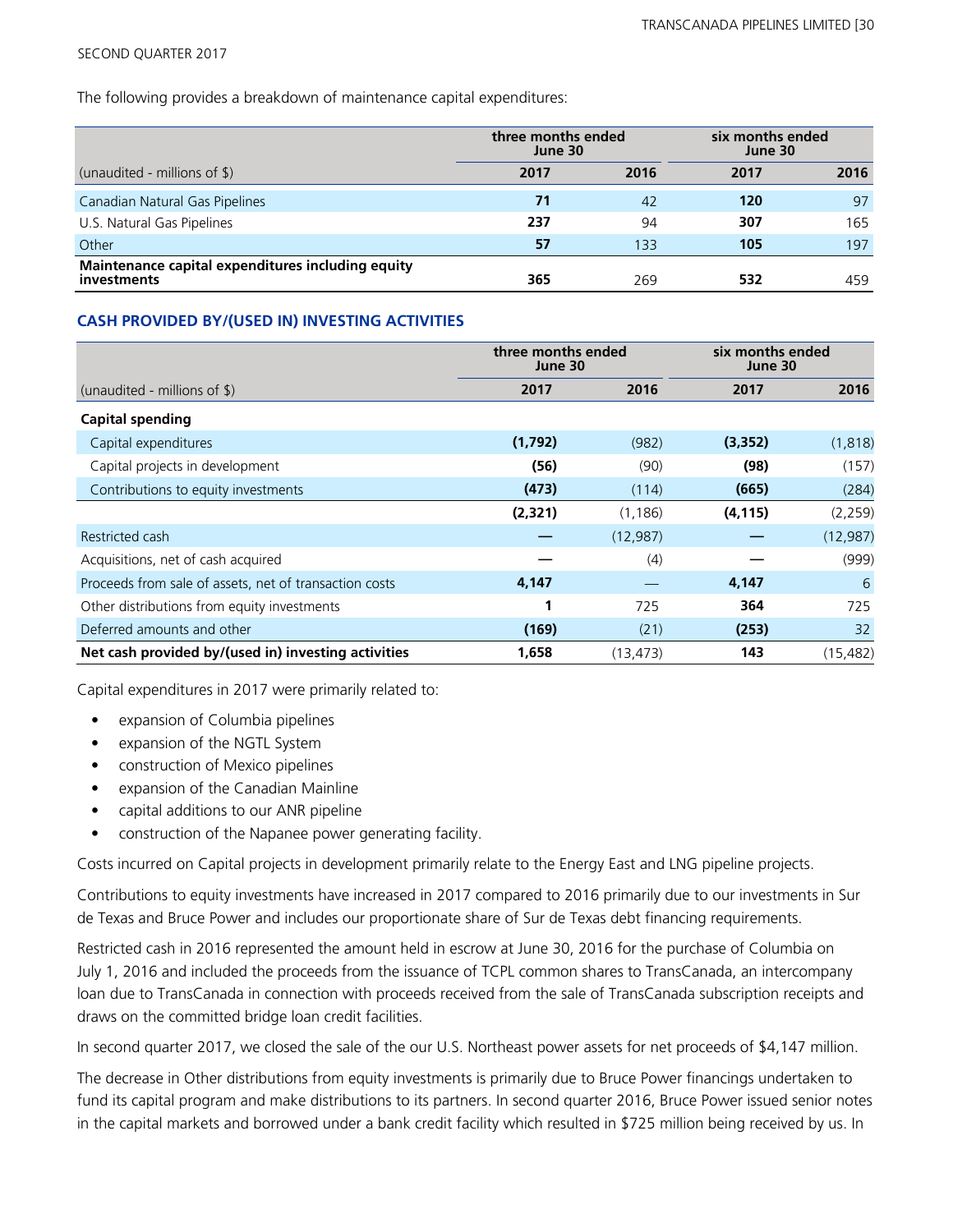first quarter 2017, Bruce Power issued additional senior notes in the capital markets which resulted in \$362 million being received by us.

## **CASH (USED IN)/PROVIDED BY FINANCING ACTIVITIES**

|                                                                     | three months ended<br>June 30 |        | six months ended<br>June 30 |          |  |
|---------------------------------------------------------------------|-------------------------------|--------|-----------------------------|----------|--|
| (unaudited - millions of \$)                                        | 2017                          | 2016   | 2017                        | 2016     |  |
| Notes payable issued/(repaid), net                                  | 111                           | (853)  | 781                         | 323      |  |
| Long-term debt issued, net of issue costs                           | 817                           | 10,335 | 817                         | 12,327   |  |
| Long-term debt repaid                                               | (4, 418)                      | (933)  | (5,469)                     | (2, 290) |  |
| Junior subordinated notes issued, net of issue costs                | 1,489                         |        | 3,471                       |          |  |
| Advances from/(to) affiliate, net                                   |                               | 2,324  |                             | 2,136    |  |
| Dividends and distributions paid                                    | (610)                         | (459)  | (1, 178)                    | (886)    |  |
| Common shares issued                                                | 214                           | 2,471  | 401                         | 2,471    |  |
| Partnership units of TC PipeLines, LP issued, net of issue<br>costs | 27                            | 82     | 119                         | 106      |  |
| Common units of Columbia Pipeline Partners LP acquired              |                               |        | (1,205)                     |          |  |
| Net cash (used in)/provided by financing activities                 | (2,370)                       | 12,967 | (2, 263)                    | 14,187   |  |

### **LONG-TERM DEBT ISSUED**

| (unaudited - millions of $\$\$ )<br>Company | Issue date | Type                   | <b>Maturity date</b> | Amount        | Interest rate |
|---------------------------------------------|------------|------------------------|----------------------|---------------|---------------|
| <b>TC PIPELINES, LP</b>                     |            |                        |                      |               |               |
|                                             | May 2017   | Senior Unsecured Notes | May 2027             | <b>US 500</b> | 3.90%         |

### **LONG-TERM DEBT RETIRED**

| (unaudited - millions of $\frac{1}{2}$ )<br>Company | <b>Retirement date</b> | <b>Type</b>                        | Amount        | Interest rate |
|-----------------------------------------------------|------------------------|------------------------------------|---------------|---------------|
| <b>TRANSCANADA PIPELINES LIMITED</b>                |                        |                                    |               |               |
|                                                     | June 2017              | <b>Acquisition Bridge Facility</b> | US 1,513      | Floating      |
|                                                     | February 2017          | <b>Acquisition Bridge Facility</b> | <b>US 500</b> | Floating      |
|                                                     | January 2017           | Medium Term Notes                  | 300           | 5.10%         |
| TRANSCANADA PIPELINE USA LTD.                       |                        |                                    |               |               |
|                                                     | June 2017              | <b>Acquisition Bridge Facility</b> | US 630        | Floating      |
|                                                     | April 2017             | <b>Acquisition Bridge Facility</b> | US 1,070      | Floating      |

The acquisition bridge facilities were put into place to finance a portion of the Columbia acquisition. Proceeds from the sales of the U.S. Northeast power assets were used to fully retire the remaining acquisition bridge facilities in second quarter 2017.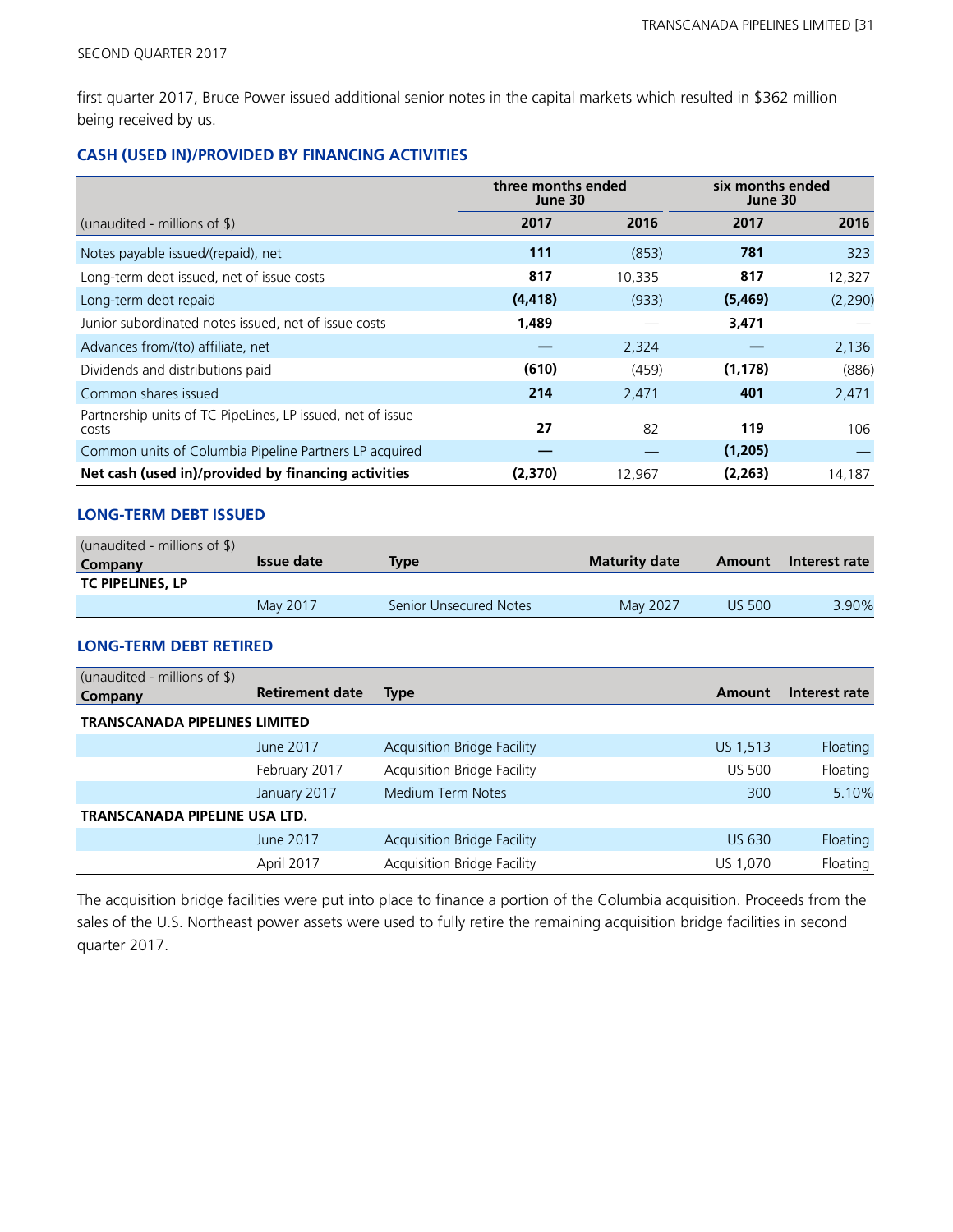#### **JUNIOR SUBORDINATED NOTES ISSUED**

| (unaudited - millions of $\$\$ )<br>Company | Issue date | <b>Type</b>                              | <b>Maturity date</b> | Amount   | Interest rate |
|---------------------------------------------|------------|------------------------------------------|----------------------|----------|---------------|
| <b>TRANSCANADA PIPELINES LIMITED</b>        |            |                                          |                      |          |               |
|                                             | May 2017   | Junior Subordinated Notes <sup>1,2</sup> | May 2077             | 1,500    | 4.90%         |
|                                             | March 2017 | Junior Subordinated Notes <sup>1,2</sup> | March 2077           | US 1.500 | 5.55%         |

1 The Junior subordinated notes are subordinated in right of payment to existing and future senior indebtedness or other obligations of TCPL.

2 The Junior subordinated notes were issued to TransCanada Trust (the Trust), a financing trust subsidiary wholly-owned by TCPL. While the obligations of the Trust are fully and unconditionally guaranteed by TCPL on a subordinated basis, the Trust is not consolidated in TCPL's financial statements because TCPL does not have a variable interest in the Trust and the only substantive assets of the Trust are junior subordinated notes of TCPL.

In May 2017, the Trust issued \$1.5 billion of Trust Notes - Series 2017-B (Trust Notes) to third party investors with a fixed interest rate of 4.65 per cent for the first ten years converting to a floating rate thereafter. All of the proceeds of the issuance by the Trust were loaned to TCPL for \$1.5 billion of junior subordinated notes of TCPL at an initial fixed rate of 4.90 per cent, including a 0.25 per cent administration charge. The rate will reset commencing May 2027 until May 2047 to the three month Bankers' Acceptance rate plus 3.33 per cent per annum; from May 2047 until May 2077, the interest rate will reset to the three month Bankers' Acceptance rate plus 4.08 per cent per annum. The junior subordinated notes are callable at TCPL's option at any time on or after May 18, 2027 at 100 per cent of the principal amount plus accrued and unpaid interest to the date of redemption.

In March 2017, the Trust issued US\$1.5 billion of Trust Notes - Series 2017-A (Trust Notes) to third party investors with a fixed interest rate of 5.30 per cent for the first ten years converting to a floating rate thereafter. All of the proceeds of the issuance by the Trust were loaned to TCPL for US\$1.5 billion of junior subordinated notes of TCPL at an initial fixed rate of 5.55 per cent, including a 0.25 per cent administration charge. The rate will reset commencing March 2027 until March 2047 to the three month LIBOR plus 3.458 per cent per annum; from March 2047 until March 2077, the interest rate will reset to the three month LIBOR plus 4.208 per cent per annum. The junior subordinated notes are callable at TCPL's option at any time on or after March 15, 2027 at 100 per cent of the principal amount plus accrued and unpaid interest to the date of redemption.

Pursuant to the terms of the Trust Notes and related agreements, in certain circumstances (1) TCPL may issue deferral preferred shares to holders of the Trust Notes in lieu of interest; and (2) TransCanada and TCPL would be prohibited from declaring or paying dividends on or redeeming their outstanding preferred shares (or, if none are outstanding, their respective common shares) until all deferral preferred shares are redeemed by TCPL. The Trust Notes may also be automatically exchanged for preferred shares of TCPL upon certain kinds of bankruptcy and insolvency events. All of these preferred shares would rank equally with any other outstanding first preferred shares of TCPL.

#### **COMMON SHARES ISSUED**

On April 28, 2017, the Company issued 3.3 million shares to TransCanada for proceeds of \$214 million.

On January 31, 2017, the Company issued 3.0 million shares to TransCanada for proceeds of \$187 million.

### **TC PIPELINES, LP ATM EQUITY ISSUANCE PROGRAM**

During first and second quarter 2017, 1.6 million common units were issued under the TC PipeLines, LP ATM program generating net proceeds of approximately US\$90 million. At June 30, 2017, our ownership interest in TC PipeLines, LP was 26.3 per cent as a result of issuances under the ATM program and resulting dilution.

In connection with the late filing of an employee-related Form 8-K with the SEC, in March 2016, TC PipeLines, LP became ineligible to use the then effective shelf registration statement upon the filing of its 2015 Annual Report. As a result, it was determined that the purchasers of the 1.6 million common units that were issued from March 8, 2016 to May 19, 2016 under the ATM program may have a rescission right for an amount equal to the purchase price paid for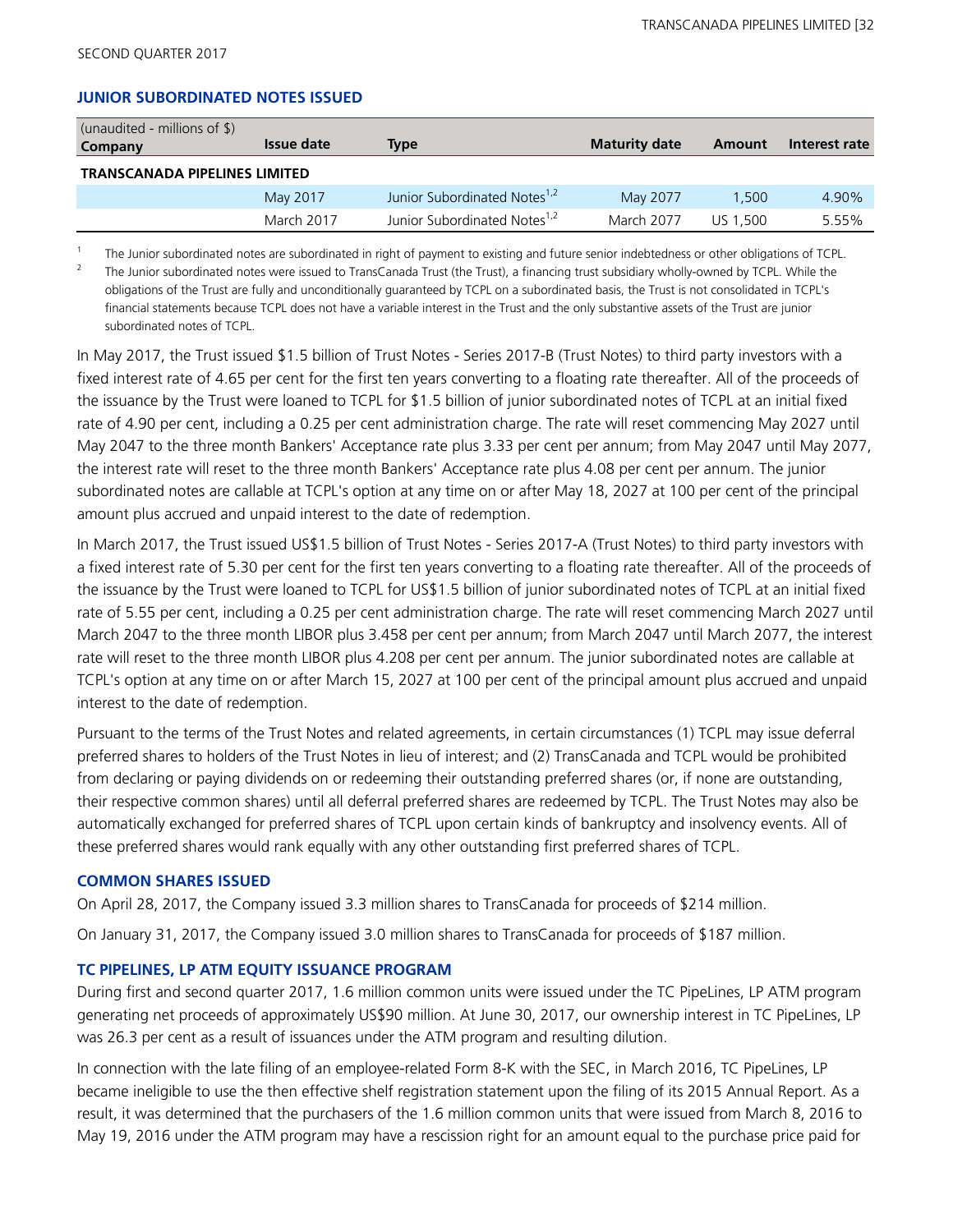the units, plus statutory interest and less any distributions paid, upon the return of such units to TC PipeLines, LP. All rescission rights have expired and no unitholder claimed or attempted to exercise any rescission rights prior to the expiration date.

#### **DIVIDENDS**

On July 27, 2017, we declared quarterly dividends as follows:

#### **Quarterly dividend on our common shares**

The dividend declared for the quarter ending September 30, 2017 is equal to the quarterly dividend to be paid on TransCanada's issued and outstanding common shares at the close of business on September 29, 2017.

#### **CREDIT FACILITIES**

We have several committed credit facilities that support our commercial paper programs and provide short-term liquidity for general corporate purposes. In addition, we have demand credit facilities that are also used for general corporate purposes, including issuing letters of credit and providing additional liquidity.

At July 27, 2017, we had a total of \$10.9 billion of committed revolving and demand credit facilities, including:

| Amount          | <b>Unused</b><br>capacity | <b>Borrower</b>                                       | <b>Description</b>                                                                                                                                                  | <b>Matures</b> |
|-----------------|---------------------------|-------------------------------------------------------|---------------------------------------------------------------------------------------------------------------------------------------------------------------------|----------------|
| \$3.0 billion   | \$3.0 billion             | <b>TCPL</b>                                           | Committed, syndicated, revolving, extendible credit facility<br>that supports TCPL's Canadian dollar commercial paper<br>program and for general corporate purposes | December 2021  |
| US\$2.0 billion | US\$2.0 billion TCPL      |                                                       | Committed, syndicated, revolving, extendible credit facility<br>that supports TCPL's U.S. dollar commercial paper program                                           | December 2017  |
| US\$1.0 billion | US\$0.8 billion TCPL USA  |                                                       | Committed, syndicated, revolving, extendible credit facility<br>that is used for TCPL USA general corporate purposes,<br>quaranteed by TCPL                         | December 2017  |
| US\$1.0 billion | US\$0.1 billion Columbia  |                                                       | Committed, syndicated, revolving, extendible credit facility<br>that is used for Columbia's general corporate purposes,<br>quaranteed by TCPL                       | December 2017  |
| US\$0.5 billion | US\$0.5 billion           | TransCanada<br>American<br>Investments<br>Ltd. (TAIL) | Committed, syndicated, revolving, extendible credit facility<br>that supports TAIL's U.S. dollar commercial paper program,<br>guaranteed by TCPL                    | December 2017  |
| \$2.1 billion   | \$0.8 billion             | <b>TCPL/TCPL USA</b>                                  | Supports the issuance of letters of credit and provides<br>additional liquidity                                                                                     | Demand         |

At July 27, 2017, our operated affiliates had an additional \$0.6 billion of undrawn capacity on committed credit facilities.

See Financial risks and financial instruments for more information about liquidity, market and other risks.

#### **RELATED PARTY DEBT FINANCING**

Related party debt outstanding at June 30, 2017 consists of the following credit facility due to affiliate:

| Amount        | <b>Description</b>                                                                                                                         | <b>Matures</b> |
|---------------|--------------------------------------------------------------------------------------------------------------------------------------------|----------------|
| \$2.4 billion | Unsecured credit facility agreement with TransCanada used to repay indebtedness and<br>for working capital and general corporate purposes. | Demand         |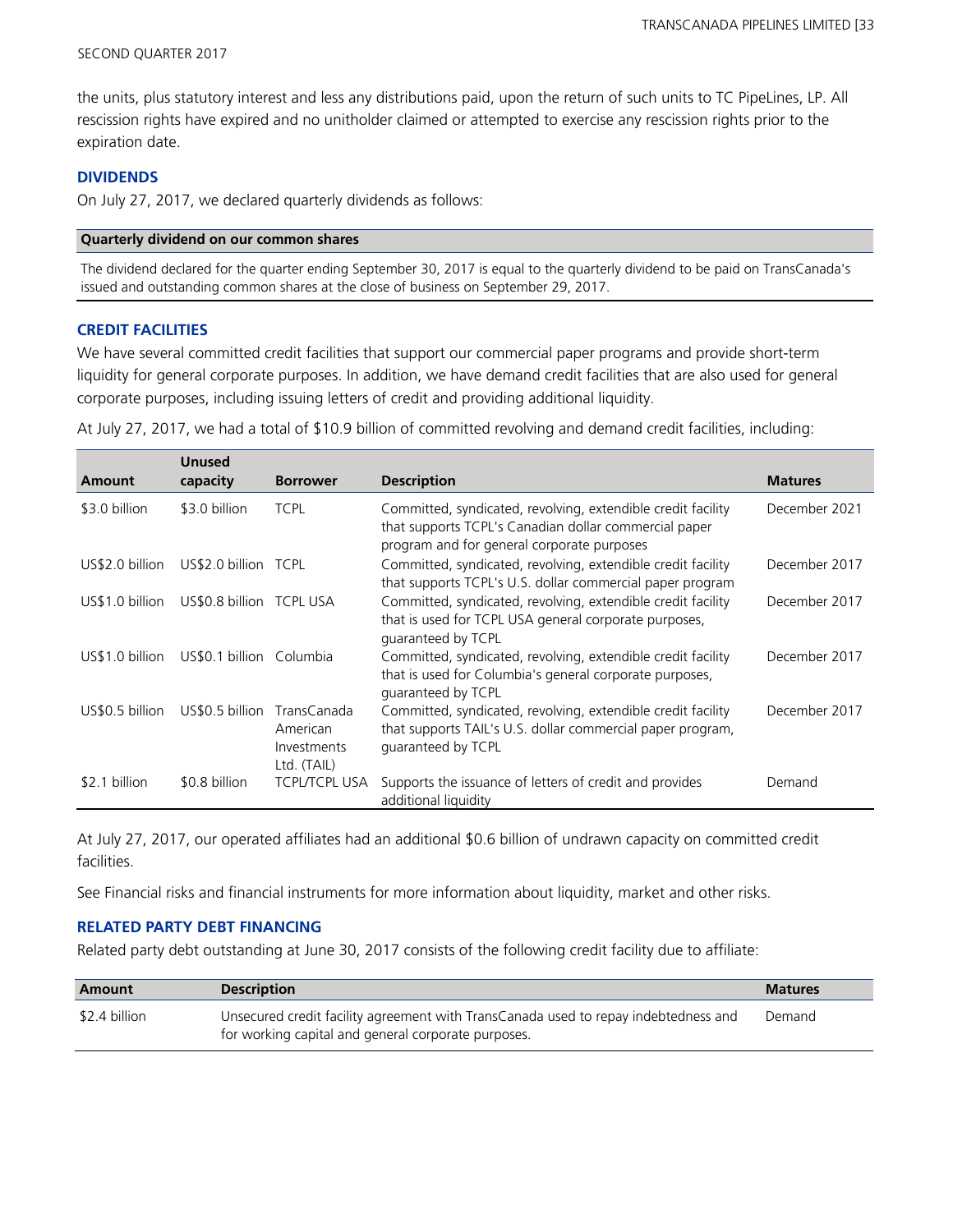#### **CONTRACTUAL OBLIGATIONS**

Our capital commitments have decreased by approximately \$0.8 billion since December 31, 2016 primarily as a result of decreased commitments for the Sur de Texas and NGTL System natural gas pipelines due to the progression of construction. Transportation by others commitments have increased by approximately \$0.6 billion since December 31, 2016 primarily related to Canadian Mainline contracts. Other Energy commitments have decreased by approximately \$0.4 billion since December 31, 2016 as a result of the sale of our U.S. Northeast power assets.

Our operating lease commitments at December 31, 2016 included future payments related to our U.S. Northeast power business. As a result of the completion of the thermal sale on June 2, 2017, the remaining future obligations included at December 31, 2016 have decreased by: \$2 million in 2017, \$52 million in 2018, \$34 million in 2019 and \$102 million in 2022 and beyond.

There were no other material changes to our contractual obligations in second quarter 2017 or to payments due in the next five years or after. See the MD&A in our 2016 Annual Report for more information about our contractual obligations.

# Financial risks and financial instruments

We are exposed to liquidity risk, counterparty credit risk and market risk, and have strategies, policies and limits in place to mitigate their impact on our earnings, cash flow and, ultimately, shareholder value. These are designed to ensure our risks and related exposures are in line with our business objectives and risk tolerance.

See our 2016 Annual Report for more information about the risks we face in our business. Our risks have not changed substantially since December 31, 2016, other than described below.

In second quarter 2017, we sold our U.S. Northeast merchant power generation assets and initiated the wind down of our TCPM operations. We expect to realize the value of the remaining marketing contracts and working capital over time. As a result, our exposure to commodity risk has been reduced.

### **LIQUIDITY RISK**

We manage our liquidity risk by continuously forecasting our cash flow for a 12 month period to ensure we have adequate cash balances, cash flow from operations, committed and demand credit facilities and access to capital markets to meet our operating, financing and capital expenditure obligations under both normal and stressed economic conditions.

### **COUNTERPARTY CREDIT RISK**

We have exposure to counterparty credit risk in the following areas:

- **•** accounts receivable
- **•** the fair value of derivative assets
- **•** cash and cash equivalents.

We review our accounts receivable regularly and record allowances for doubtful accounts using the specific identification method. At June 30, 2017, we had no significant credit losses, no significant credit risk concentration and no significant amounts past due or impaired.

We have significant credit and performance exposure to financial institutions because they hold cash deposits and provide committed credit lines and letters of credit that help manage our exposure to counterparties and provide liquidity in commodity, foreign exchange and interest rate derivative markets.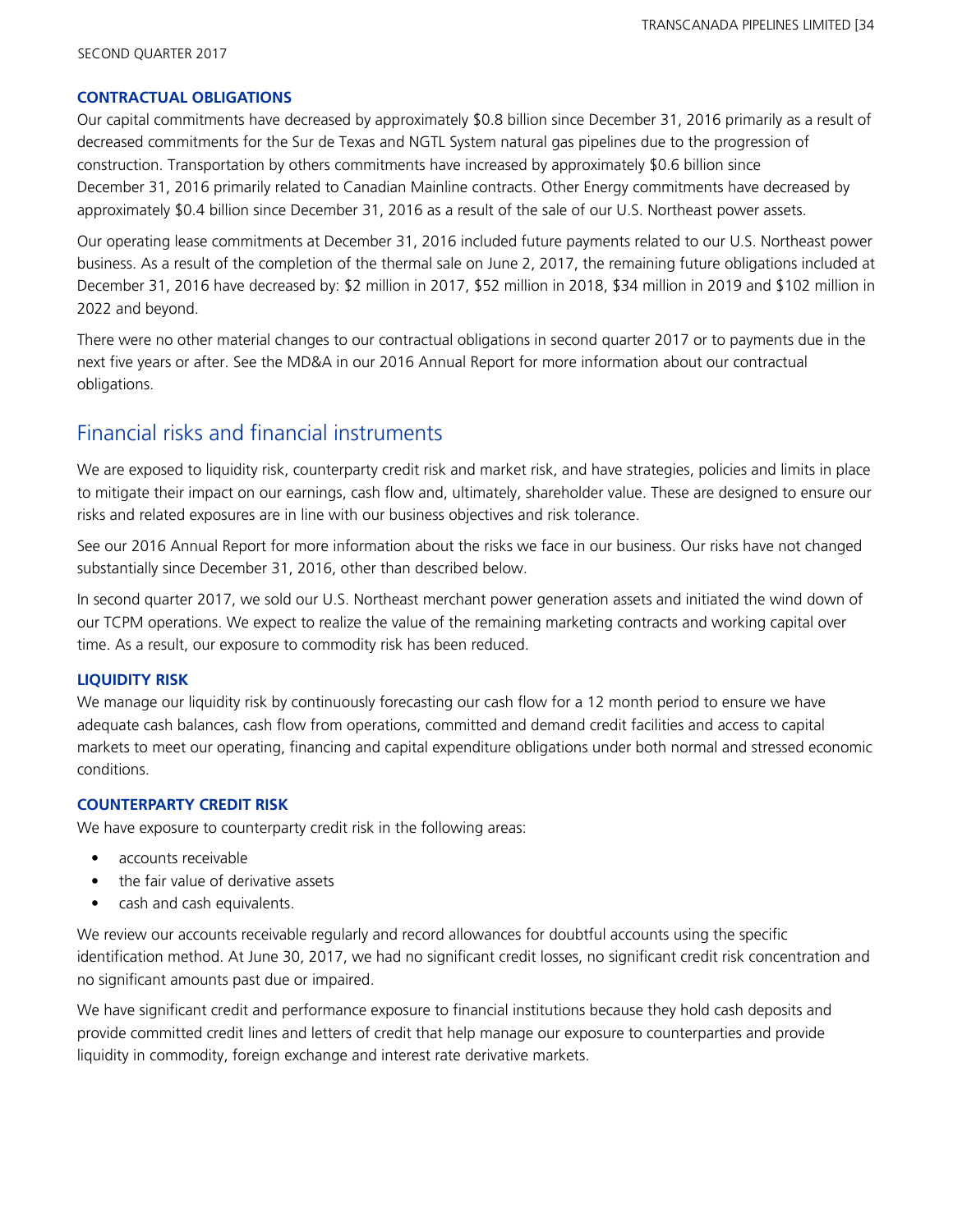#### **LOAN RECEIVABLE FROM AFFILIATE**

We hold a 60 per cent equity interest in a joint venture with IEnova to build, own and operate the Sur de Texas pipeline for which we account as an equity investment. On April 21, 2017, we issued a peso-denominated unsecured revolving credit facility to the joint venture. This \$1 billion facility bears interest at a floating interest rate per annum. As at June 30, 2017, Intangible and other assets on our condensed consolidated balance sheet included a \$341 million loan receivable from the Sur de Texas joint venture (December 31, 2016 - nil). This loan receivable represents our proportionate share of our affiliate's debt financing requirements and is included in Contributions to equity investments on our condensed consolidated statement of cash flow. Interest income and other included \$3 million in the three and six months ended June 30, 2017 as a result of inter-affiliate lending to the Sur de Texas joint venture (2016 - nil and nil).

#### **FOREIGN EXCHANGE AND INTEREST RATE RISK**

We generate revenues and incur expenses that are denominated in currencies other than Canadian dollars. As a result, our earnings and cash flows are exposed to currency fluctuations.

A portion of our businesses generate earnings in U.S. dollars, but since we report our financial results in Canadian dollars, changes in the value of the U.S. dollar against the Canadian dollar can affect our net income. As our U.S. dollardenominated operations continue to grow, this exposure increases. The majority of this risk is offset by interest expense on U.S. dollar-denominated debt and by using foreign exchange derivatives.

We have floating interest rate debt which subjects us to interest rate cash flow risk. We manage this using a combination of interest rate swaps and options.

#### **Average exchange rate - U.S. to Canadian dollars**

| three months ended June 30, 2017 | 1.34  |
|----------------------------------|-------|
| three months ended June 30, 2016 | 1 7 Q |
|                                  |       |
| six months ended June 30, 2017   | 1.33  |
| six months ended June 30, 2016   | 1 37  |

The impact of changes in the value of the U.S. dollar on our U.S. operations is significantly offset by interest on U.S. dollar-denominated long-term debt, as set out in the table below. Comparable EBIT is a non-GAAP measure. See our Reconciliation of non-GAAP measures section for more information.

#### **Significant U.S. dollar-denominated amounts**

|                                                                         | three months ended June 30 |       | six months ended June 30 |       |
|-------------------------------------------------------------------------|----------------------------|-------|--------------------------|-------|
| (unaudited - millions of US\$)                                          | 2017                       | 2016  | 2017                     | 2016  |
| U.S. Natural Gas Pipelines comparable EBIT                              | 298                        | 145   | 729                      | 345   |
| Mexico Natural Gas Pipelines comparable EBIT                            | 89                         | 35    | 178                      | 68    |
| U.S. Liquids Pipelines comparable EBIT                                  | 146                        | 116   | 281                      | 243   |
| U.S. Power comparable EBIT                                              | 32                         | 49    | 86                       | 93    |
| AFUDC on U.S. dollar-denominated projects                               | 49                         | 49    | 87                       | 94    |
| Interest on U.S. dollar-denominated long-term debt                      | (323)                      | (250) | (640)                    | (496) |
| Capitalized interest on U.S. dollar-denominated capital<br>expenditures |                            | 9     |                          | 16    |
| U.S. dollar non-controlling interests                                   | (41)                       | (40)  | (109)                    | (100) |
|                                                                         | 251                        | 113   | 613                      | 263   |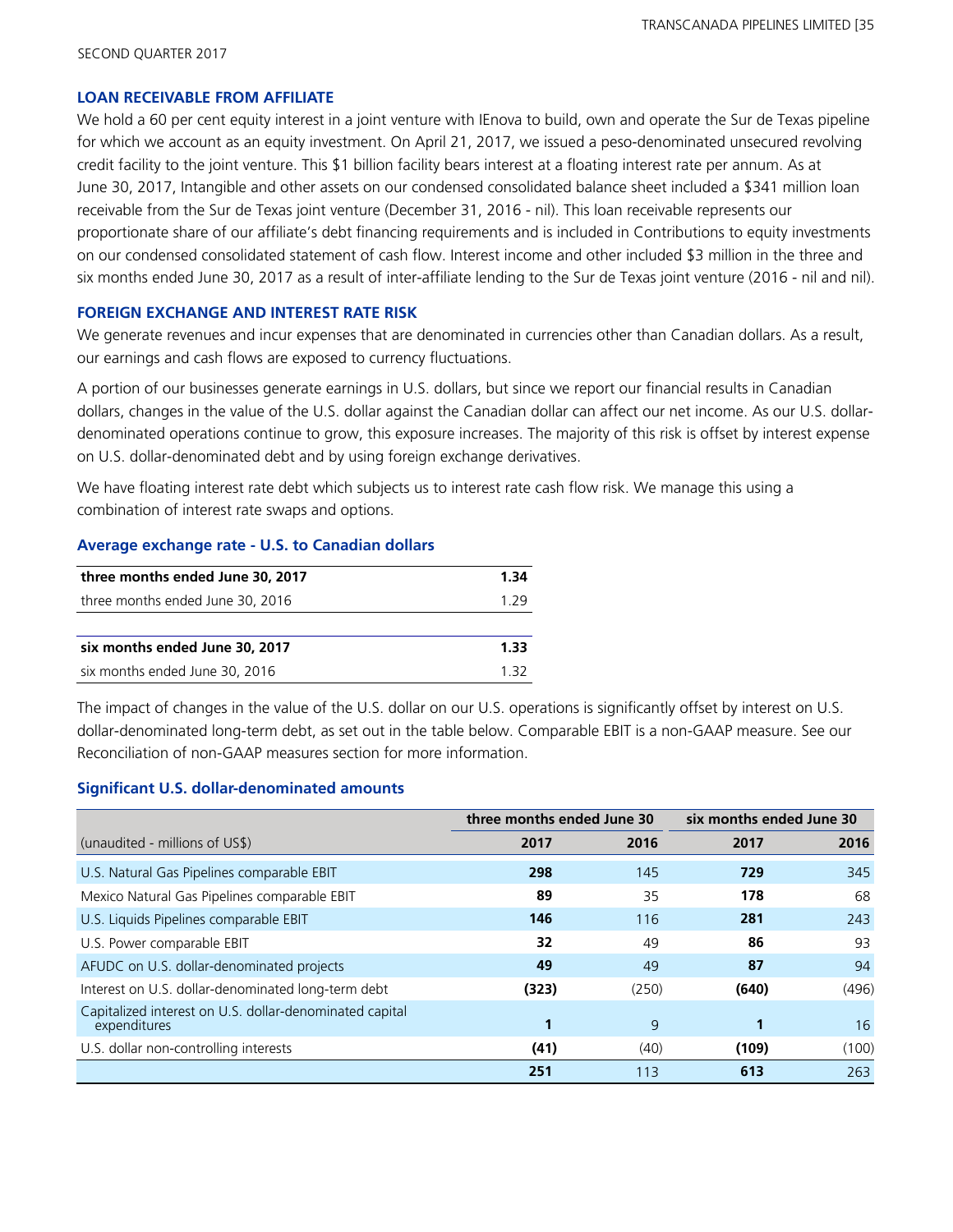#### **Derivatives designated as a net investment hedge**

We hedge our net investment in foreign operations (on an after-tax basis) with U.S. dollar-denominated debt, crosscurrency interest rate swaps, foreign exchange forward contracts and foreign exchange options.

The fair values and notional or principal amounts for the derivatives designated as a net investment hedge were as follows:

|                                                                                     | June 30, 2017 |                                              | <b>December 31, 2016</b> |                                              |
|-------------------------------------------------------------------------------------|---------------|----------------------------------------------|--------------------------|----------------------------------------------|
| (unaudited - millions of Canadian \$, unless noted otherwise)                       | Fair value    | <b>Notional</b><br>0ľ<br>principal<br>amount | Fair value               | <b>Notional</b><br>0ľ<br>principal<br>amount |
| U.S. dollar cross-currency interest rate swaps (maturing 2017 to 2019) <sup>2</sup> | (240)         | <b>US 1.500</b>                              | (425)                    | US 2,350                                     |
| U.S. dollar foreign exchange forward contracts                                      |               |                                              | (7)                      | <b>US 150</b>                                |
|                                                                                     | (240)         | <b>US 1.500</b>                              | (432)                    | US 2.500                                     |

1 Fair values equal carrying values.

2 In the three and six months ended June 30, 2017, net realized gains of \$1 million and \$2 million, respectively, (2016 - gains of \$2 million and \$4 million, respectively) related to the interest component of cross-currency swaps settlements are included in interest expense.

#### **U.S. dollar-denominated debt designated as a net investment hedge**

| (unaudited - millions of Canadian \$, unless noted otherwise) | June 30, 2017      | December 31, 2016  |
|---------------------------------------------------------------|--------------------|--------------------|
| Notional amount                                               | 25,000 (US 19,300) | 26,600 (US 19,800) |
| Fair value                                                    | 28,500 (US 22,000) | 29,400 (US 21,900) |

#### **FINANCIAL INSTRUMENTS**

All financial instruments, including both derivative and non-derivative instruments, are recorded on the balance sheet at fair value unless they were entered into and continue to be held for the purpose of receipt or delivery in accordance with our normal purchase and sales exemptions and are documented as such. In addition, fair value accounting is not required for other financial instruments that qualify for certain accounting exemptions.

#### **Derivative instruments**

We use derivative instruments to reduce volatility associated with fluctuations in commodity prices, interest rates and foreign exchange rates. We apply hedge accounting to derivative instruments that qualify and are designated for hedge accounting treatment.

The majority of derivative instruments that are not designated or do not qualify for hedge accounting treatment have been entered into as economic hedges to manage our exposure to market risk (held for trading). Changes in the fair value of held for trading derivative instruments are recorded in net income in the period of change. This may expose us to increased variability in reported operating results since the fair value of the held for trading derivative instruments can fluctuate significantly from period to period.

#### **Balance sheet presentation of derivative instruments**

The balance sheet classification of the fair value of derivative instruments is as follows:

| (unaudited - millions of $\$\$ ) | June 30, 2017 | <b>December 31, 2016</b> |
|----------------------------------|---------------|--------------------------|
| Other current assets             | 320           | 376                      |
| Intangible and other assets      | 126           | 133                      |
| Accounts payable and other       | (532)         | (607)                    |
| Other long-term liabilities      | (248)         | (330)                    |
|                                  | (334)         | (428)                    |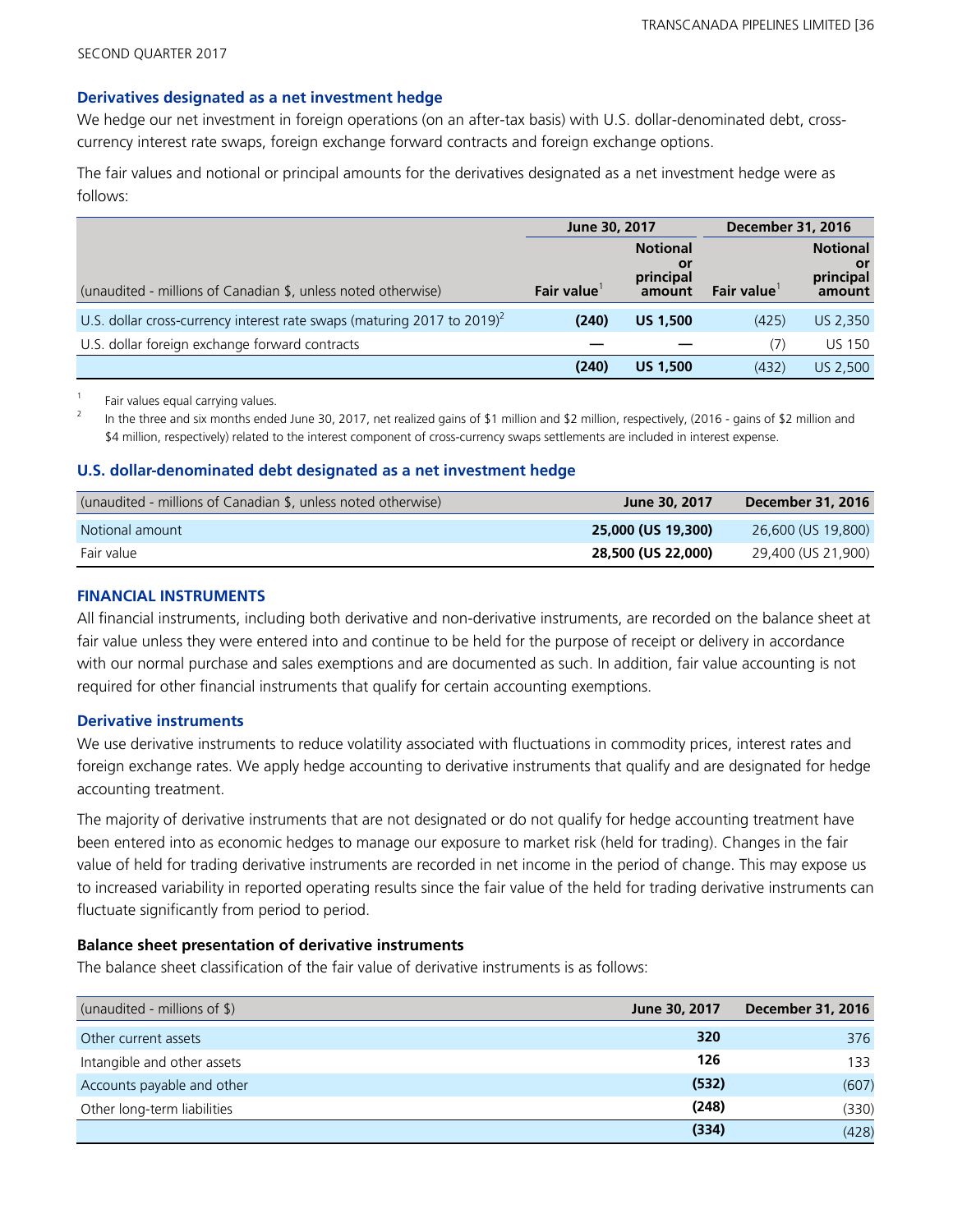#### **Unrealized and realized (losses)/gains of derivative instruments**

The following summary does not include hedges of our net investment in foreign operations.

|                                                      | three months ended June 30 |      | six months ended June 30 |       |  |
|------------------------------------------------------|----------------------------|------|--------------------------|-------|--|
| (unaudited - millions of \$, pre-tax)                | 2017                       | 2016 | 2017                     | 2016  |  |
| Derivative instruments held for trading <sup>1</sup> |                            |      |                          |       |  |
| Amount of unrealized (losses)/gains in the period    |                            |      |                          |       |  |
| Commodities <sup>2</sup>                             | (91)                       | 187  | (147)                    | 120   |  |
| Foreign exchange                                     | 41                         | 20   | 56                       | 47    |  |
| Interest rate                                        |                            |      |                          |       |  |
| Amount of realized (losses)/gains in the period      |                            |      |                          |       |  |
| Commodities                                          | (37)                       | (47) | (85)                     | (142) |  |
| Foreign exchange                                     | (5)                        | 13   | (9)                      | 57    |  |
| Derivative instruments in hedging relationships      |                            |      |                          |       |  |
| Amount of realized gains/(losses) in the period      |                            |      |                          |       |  |
| Commodities                                          | 7                          | (67) | 13                       | (140) |  |
| Foreign exchange                                     |                            | (43) | 5                        | (106) |  |
| Interest rate                                        |                            |      |                          | 3     |  |

1 Realized and unrealized gains and losses on held for trading derivative instruments used to purchase and sell commodities are included net in revenues. Realized and unrealized gains and losses on interest rate and foreign exchange held for trading derivative instruments are included net in interest expense and interest income and other, respectively.

2 Following the March 17, 2016 announcement of our intention to sell the U.S. Northeast power business, a loss of \$49 million and a gain of \$7 million were recorded in net income in the three months ended March 31, 2016 relating to discontinued cash flow hedges where it was probable that the anticipated underlying transaction would not occur as a result of a future sale.

#### **Derivatives in cash flow hedging relationships**

The components of the condensed consolidated statement of OCI related to derivatives in cash flow hedging relationships including the portion attributable to non-controlling interests is as follows:

|                                                                                                                          | three months ended June 30 |      | six months ended June 30 |      |  |  |
|--------------------------------------------------------------------------------------------------------------------------|----------------------------|------|--------------------------|------|--|--|
| (unaudited - millions of \$, pre-tax)                                                                                    | 2017                       | 2016 | 2017                     | 2016 |  |  |
| Change in fair value of derivative instruments recognized in<br>OCI (effective portion) <sup>1</sup>                     |                            |      |                          |      |  |  |
| Commodities                                                                                                              | (2)                        | 42   | 3                        | 26   |  |  |
| Foreign exchange                                                                                                         |                            | 40   |                          | 5    |  |  |
| Interest rate                                                                                                            |                            | (1)  |                          | (4)  |  |  |
|                                                                                                                          | (2)                        | 81   | 4                        | 27   |  |  |
| Reclassification of (losses)/gains on derivative instruments<br>from AOCI to net income (effective portion) <sup>1</sup> |                            |      |                          |      |  |  |
| Commodities <sup>2</sup>                                                                                                 | (7)                        | (21) | (11)                     | 61   |  |  |
| Foreign exchange <sup>3</sup>                                                                                            |                            | (39) |                          | (5)  |  |  |
| Interest rate <sup>4</sup>                                                                                               | 5                          | 4    | 9                        | 8    |  |  |
|                                                                                                                          | (2)                        | (56) | (2)                      | 64   |  |  |
| Gains/(losses) on derivative instruments recognized in net<br>income (ineffective portion)                               |                            |      |                          |      |  |  |
| Commodities <sup>2</sup>                                                                                                 |                            | 43   |                          | (15) |  |  |
|                                                                                                                          |                            | 43   |                          | (15) |  |  |

<sup>1</sup> No amounts have been excluded from the assessment of hedge effectiveness. Amounts in parentheses indicate losses recorded to OCI.

2 Reported within revenues on the condensed consolidated statement of income.

3 Reported within interest income and other on the condensed consolidated statement of income.

4 Reported within interest expense on the condensed consolidated statement of income.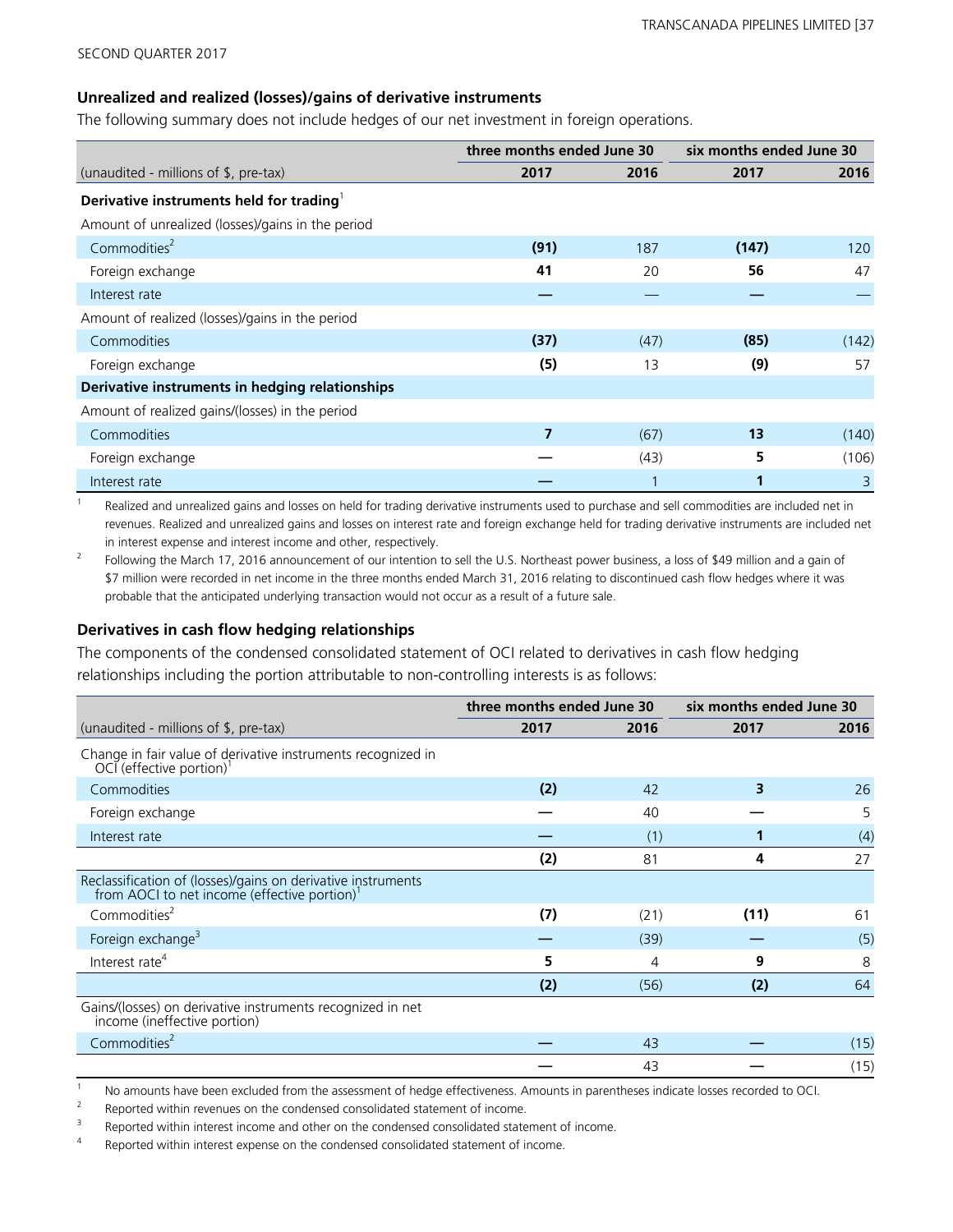#### **Credit risk related contingent features of derivative instruments**

Derivatives often contain financial assurance provisions that may require us to provide collateral if a credit risk related contingent event occurs (for example, if our credit rating is downgraded to non-investment grade). We may also need to provide collateral if the fair value of our derivative financial instruments exceeds pre-defined exposure limits.

Based on contracts in place and market prices at June 30, 2017, the aggregate fair value of all derivative contracts with credit-risk-related contingent features that were in a net liability position was \$11 million (December 31, 2016 – \$19 million), with collateral provided in the normal course of business of nil (December 31, 2016 – nil). If the credit-riskrelated contingent features in these agreements were triggered on June 30, 2017, we would have been required to provide additional collateral of \$11 million (December 31, 2016 – \$19 million) to our counterparties. Collateral may also need to be provided should the fair value of derivative instruments exceed pre-defined contractual exposure limit thresholds.

We have sufficient liquidity in the form of cash and undrawn committed revolving bank lines to meet these contingent obligations should they arise.

### Other information

### CONTROLS AND PROCEDURES

Management, including our President and CEO and our CFO, evaluated the effectiveness of our disclosure controls and procedures as at June 30, 2017, as required by the Canadian securities regulatory authorities and by the SEC, and concluded that our disclosure controls and procedures are effective at a reasonable assurance level.

Effective April 1, 2017, management successfully integrated Columbia, which we acquired on July 1, 2016, to our existing enterprise resource planning (ERP) system. As a result of the Columbia ERP system integration, certain processes supporting our internal control over financial reporting for Columbia operations changed in second quarter 2017, however, the overall controls and procedures we follow in establishing internal controls over financial reporting were not significantly impacted.

Assets attributable to Columbia represented approximately 17.4 per cent of our total assets as of June 30, 2017 and revenues attributable to Columbia for the six months ended June 30, 2017 represented approximately 15.1 per cent of our total revenues for that period.

Other than this system implementation, there were no changes in second quarter 2017 that had or are likely to have a material impact on our internal control over financial reporting.

### CRITICAL ACCOUNTING ESTIMATES AND ACCOUNTING POLICY CHANGES

When we prepare financial statements that conform with U.S. GAAP, we are required to make estimates and assumptions that affect the timing and amount we record for our assets, liabilities, revenues and expenses because these items may be affected by future events. We base the estimates and assumptions on the most current information available, using our best judgement. We also regularly assess the assets and liabilities themselves. You can find a summary of our critical accounting estimates in our 2016 Annual Report.

Our significant accounting policies have remained unchanged since December 31, 2016 other than described below. You can find a summary of our significant accounting policies in our 2016 Annual Report.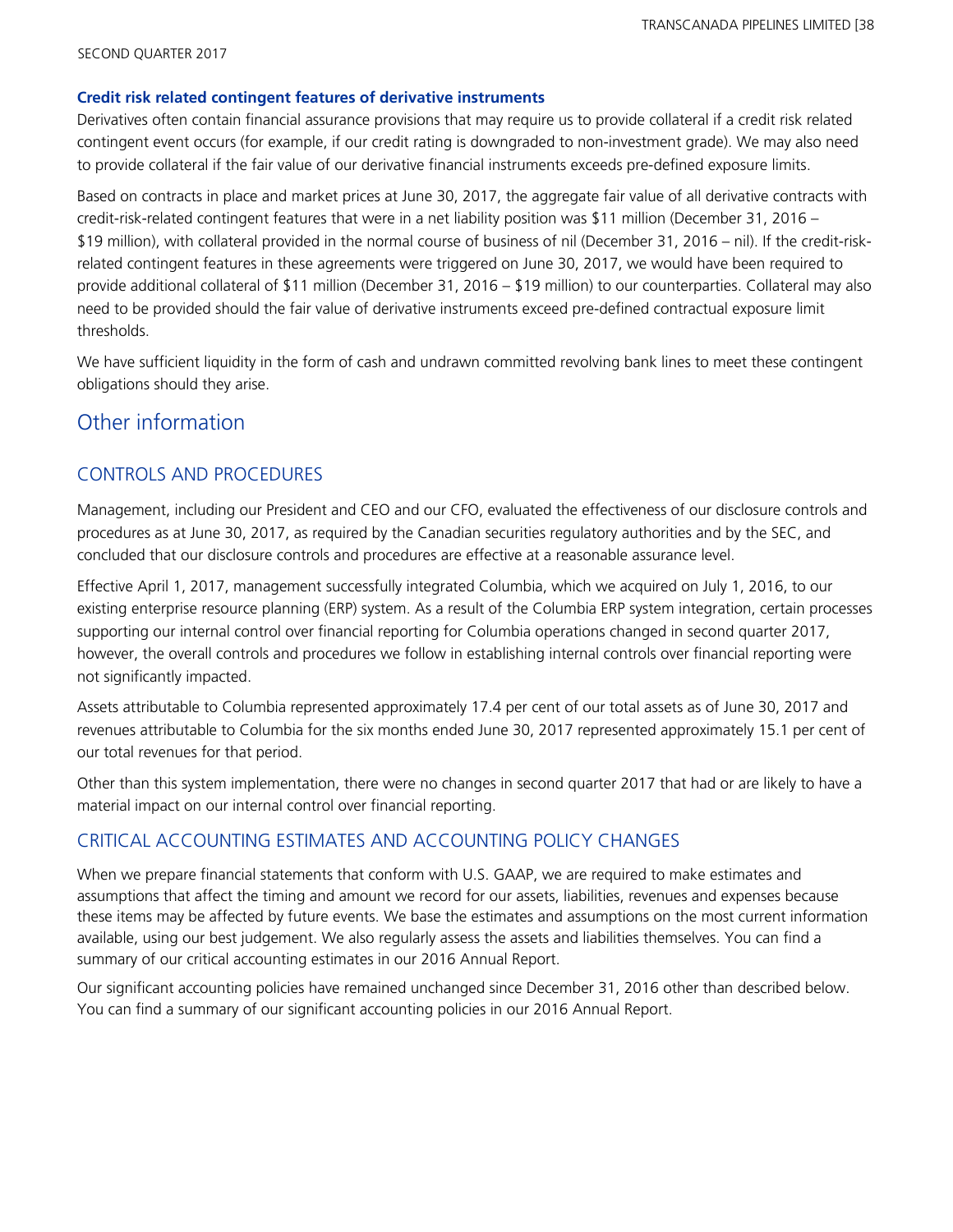#### **Changes in accounting policies for 2017**

#### **Inventory**

In July 2015, the FASB issued new guidance on simplifying the measurement of inventory. The new guidance specifies that an entity should measure inventory within the scope of this guidance at the lower of cost and net realizable value. Net realizable value is the estimated selling price in the ordinary course of business, less reasonably predictable costs of completion, disposal and transportation. This new guidance was effective January 1, 2017, was applied prospectively and did not have a material impact on our consolidated balance sheet.

#### **Derivatives and hedging**

In March 2016, the FASB issued new guidance that clarifies the requirements for assessing whether contingent call or put options that can accelerate the payment of principal on debt instruments are clearly and closely related to their debt hosts. The new guidance requires only an assessment of the four-step decision sequence outlined in U.S. GAAP to determine whether the economic characteristics and risks of call or put options are clearly and closely related to the economic characteristics and risks of their debt hosts. This new guidance was effective January 1, 2017, was applied prospectively and has not resulted in any impact on our consolidated financial statements.

#### **Equity method investments**

In March 2016, the FASB issued new guidance that simplifies the transition to equity method accounting. The new guidance eliminates the requirement to retroactively apply the equity method of accounting when an increase in ownership interest in an investment qualifies it for equity method accounting. This new guidance was effective January 1, 2017, was applied prospectively and has not resulted in any impact on our consolidated financial statements.

#### **Employee share-based payments**

In March 2016, the FASB issued new guidance that simplifies several aspects of the accounting for employee sharebased payment transactions, including income tax consequences, classification of awards as either equity or liabilities and classification on the statement of cash flows. The new guidance also permits entities to make an accounting policy election either to continue to estimate the total number of awards for which the requisite service period will not be rendered or to account for forfeitures when they occur. We have elected to account for forfeitures when they occur. This new guidance was effective January 1, 2017 and resulted in a cumulative-effect adjustment of \$12 million to opening retained earnings and the recognition of a deferred tax asset related to employee share-based payments made prior to the adoption of this guidance.

#### **Consolidation**

In October 2016, the FASB issued new guidance on consolidation relating to interests held through related parties that are under common control. The new guidance amends the consolidation requirements such that if a decision maker is required to evaluate whether it is the primary beneficiary of a VIE, it will need to consider only its proportionate indirect interest in the VIE held through a common control party. The new guidance was effective January 1, 2017, was applied retrospectively and did not result in any change to our consolidation conclusions.

#### **Future accounting changes**

#### **Revenue from contracts with customers**

In 2014, the FASB issued new guidance on revenue from contracts with customers. The new guidance requires that an entity recognize revenue in accordance with a five-step model. This model is used to depict the transfer of promised goods or services to customers in an amount that reflects the total consideration to which it expects to be entitled during the term of the contract in exchange for those goods or services. The new guidance also requires additional disclosures about the nature, amount, timing and uncertainty of revenue and the related cash flows. We will adopt the new standard on the effective date of January 1, 2018. There are two methods in which the new standard can be adopted: (1) a full retrospective approach with restatement of all prior periods presented, or (2) a modified retrospective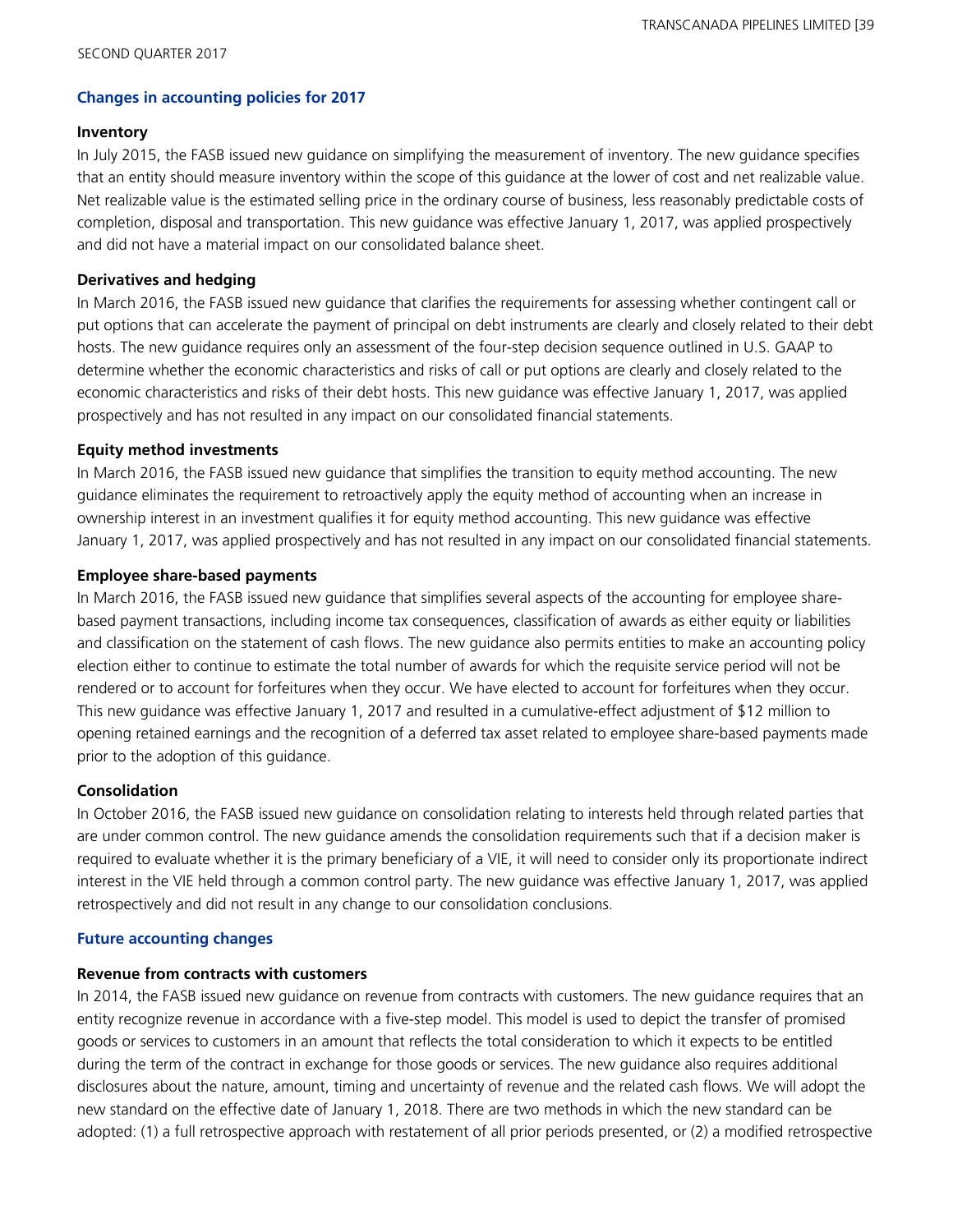approach with a cumulative-effect adjustment as of the date of adoption. We currently anticipate adopting the standard using the modified retrospective approach with the cumulative-effect of the adjustment recognized at the date of adoption, subject to allowable and elected practical expedients.

We have identified all existing customer contracts that are within the scope of the new guidance and are on schedule in the process of analyzing individual contracts or groups of contracts by operating segment to identify any significant changes in how revenues are recognized as a result of implementing the new guidance. While we have not identified any material differences in the amount and timing of revenue recognition for the operating segments that have been analyzed to date, the evaluation is not complete and we have not concluded on the overall impact of adopting the new guidance. We continue our contract analysis to obtain the information necessary to quantify the cumulative-effect adjustment, if any, on prior period revenues and revenue recognized going forward. We also continue to address any system and process changes necessary to compile the information to meet the recognition and disclosure requirements of the new guidance.

#### **Financial instruments**

In January 2016, the FASB issued new guidance on the accounting for equity investments and financial liabilities. The new guidance will change the income statement effect of equity investments and the recognition of changes in the fair value of financial liabilities when the fair value option is elected. The new guidance also requires us to assess valuation allowances for deferred tax assets related to available for sale debt securities in combination with their other deferred tax assets. This new guidance is effective January 1, 2018 and a method of adoption is specified for each component of the guidance. We are currently evaluating the impact of the adoption of this guidance and have not yet determined the effect on our consolidated financial statements.

#### **Leases**

In February 2016, the FASB issued new guidance on the accounting for leases. The new guidance amends the definition of a lease requiring the customer to have both (1) the right to obtain substantially all of the economic benefits from the use of the asset and (2) the right to direct the use of the asset in order for an arrangement to qualify as a lease. The new guidance also establishes a right-of-use (ROU) model that requires a lessee to recognize a ROU asset and corresponding lease liability on the balance sheet for all leases with a term longer than 12 months. Leases will be classified as finance or operating, with classification affecting the pattern of expense recognition in the income statement. The new guidance does not make extensive changes to lessor accounting.

The new guidance is effective on January 1, 2019, with early adoption permitted. A modified retrospective transition approach is required for leases existing at, or entered into after, the beginning of the earliest comparative period presented in the financial statements, with certain practical expedients available. We are continuing to identify and analyze existing lease agreements to determine the effect of adoption of the new guidance on our consolidated financial statements. We are also addressing system and process changes necessary to compile the information to meet the recognition and disclosure requirements of the new guidance.

#### **Measurement of credit losses on financial instruments**

In June 2016, the FASB issued new guidance that significantly changes how entities measure credit losses for most financial assets and certain other financial instruments that are not measured at fair value through net income. The new guidance amends the impairment model of financial instruments basing it on expected losses rather than incurred losses. These expected credit losses will be recognized as an allowance rather than a direct write down of the amortized cost basis. The new guidance is effective January 1, 2020 and will be applied using a modified retrospective approach. We are currently evaluating the impact of the adoption of this guidance and have not yet determined the effect on our consolidated financial statements.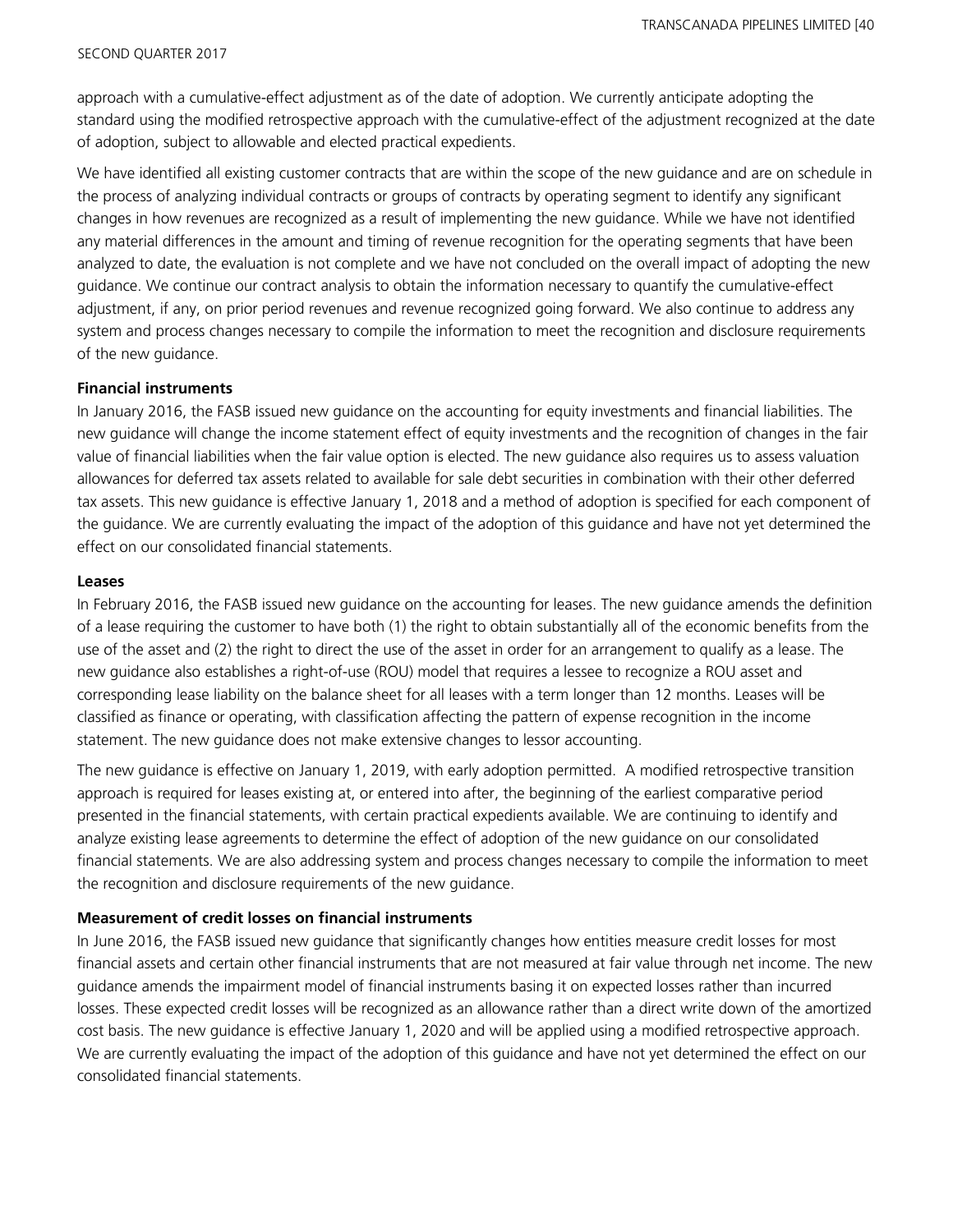#### **Income taxes**

In October 2016, the FASB issued new guidance on the income tax effects of intra-entity transfers of assets other than inventory. The new guidance requires the recognition of deferred and current income taxes for an intra-entity asset transfer when the transfer occurs. The new guidance is effective January 1, 2018 and will be applied using a modified retrospective approach. We are currently evaluating the impact of the adoption of this guidance and have not yet determined the effect on our consolidated financial statements.

#### **Restricted cash**

In November 2016, the FASB issued new guidance on restricted cash and cash equivalents on the statement of cash flows. The new guidance requires that the statement of cash flows explain the change during the period in the total cash and cash equivalents balance, and amounts generally described as restricted cash or restricted cash equivalents. Restricted cash and cash equivalents will be included with Cash and cash equivalents when reconciling the beginning of year and end of year total amounts on the statement of cash flows. This new guidance is effective January 1, 2018 and will be applied retrospectively, however, early adoption is permitted.

#### **Goodwill impairment**

In January 2017, the FASB issued new guidance on simplifying the test for goodwill impairment by eliminating Step 2 of the impairment test, which is the requirement to calculate the implied fair value of goodwill to measure the impairment charge. Instead, entities will record an impairment charge based on the excess of a reporting unit's carrying amount over its fair value. This new guidance is effective January 1, 2020 and will be applied prospectively, however, early adoption is permitted.

#### **Employee post-retirement benefits**

In March 2017, the FASB issued new guidance that will require entities to disaggregate the current service cost component from the other components of net benefit cost and present it with other current compensation costs for related employees in the income statement. The new guidance also requires that the other components of net benefit cost be presented elsewhere in the income statement and excluded from income from operations if such a subtotal is presented. In addition, the new guidance makes changes to the components of net benefit cost that are eligible for capitalization. Entities must use a retrospective transition method to adopt the requirement for separate presentation in the income statement of the components of net benefit cost, and a prospective transition method to adopt the change to capitalization of benefit costs. This new guidance is effective January 1, 2018. We are currently evaluating the impact of the adoption of this guidance, however, do not expect a material impact on our consolidated financial statements.

#### **Amortization on purchased callable debt securities**

In March 2017, the FASB issued new guidance that shortens the amortization period for the premium on certain purchased callable debt securities by requiring entities to amortize the premium to the earliest call date. This new guidance is effective January 1, 2019 and will be applied using a modified retrospective approach. We are currently evaluating the impact of the adoption of this guidance and have not yet determined the effect on our consolidated financial statements.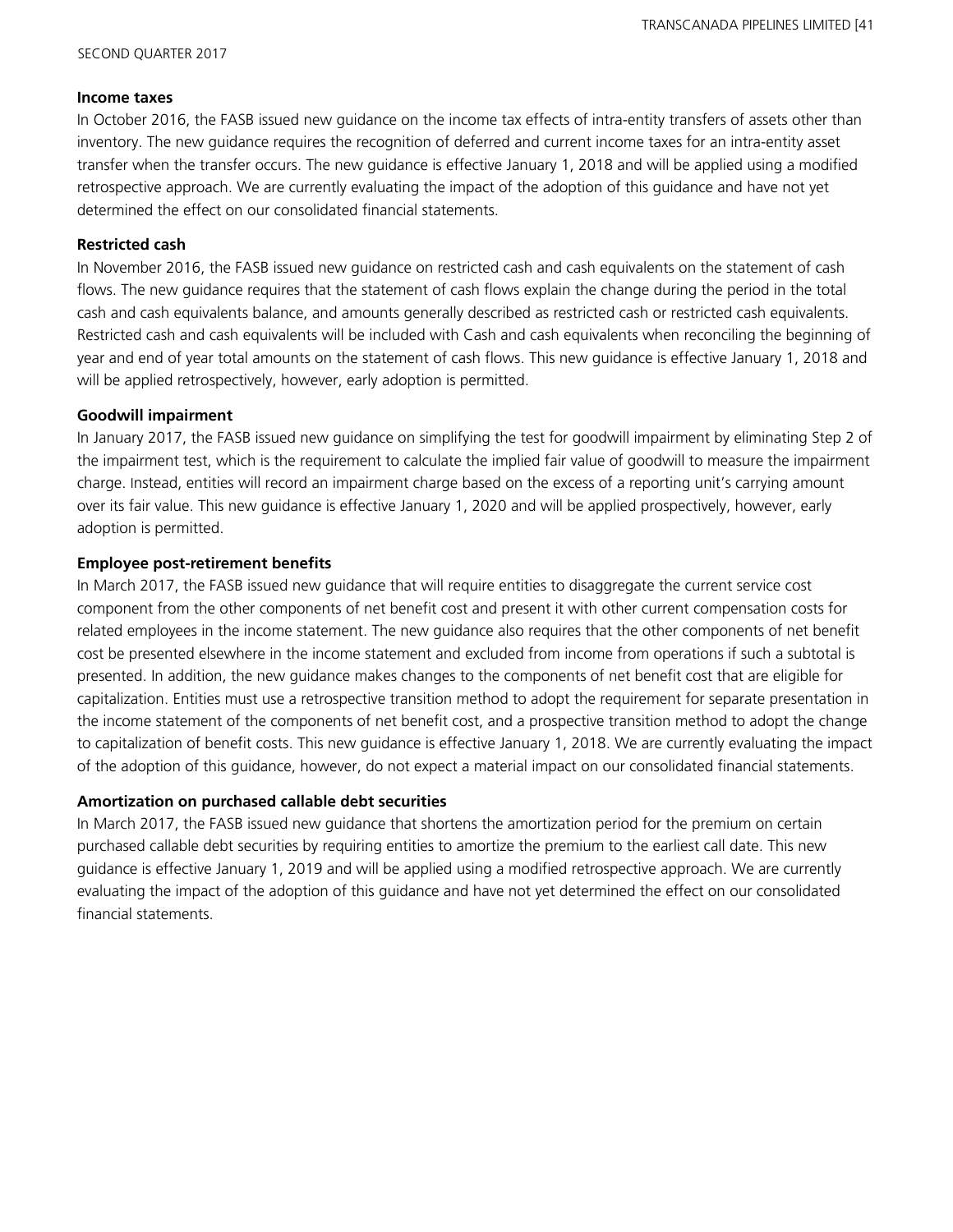# Reconciliation of non-GAAP measures

|                                                      | three months ended<br>June 30 |       | six months ended<br>June 30 |       |
|------------------------------------------------------|-------------------------------|-------|-----------------------------|-------|
| (unaudited - millions of $\frac{1}{2}$ )             | 2017                          | 2016  | 2017                        | 2016  |
| <b>Comparable EBITDA</b>                             |                               |       |                             |       |
| Canadian Natural Gas Pipelines                       | 527                           | 561   | 1,031                       | 1,049 |
| U.S. Natural Gas Pipelines                           | 551                           | 252   | 1,271                       | 590   |
| Mexico Natural Gas Pipelines                         | 145                           | 49    | 285                         | 102   |
| Liquids Pipelines                                    | 332                           | 276   | 644                         | 572   |
| Energy                                               | 287                           | 231   | 592                         | 559   |
| Corporate                                            | (12)                          |       | (16)                        | (1)   |
| <b>Comparable EBITDA</b>                             | 1,830                         | 1,369 | 3,807                       | 2,871 |
| Depreciation and amortization                        | (516)                         | (444) | (1,026)                     | (898) |
| <b>Comparable EBIT</b>                               | 1,314                         | 925   | 2,781                       | 1,973 |
| Specific items:                                      |                               |       |                             |       |
| Net gain on sales of U.S. Northeast power assets     | 492                           |       | 481                         |       |
| Integration and acquisition related costs - Columbia | (20)                          | (10)  | (59)                        | (36)  |
| Foreign exchange loss - inter-affiliate loan         | (8)                           |       | (8)                         |       |
| Keystone XL asset costs                              | (5)                           | (13)  | (13)                        | (23)  |
| Alberta PPA terminations                             |                               |       |                             | (240) |
| Restructuring costs                                  |                               | (14)  |                             | (14)  |
| TC Offshore loss on sale                             |                               |       |                             | (4)   |
| Risk management activities <sup>1</sup>              | (91)                          | 228   | (147)                       | 103   |
| <b>Segmented earnings</b>                            | 1,682                         | 1,116 | 3,035                       | 1,759 |

| <b>Risk management activities</b>                               | three months ended<br>June 30 |      | six months ended<br>June 30 |      |  |
|-----------------------------------------------------------------|-------------------------------|------|-----------------------------|------|--|
| (unaudited - millions of \$)                                    | 2017                          | 2016 | 2017                        | 2016 |  |
| Canadian Power                                                  |                               | 20   |                             |      |  |
| U.S. Power                                                      | (94)                          | 204  | (156)                       | 89   |  |
| Natural Gas Storage                                             | (4)                           |      |                             |      |  |
| Liquids marketing                                               | 4                             | Δ    |                             |      |  |
| Total unrealized (losses)/gains from risk management activities | (91)                          | 228  | (147)                       | 103  |  |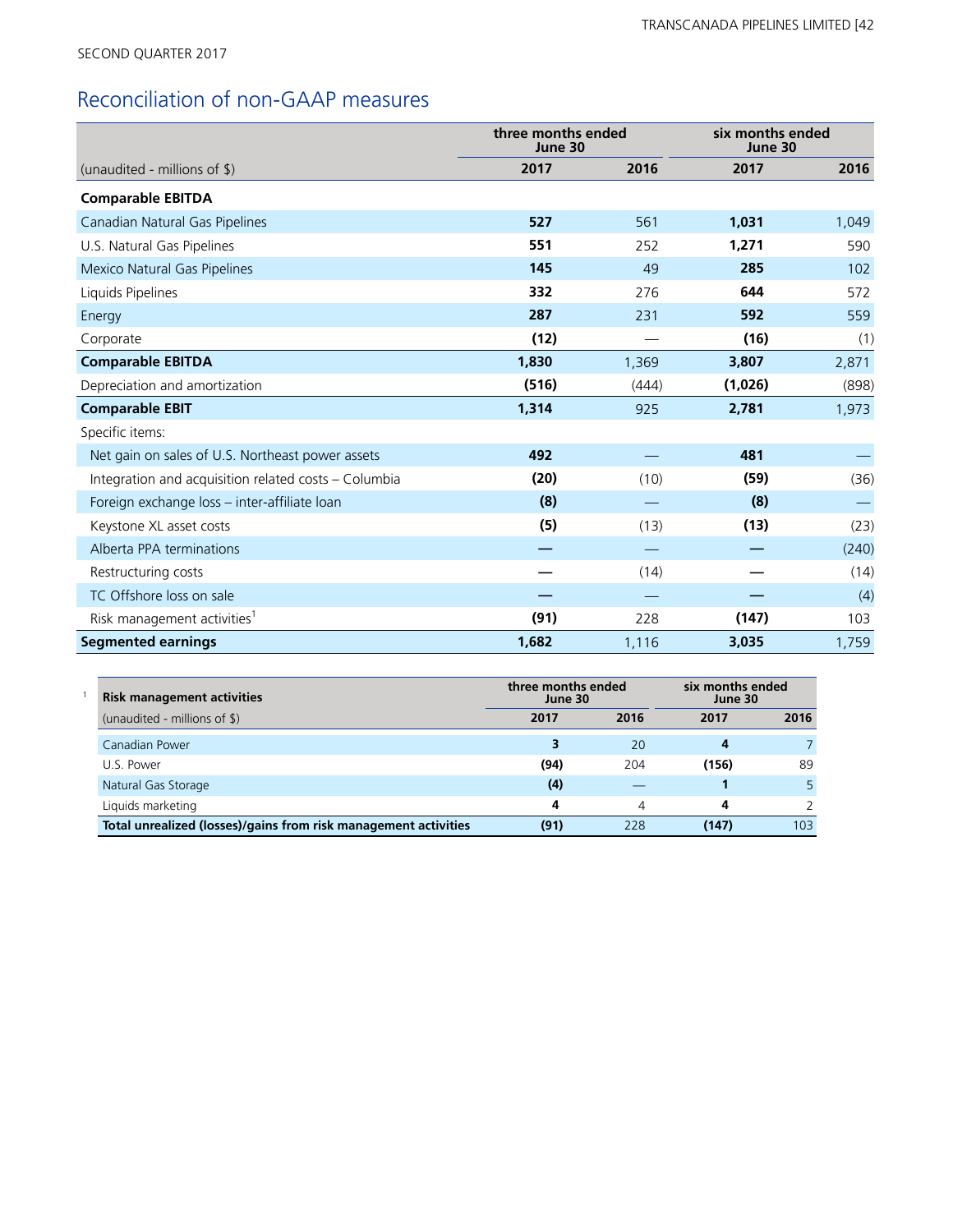### Quarterly results

#### **SELECTED QUARTERLY CONSOLIDATED FINANCIAL DATA**

|                                                                                    | 2017   |       | 2016          |              |        |              |               |              |  |  | 2015 |  |  |
|------------------------------------------------------------------------------------|--------|-------|---------------|--------------|--------|--------------|---------------|--------------|--|--|------|--|--|
| (unaudited - millions of \$)                                                       | Second | First | <b>Fourth</b> | <b>Third</b> | Second | <b>First</b> | <b>Fourth</b> | <b>Third</b> |  |  |      |  |  |
| Revenues                                                                           | 3,217  | 3.391 | 3.619         | 3.632        | 2.751  | 2.503        | 2.851         | 2,944        |  |  |      |  |  |
| Net income/(loss) attributable to<br>controlling interests and to common<br>shares | 909    | 672   | (334)         | (118)        | 497    | 276          | (2.436)       | 424          |  |  |      |  |  |
| Comparable earnings                                                                | 687    | 727   | 650           | 639          | 395    | 518          | 475           | 462          |  |  |      |  |  |

#### **FACTORS AFFECTING QUARTERLY FINANCIAL INFORMATION BY BUSINESS SEGMENT**

Quarter-over-quarter revenues and net income sometimes fluctuate, the causes of which vary across our business segments.

In our Canadian Natural Gas Pipelines, U.S. Natural Gas Pipelines and Mexico Natural Gas Pipelines segments, except for seasonal fluctuations in short-term throughput volumes on U.S. pipelines, quarter-over-quarter revenues and net income generally remain relatively stable during any fiscal year. Over the long term, however, they fluctuate because of:

- regulatory decisions
- negotiated settlements with shippers
- **•** acquisitions and divestitures
- **•** developments outside of the normal course of operations
- **•** newly constructed assets being placed in service.

In Liquids Pipelines, revenues and net income are based on contracted crude oil transportation and uncommitted spot transportation. Quarter-over-quarter revenues and net income are also affected by:

- **•** developments outside of the normal course of operations
- **•** newly constructed assets being placed in service
- regulatory decisions.

In Energy, quarter-over-quarter revenues and net income are affected by:

- **•** weather
- **•** customer demand
- **•** market prices for natural gas and power
- **•** capacity prices and payments
- **•** planned and unplanned plant outages
- **•** acquisitions and divestitures
- **•** certain fair value adjustments
- **•** developments outside of the normal course of operations
- **•** newly constructed assets being placed in service.

#### **FACTORS AFFECTING FINANCIAL INFORMATION BY QUARTER**

We calculate comparable measures by adjusting certain GAAP and non-GAAP measures for specific items we believe are significant but not reflective of our underlying operations in the period.

Comparable earnings exclude the unrealized gains and losses from changes in the fair value of certain derivatives used to reduce our exposure to certain financial and commodity price risks. These derivatives generally provide effective economic hedges, but do not meet the criteria for hedge accounting. As a result, the changes in fair value are recorded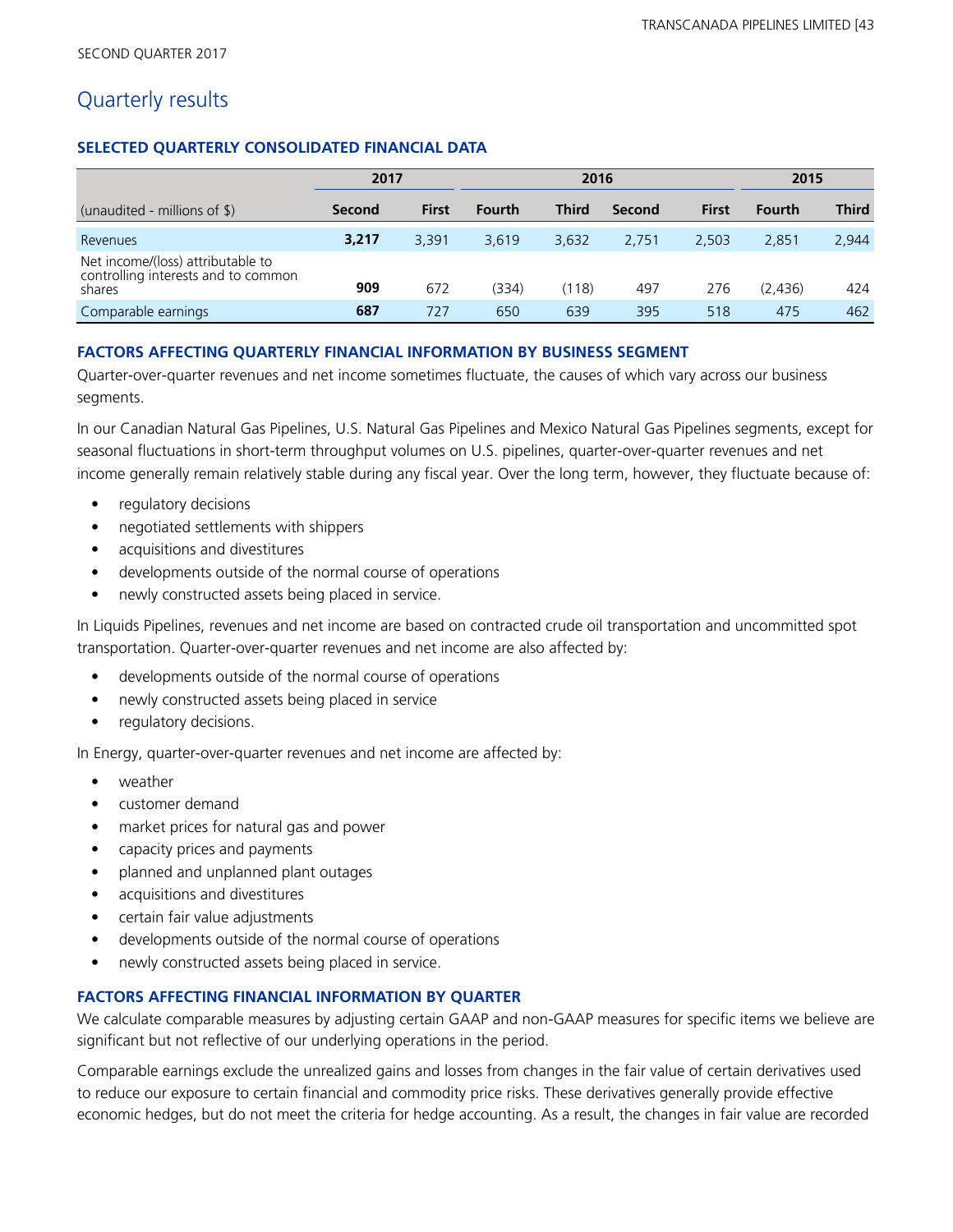in net income. As these amounts do not accurately reflect the gains and losses that will be realized at settlement, we do not consider them reflective of our underlying operations.

In second quarter 2017, comparable earnings excluded:

- a \$265 million net after-tax gain related to the monetization of our U.S. Northeast power business which includes a \$441 million after-tax gain on the sale of TC Hydro and a loss of \$176 million after tax on the sale of the thermal and wind package
- an after-tax charge of \$15 million for integration-related costs associated with the acquisition of Columbia
- an after-tax charge of \$4 million related to the maintenance of Keystone XL assets which are being expensed pending further advancement of the project.

In first quarter 2017, comparable earnings excluded:

- a charge of \$24 million after tax for integration-related costs associated with the acquisition of Columbia
- a charge of \$10 million after tax for costs related to the monetization of our U.S. Northeast power business
- a charge of \$7 million after tax related to the maintenance of Keystone XL assets which are being expensed pending further advancement of the project
- a \$7 million income tax recovery related to the realized loss on a third party sale of Keystone XL project assets. A provision for the expected pre-tax loss on these assets was included in our 2015 impairment charge, but the related income tax recoveries could not be recorded until realized.

In fourth quarter 2016, comparable earnings excluded:

- an \$870 million after-tax charge related to the loss on U.S. Northeast power assets held for sale which included an \$863 million after-tax loss on the thermal and wind package held for sale and \$7 million of after-tax costs related to the monetization
- an additional \$68 million after-tax loss on the transfer of environmental credits to the Balancing Pool upon final settlement of the Alberta PPA terminations
- an after-tax charge of \$67 million for costs associated with the acquisition of Columbia which included a \$44 million deferred tax adjustment upon acquisition and \$23 million of retention, severance and integration costs
- an after-tax charge of \$18 million related to Keystone XL costs for the maintenance and liquidation of project assets which are being expensed pending further advancement of the project
- an after-tax restructuring charge of \$6 million for additional expected future losses under lease commitments. These charges form part of a restructuring initiative, which commenced in 2015, to maximize the effectiveness and efficiency of our existing operations and reduce overall costs.

In third quarter 2016, comparable earnings excluded:

- a \$656 million after-tax impairment on Ravenswood goodwill. As a result of information received during the process to monetize our U.S. Northeast Power business in third quarter 2016, it was determined that the fair value of Ravenswood no longer exceeded its carrying value
- costs associated with the acquisition of Columbia including a charge of \$67 million after tax primarily related to retention, severance and integration expenses
- \$28 million of income tax recoveries related to the realized loss on a third party sale of Keystone XL plant and equipment. A provision for the expected loss on these assets was included in our fourth quarter 2015 impairment charge but the related tax recoveries could not be recorded until realized
- a charge of \$9 million after tax related to Keystone XL costs for the maintenance and liquidation of project assets which are being expensed pending further advancement of the project
- a \$3 million after-tax charge related to the monetization of our U.S. Northeast Power business.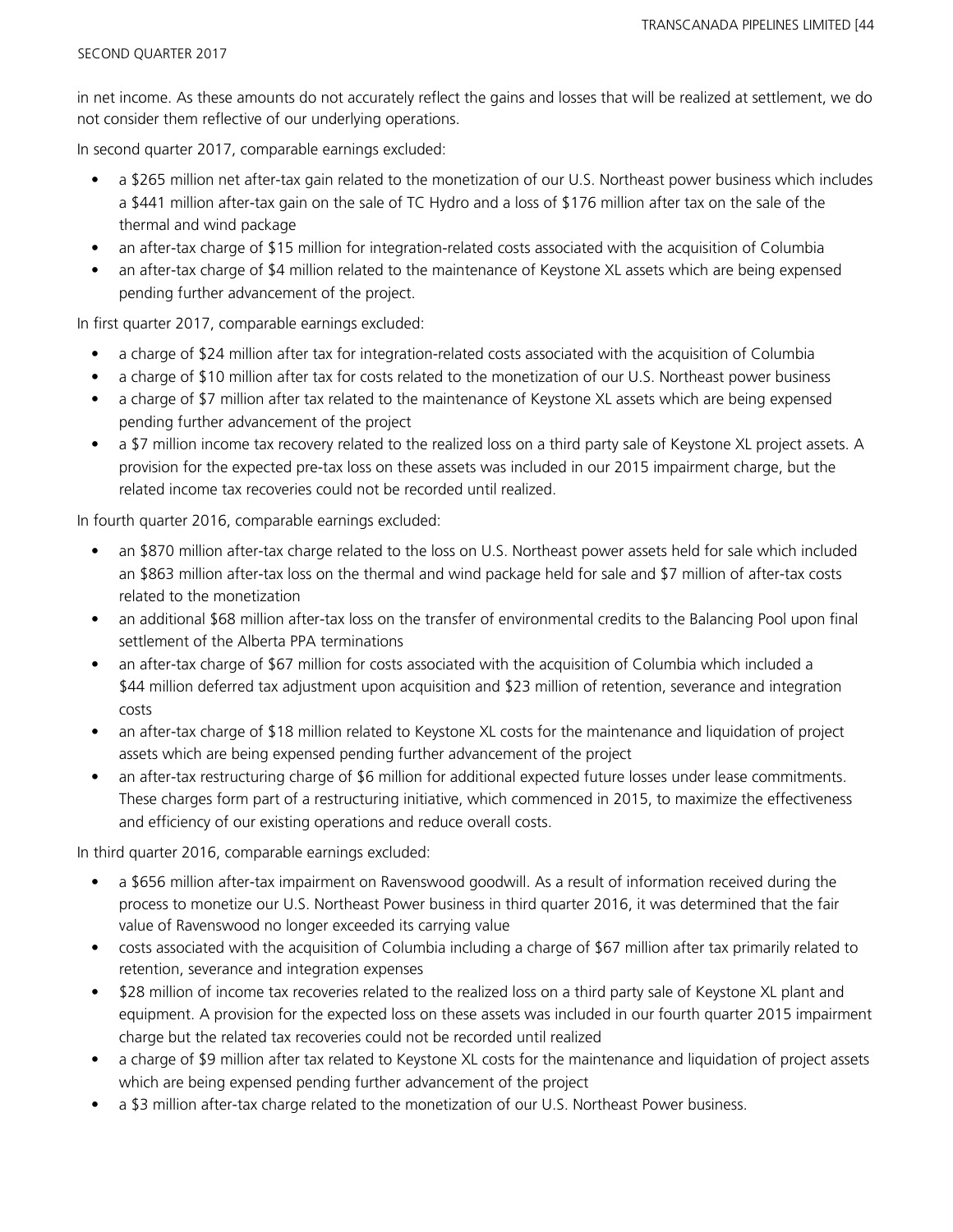In second quarter 2016, comparable earnings excluded:

- a charge of \$10 million related to costs associated with the acquisition of Columbia
- a charge of \$9 million after tax related to Keystone XL costs for the maintenance and liquidation of project assets which are being expensed pending further advancement of the project
- a charge of \$10 million after tax for restructuring charges mainly related to expected future losses under lease commitments.

In first quarter 2016, comparable earnings excluded:

- a \$176 million after-tax impairment charge on the carrying value of our Alberta PPAs as a result of our decision to terminate the PPAs
- a charge of \$26 million related to costs associated with the acquisition of Columbia
- a charge of \$6 million after tax related to Keystone XL costs for the maintenance and liquidation of project assets which are being expensed pending further advancement of the project
- an additional \$3 million after-tax loss on the sale of TC Offshore which closed on March 31, 2016.

In fourth quarter 2015, comparable earnings excluded:

- a \$2,891 million after-tax impairment charge on the carrying value of our investment in Keystone XL and related projects
- an \$86 million after-tax loss provision related to the sale of TC Offshore expected to close in early 2016
- a net charge of \$60 million after tax for our business restructuring and transformation initiative comprised of \$28 million mainly related to 2015 severance costs and a provision of \$32 million for 2016 planned severance costs and expected future losses under lease commitments. These charges form part of a restructuring initiative which commenced in 2015 to maximize the effectiveness and efficiency of our existing operations and reduce overall costs
- a \$43 million after-tax charge related to an impairment in value of turbine equipment held for future use in our Energy business
- a charge of \$27 million after tax related to Bruce Power's retirement of debt in conjunction with the merger of the Bruce A and Bruce B partnerships
- a \$199 million positive income adjustment related to the impact on our net income from non-controlling interests of TC PipeLines, LP's impairment of their equity investment in Great Lakes.

In third quarter 2015, comparable earnings excluded a charge of \$6 million after-tax for severance costs as part of a restructuring initiative to maximize the effectiveness and efficiency of our existing operations.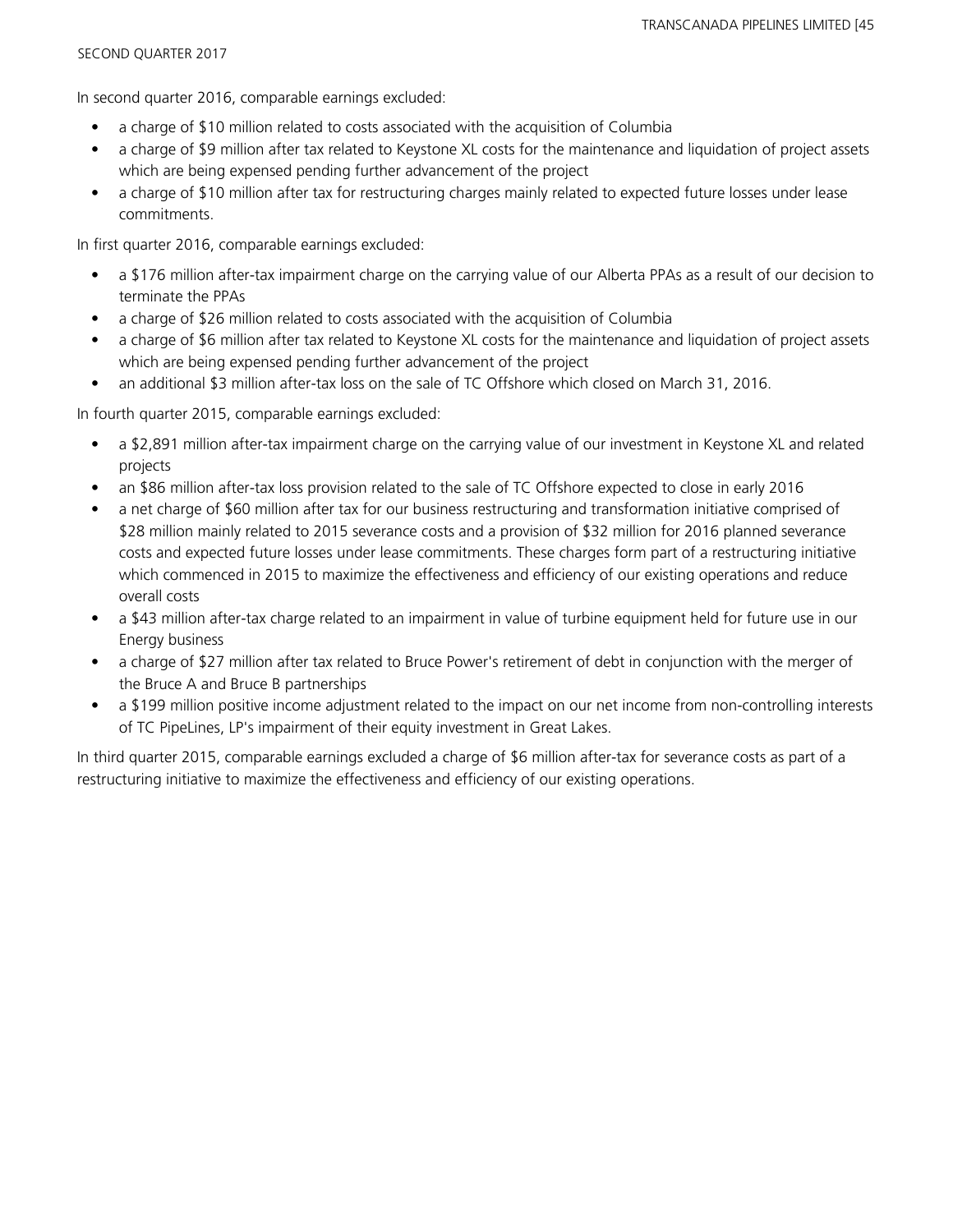# Condensed consolidated statement of income

|                                                                                 | three months ended<br>June 30 |       | six months ended<br>June 30 |       |
|---------------------------------------------------------------------------------|-------------------------------|-------|-----------------------------|-------|
| (unaudited - millions of Canadian \$)                                           | 2017                          | 2016  | 2017                        | 2016  |
| <b>Revenues</b>                                                                 |                               |       |                             |       |
| Canadian Natural Gas Pipelines                                                  | 922                           | 908   | 1,804                       | 1,726 |
| U.S. Natural Gas Pipelines                                                      | 879                           | 344   | 1,873                       | 773   |
| Mexico Natural Gas Pipelines                                                    | 150                           | 62    | 293                         | 128   |
| Liquids Pipelines                                                               | 501                           | 416   | 973                         | 852   |
| Energy                                                                          | 765                           | 1,021 | 1,665                       | 1,775 |
|                                                                                 | 3,217                         | 2,751 | 6,608                       | 5,254 |
| <b>Income from Equity Investments</b>                                           | 197                           | 66    | 371                         | 201   |
| <b>Operating and Other Expenses</b>                                             |                               |       |                             |       |
| Plant operating costs and other                                                 | 1,014                         | 754   | 2,004                       | 1,469 |
| Commodity purchases resold                                                      | 547                           | 375   | 1,090                       | 845   |
| Property taxes                                                                  | 153                           | 128   | 315                         | 269   |
| Depreciation and amortization                                                   | 516                           | 444   | 1,033                       | 898   |
| Asset impairment charges                                                        |                               |       |                             | 211   |
|                                                                                 | 2,230                         | 1,701 | 4,442                       | 3,692 |
| Gain/(Loss) on Sale of Assets                                                   | 498                           |       | 498                         | (4)   |
| <b>Financial Charges</b>                                                        |                               |       |                             |       |
| Interest expense                                                                | 540                           | 408   | 1,056                       | 831   |
| Allowance for funds used during construction                                    | (121)                         | (111) | (222)                       | (212) |
| Interest income and other                                                       | (89)                          | (5)   | (109)                       | (110) |
|                                                                                 | 330                           | 292   | 725                         | 509   |
| <b>Income before Income Taxes</b>                                               | 1,352                         | 824   | 2,310                       | 1,250 |
| <b>Income Tax Expense</b>                                                       |                               |       |                             |       |
| Current                                                                         | 55                            | 55    | 122                         | 89    |
| Deferred                                                                        | 333                           | 220   | 462                         | 256   |
|                                                                                 | 388                           | 275   | 584                         | 345   |
| <b>Net Income</b>                                                               | 964                           | 549   | 1,726                       | 905   |
| Net income attributable to non-controlling interests                            | 55                            | 52    | 145                         | 132   |
| Net Income Attributable to Controlling Interests and to<br><b>Common Shares</b> | 909                           | 497   | 1,581                       | 773   |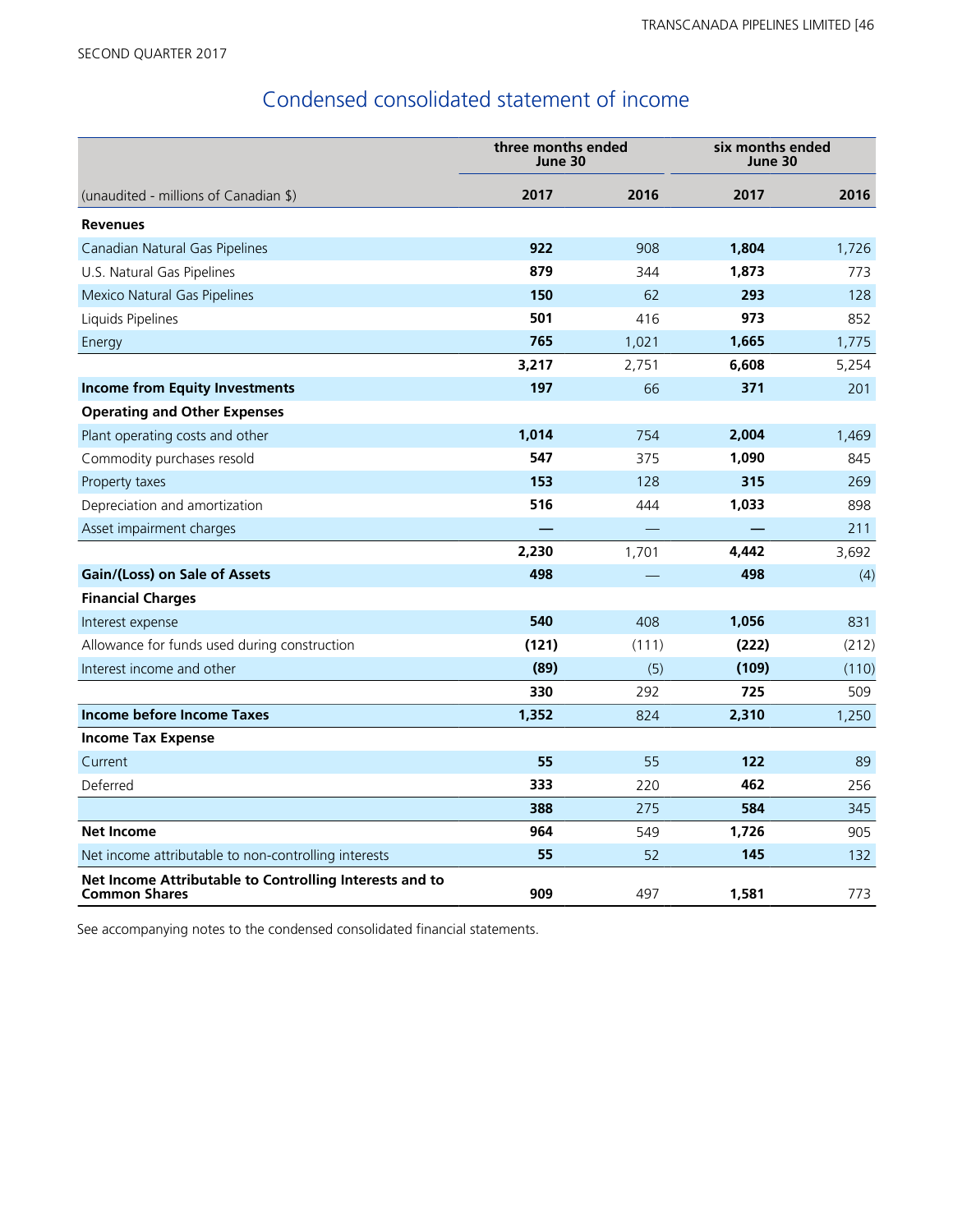# Condensed consolidated statement of comprehensive income

|                                                                                                      | three months ended<br>June 30 |      | six months ended<br>June 30 |       |  |
|------------------------------------------------------------------------------------------------------|-------------------------------|------|-----------------------------|-------|--|
| (unaudited - millions of Canadian \$)                                                                | 2017                          | 2016 | 2017                        | 2016  |  |
| <b>Net Income</b>                                                                                    | 964                           | 549  | 1,726                       | 905   |  |
| Other Comprehensive (Loss)/Income, Net of Income<br><b>Taxes</b>                                     |                               |      |                             |       |  |
| Foreign currency translation (losses)/gains on net investment<br>in foreign operations               | (269)                         | 5    | (351)                       | (207) |  |
| Reclassification of foreign currency translation gains on net<br>investment in foreign operations    | (77)                          |      | (77)                        |       |  |
| Change in fair value of net investment hedges                                                        | (1)                           | (6)  | (2)                         | (8)   |  |
| Change in fair value of cash flow hedges                                                             | (2)                           | 55   | 3                           | 16    |  |
| Reclassification to net income of gains and losses on cash<br>flow hedges                            | (1)                           | (40) | (1)                         | 40    |  |
| Reclassification of actuarial gains and losses on pension and<br>other post-retirement benefit plans | 4                             | 4    | 7                           | 8     |  |
| Other comprehensive income on equity investments                                                     |                               | 4    | 3                           | 7     |  |
| Other comprehensive (loss)/income (Note 9)                                                           | (346)                         | 22   | (418)                       | (144) |  |
| <b>Comprehensive Income</b>                                                                          | 618                           | 571  | 1,308                       | 761   |  |
| Comprehensive income attributable to non-controlling<br>interests                                    | 6                             | 54   | 56                          | 28    |  |
| <b>Comprehensive Income Attributable to Controlling</b><br><b>Interests and to Common Shares</b>     | 612                           | 517  | 1,252                       | 733   |  |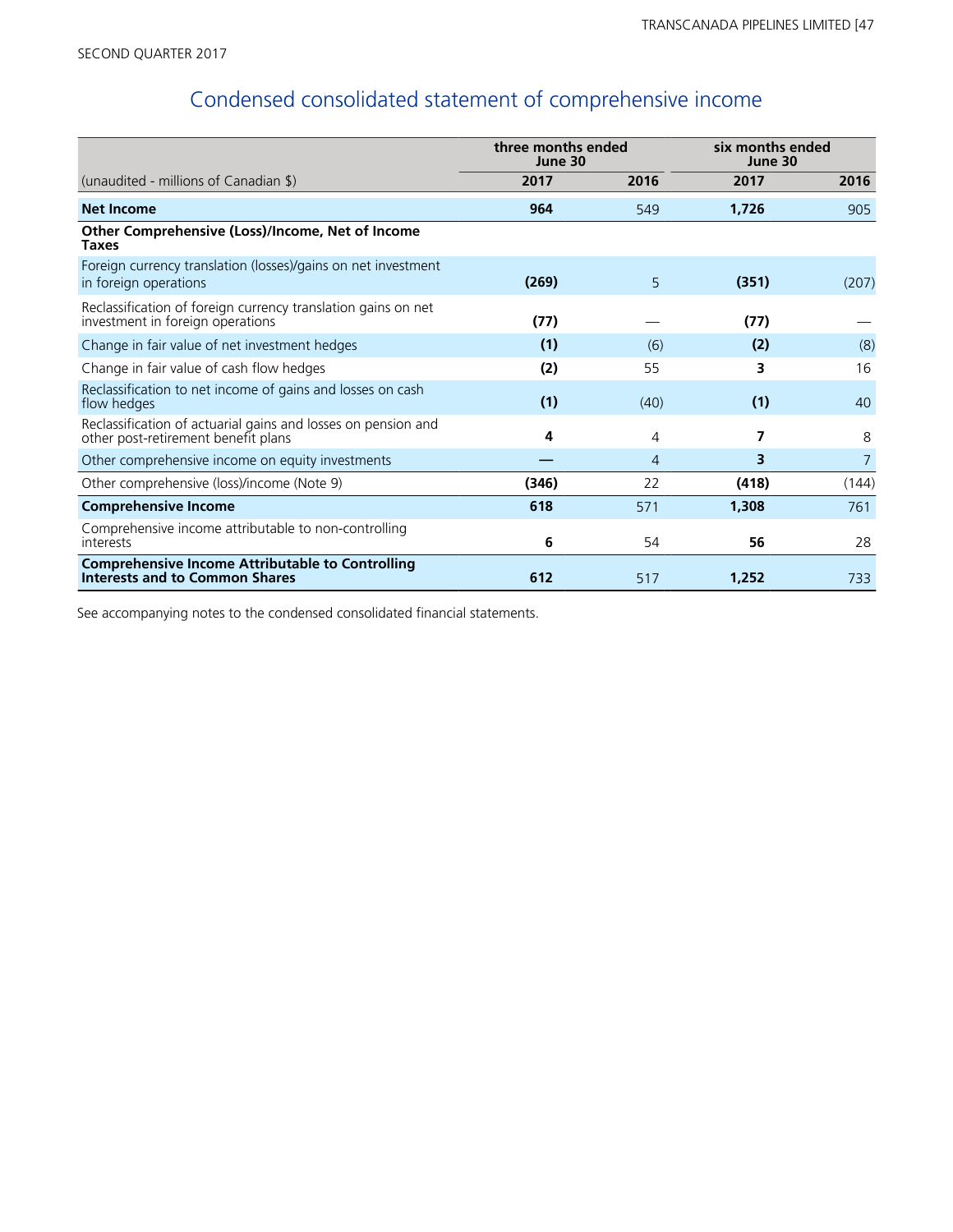# Condensed consolidated statement of cash flows

|                                                                                | three months ended<br>June 30 |           | six months ended<br>June 30 |           |  |
|--------------------------------------------------------------------------------|-------------------------------|-----------|-----------------------------|-----------|--|
| (unaudited - millions of Canadian \$)                                          | 2017                          | 2016      | 2017                        | 2016      |  |
| <b>Cash Generated from Operations</b>                                          |                               |           |                             |           |  |
| Net income                                                                     | 964                           | 549       | 1,726                       | 905       |  |
| Depreciation and amortization                                                  | 516                           | 444       | 1,033                       | 898       |  |
| Asset impairment charges                                                       |                               |           |                             | 211       |  |
| Deferred income taxes                                                          | 333                           | 220       | 462                         | 256       |  |
| Income from equity investments                                                 | (197)                         | (66)      | (371)                       | (201)     |  |
| Distributions received from operating activities of equity<br>investments      | 228                           | 181       | 447                         | 440       |  |
| Employee post-retirement benefits expense, net of funding                      | 6                             | (20)      | 9                           | (9)       |  |
| (Gain)/loss on sale of assets                                                  | (498)                         |           | (498)                       | 4         |  |
| Equity allowance for funds used during construction                            | (78)                          | (67)      | (142)                       | (124)     |  |
| Unrealized losses/(gains) on financial instruments                             | 50                            | (224)     | 91                          | (153)     |  |
| Other                                                                          | (4)                           | 18        | 4                           | 23        |  |
| Decrease/(increase) in operating working capital                               | 20                            | 165       | (140)                       | 35        |  |
| Net cash provided by operations                                                | 1,340                         | 1,200     | 2,621                       | 2,285     |  |
| <b>Investing Activities</b>                                                    |                               |           |                             |           |  |
| Capital expenditures                                                           | (1,792)                       | (982)     | (3, 352)                    | (1, 818)  |  |
| Capital projects in development                                                | (56)                          | (90)      | (98)                        | (157)     |  |
| Contributions to equity investments                                            | (473)                         | (114)     | (665)                       | (284)     |  |
| Restricted cash                                                                |                               | (12, 987) |                             | (12, 987) |  |
| Acquisitions, net of cash acquired                                             |                               | (4)       |                             | (999)     |  |
| Proceeds from sale of assets, net of transaction costs                         | 4,147                         |           | 4,147                       | 6         |  |
| Other distributions from equity investments                                    | 1                             | 725       | 364                         | 725       |  |
| Deferred amounts and other                                                     | (169)                         | (21)      | (253)                       | 32        |  |
| Net cash provided by/(used in) investing activities                            | 1,658                         | (13, 473) | 143                         | (15, 482) |  |
| <b>Financing Activities</b>                                                    |                               |           |                             |           |  |
| Notes payable issued/(repaid), net                                             | 111                           | (853)     | 781                         | 323       |  |
| Long-term debt issued, net of issue costs                                      | 817                           | 10,335    | 817                         | 12,327    |  |
| Long-term debt repaid                                                          | (4, 418)                      | (933)     | (5, 469)                    | (2, 290)  |  |
| Junior subordinated notes issued, net of issue costs                           | 1,489                         |           | 3,471                       |           |  |
| Advances from/(to) affiliate, net                                              |                               | 2,324     |                             | 2,136     |  |
| Dividends on common shares                                                     | (541)                         | (397)     | (1,029)                     | (762)     |  |
| Distributions paid to non-controlling interests                                | (69)                          | (62)      | (149)                       | (124)     |  |
| Common shares issued                                                           | 214                           | 2,471     | 401                         | 2,471     |  |
| Partnership units of TC PipeLines, LP issued, net of issue<br>costs            | 27                            | 82        | 119                         | 106       |  |
| Common units of Columbia Pipeline Partners LP acquired                         |                               |           | (1, 205)                    |           |  |
| Net cash (used in)/provided by financing activities                            | (2,370)                       | 12,967    | (2, 263)                    | 14,187    |  |
| Effect of Foreign Exchange Rate Changes on Cash and<br><b>Cash Equivalents</b> | (24)                          | (73)      | (19)                        | (130)     |  |
| <b>Increase in Cash and Cash Equivalents</b>                                   | 604                           | 621       | 482                         | 860       |  |
| <b>Cash and Cash Equivalents</b>                                               |                               |           |                             |           |  |
| Beginning of period                                                            | 845                           | 1,052     | 967                         | 813       |  |
| <b>Cash and Cash Equivalents</b>                                               |                               |           |                             |           |  |
| End of period                                                                  | 1,449                         | 1,673     | 1,449                       | 1,673     |  |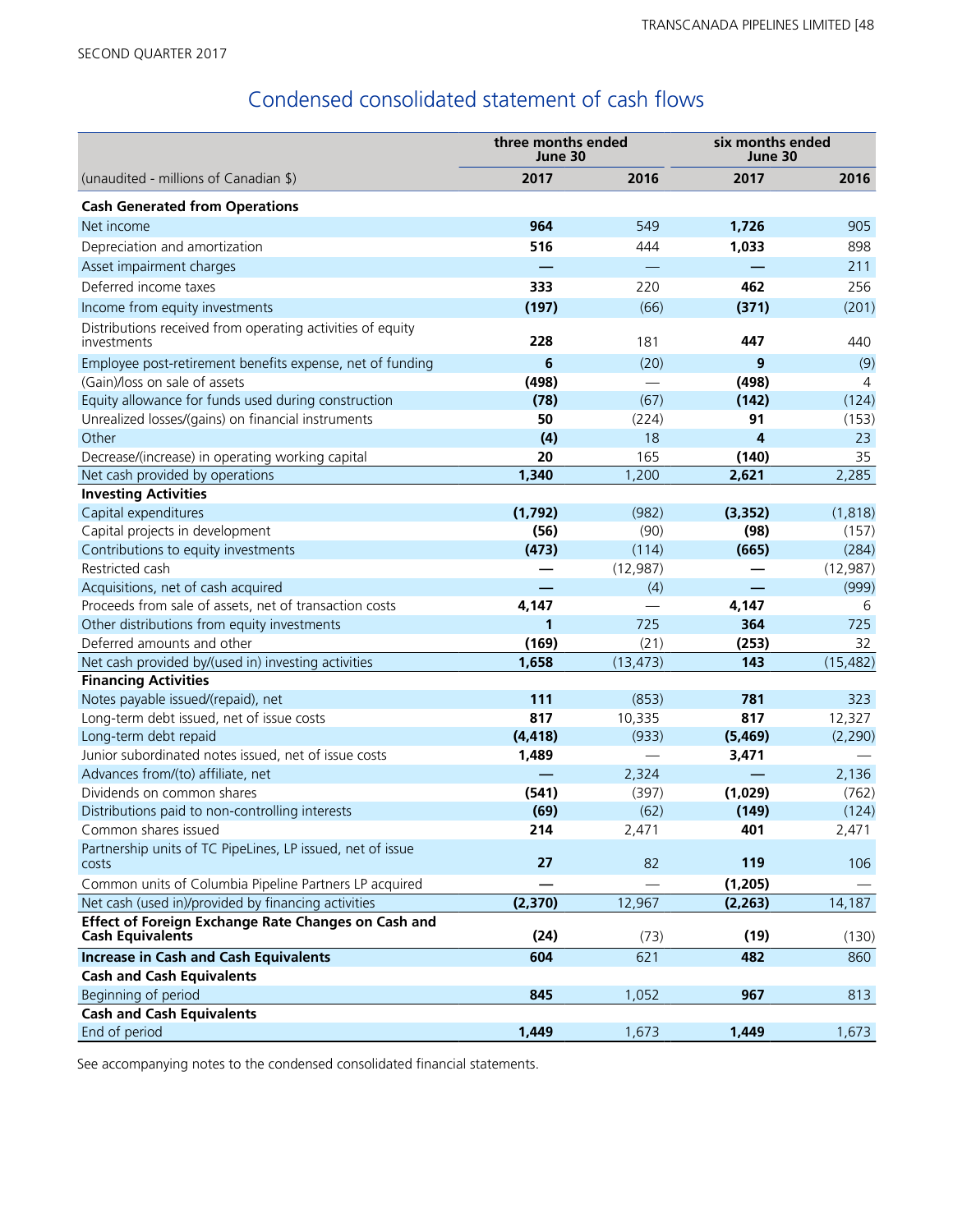# Condensed consolidated balance sheet

|                                                         |                                                                           | <b>June 30,</b> | December 31, |
|---------------------------------------------------------|---------------------------------------------------------------------------|-----------------|--------------|
| (unaudited - millions of Canadian \$)                   |                                                                           | 2017            | 2016         |
| <b>ASSETS</b>                                           |                                                                           |                 |              |
| <b>Current Assets</b>                                   |                                                                           |                 |              |
| Cash and cash equivalents                               |                                                                           | 1,449           | 967          |
| Accounts receivable                                     |                                                                           | 2,120           | 2,093        |
| Inventories                                             |                                                                           | 393             | 368          |
| Assets held for sale                                    |                                                                           |                 | 3,717        |
| Other                                                   |                                                                           | 899             | 908          |
|                                                         |                                                                           | 4,861           | 8,053        |
| <b>Plant, Property and Equipment</b>                    | net of accumulated depreciation of \$23,054 and<br>\$22,263, respectively | 55,951          | 54,475       |
| <b>Equity Investments</b>                               |                                                                           | 6,315           | 6,544        |
| <b>Regulatory Assets</b>                                |                                                                           | 1,306           | 1,322        |
| Goodwill                                                |                                                                           | 13,569          | 13,958       |
| <b>Intangible and Other Assets</b>                      |                                                                           | 3,419           | 2,947        |
| <b>Restricted Investments</b>                           |                                                                           | 784             | 642          |
|                                                         |                                                                           | 86,205          | 87,941       |
| <b>LIABILITIES</b>                                      |                                                                           |                 |              |
| <b>Current Liabilities</b>                              |                                                                           |                 |              |
| Notes payable                                           |                                                                           | 1,559           | 774          |
| Accounts payable and other                              |                                                                           | 4,056           | 3,876        |
| Dividends payable                                       |                                                                           | 545             | 491          |
| Due to affiliate                                        |                                                                           | 2,358           | 2,358        |
| Accrued interest                                        |                                                                           | 609             | 595          |
| Liabilities related to assets held for sale             |                                                                           |                 | 86           |
| Current portion of long-term debt                       |                                                                           | 3,270           | 1,838        |
|                                                         |                                                                           | 12,397          | 10,018       |
| <b>Regulatory Liabilities</b>                           |                                                                           | 2,376           | 2,121        |
| <b>Other Long-Term Liabilities</b>                      |                                                                           | 980             | 1,183        |
| <b>Deferred Income Tax Liabilities</b>                  |                                                                           | 8,054           | 7,662        |
| <b>Long-Term Debt</b>                                   |                                                                           | 31,276          | 38,312       |
| <b>Junior Subordinated Notes</b>                        |                                                                           | 7,218           | 3,931        |
|                                                         |                                                                           | 62,301          | 63,227       |
| <b>Common Units Subject to Rescission or Redemption</b> |                                                                           |                 | 1,179        |
| <b>EQUITY</b>                                           |                                                                           |                 |              |
| Common shares, no par value                             |                                                                           | 21,382          | 20,981       |
| Issued and outstanding:                                 | June 30, 2017 - 865 million shares                                        |                 |              |
|                                                         | December 31, 2016 - 859 million shares                                    |                 |              |
| Additional paid-in capital                              |                                                                           |                 | 211          |
| Retained earnings                                       |                                                                           | 1,939           | 1,577        |
| Accumulated other comprehensive loss                    |                                                                           | (1, 289)        | (960)        |
| <b>Controlling Interests</b>                            |                                                                           | 22,032          | 21,809       |
| Non-controlling interests                               |                                                                           | 1,872           | 1,726        |
|                                                         |                                                                           | 23,904          | 23,535       |
|                                                         |                                                                           | 86,205          | 87,941       |

**Commitments, Contingencies and Guarantees** (Note 13)

**Variable Interest Entities** (Note 15)

**Subsequent Event (Note 16)**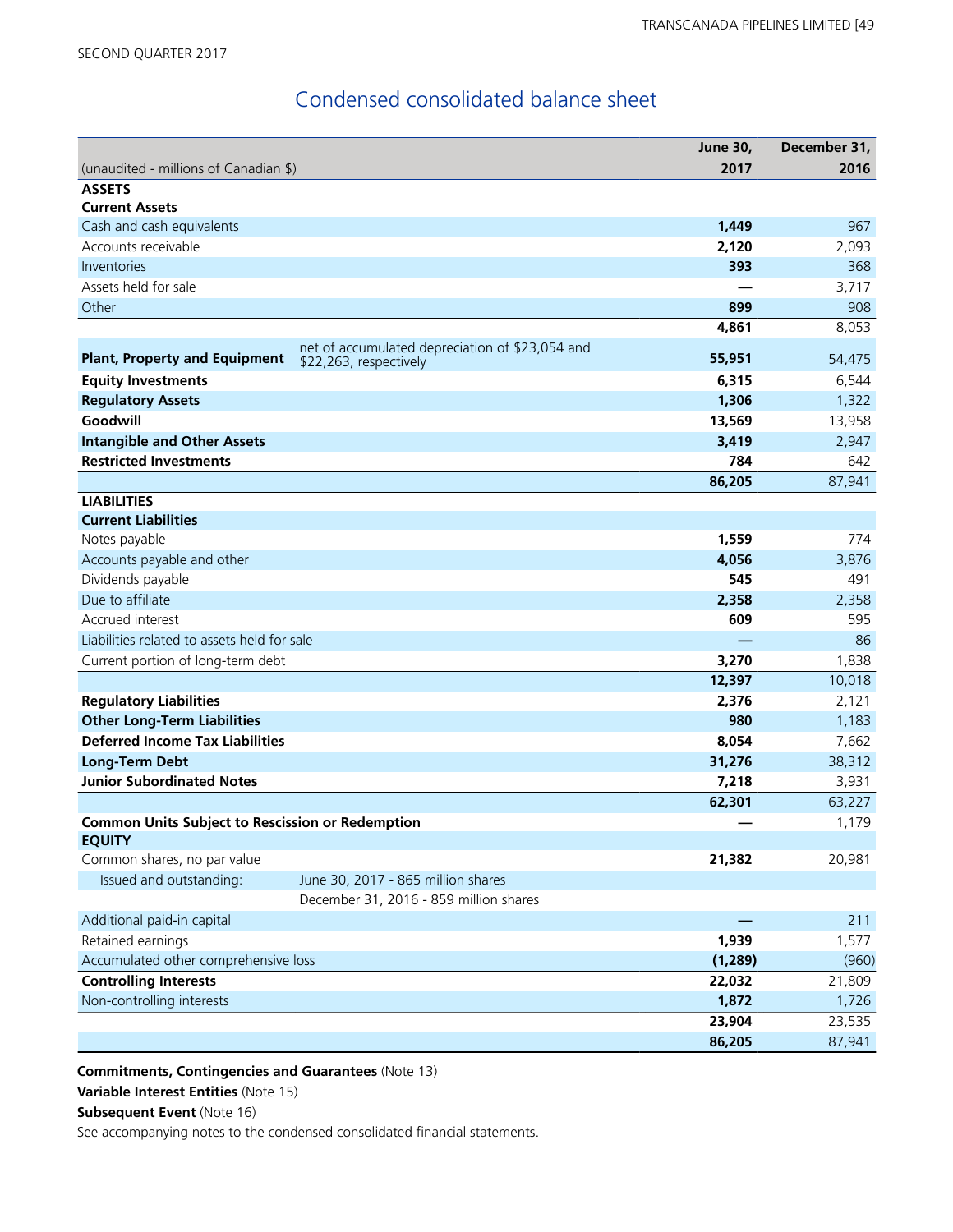# Condensed consolidated statement of equity

|                                                                                   | six months ended June 30 |        |  |  |
|-----------------------------------------------------------------------------------|--------------------------|--------|--|--|
| (unaudited - millions of Canadian \$)                                             | 2017                     | 2016   |  |  |
| <b>Common Shares</b>                                                              |                          |        |  |  |
| Balance at beginning of period                                                    | 20,981                   | 16,320 |  |  |
| Shares issued                                                                     | 401                      | 2,471  |  |  |
| Balance at end of period                                                          | 21,382                   | 18,791 |  |  |
| <b>Additional Paid-In Capital</b>                                                 |                          |        |  |  |
| Balance at beginning of period                                                    | 211                      | 210    |  |  |
| Issuance of stock options                                                         | 5                        | 8      |  |  |
| Dilution impact from TC PipeLines, LP units issued                                | 13                       | 12     |  |  |
| Impact of asset drop downs to TC PipeLines, LP                                    | (202)                    | (38)   |  |  |
| Impact of Columbia Pipeline Partners LP acquisition                               | (171)                    |        |  |  |
| Reclassification of Additional Paid-In Capital deficit to Retained Earnings       | 144                      |        |  |  |
| Balance at end of period                                                          |                          | 192    |  |  |
| <b>Retained Earnings</b>                                                          |                          |        |  |  |
| Balance at beginning of period                                                    | 1,577                    | 2,989  |  |  |
| Net income attributable to controlling interests                                  | 1,581                    | 773    |  |  |
| Common share dividends                                                            | (1,087)                  | (794)  |  |  |
| Adjustment related to employee share-based payments (Note 2)                      | 12                       |        |  |  |
| Reclassification of Additional Paid-In Capital deficit to Retained Earnings       | (144)                    |        |  |  |
| Balance at end of period                                                          | 1,939                    | 2,968  |  |  |
| <b>Accumulated Other Comprehensive Loss</b>                                       |                          |        |  |  |
| Balance at beginning of period                                                    | (960)                    | (939)  |  |  |
| Other comprehensive loss                                                          | (329)                    | (40)   |  |  |
| Balance at end of period                                                          | (1, 289)                 | (979)  |  |  |
| <b>Equity Attributable to Controlling Interests</b>                               | 22,032                   | 20,972 |  |  |
| <b>Equity Attributable to Non-Controlling Interests</b>                           |                          |        |  |  |
| Balance at beginning of period                                                    | 1,726                    | 1,717  |  |  |
| Net income attributable to non-controlling interests                              |                          |        |  |  |
| TC PipeLines, LP                                                                  | 127                      | 110    |  |  |
| Portland Natural Gas Transmission System                                          | 9                        | 22     |  |  |
| Columbia Pipeline Partners LP                                                     | 9                        |        |  |  |
| Other comprehensive loss attributable to non-controlling interests                | (89)                     | (104)  |  |  |
| Issuance of TC PipeLines, LP units                                                |                          |        |  |  |
| Proceeds, net of issue costs                                                      | 119                      | 106    |  |  |
| Decrease in TCPL's ownership of TC PipeLines, LP                                  | (21)                     | (19)   |  |  |
| Reclassification from/(to) common units of TC PipeLines, LP subject to rescission | 106                      | (106)  |  |  |
| Distributions declared to non-controlling interests                               | (147)                    | (125)  |  |  |
| Impact of Columbia Pipeline Partners LP acquisition                               | 33                       |        |  |  |
| Balance at end of period                                                          | 1,872                    | 1,601  |  |  |
| <b>Total Equity</b>                                                               | 23,904                   | 22,573 |  |  |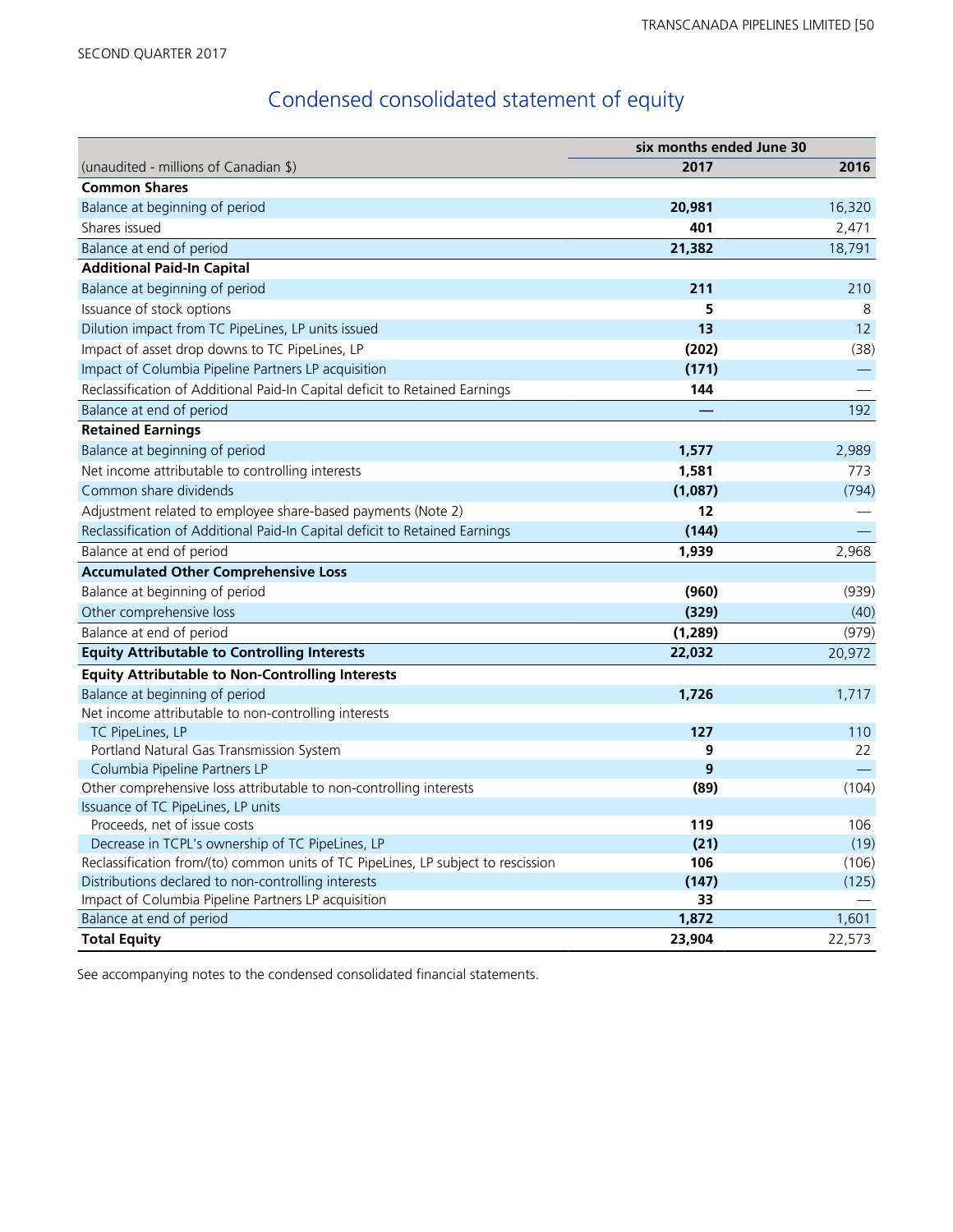# Notes to condensed consolidated financial statements (unaudited)

### 1. Basis of presentation

These condensed consolidated financial statements of TransCanada PipeLines Limited (TCPL or the Company) have been prepared by management in accordance with U.S. GAAP. The accounting policies applied are consistent with those outlined in TCPL's annual audited consolidated financial statements for the year ended December 31, 2016, except as described in Note 2, Accounting changes. Capitalized and abbreviated terms that are used but not otherwise defined herein are identified in TCPL's 2016 Annual Report.

These condensed consolidated financial statements reflect adjustments, all of which are normal recurring adjustments that are, in the opinion of management, necessary to reflect fairly the financial position and results of operations for the respective periods. These condensed consolidated financial statements do not include all disclosures required in the annual financial statements and should be read in conjunction with the 2016 audited consolidated financial statements included in TCPL's 2016 Annual Report. Certain comparative figures have been reclassified to conform with the current period's presentation.

Earnings for interim periods may not be indicative of results for the fiscal year in the Company's natural gas pipelines segments due to the timing of regulatory decisions and seasonal fluctuations in short-term throughput volumes on U.S. pipelines. Earnings for interim periods may also not be indicative of results for the fiscal year in the Company's Energy segment due to the impact of seasonal weather conditions on customer demand and market pricing in certain of the Company's investments in electrical power generation plants and non-regulated gas storage facilities.

#### **USE OF ESTIMATES AND JUDGEMENTS**

In preparing these financial statements, TCPL is required to make estimates and assumptions that affect both the amount and timing of recording assets, liabilities, revenues and expenses since the determination of these items may be dependent on future events. The Company uses the most current information available and exercises careful judgement in making these estimates and assumptions. In the opinion of management, these condensed consolidated financial statements have been properly prepared within reasonable limits of materiality and within the framework of the Company's significant accounting policies included in the consolidated financial statements for the year ended December 31, 2016, except as described in Note 2, Accounting changes.

### 2. Accounting changes

#### **CHANGES IN ACCOUNTING POLICIES FOR 2017**

#### **Inventory**

In July 2015, the FASB issued new guidance on simplifying the measurement of inventory. The new guidance specifies that an entity should measure inventory within the scope of this guidance at the lower of cost and net realizable value. Net realizable value is the estimated selling price in the ordinary course of business, less reasonably predictable costs of completion, disposal and transportation. This new guidance was effective January 1, 2017, was applied prospectively and did not have a material impact on the Company's consolidated balance sheet.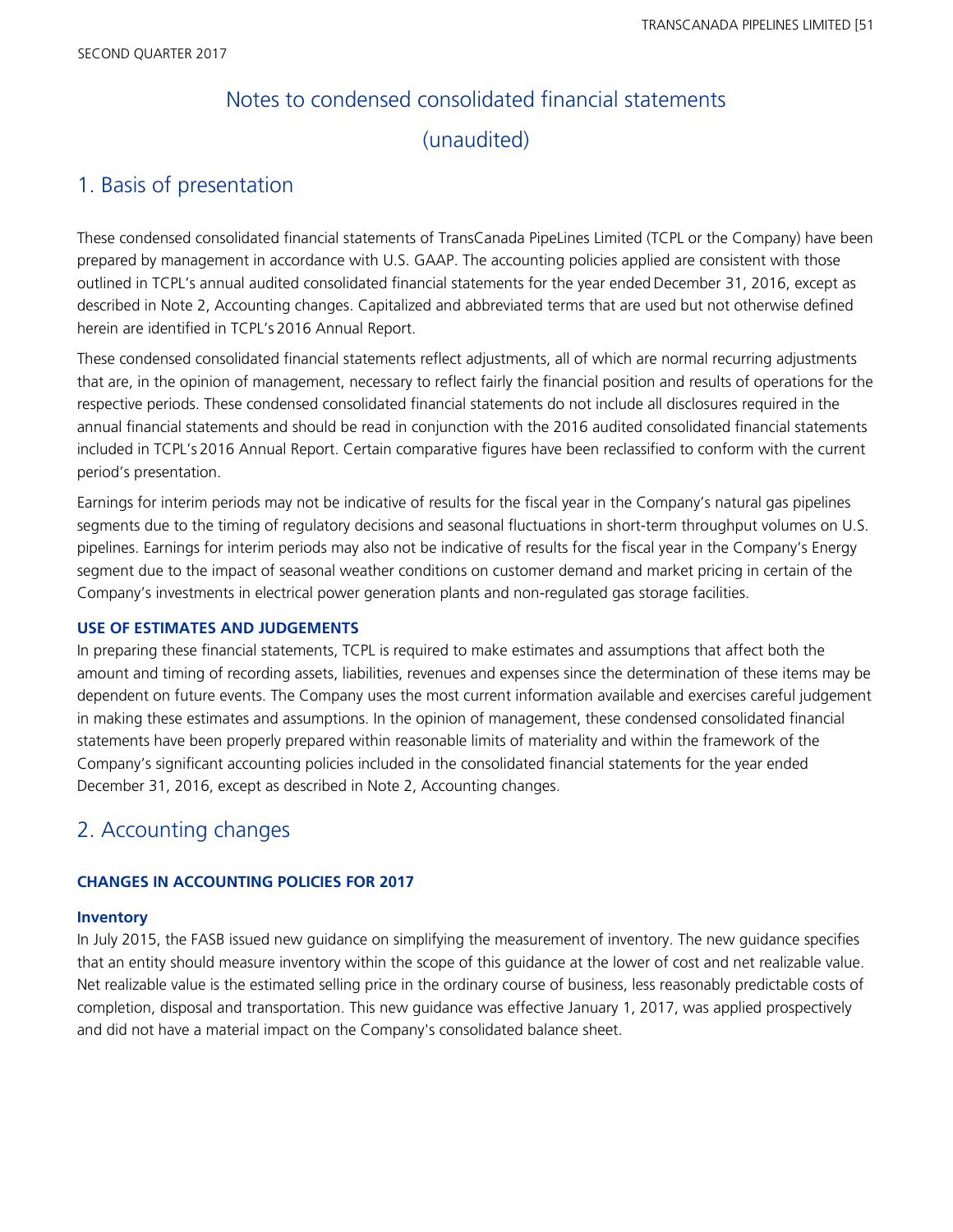#### **Derivatives and hedging**

In March 2016, the FASB issued new guidance that clarifies the requirements for assessing whether contingent call or put options that can accelerate the payment of principal on debt instruments are clearly and closely related to their debt hosts. The new guidance requires only an assessment of the four-step decision sequence outlined in U.S. GAAP to determine whether the economic characteristics and risks of call or put options are clearly and closely related to the economic characteristics and risks of their debt hosts. This new guidance was effective January 1, 2017, was applied prospectively and has not resulted in any impact on the Company's consolidated financial statements.

#### **Equity method investments**

In March 2016, the FASB issued new guidance that simplifies the transition to equity method accounting. The new guidance eliminates the requirement to retroactively apply the equity method of accounting when an increase in ownership interest in an investment qualifies it for equity method accounting. This new guidance was effective January 1, 2017, was applied prospectively and has not resulted in any impact on the Company's consolidated financial statements.

#### **Employee share-based payments**

In March 2016, the FASB issued new guidance that simplifies several aspects of the accounting for employee sharebased payment transactions, including income tax consequences, classification of awards as either equity or liabilities and classification on the statement of cash flows. The new guidance also permits entities to make an accounting policy election either to continue to estimate the total number of awards for which the requisite service period will not be rendered or to account for forfeitures when they occur. The Company has elected to account for forfeitures when they occur. This new guidance was effective January 1, 2017 and resulted in a cumulative-effect adjustment of \$12 million to opening retained earnings and the recognition of a deferred tax asset related to employee share-based payments made prior to the adoption of this guidance.

#### **Consolidation**

In October 2016, the FASB issued new guidance on consolidation relating to interests held through related parties that are under common control. The new guidance amends the consolidation requirements such that if a decision maker is required to evaluate whether it is the primary beneficiary of a VIE, it will need to consider only its proportionate indirect interest in the VIE held through a common control party. The new guidance was effective January 1, 2017, was applied retrospectively and did not result in any change to the Company's consolidation conclusions.

#### **FUTURE ACCOUNTING CHANGES**

#### **Revenue from contracts with customers**

In 2014, the FASB issued new guidance on revenue from contracts with customers. The new guidance requires that an entity recognize revenue in accordance with a five-step model. This model is used to depict the transfer of promised goods or services to customers in an amount that reflects the total consideration to which it expects to be entitled during the term of the contract in exchange for those goods or services. The new guidance also requires additional disclosures about the nature, amount, timing and uncertainty of revenue and the related cash flows. The Company will adopt the new standard on the effective date of January 1, 2018. There are two methods in which the new standard can be adopted: (1) a full retrospective approach with restatement of all prior periods presented, or (2) a modified retrospective approach with a cumulative-effect adjustment as of the date of adoption. The Company currently anticipates adopting the standard using the modified retrospective approach with the cumulative-effect of the adjustment recognized at the date of adoption, subject to allowable and elected practical expedients.

The Company has identified all existing customer contracts that are within the scope of the new guidance and is on schedule in the process of analyzing individual contracts or groups of contracts by operating segment to identify any significant changes in how revenues are recognized as a result of implementing the new guidance. While the Company has not identified any material differences in the amount and timing of revenue recognition for the operating segments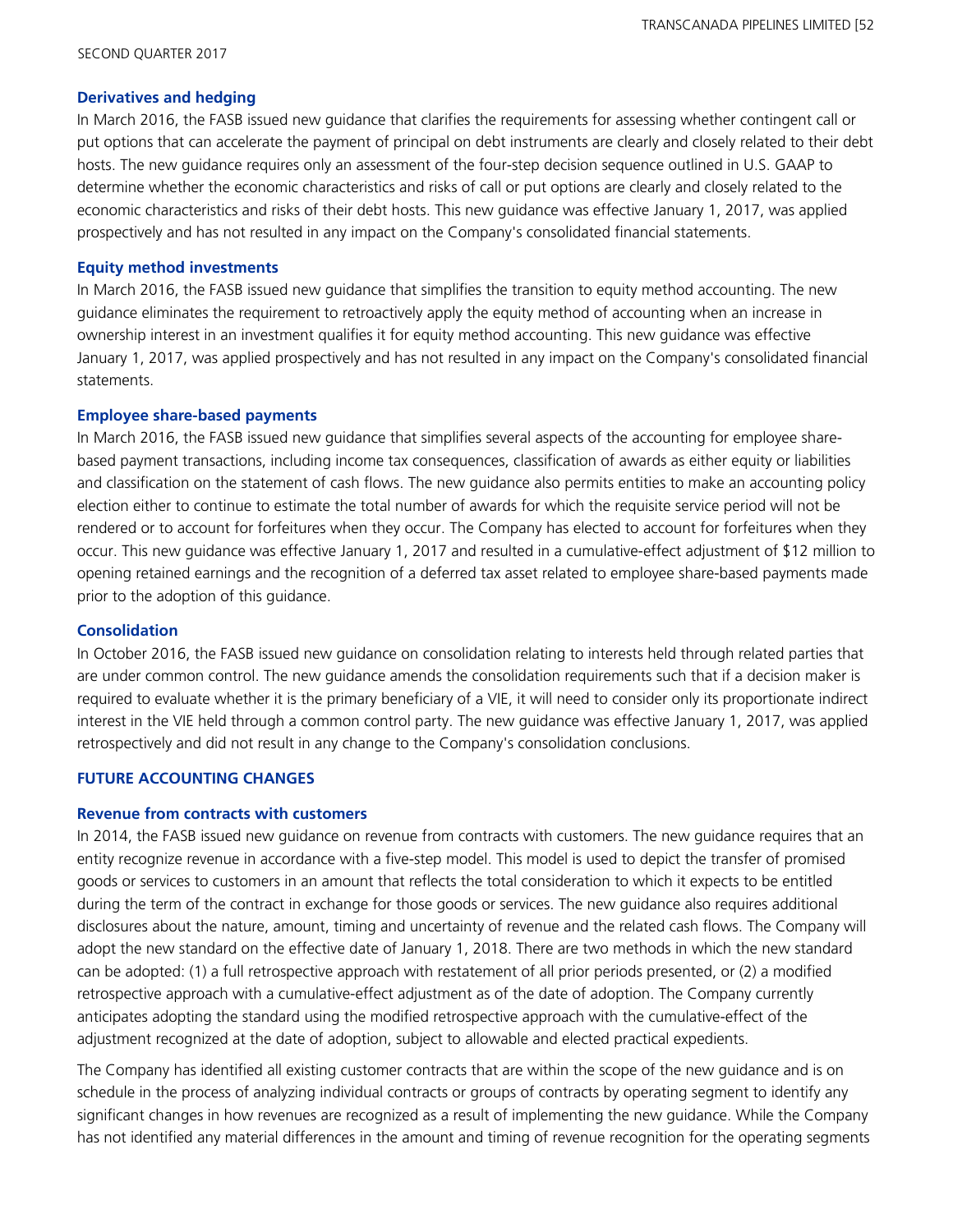that have been analyzed to date, the evaluation is not complete and the Company has not concluded on the overall impact of adopting the new guidance. The Company continues its contract analysis to obtain the information necessary to quantify the cumulative-effect adjustment, if any, on prior period revenues and revenue recognized going forward. The Company also continues to address any system and process changes necessary to compile the information to meet the recognition and disclosure requirements of the new guidance.

#### **Financial instruments**

In January 2016, the FASB issued new guidance on the accounting for equity investments and financial liabilities. The new guidance will change the income statement effect of equity investments and the recognition of changes in the fair value of financial liabilities when the fair value option is elected. The new guidance also requires the Company to assess valuation allowances for deferred tax assets related to available for sale debt securities in combination with their other deferred tax assets. This new guidance is effective January 1, 2018 and a method of adoption is specified for each component of the guidance. The Company is currently evaluating the impact of the adoption of this guidance and has not yet determined the effect on its consolidated financial statements.

#### **Leases**

In February 2016, the FASB issued new guidance on the accounting for leases. The new guidance amends the definition of a lease requiring the customer to have both (1) the right to obtain substantially all of the economic benefits from the use of the asset and (2) the right to direct the use of the asset in order for an arrangement to qualify as a lease. The new guidance also establishes a right-of-use (ROU) model that requires a lessee to recognize a ROU asset and corresponding lease liability on the balance sheet for all leases with a term longer than 12 months. Leases will be classified as finance or operating, with classification affecting the pattern of expense recognition in the income statement. The new guidance does not make extensive changes to lessor accounting.

The new guidance is effective on January 1, 2019, with early adoption permitted. A modified retrospective transition approach is required for leases existing at, or entered into after, the beginning of the earliest comparative period presented in the financial statements, with certain practical expedients available. The Company is continuing to identify and analyze existing lease agreements to determine the effect of adoption of the new guidance on its consolidated financial statements. The Company is also addressing system and process changes necessary to compile the information to meet the recognition and disclosure requirements of the new guidance.

#### **Measurement of credit losses on financial instruments**

In June 2016, the FASB issued new guidance that significantly changes how entities measure credit losses for most financial assets and certain other financial instruments that are not measured at fair value through net income. The new guidance amends the impairment model of financial instruments basing it on expected losses rather than incurred losses. These expected credit losses will be recognized as an allowance rather than a direct write down of the amortized cost basis. The new guidance is effective January 1, 2020 and will be applied using a modified retrospective approach. The Company is currently evaluating the impact of the adoption of this guidance and has not yet determined the effect on its consolidated financial statements.

#### **Income taxes**

In October 2016, the FASB issued new guidance on the income tax effects of intra-entity transfers of assets other than inventory. The new guidance requires the recognition of deferred and current income taxes for an intra-entity asset transfer when the transfer occurs. The new guidance is effective January 1, 2018 and will be applied using a modified retrospective approach. The Company is currently evaluating the impact of the adoption of this guidance and has not yet determined the effect on its consolidated financial statements.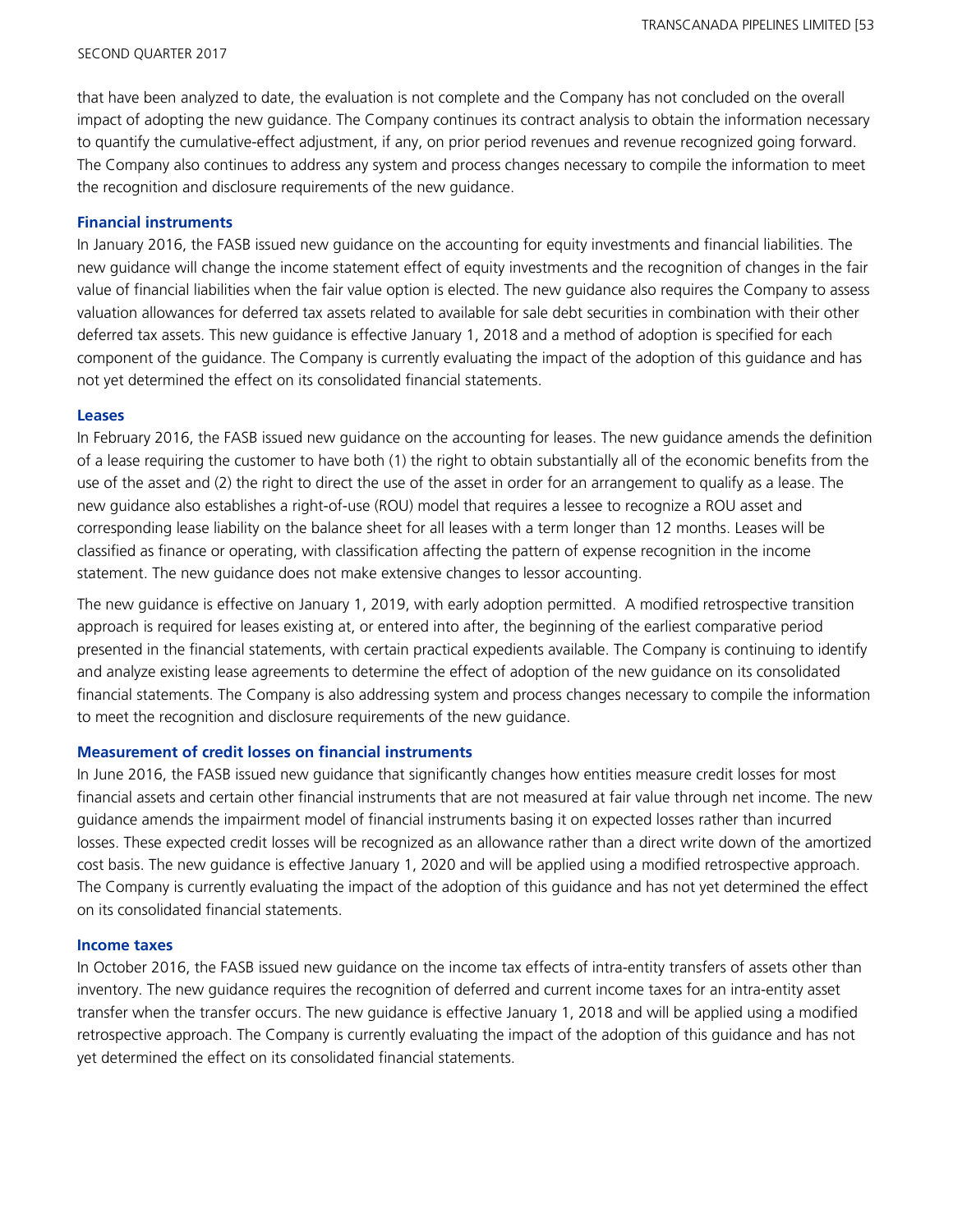#### **Restricted cash**

In November 2016, the FASB issued new guidance on restricted cash and cash equivalents on the statement of cash flows. The new guidance requires that the statement of cash flows explain the change during the period in the total cash and cash equivalents balance, and amounts generally described as restricted cash or restricted cash equivalents. Restricted cash and cash equivalents will be included with Cash and cash equivalents when reconciling the beginning of year and end of year total amounts on the statement of cash flows. This new guidance is effective January 1, 2018 and will be applied retrospectively, however, early adoption is permitted.

#### **Goodwill impairment**

In January 2017, the FASB issued new guidance on simplifying the test for goodwill impairment by eliminating Step 2 of the impairment test, which is the requirement to calculate the implied fair value of goodwill to measure the impairment charge. Instead, entities will record an impairment charge based on the excess of a reporting unit's carrying amount over its fair value. This new guidance is effective January 1, 2020 and will be applied prospectively, however, early adoption is permitted.

#### **Employee post-retirement benefits**

In March 2017, the FASB issued new guidance that will require entities to disaggregate the current service cost component from the other components of net benefit cost and present it with other current compensation costs for related employees in the income statement. The new guidance also requires that the other components of net benefit cost be presented elsewhere in the income statement and excluded from income from operations if such a subtotal is presented. In addition, the new guidance makes changes to the components of net benefit cost that are eligible for capitalization. Entities must use a retrospective transition method to adopt the requirement for separate presentation in the income statement of the components of net benefit cost, and a prospective transition method to adopt the change to capitalization of benefit costs. This new guidance is effective January 1, 2018. The Company is currently evaluating the impact of the adoption of this guidance, however, does not expect a material impact on its consolidated financial statements.

#### **Amortization on purchased callable debt securities**

In March 2017, the FASB issued new guidance that shortens the amortization period for the premium on certain purchased callable debt securities by requiring entities to amortize the premium to the earliest call date. This new guidance is effective January 1, 2019 and will be applied using a modified retrospective approach. The Company is currently evaluating the impact of the adoption of this guidance and has not yet determined the effect on its consolidated financial statements.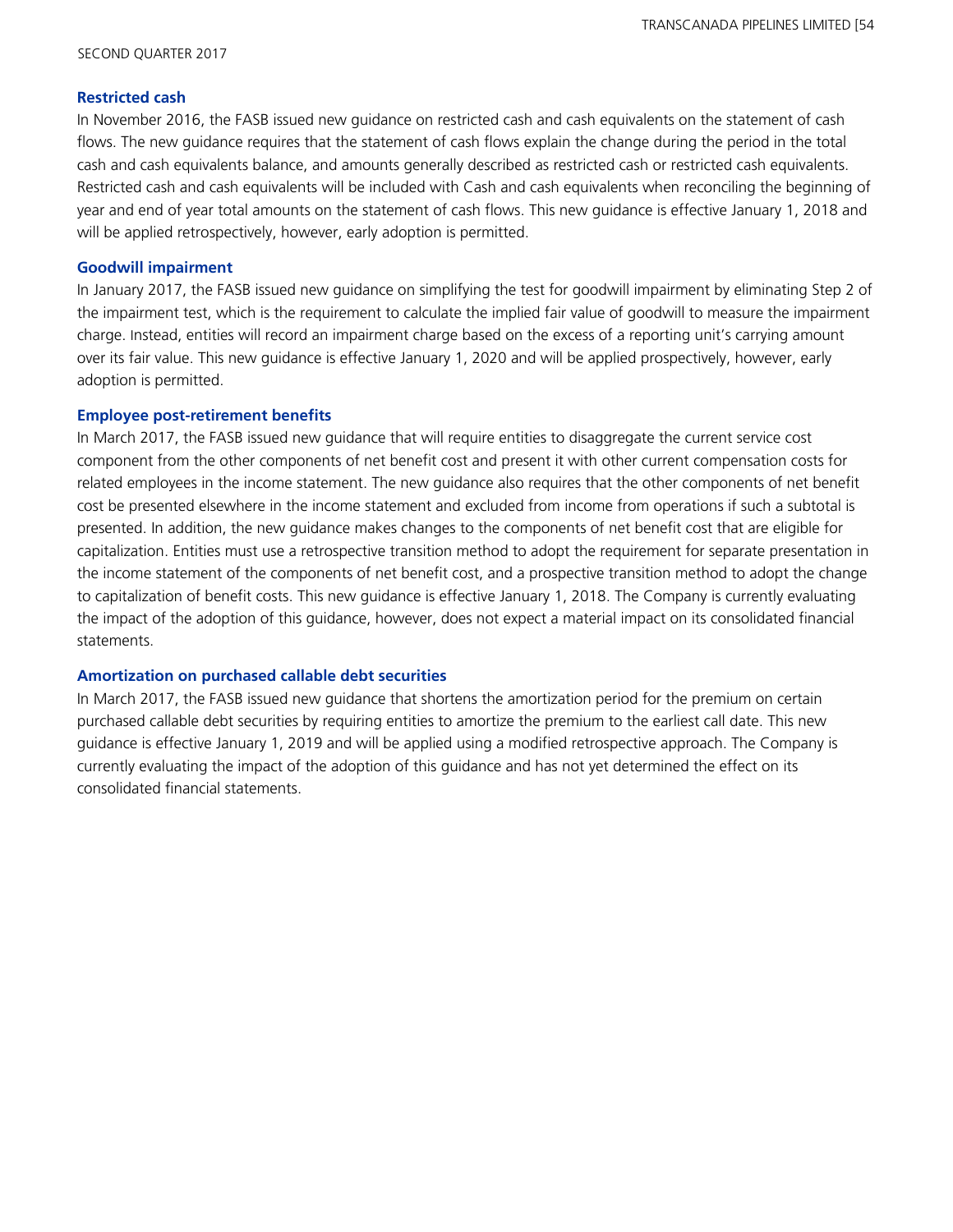# 3. Segmented information

| three months ended June 30, 2017                                      | Canadian<br><b>Natural</b><br>Gas | U.S.<br><b>Natural</b><br>Gas | <b>Mexico</b><br><b>Natural</b><br>Gas | <b>Liquids</b>   |               |           |              |
|-----------------------------------------------------------------------|-----------------------------------|-------------------------------|----------------------------------------|------------------|---------------|-----------|--------------|
| (unaudited - millions of Canadian \$)                                 | <b>Pipelines</b>                  | <b>Pipelines</b>              | <b>Pipelines</b>                       | <b>Pipelines</b> | <b>Energy</b> | Corporate | <b>Total</b> |
| Revenues                                                              | 922                               | 879                           | 150                                    | 501              | 765           |           | 3,217        |
| Income from equity investments                                        | $\overline{2}$                    | 57                            | 5                                      | (1)              | 142           | (8)       | 197          |
| Plant operating costs and other                                       | (328)                             | (337)                         | (10)                                   | (147)            | (160)         | (32)      | (1,014)      |
| Commodity purchases resold                                            |                                   |                               |                                        |                  | (547)         |           | (547)        |
| Property taxes                                                        | (69)                              | (48)                          |                                        | (22)             | (14)          |           | (153)        |
| Depreciation and amortization                                         | (222)                             | (150)                         | (25)                                   | (80)             | (39)          |           | (516)        |
| Gain on sale of assets                                                |                                   |                               |                                        |                  | 498           |           | 498          |
| <b>Segmented earnings/(loss)</b>                                      | 305                               | 401                           | 120                                    | 251              | 645           | (40)      | 1,682        |
| Interest expense                                                      |                                   |                               |                                        |                  |               |           | (540)        |
| Allowance for funds used during construction                          |                                   |                               |                                        |                  |               |           | 121          |
| Interest income and other                                             |                                   |                               |                                        |                  |               |           | 89           |
| Income before income taxes                                            |                                   |                               |                                        |                  |               |           | 1,352        |
| Income tax expense                                                    |                                   |                               |                                        |                  |               |           | (388)        |
| <b>Net income</b>                                                     |                                   |                               |                                        |                  |               |           | 964          |
| Net income attributable to non-controlling interests                  |                                   |                               |                                        |                  |               |           | (55)         |
| Net income attributable to controlling interests and to common shares |                                   |                               |                                        |                  |               |           |              |

| three months ended June 30, 2016                                             | Canadian<br><b>Natural</b><br>Gas | U.S.<br><b>Natural</b><br>Gas | <b>Mexico</b><br><b>Natural</b><br>Gas | Liquids          |               |           |       |  |
|------------------------------------------------------------------------------|-----------------------------------|-------------------------------|----------------------------------------|------------------|---------------|-----------|-------|--|
| (unaudited - millions of Canadian \$)                                        | <b>Pipelines</b>                  | <b>Pipelines</b>              | <b>Pipelines</b>                       | <b>Pipelines</b> | <b>Energy</b> | Corporate | Total |  |
| Revenues                                                                     | 908                               | 344                           | 62                                     | 416              | 1,021         |           | 2,751 |  |
| Income from equity investments                                               | 3                                 | 37                            |                                        | (1)              | 27            |           | 66    |  |
| Plant operating costs and other                                              | (286)                             | (110)                         | (13)                                   | (125)            | (196)         | (24)      | (754) |  |
| Commodity purchases resold                                                   |                                   |                               |                                        |                  | (375)         |           | (375) |  |
| Property taxes                                                               | (64)                              | (19)                          |                                        | (23)             | (22)          |           | (128) |  |
| Depreciation and amortization                                                | (219)                             | (64)                          | (8)                                    | (69)             | (84)          |           | (444) |  |
| <b>Segmented earnings/(loss)</b>                                             | 342                               | 188                           | 41                                     | 198              | 371           | (24)      | 1,116 |  |
| Interest expense                                                             |                                   |                               |                                        |                  |               |           | (408) |  |
| Allowance for funds used during construction                                 |                                   |                               |                                        |                  |               |           | 111   |  |
| Interest income and other                                                    |                                   |                               |                                        |                  |               |           | 5     |  |
| Income before income taxes                                                   |                                   |                               |                                        |                  |               |           | 824   |  |
| Income tax expense                                                           |                                   |                               |                                        |                  |               |           | (275) |  |
| <b>Net income</b>                                                            |                                   |                               |                                        |                  |               |           | 549   |  |
| Net income attributable to non-controlling interests                         |                                   |                               |                                        |                  |               |           | (52)  |  |
| Net income attributable to controlling interests and to common shares<br>497 |                                   |                               |                                        |                  |               |           |       |  |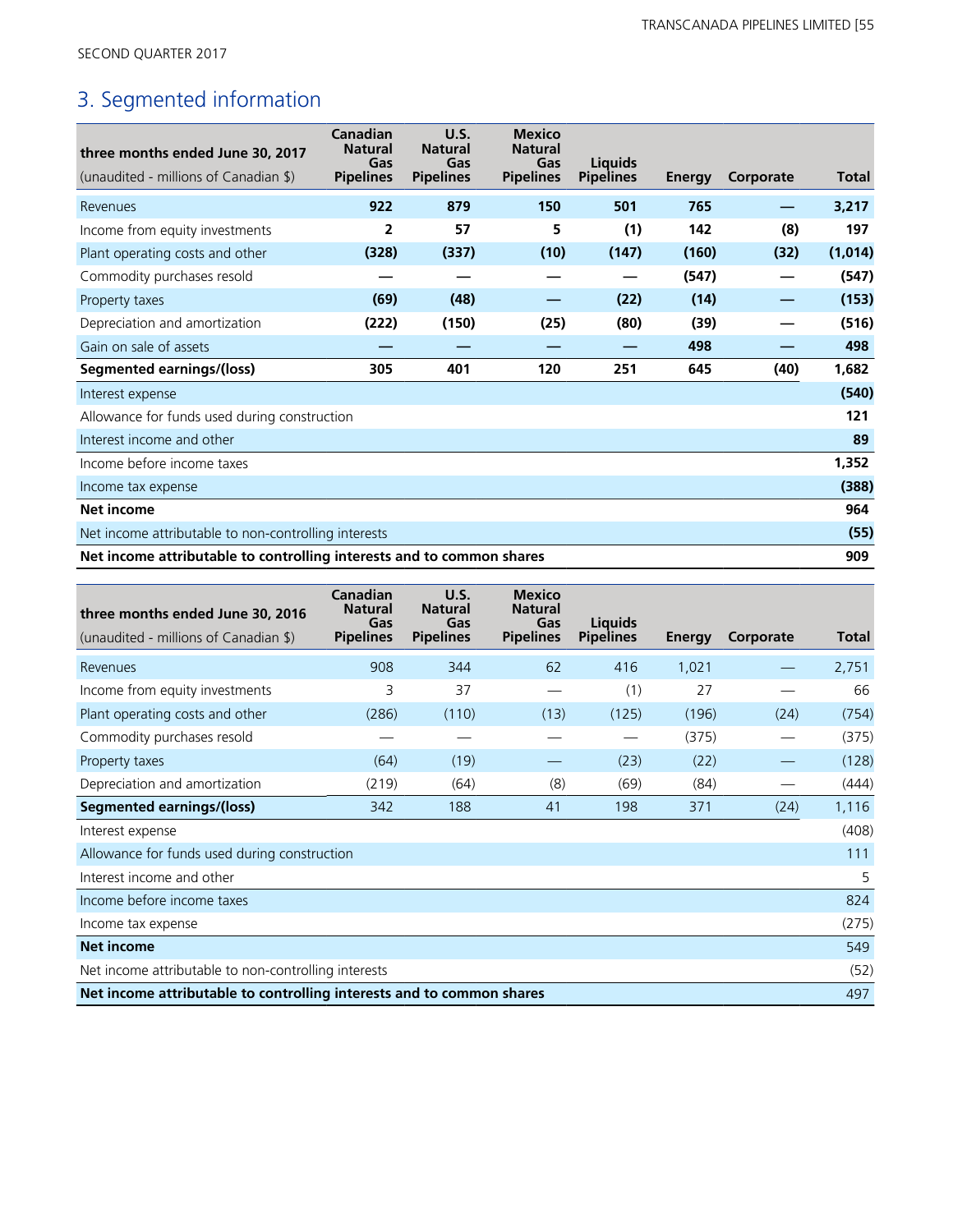| six months ended June 30, 2017<br>(unaudited - millions of Canadian \$) | Canadian<br><b>Natural</b><br>Gas<br><b>Pipelines</b> | U.S.<br><b>Natural</b><br>Gas<br><b>Pipelines</b> | <b>Mexico</b><br><b>Natural</b><br>Gas<br><b>Pipelines</b> | Liquids<br><b>Pipelines</b> | <b>Energy</b> | Corporate | Total   |
|-------------------------------------------------------------------------|-------------------------------------------------------|---------------------------------------------------|------------------------------------------------------------|-----------------------------|---------------|-----------|---------|
|                                                                         |                                                       |                                                   | 293                                                        |                             |               |           |         |
| Revenues                                                                | 1,804                                                 | 1,873                                             |                                                            | 973                         | 1,665         |           | 6,608   |
| Income from equity investments                                          | 5                                                     | 122                                               | 11                                                         | (1)                         | 242           | (8)       | 371     |
| Plant operating costs and other                                         | (640)                                                 | (632)                                             | (19)                                                       | (292)                       | (356)         | (65)      | (2,004) |
| Commodity purchases resold                                              |                                                       |                                                   |                                                            | —                           | (1,090)       | —         | (1,090) |
| Property taxes                                                          | (138)                                                 | (95)                                              |                                                            | (45)                        | (37)          |           | (315)   |
| Depreciation and amortization                                           | (444)                                                 | (306)                                             | (47)                                                       | (157)                       | (79)          |           | (1,033) |
| Gain on sale of assets                                                  |                                                       |                                                   |                                                            |                             | 498           |           | 498     |
| <b>Segmented earnings/(loss)</b>                                        | 587                                                   | 962                                               | 238                                                        | 478                         | 843           | (73)      | 3,035   |
| Interest expense                                                        |                                                       |                                                   |                                                            |                             |               |           | (1,056) |
| Allowance for funds used during construction                            |                                                       |                                                   |                                                            |                             |               |           | 222     |
| Interest income and other                                               |                                                       |                                                   |                                                            |                             |               |           | 109     |
| Income before income taxes                                              |                                                       |                                                   |                                                            |                             |               |           | 2,310   |
| Income tax expense                                                      |                                                       |                                                   |                                                            |                             |               |           | (584)   |
| <b>Net income</b>                                                       |                                                       |                                                   |                                                            |                             |               |           | 1,726   |
| Net income attributable to non-controlling interests                    |                                                       |                                                   |                                                            |                             |               | (145)     |         |
| Net income attributable to controlling interests and to common shares   |                                                       |                                                   |                                                            |                             |               | 1,581     |         |

| six months ended June 30, 2016                                        | Canadian<br><b>Natural</b><br>Gas | U.S.<br><b>Natural</b><br>Gas | <b>Mexico</b><br><b>Natural</b><br>Gas | Liquids          |               |           |              |
|-----------------------------------------------------------------------|-----------------------------------|-------------------------------|----------------------------------------|------------------|---------------|-----------|--------------|
| (unaudited - millions of Canadian \$)                                 | <b>Pipelines</b>                  | <b>Pipelines</b>              | <b>Pipelines</b>                       | <b>Pipelines</b> | <b>Energy</b> | Corporate | <b>Total</b> |
| Revenues                                                              | 1,726                             | 773                           | 128                                    | 852              | 1,775         |           | 5,254        |
| Income from equity investments                                        | 6                                 | 85                            | $\qquad \qquad \longleftarrow$         | (1)              | 111           |           | 201          |
| Plant operating costs and other                                       | (546)                             | (228)                         | (26)                                   | (254)            | (364)         | (51)      | (1,469)      |
| Commodity purchases resold                                            |                                   |                               |                                        |                  | (845)         |           | (845)        |
| Property taxes                                                        | (137)                             | (40)                          |                                        | (46)             | (46)          |           | (269)        |
| Depreciation and amortization                                         | (435)                             | (131)                         | (16)                                   | (141)            | (175)         |           | (898)        |
| Asset impairment charges                                              |                                   |                               |                                        |                  | (211)         |           | (211)        |
| Loss on sale of assets                                                |                                   | (4)                           |                                        |                  |               |           | (4)          |
| <b>Segmented earnings/(loss)</b>                                      | 614                               | 455                           | 86                                     | 410              | 245           | (51)      | 1,759        |
| Interest expense                                                      |                                   |                               |                                        |                  |               |           | (831)        |
| Allowance for funds used during construction                          |                                   |                               |                                        |                  |               |           | 212          |
| Interest income and other                                             |                                   |                               |                                        |                  |               |           | 110          |
| Income before income taxes                                            |                                   |                               |                                        |                  |               |           | 1,250        |
| Income tax expense                                                    |                                   |                               |                                        |                  |               |           | (345)        |
| <b>Net Income</b>                                                     |                                   |                               |                                        |                  |               |           | 905          |
| Net income attributable to non-controlling interests                  |                                   |                               |                                        |                  |               |           | (132)        |
| Net Income attributable to controlling interests and to common shares |                                   |                               |                                        |                  |               |           | 773          |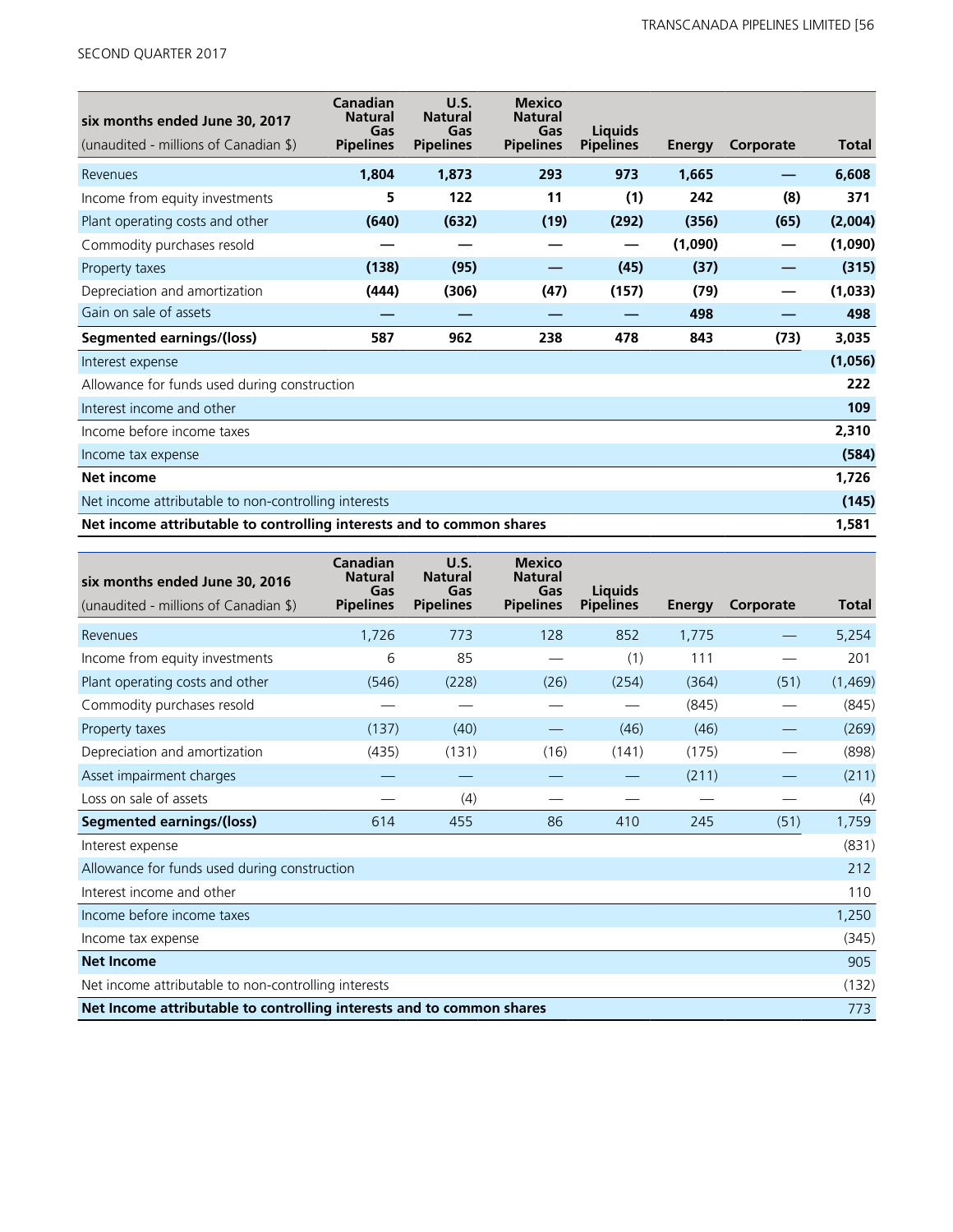#### **TOTAL ASSETS**

| (unaudited - millions of Canadian \$) | June 30, 2017 | <b>December 31, 2016</b> |
|---------------------------------------|---------------|--------------------------|
| Canadian Natural Gas Pipelines        | 16,564        | 15,816                   |
| U.S. Natural Gas Pipelines            | 34,926        | 34,422                   |
| Mexico Natural Gas Pipelines          | 5,386         | 5,013                    |
| Liquids Pipelines                     | 16,789        | 16,896                   |
| Energy                                | 9,181         | 13,169                   |
| Corporate                             | 3,359         | 2,625                    |
|                                       | 86,205        | 87,941                   |

### 4. Income taxes

The effective tax rates for the six-month periods ended June 30, 2017 and 2016 were 25 per cent and 28 per cent, respectively. The lower effective tax rate in 2017 was primarily the result of lower flow-through taxes in 2017 on Canadian regulated pipelines and changes in the proportion of income earned between Canadian and foreign jurisdictions.

### 5. Long-term debt

#### **LONG-TERM DEBT ISSUED**

The Company issued long-term debt in the six months ended June 30, 2017 as follows:

| (unaudited - millions of Canadian \$,<br>unless noted otherwise)<br>Company | <b>Issue date</b> | <b>Type</b>            | <b>Maturity date</b> | Amount        | Interest rate |
|-----------------------------------------------------------------------------|-------------------|------------------------|----------------------|---------------|---------------|
| <b>TC PIPELINES, LP</b>                                                     |                   |                        |                      |               |               |
|                                                                             | May 2017          | Senior Unsecured Notes | May 2027             | <b>US 500</b> | $3.90\%$      |

#### **LONG-TERM DEBT RETIRED**

The Company retired long-term debt in the six months ended June 30, 2017 as follows:

| (unaudited - millions of Canadian \$,<br>unless noted otherwise)<br>Company | <b>Retirement date</b> | Type                               | Amount        | Interest rate   |
|-----------------------------------------------------------------------------|------------------------|------------------------------------|---------------|-----------------|
| <b>TRANSCANADA PIPELINES LIMITED</b>                                        |                        |                                    |               |                 |
|                                                                             | June 2017              | <b>Acquisition Bridge Facility</b> | US 1,513      | <b>Floating</b> |
|                                                                             | February 2017          | <b>Acquisition Bridge Facility</b> | <b>US 500</b> | Floating        |
|                                                                             | January 2017           | Medium Term Notes                  | 300           | 5.10%           |
| TRANSCANADA PIPELINE USA LTD.                                               |                        |                                    |               |                 |
|                                                                             | June 2017              | <b>Acquisition Bridge Facility</b> | <b>US 630</b> | Floating        |
|                                                                             | April 2017             | <b>Acquisition Bridge Facility</b> | US 1,070      | Floating        |

The acquisition bridge facilities were put into place to finance a portion of the Columbia acquisition. Proceeds from the sale of the U.S. Northeast power assets were used to fully retire the remaining acquisition bridge facilities in second quarter 2017.

In the three and six months ended June 30, 2017, TCPL capitalized interest related to capital projects of \$56 million and \$101 million (2016 - \$46 million and \$87 million).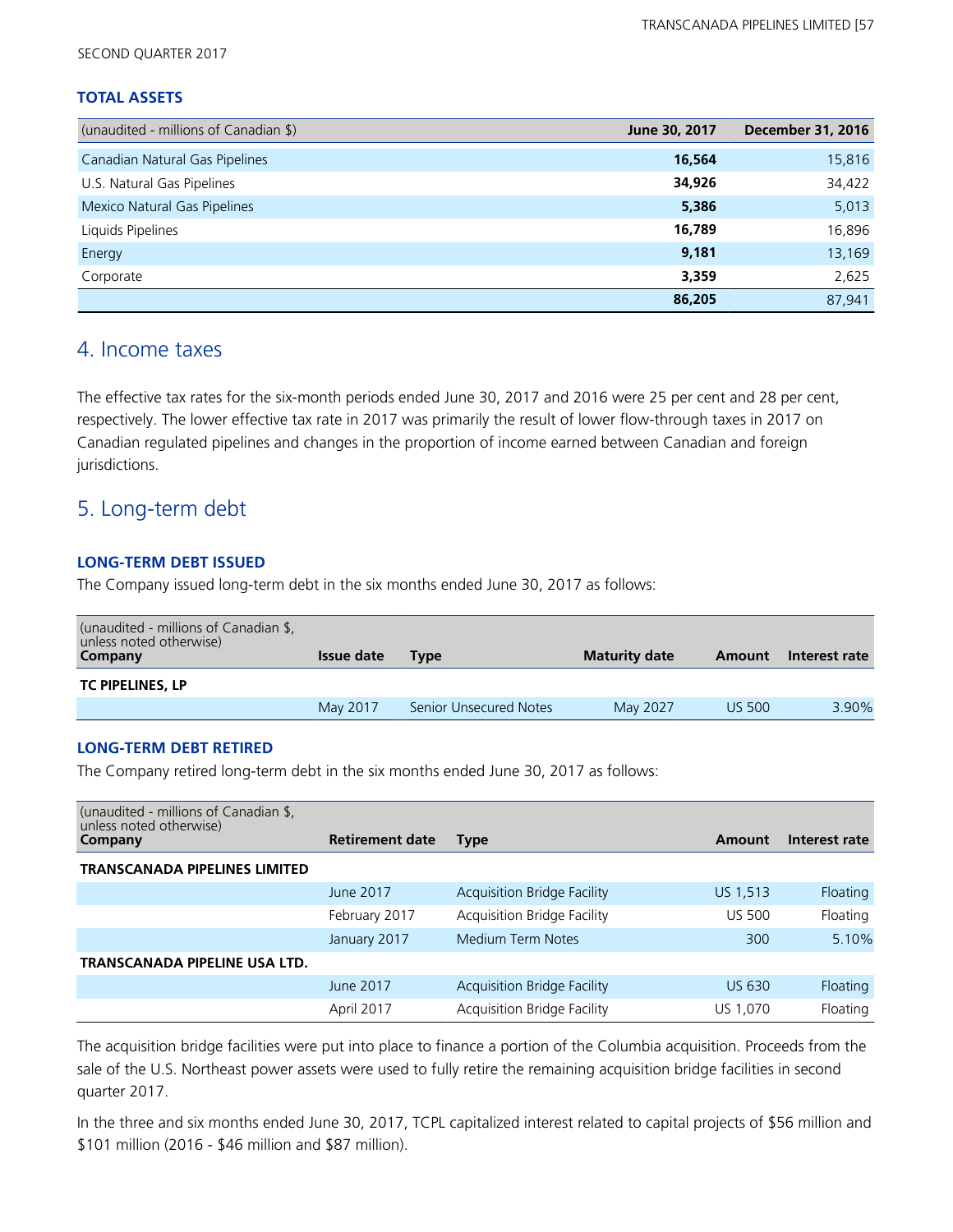### 6. Junior subordinated notes issued

| (unaudited - millions of Canadian \$,<br>unless noted otherwise)<br>Company | Issue date | Tvpe                                     | <b>Maturity</b><br>date | Amount   | <b>Interest</b><br>rate |
|-----------------------------------------------------------------------------|------------|------------------------------------------|-------------------------|----------|-------------------------|
| <b>TRANSCANADA PIPELINES LIMITED</b>                                        | May 2017   | Junior Subordinated Notes <sup>1,2</sup> | May 2077                | 1.500    | 4.90%                   |
| <b>TRANSCANADA PIPELINES LIMITED</b>                                        | March 2017 | Junior Subordinated Notes <sup>1,2</sup> | March 2077              | US 1.500 | 5.55%                   |

<sup>1</sup> The Junior subordinated notes are subordinated in right of payment to existing and future senior indebtedness or other obligations of TCPL.

<sup>2</sup>The Junior subordinated notes were issued to TransCanada Trust (the Trust), a financing trust subsidiary wholly-owned by TCPL. While the obligations of the Trust are fully and unconditionally guaranteed by TCPL on a subordinated basis, the Trust is not consolidated in TCPL's financial statements because TCPL does not have a variable interest in the Trust and the only substantive assets of the Trust are junior subordinated notes of TCPL.

In May 2017, the Trust issued \$1.5 billion of Trust Notes - Series 2017-B (Trust Notes) to third party investors with a fixed interest rate of 4.65 per cent for the first ten years converting to a floating rate thereafter. All of the proceeds of the issuance by the Trust were loaned to TCPL for \$1.5 billion of junior subordinated notes of TCPL at an initial fixed rate of 4.90 per cent, including a 0.25 per cent administration charge. The rate will reset commencing May 2027 until May 2047 to the three month Bankers' Acceptance rate plus 3.33 per cent per annum; from May 2047 until May 2077, the interest rate will reset to the three month Bankers' Acceptance rate plus 4.08 per cent per annum. The junior subordinated notes are callable at TCPL's option at any time on or after May 18, 2027 at 100 per cent of the principal amount plus accrued and unpaid interest to the date of redemption.

In March 2017, the Trust issued US\$1.5 billion of Trust Notes - Series 2017-A (Trust Notes) to third party investors with a fixed interest rate of 5.30 per cent for the first ten years converting to a floating rate thereafter. All of the proceeds of the issuance by the Trust were loaned to TCPL for US\$1.5 billion of junior subordinated notes of TCPL at an initial fixed rate of 5.55 per cent, including a 0.25 per cent administration charge. The rate will reset commencing March 2027 until March 2047 to the three month LIBOR plus 3.458 per cent per annum; from March 2047 until March 2077, the interest rate will reset to the three month LIBOR plus 4.208 per cent per annum. The junior subordinated notes are callable at TCPL's option at any time on or after March 15, 2027 at 100 per cent of the principal amount plus accrued and unpaid interest to the date of redemption.

Pursuant to the terms of the Trust Notes and related agreements, in certain circumstances (1) TCPL may issue deferral preferred shares to holders of the Trust Notes in lieu of interest; and (2) TransCanada and TCPL would be prohibited from declaring or paying dividends on or redeeming their outstanding preferred shares (or, if none are outstanding, their respective common shares) until all deferral preferred shares are redeemed by TCPL. The Trust Notes may also be automatically exchanged for preferred shares of TCPL upon certain kinds of bankruptcy and insolvency events. All of these preferred shares would rank equally with any other outstanding first preferred shares of TCPL.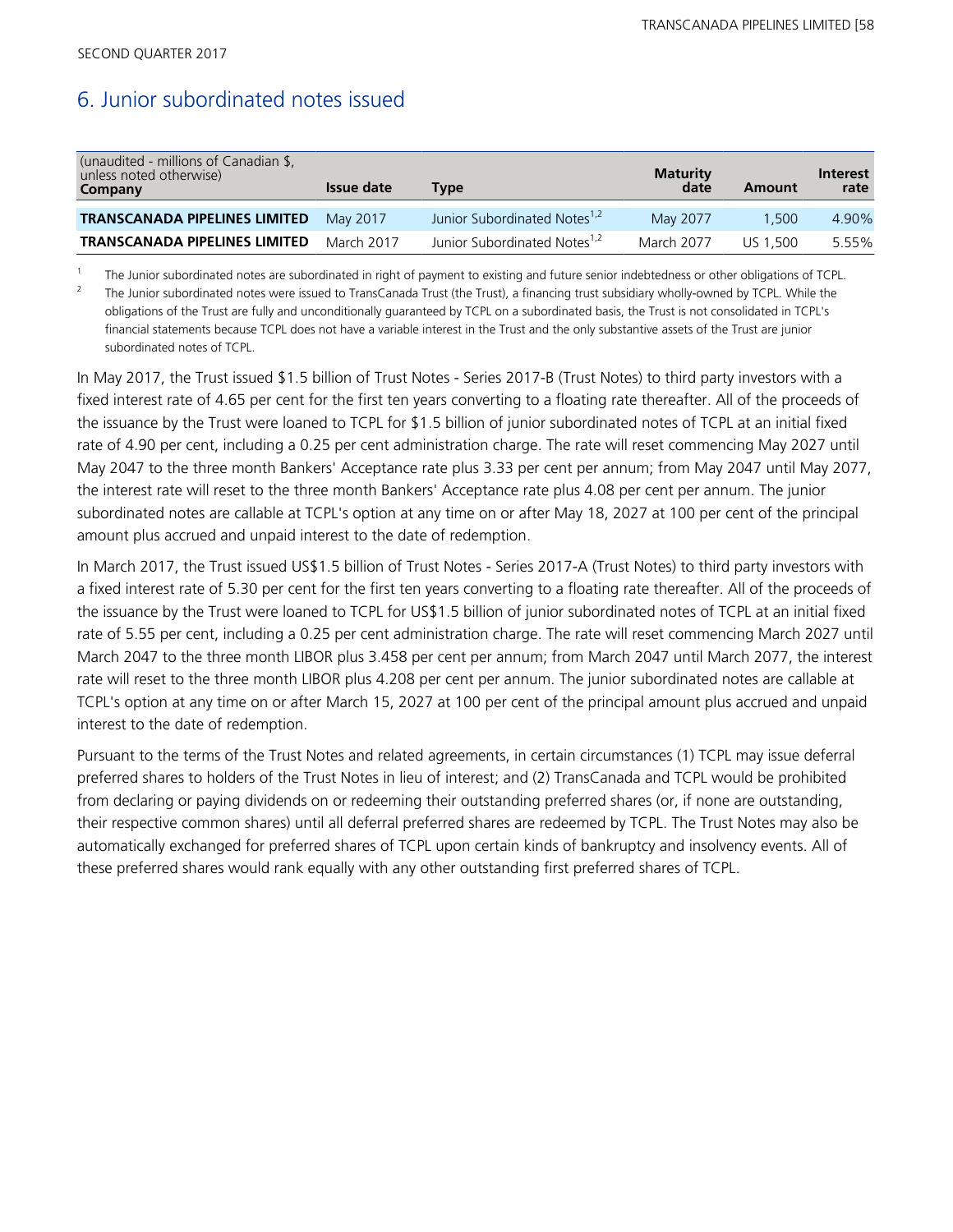### 7. Common Shares

On January 31, 2017, the Company issued 3.0 million common shares to TransCanada for proceeds of \$187 million and on April 28, 2017, the Company issued 3.3 million common shares to TransCanada for proceeds of \$214 million, resulting in 865 million shares outstanding at June 30, 2017 (December 31, 2016 - 859 million).

### 8. Common units subject to rescission or redemption

#### **Columbia Pipeline Partners LP acquisition**

On February 17, 2017, the Company acquired all outstanding publicly held common units of Columbia Pipeline Partners LP (CPPL) at a price of US\$17.00 and a stub period distribution payment of US\$0.10 per common unit for an aggregate transaction value of US\$921 million. As this was a transaction between entities under common control, it was recognized in equity.

At December 31, 2016, the entire \$1,073 million (US\$799 million) of the Company's non-controlling interest in CPPL was recorded as Common units subject to rescission or redemption on the condensed consolidated balance sheet.

#### **Common units of TC PipeLines, LP subject to rescission**

In March 2017, rescission rights on 0.4 million TC PipeLines, LP common units expired and \$24 million was reclassified to equity.

During second quarter 2017, rescission rights on the remaining 1.2 million TC PipeLines, LP common units expired and \$82 million (US\$63 million) was reclassified to equity. At June 30, 2017, there were no outstanding Common units subject to rescission or redemption on the condensed consolidated balance sheet (December 31, 2016 - \$106 million (US\$82 million)).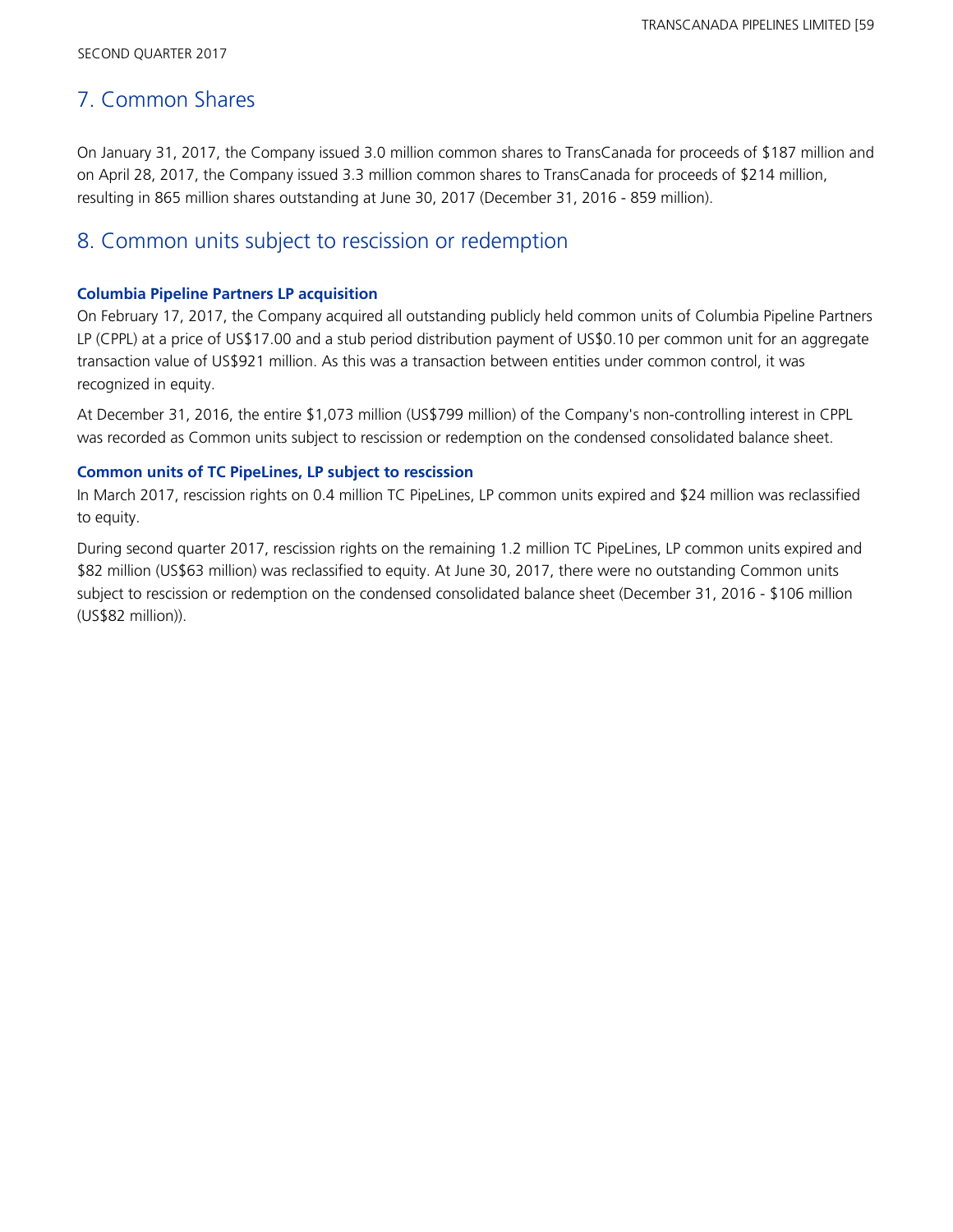# 9. Other comprehensive loss and accumulated other comprehensive loss

Components of other comprehensive loss, including the portion attributable to non-controlling interests and related tax effects, are as follows:

| three months ended June 30, 2017                                                                              |                             | <b>Income Tax</b>           |                      |
|---------------------------------------------------------------------------------------------------------------|-----------------------------|-----------------------------|----------------------|
| (unaudited - millions of Canadian \$)                                                                         | <b>Before Tax</b><br>Amount | Recovery/<br><b>Expense</b> | Net of Tax<br>Amount |
| Foreign currency translation losses on net investment in foreign operations                                   | (265)                       | (4)                         | (269)                |
| Reclassification of foreign currency translation gains on net investment on<br>disposal of foreign operations | (77)                        |                             | (77)                 |
| Change in fair value of net investment hedges                                                                 | (1)                         |                             | (1)                  |
| Change in fair value of cash flow hedges                                                                      | (2)                         |                             | (2)                  |
| Reclassification to net income of gains and losses on cash flow hedges                                        | (2)                         |                             | (1)                  |
| Reclassification of actuarial gains and losses on pension and other post-<br>retirement benefit plans         | 5                           | (1)                         | 4                    |
| Other comprehensive loss                                                                                      | (342)                       | (4)                         | (346)                |

| three months ended June 30, 2016                                                                      |                             | <b>Income Tax</b>           |                      |
|-------------------------------------------------------------------------------------------------------|-----------------------------|-----------------------------|----------------------|
| (unaudited - millions of Canadian \$)                                                                 | <b>Before Tax</b><br>Amount | Recovery/<br><b>Expense</b> | Net of Tax<br>Amount |
| Foreign currency translation gains on net investment in foreign operations                            |                             |                             |                      |
| Change in fair value of net investment hedges                                                         | (7)                         |                             | (6)                  |
| Change in fair value of cash flow hedges                                                              | 81                          | (26)                        | 55                   |
| Reclassification to net income of gains and losses on cash flow hedges                                | (56)                        | 16                          | (40)                 |
| Reclassification of actuarial gains and losses on pension and other post-<br>retirement benefit plans | 6                           | (2)                         | 4                    |
| Other comprehensive income on equity investments                                                      | 5                           | (1)                         | $\overline{4}$       |
| Other comprehensive income                                                                            | 34                          | (12)                        | 22                   |

| six months ended June 30, 2017                                                                                |                             | <b>Income Tax</b>           |                      |
|---------------------------------------------------------------------------------------------------------------|-----------------------------|-----------------------------|----------------------|
| (unaudited - millions of Canadian \$)                                                                         | <b>Before Tax</b><br>Amount | Recovery/<br><b>Expense</b> | Net of Tax<br>Amount |
| Foreign currency translation losses on net investment in foreign operations                                   | (353)                       |                             | (351)                |
| Reclassification of foreign currency translation gains on net investment on<br>disposal of foreign operations | (77)                        |                             | (77)                 |
| Change in fair value of net investment hedges                                                                 | (3)                         |                             | (2)                  |
| Change in fair value of cash flow hedges                                                                      | 4                           | (1)                         | 3                    |
| Reclassification to net income of gains and losses on cash flow hedges                                        | (2)                         |                             | (1)                  |
| Reclassification of actuarial gains and losses on pension and other post-<br>retirement benefit plans         | 10                          | (3)                         |                      |
| Other comprehensive income on equity investments                                                              | 4                           | (1)                         |                      |
| Other comprehensive loss                                                                                      | (417)                       | (1)                         | (418)                |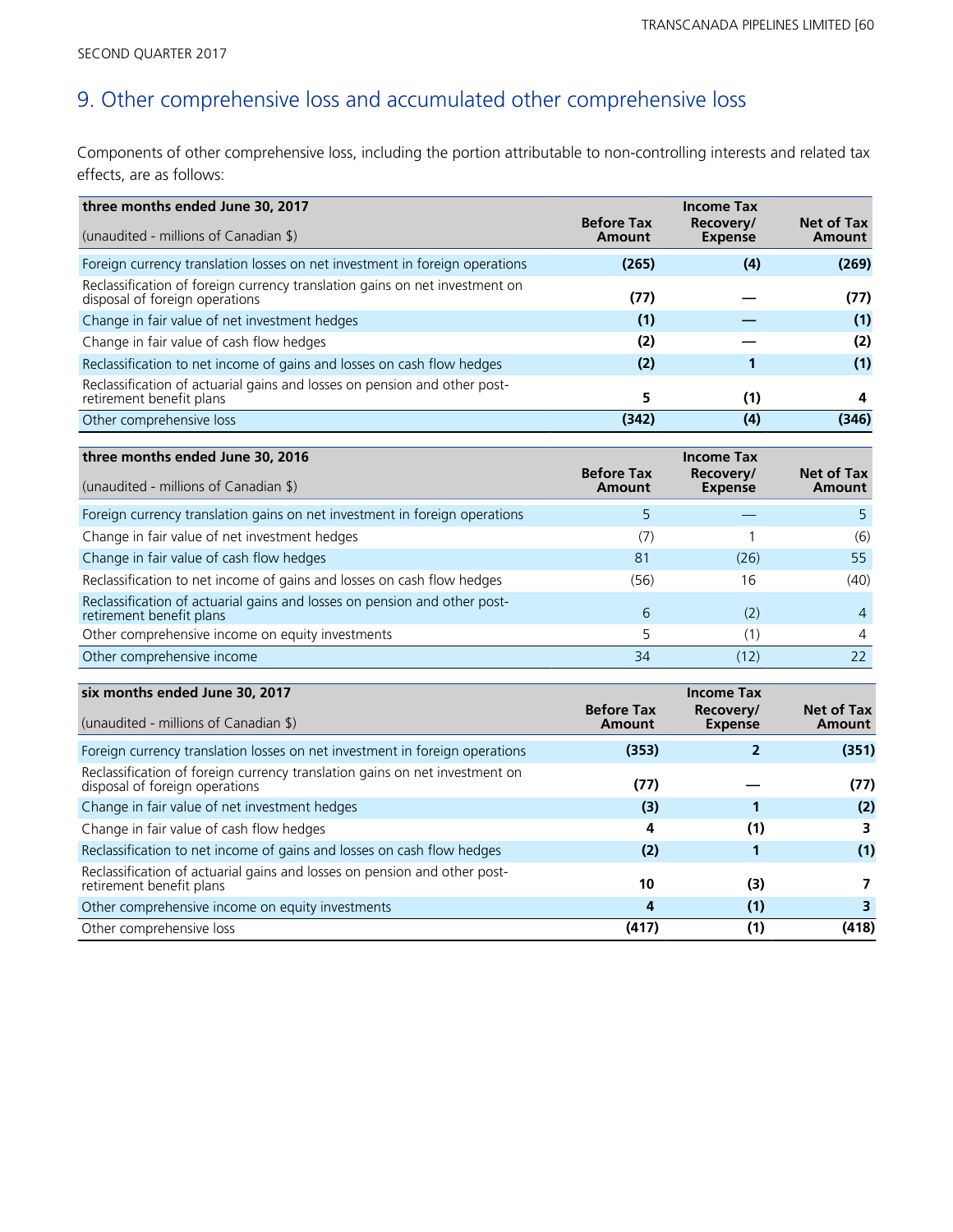| six months ended June 30, 2016                                                                        |                             | <b>Income Tax</b>           |                             |
|-------------------------------------------------------------------------------------------------------|-----------------------------|-----------------------------|-----------------------------|
| (unaudited - millions of Canadian \$)                                                                 | <b>Before Tax</b><br>Amount | Recovery/<br><b>Expense</b> | <b>Net of Tax</b><br>Amount |
| Foreign currency translation losses on net investment in foreign operations                           | (205)                       | (2)                         | (207)                       |
| Change in fair value of net investment hedges                                                         | (10)                        |                             | (8)                         |
| Change in fair value of cash flow hedges                                                              | 27                          | (11)                        | 16                          |
| Reclassification to net income of gains and losses on cash flow hedges                                | 64                          | (24)                        | 40                          |
| Reclassification of actuarial gains and losses on pension and other post-<br>retirement benefit plans | 11                          | (3)                         | 8                           |
| Other comprehensive income on equity investments                                                      | 9                           | (2)                         |                             |
| Other comprehensive loss                                                                              | (104)                       | (40)                        | (144)                       |

The changes in AOCI by component are as follows:

| three months ended June 30, 2017                                  | Currency                                 |                                   | <b>Pension and</b>                     |                              |                    |
|-------------------------------------------------------------------|------------------------------------------|-----------------------------------|----------------------------------------|------------------------------|--------------------|
| (unaudited - millions of Canadian \$)                             | <b>Translation</b><br><b>Adjustments</b> | <b>Cash Flow</b><br><b>Hedges</b> | <b>OPEB Plan</b><br><b>Adjustments</b> | Equity<br><b>Investments</b> | Total <sup>1</sup> |
| AOCI balance at April 1, 2017                                     | (418)                                    | (24)                              | (205)                                  | (345)                        | (992)              |
| Other comprehensive loss before<br>reclassifications <sup>2</sup> | (221)                                    | (2)                               |                                        |                              | (223)              |
| Amounts reclassified from accumulated other<br>comprehensive loss | (77)                                     | (1)                               | 4                                      |                              | (74)               |
| Net current period other comprehensive (loss)/<br><i>income</i>   | (298)                                    | (3)                               | 4                                      |                              | (297)              |
| AOCI balance at June 30, 2017                                     | (716)                                    | (27)                              | (201)                                  | (345)                        | (1, 289)           |

<sup>1</sup> All amounts are net of tax. Amounts in parentheses indicate losses recorded to OCI.<br><sup>2</sup> Other comprehensive loss before reclassifications on currency translation adjustment

<sup>2</sup>Other comprehensive loss before reclassifications on currency translation adjustments is net of non-controlling interest losses of \$49 million.

| six months ended June 30, 2017<br>(unaudited - millions of Canadian \$)    | Currency<br><b>Translation</b><br><b>Adjustments</b> | <b>Cash Flow</b><br><b>Hedges</b> | <b>Pension and</b><br><b>OPEB Plan</b><br><b>Adjustments</b> | Equity<br><b>Investments</b> | Total <sup>'</sup> |
|----------------------------------------------------------------------------|------------------------------------------------------|-----------------------------------|--------------------------------------------------------------|------------------------------|--------------------|
| AOCI balance at January 1, 2017                                            | (376)                                                | (28)                              | (208)                                                        | (348)                        | (960)              |
| Other comprehensive (loss)/income before<br>reclassifications <sup>2</sup> | (263)                                                | 2                                 |                                                              |                              | (261)              |
| Amounts reclassified from accumulated other<br>comprehensive loss          | (77)                                                 | (1)                               |                                                              | 3                            | (68)               |
| Net current period other comprehensive (loss)/<br>income <sup>3</sup>      | (340)                                                |                                   |                                                              |                              | (329)              |
| AOCI balance at June 30, 2017                                              | (716)                                                | (27)                              | (201)                                                        | (345)                        | (1, 289)           |

<sup>1</sup> All amounts are net of tax. Amounts in parentheses indicate losses recorded to OCI.<br>
<sup>2</sup> Other comprehensive (loss) income before reclassifications on currency translation as

<sup>2</sup>Other comprehensive (loss)/income before reclassifications on currency translation adjustments and cash flow hedges is net of non-controlling interest losses of \$90 million and gains of \$1 million, respectively.

<sup>3</sup> Losses related to cash flow hedges reported in AOCI and expected to be reclassified to net income in the next 12 months are estimated to be \$9 million (\$6 million, net of tax) at June 30, 2017. These estimates assume constant commodity prices, interest rates and foreign exchange rates over time, however, the amounts reclassified will vary based on the actual value of these factors at the date of settlement.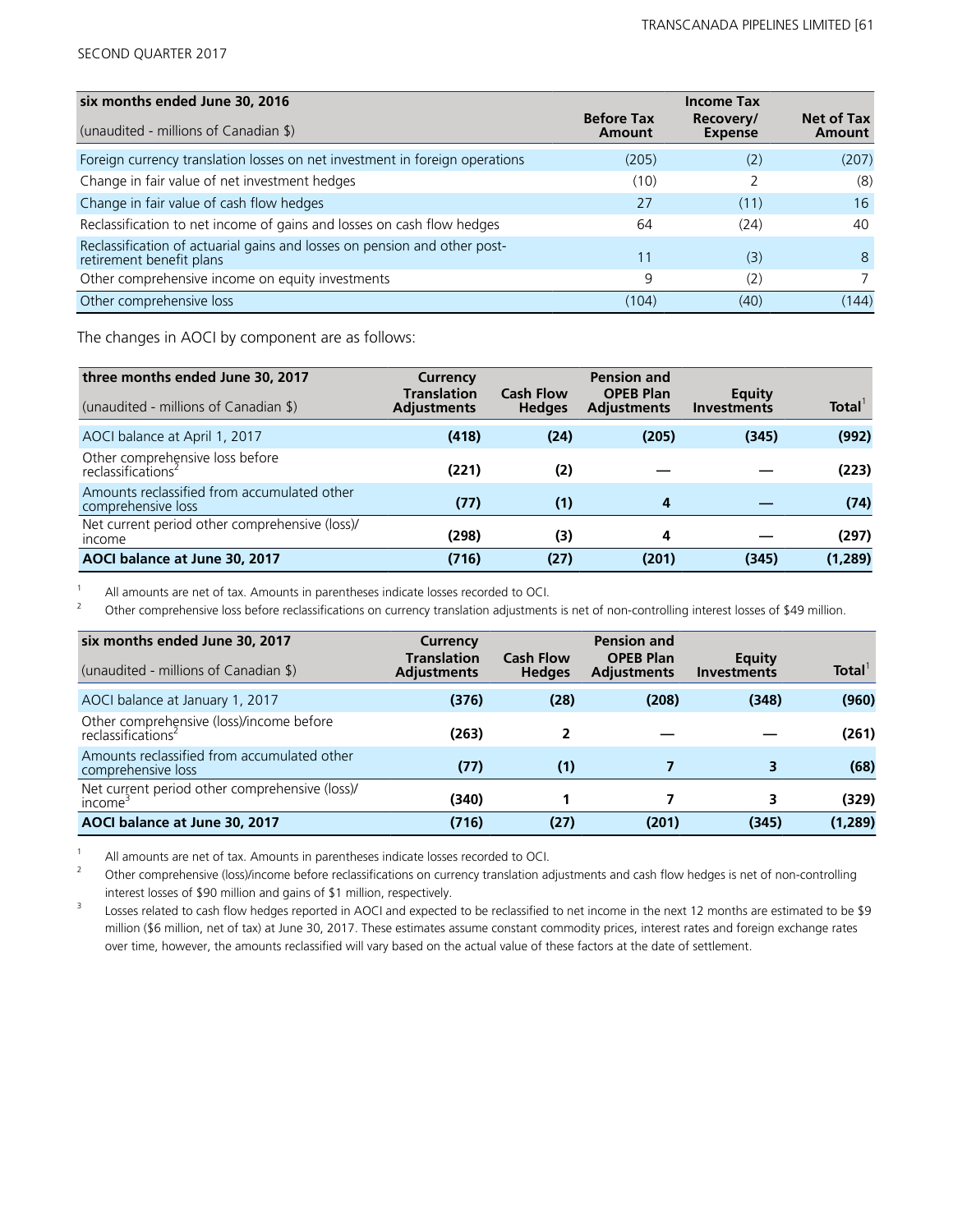Details about reclassifications out of AOCI into the consolidated statement of income are as follows:

|                                                                                       | <b>Amounts reclassified from</b><br>accumulated other comprehensive loss <sup>1</sup> |                               |      |                  |                                                                            |  |
|---------------------------------------------------------------------------------------|---------------------------------------------------------------------------------------|-------------------------------|------|------------------|----------------------------------------------------------------------------|--|
|                                                                                       |                                                                                       | three months ended<br>June 30 |      | six months ended | <b>Affected line item</b><br>in the condensed<br>consolidated statement of |  |
| (unaudited - millions of Canadian \$)                                                 | 2017                                                                                  | 2016                          | 2017 | 2016             | income                                                                     |  |
| Cash flow hedges                                                                      |                                                                                       |                               |      |                  |                                                                            |  |
| Commodities                                                                           | $\overline{7}$                                                                        | 21                            | 11   |                  | (61) Revenue (Energy)                                                      |  |
| Foreign exchange                                                                      |                                                                                       | 39                            |      | 5                | Interest income and other                                                  |  |
| Interest rate                                                                         | (5)                                                                                   | (4)                           | (9)  | (8)              | Interest expense                                                           |  |
|                                                                                       | 2                                                                                     | 56                            | 2    |                  | (64) Total before tax                                                      |  |
|                                                                                       | (1)                                                                                   | (16)                          | (1)  | 24               | Income tax expense                                                         |  |
|                                                                                       | 1                                                                                     | 40                            | 1    |                  | (40) Net of tax                                                            |  |
| Pension and other post-retirement benefit<br>plan adjustments                         |                                                                                       |                               |      |                  |                                                                            |  |
| Amortization of actuarial loss                                                        | (4)                                                                                   | (6)                           | (8)  | (11)             | Plant operating costs <sup>2</sup>                                         |  |
|                                                                                       | 1                                                                                     | 2                             | 3    | 3                | Income tax expense                                                         |  |
|                                                                                       | (3)                                                                                   | (4)                           | (5)  | (8)              | Net of tax                                                                 |  |
| Equity investments                                                                    |                                                                                       |                               |      |                  |                                                                            |  |
| Equity income                                                                         |                                                                                       | (5)                           | (4)  | (9)              | Income from equity<br>investments                                          |  |
|                                                                                       |                                                                                       | $\mathbf{1}$                  | 1    | 2                | Income tax expense                                                         |  |
|                                                                                       |                                                                                       | (4)                           | (3)  | (7)              | Net of tax                                                                 |  |
| Currency translation adjustments                                                      |                                                                                       |                               |      |                  |                                                                            |  |
| Realization of foreign currency translation<br>gain on disposal of foreign operations | 77                                                                                    |                               | 77   |                  | Gain/(loss) on sale of assets                                              |  |
|                                                                                       |                                                                                       |                               |      |                  | Income tax expense                                                         |  |
|                                                                                       | 77                                                                                    |                               | 77   |                  | Net of tax                                                                 |  |

<sup>1</sup> All amounts in parentheses indicate expenses to the condensed consolidated statement of income.<br><sup>2</sup> These accumulated other comprehensive loss components are included in the computation of net b

<sup>2</sup>These accumulated other comprehensive loss components are included in the computation of net benefit cost. Refer to Note 10 for additional detail.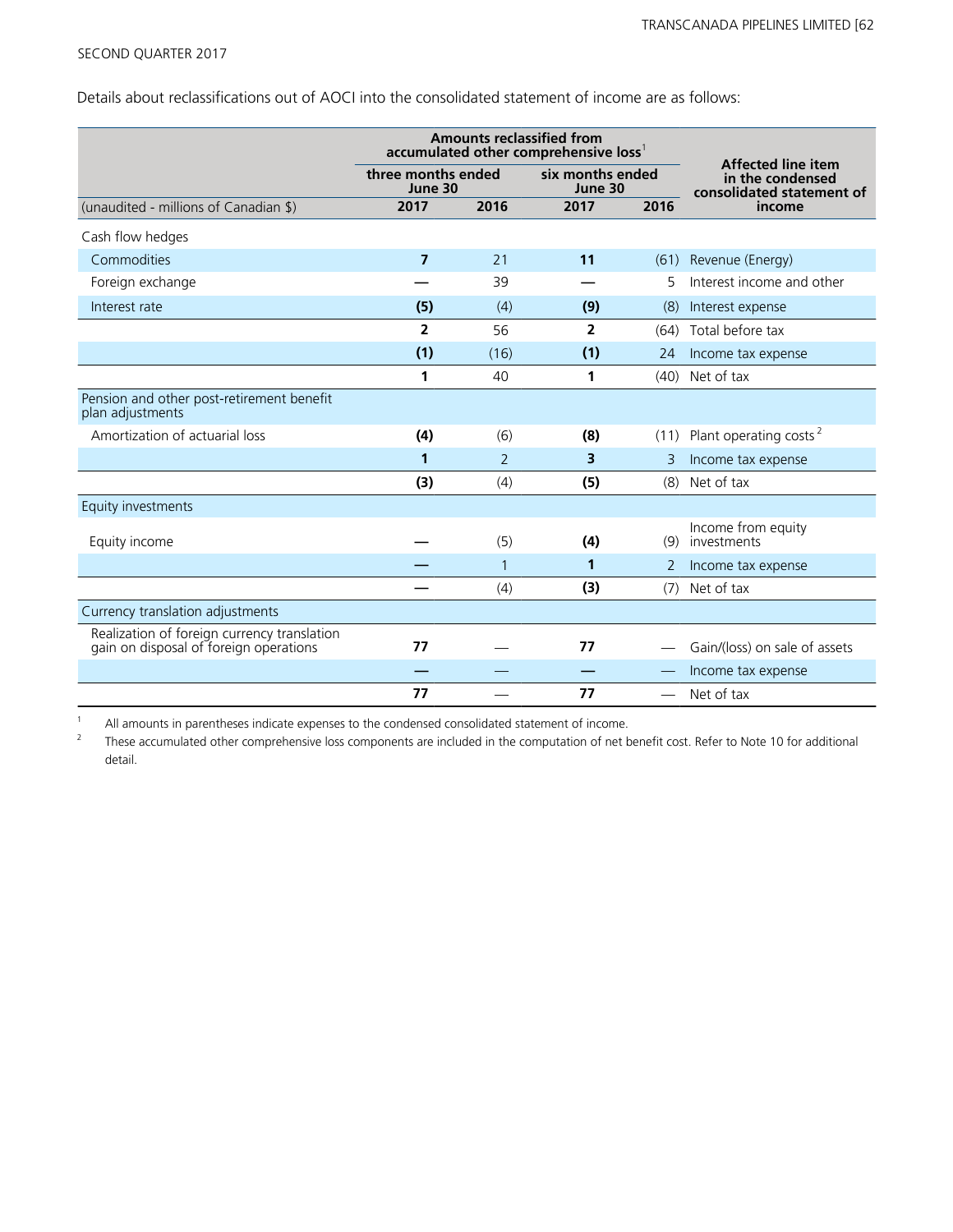### 10. Employee post-retirement benefits

The net benefit cost recognized for the Company's defined benefit pension plans (DB Plan) and other post-retirement benefit plans is as follows:

|                                                                          | three months ended June 30                                                    |      |                                 |      | six months ended June 30                   |      |                |      |
|--------------------------------------------------------------------------|-------------------------------------------------------------------------------|------|---------------------------------|------|--------------------------------------------|------|----------------|------|
|                                                                          | Other post-<br><b>Pension benefit</b><br>retirement<br>benefit plans<br>plans |      | <b>Pension benefit</b><br>plans |      | Other post-<br>retirement benefit<br>plans |      |                |      |
| (unaudited - millions of Canadian \$)                                    | 2017                                                                          | 2016 | 2017                            | 2016 | 2017                                       | 2016 | 2017           | 2016 |
| Service cost                                                             | 27                                                                            | 25   | 1                               |      | 56                                         | 51   | $\overline{2}$ |      |
| Interest cost                                                            | 28                                                                            | 29   | 3                               | 3    | 62                                         | 59   | 7              | 5    |
| Expected return on plan assets                                           | (39)                                                                          | (39) | (6)                             | (1)  | (89)                                       | (79) | (11)           | (1)  |
| Amortization of actuarial loss                                           | 4                                                                             | 6    |                                 |      | 8                                          | 10   |                |      |
| Amortization of regulatory asset                                         |                                                                               | 5    | 1                               |      |                                            | 9    |                |      |
| Amortization of transitional obligation<br>related to regulated business |                                                                               |      |                                 |      |                                            |      |                |      |
| Net benefit cost recognized                                              | 21                                                                            | 26   | (1)                             | 3    | 44                                         | 50   | (1)            |      |

Effective April 1, 2017, the Company closed its U.S. DB Plan to non-union new entrants. As of April 1, 2017, all nonunion hires will participate in the existing defined contribution plan (DC Plan). Non-union U.S. employees who currently participate in the DC Plan will have one final election opportunity to become a member of the DB Plan as of January 1, 2018.

### 11. Risk management and financial instruments

#### **RISK MANAGEMENT OVERVIEW**

TCPL has exposure to market risk and counterparty credit risk, and has strategies, policies and limits in place to manage the impact of these risks on earnings and cash flow.

#### **COUNTERPARTY CREDIT RISK**

TCPL's maximum counterparty credit exposure with respect to financial instruments at June 30, 2017, without taking into account security held, consisted of cash and cash equivalents, accounts receivable, available for sale assets recorded at fair value, the fair value of derivative assets, loans and advances receivable. The Company regularly reviews its accounts receivable and records an allowance for doubtful accounts as necessary using the specific identification method. At June 30, 2017, there were no significant amounts past due or impaired, no significant credit risk concentration and no significant credit losses during the period.

#### **LOAN RECEIVABLE FROM AFFILIATE**

TCPL holds a 60 per cent equity interest in a joint venture with IEnova to build, own and operate the Sur de Texas pipeline for which it accounts as an equity investment. On April 21, 2017, TCPL issued a peso-denominated unsecured revolving credit facility to the joint venture. This \$1 billion facility bears interest at a floating interest rate per annum. As at June 30, 2017, Intangible and other assets on the Company's condensed consolidated balance sheet included a \$341 million loan receivable from the Sur de Texas joint venture (December 31, 2016 - nil). This loan receivable represents TCPL's proportionate share of its affiliate's debt financing requirements and is included in Contributions to equity investments on the Company's condensed consolidated statement of cash flows. Interest income and other included \$3 million in the three and six months ended June 30, 2017 as a result of inter-affiliate lending to the Sur de Texas joint venture (2016 - nil and nil).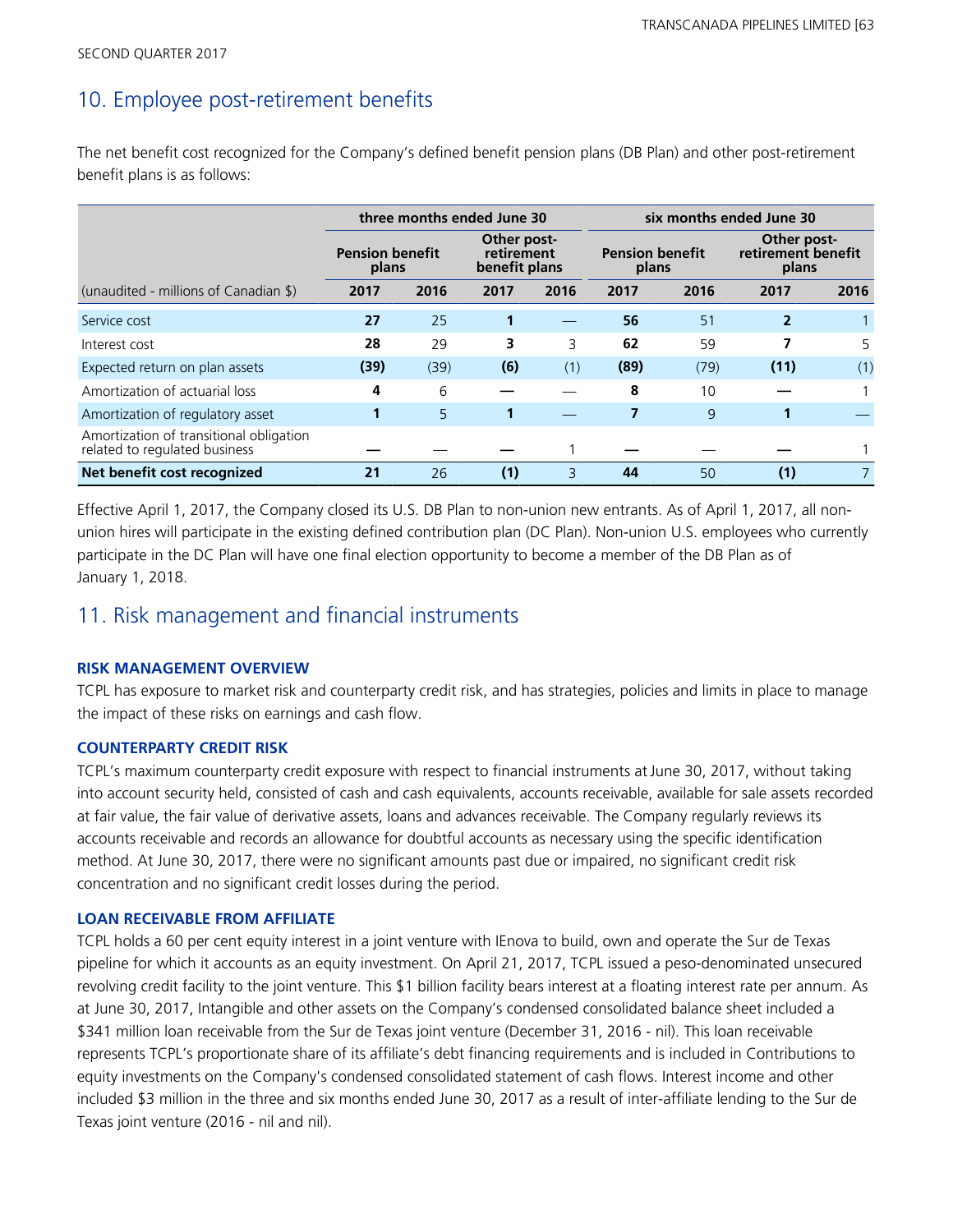#### **NET INVESTMENT IN FOREIGN OPERATIONS**

The Company hedges its net investment in foreign operations (on an after-tax basis) with U.S. dollar-denominated debt, cross-currency interest rate swaps and foreign exchange forward contracts and options.

#### **U.S. dollar-denominated debt designated as a net investment hedge**

The notional amounts and fair value of U.S. dollar-denominated debt designated as a net investment hedge were as follows:

| (unaudited - millions of Canadian \$, unless noted otherwise) | June 30, 2017      | December 31, 2016  |
|---------------------------------------------------------------|--------------------|--------------------|
| Notional amount                                               | 25,000 (US 19,300) | 26,600 (US 19,800) |
| Fair value                                                    | 28,500 (US 22,000) | 29,400 (US 21,900) |

#### **Derivatives designated as a net investment hedge**

The fair values and notional or principal amounts for the derivatives designated as a net investment hedge were as follows:

|                                                                             | June 30, 2017     |                                              | <b>December 31, 2016</b> |                                               |
|-----------------------------------------------------------------------------|-------------------|----------------------------------------------|--------------------------|-----------------------------------------------|
| (unaudited - millions of Canadian \$, unless noted otherwise)               | <b>Fair value</b> | <b>Notional</b><br>0ľ<br>principal<br>amount | Fair value               | <b>Notional</b><br>.or<br>principal<br>amount |
| U.S. dollar cross-currency interest rate swaps (maturing 2017 to 2019) $^2$ | (240)             | <b>US 1,500</b>                              | (425)                    | US 2,350                                      |
| U.S. dollar foreign exchange forward contracts                              |                   |                                              | (7)                      | <b>US 150</b>                                 |
|                                                                             | (240)             | <b>US 1,500</b>                              | (432)                    | US 2,500                                      |

 $1$  Fair values equal carrying values.

<sup>2</sup> In the three and six months ended June 30, 2017, net realized gains of \$1 million and \$2 million, respectively, (2016 - gains of \$2 million and \$4 million, respectively) related to the interest component of cross-currency swap settlements are included in interest expense.

#### **FINANCIAL INSTRUMENTS**

#### **Non-derivative financial instruments**

#### **Fair value of non-derivative financial instruments**

The fair value of Long-term debt and Junior subordinated notes is estimated using an income approach based on quoted market prices for the same or similar debt instruments from external data service providers.

Available for sale assets are recorded at fair value which is calculated using quoted market prices where available. Certain non-derivative financial instruments included in cash and cash equivalents, accounts receivable, intangible and other assets, notes payable, accounts payable and other, due to affiliate, accrued interest and other long-term liabilities have carrying amounts that approximate their fair value due to the nature of the item or the short time to maturity and would also be classified in Level II of the fair value hierarchy.

Credit risk has been taken into consideration when calculating the fair value of non-derivative instruments.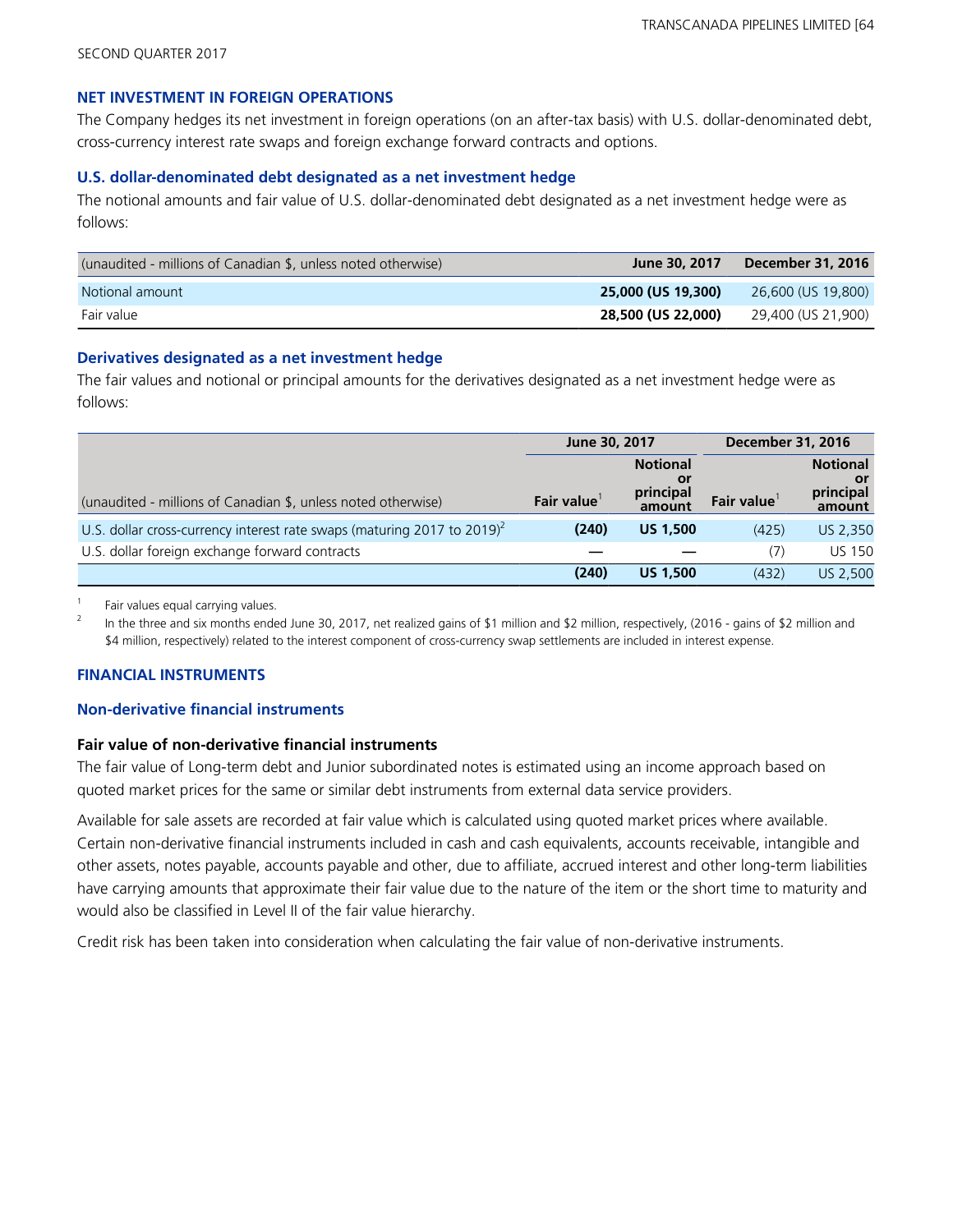#### **Balance sheet presentation of non-derivative financial instruments**

The following table details the fair value of the non-derivative financial instruments, excluding those where carrying amounts approximate fair value, and would be classified in Level II of the fair value hierarchy:

|                                                         | June 30, 2017      |               | <b>December 31, 2016</b> |               |  |
|---------------------------------------------------------|--------------------|---------------|--------------------------|---------------|--|
| (unaudited - millions of Canadian \$)                   | Carrying<br>amount | Fair<br>value | Carrying<br>amount       | Fair<br>value |  |
| Notes receivable <sup>1</sup>                           |                    |               | 165                      | 211           |  |
| Long-term debt including current portion <sup>2,3</sup> | (34,546)           | (39, 892)     | (40, 150)                | (45, 047)     |  |
| Junior subordinated notes                               | (7, 218)           | (7,505)       | (3,931)                  | (3,825)       |  |
|                                                         | (41, 764)          | (47, 397)     | (43, 916)                | (48, 661)     |  |

<sup>1</sup>Notes receivable was included in Assets held for sale at December 31, 2016 on the condensed consolidated balance sheet. The fair value was calculated based on the original contract terms.

<sup>2</sup> Long-term debt is recorded at amortized cost except for US\$850 million (December 31, 2016 - US\$850 million) that is attributed to hedged risk and recorded at fair value.

<sup>3</sup> Consolidated net income for the three and six months ended June 30, 2017 included unrealized losses of \$1 million and unrealized gains of \$1 million, respectively, (2016 - unrealized losses of \$1 million and \$13 million, respectively) for fair value adjustments attributable to the hedged interest rate risk associated with interest rate swap fair value hedging relationships on US\$850 million of long-term debt at June 30, 2017 (December 31, 2016 - US\$850 million). There were no other unrealized gains or losses from fair value adjustments to the non-derivative financial instruments.

#### **Available for sale assets summary**

The following tables summarize additional information about the Company's restricted investments that are classified as available for sale assets:

|                                                      |                                              | June 30, 2017                                       | <b>December 31, 2016</b>              |                                                     |  |
|------------------------------------------------------|----------------------------------------------|-----------------------------------------------------|---------------------------------------|-----------------------------------------------------|--|
| (unaudited - millions of Canadian \$)                | <b>LMCI</b> restricted<br><i>investments</i> | <b>Other restricted</b><br>investments <sup>2</sup> | <b>LMCI</b> restricted<br>investments | <b>Other restricted</b><br>investments <sup>2</sup> |  |
| Fair Values <sup>1</sup>                             |                                              |                                                     |                                       |                                                     |  |
| Fixed income securities (maturing within 1 year)     |                                              | 30                                                  |                                       | 19                                                  |  |
| Fixed income securities (maturing within 1-5 years)  |                                              | 107                                                 |                                       | 117                                                 |  |
| Fixed income securities (maturing within 5-10 years) | 15                                           |                                                     | 9                                     |                                                     |  |
| Fixed income securities (maturing after 10 years)    | 659                                          |                                                     | 513                                   |                                                     |  |
|                                                      | 674                                          | 137                                                 | 522                                   | 136                                                 |  |

<sup>1</sup>Available for sale assets are recorded at fair value and included in other current assets and restricted investments on the condensed consolidated balance sheet.

<sup>2</sup>Other restricted investments have been set aside to fund insurance claim losses to be paid by the Company's wholly-owned captive insurance subsidiary.

|                                       | June 30, 2017                         |                                                     | June 30, 2016                         |                                                     |  |
|---------------------------------------|---------------------------------------|-----------------------------------------------------|---------------------------------------|-----------------------------------------------------|--|
| (unaudited - millions of Canadian \$) | <b>LMCI</b> restricted<br>investments | <b>Other restricted</b><br>investments <sup>2</sup> | <b>LMCI</b> restricted<br>investments | <b>Other restricted</b><br>investments <sup>2</sup> |  |
| Net unrealized gains in the period    |                                       |                                                     |                                       |                                                     |  |
| three months ended                    | 13                                    |                                                     | 17                                    |                                                     |  |
| six months ended                      | 15                                    |                                                     | 22                                    |                                                     |  |
| Net realized losses in the period     |                                       |                                                     |                                       |                                                     |  |
| three months ended                    | (1)                                   |                                                     |                                       |                                                     |  |
| six months ended                      | (1)                                   |                                                     |                                       |                                                     |  |

Gains and losses arising from changes in the fair value of LMCI restricted investments impact the subsequent amounts to be collected through tolls to cover future pipeline abandonment costs. As a result, the Company records these gains and losses as regulatory assets or liabilities.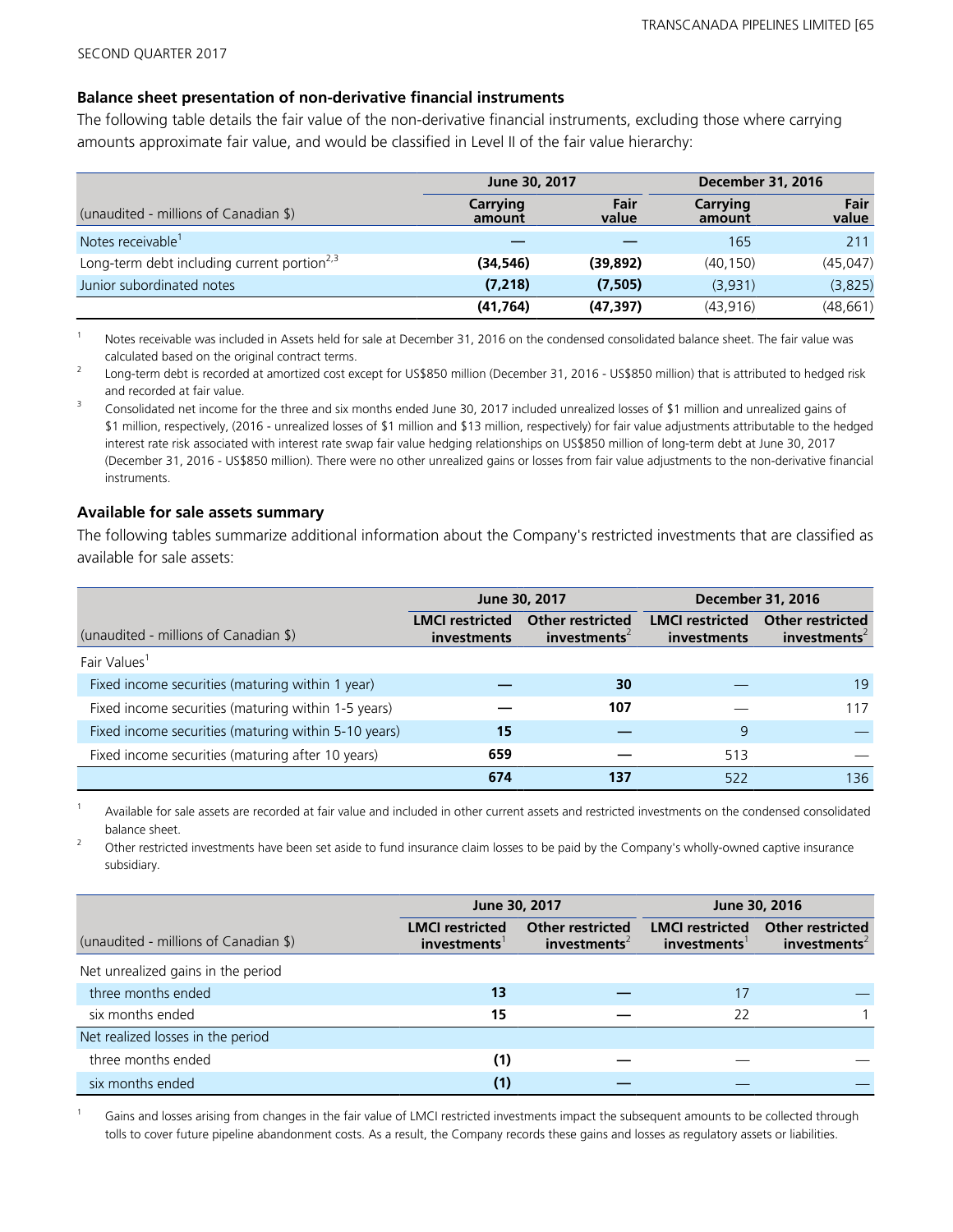<sup>2</sup> Unrealized gains and losses on other restricted investments are included in OCI.

#### **Derivative instruments**

#### **Fair value of derivative instruments**

The fair value of foreign exchange and interest rate derivatives has been calculated using the income approach which uses period end market rates and applies a discounted cash flow valuation model. The fair value of commodity derivatives has been calculated using quoted market prices where available. In the absence of quoted market prices, third-party broker quotes or other valuation techniques have been used. The fair value of options has been calculated using the Black-Scholes pricing model. Credit risk has been taken into consideration when calculating the fair value of derivative instruments.

In some cases, even though the derivatives are considered to be effective economic hedges, they do not meet the specific criteria for hedge accounting treatment or are not designated as a hedge and are accounted for at fair value with changes in fair value recorded in net income in the period of change. This may expose the Company to increased variability in reported earnings because the fair value of the derivative instruments can fluctuate significantly from period to period.

#### **Balance sheet presentation of derivative instruments**

The balance sheet classification of the fair value of the derivative instruments as at June 30, 2017 is as follows:

| at June 30, 2017<br>(unaudited - millions of Canadian \$) | <b>Cash Flow</b><br><b>Hedges</b> | <b>Fair Value</b><br><b>Hedges</b> | <b>Net</b><br>Investment<br><b>Hedges</b> | <b>Held for</b><br><b>Trading</b> | <b>Total Fair</b><br>Value of<br><b>Derivative</b><br><b>Instruments</b> |
|-----------------------------------------------------------|-----------------------------------|------------------------------------|-------------------------------------------|-----------------------------------|--------------------------------------------------------------------------|
| Other current assets                                      |                                   |                                    |                                           |                                   |                                                                          |
| Commodities <sup>2</sup>                                  | $\overline{4}$                    |                                    |                                           | 268                               | 272                                                                      |
| Foreign exchange                                          |                                   |                                    | 3                                         | 42                                | 45                                                                       |
| Interest rate                                             | $\overline{2}$                    |                                    |                                           | 1                                 | $\overline{\mathbf{3}}$                                                  |
|                                                           | 6                                 |                                    | 3                                         | 311                               | 320                                                                      |
| Intangible and other assets                               |                                   |                                    |                                           |                                   |                                                                          |
| Commodities <sup>2</sup>                                  | 1                                 |                                    |                                           | 121                               | 122                                                                      |
| Foreign exchange                                          |                                   |                                    | 4                                         |                                   | 4                                                                        |
|                                                           | $\mathbf{1}$                      |                                    | 4                                         | 121                               | 126                                                                      |
| <b>Total Derivative Assets</b>                            | $\overline{\mathbf{z}}$           |                                    | $\overline{7}$                            | 432                               | 446                                                                      |
| Accounts payable and other                                |                                   |                                    |                                           |                                   |                                                                          |
| Commodities <sup>2</sup>                                  | (1)                               |                                    |                                           | (354)                             | (355)                                                                    |
| Foreign exchange                                          |                                   |                                    | (162)                                     | (13)                              | (175)                                                                    |
| Interest rate                                             |                                   | (2)                                |                                           |                                   | (2)                                                                      |
|                                                           | (1)                               | (2)                                | (162)                                     | (367)                             | (532)                                                                    |
| Other long-term liabilities                               |                                   |                                    |                                           |                                   |                                                                          |
| Commodities <sup>2</sup>                                  |                                   |                                    |                                           | (162)                             | (162)                                                                    |
| Foreign exchange                                          |                                   |                                    | (85)                                      |                                   | (85)                                                                     |
| Interest rate                                             |                                   | (1)                                |                                           |                                   | (1)                                                                      |
|                                                           |                                   | (1)                                | (85)                                      | (162)                             | (248)                                                                    |
| <b>Total Derivative Liabilities</b>                       | (1)                               | (3)                                | (247)                                     | (529)                             | (780)                                                                    |
| <b>Total Derivatives</b>                                  | 6                                 | (3)                                | (240)                                     | (97)                              | (334)                                                                    |

<sup>1</sup> Fair value equals carrying value.

<sup>2</sup>Includes purchases and sales of power, natural gas and liquids.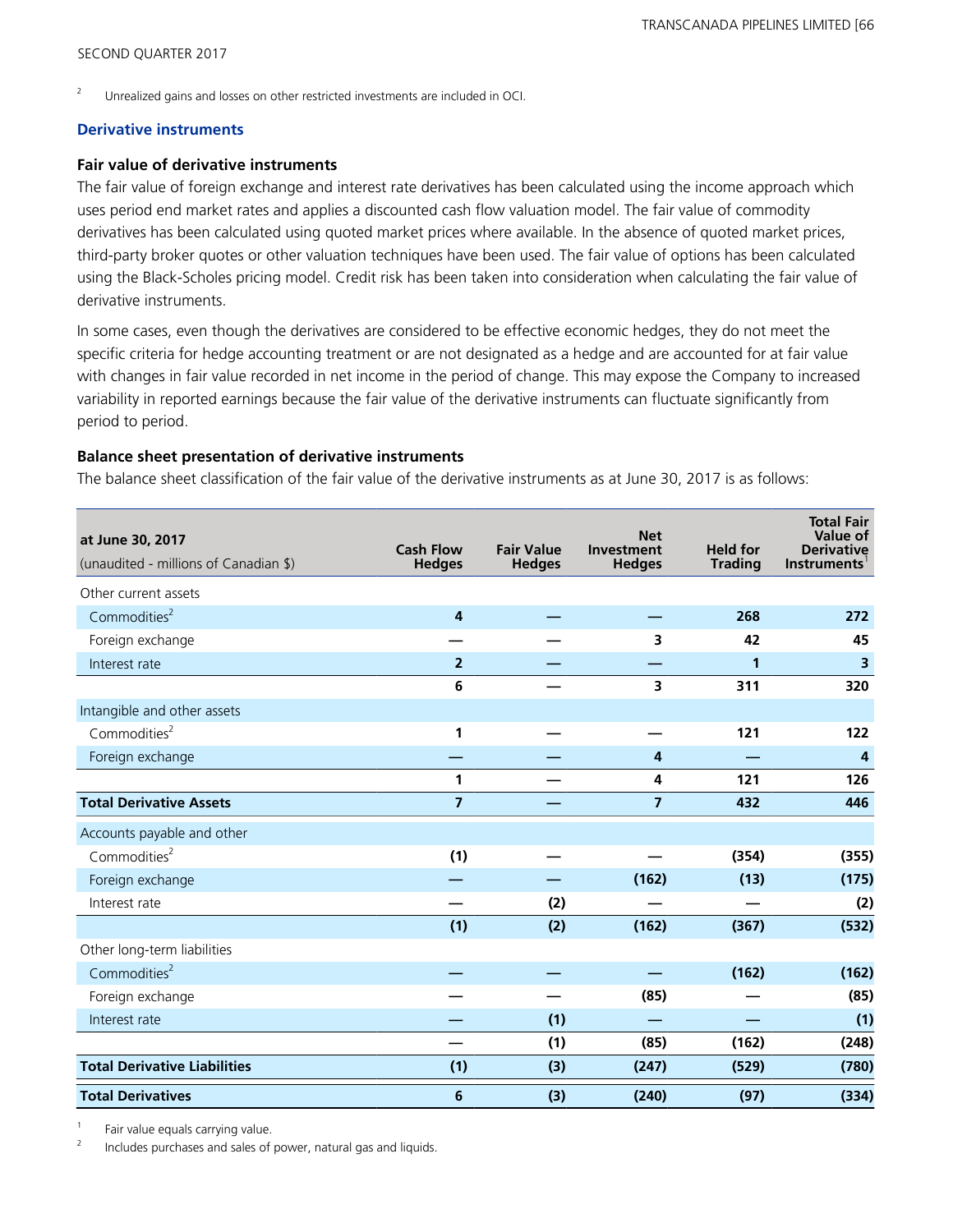The balance sheet classification of the fair value of the derivative instruments as at December 31, 2016 is as follows:

| at December 31, 2016<br>(unaudited - millions of Canadian \$) | <b>Cash Flow</b><br><b>Hedges</b> | <b>Fair Value</b><br><b>Hedges</b> | <b>Net</b><br>Investment<br><b>Hedges</b> | <b>Held for</b><br><b>Trading</b> | <b>Total Fair</b><br>Value of<br><b>Derivative</b><br><b>Instruments</b> |
|---------------------------------------------------------------|-----------------------------------|------------------------------------|-------------------------------------------|-----------------------------------|--------------------------------------------------------------------------|
| Other current assets                                          |                                   |                                    |                                           |                                   |                                                                          |
| Commodities <sup>2</sup>                                      | 6                                 |                                    |                                           | 351                               | 357                                                                      |
| Foreign exchange                                              |                                   |                                    | 6                                         | 10                                | 16                                                                       |
| Interest rate                                                 | $\mathbf{1}$                      | 1                                  |                                           | $\mathbf{1}$                      | 3                                                                        |
|                                                               | 7                                 | 1                                  | 6                                         | 362                               | 376                                                                      |
| Intangible and other assets                                   |                                   |                                    |                                           |                                   |                                                                          |
| Commodities <sup>2</sup>                                      | 4                                 |                                    |                                           | 118                               | 122                                                                      |
| Foreign exchange                                              |                                   |                                    | 10                                        |                                   | 10                                                                       |
| Interest rate                                                 | 1                                 |                                    |                                           |                                   | -1                                                                       |
|                                                               | 5                                 |                                    | 10                                        | 118                               | 133                                                                      |
| <b>Total Derivative Assets</b>                                | 12                                | 1                                  | 16                                        | 480                               | 509                                                                      |
| Accounts payable and other                                    |                                   |                                    |                                           |                                   |                                                                          |
| Commodities <sup>2</sup>                                      |                                   |                                    |                                           | (330)                             | (330)                                                                    |
| Foreign exchange                                              |                                   |                                    | (237)                                     | (38)                              | (275)                                                                    |
| Interest rate                                                 | (1)                               | (1)                                |                                           |                                   | (2)                                                                      |
|                                                               | (1)                               | (1)                                | (237)                                     | (368)                             | (607)                                                                    |
| Other long-term liabilities                                   |                                   |                                    |                                           |                                   |                                                                          |
| Commodities <sup>2</sup>                                      |                                   |                                    |                                           | (118)                             | (118)                                                                    |
| Foreign exchange                                              |                                   |                                    | (211)                                     |                                   | (211)                                                                    |
| Interest rate                                                 |                                   | (1)                                |                                           |                                   | (1)                                                                      |
|                                                               |                                   | (1)                                | (211)                                     | (118)                             | (330)                                                                    |
| <b>Total Derivative Liabilities</b>                           | (1)                               | (2)                                | (448)                                     | (486)                             | (937)                                                                    |
| <b>Total Derivatives</b>                                      | 11                                | (1)                                | (432)                                     | (6)                               | (428)                                                                    |

 $\frac{1}{2}$  Fair value equals carrying value.

<sup>2</sup>Includes purchases and sales of power, natural gas and liquids.

The majority of derivative instruments held for trading have been entered into for risk management purposes and all are subject to the Company's risk management strategies, policies and limits. These include derivatives that have not been designated as hedges or do not qualify for hedge accounting treatment but have been entered into as economic hedges to manage the Company's exposures to market risk.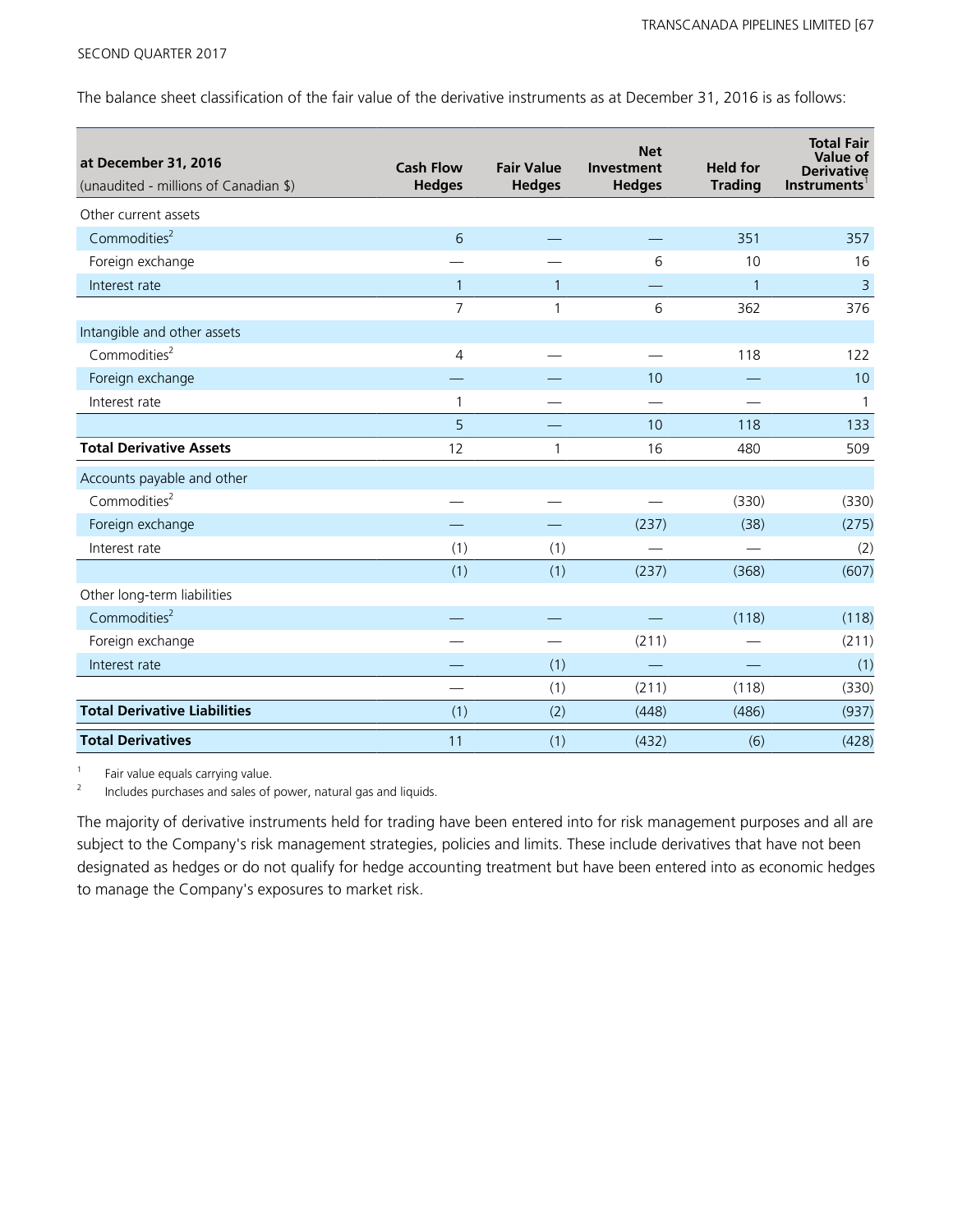#### **Notional and Maturity Summary**

The maturity and notional principal or quantity outstanding related to the Company's derivative instruments excluding hedges of the net investment in foreign operations is as follows:

| at June 30, 2017          |              | <b>Natural</b> |         | Foreign         |                 |
|---------------------------|--------------|----------------|---------|-----------------|-----------------|
| (unaudited)               | <b>Power</b> | Gas            | Liquids | <b>Exchange</b> | <b>Interest</b> |
| Purchases <sup>1</sup>    | 103,510      | 186            | 12      |                 |                 |
| Sales <sup>®</sup>        | 65,642       | 167            | 13      |                 |                 |
| Millions of U.S. dollars  |              |                |         | <b>US 2,722</b> | <b>US 1,550</b> |
| Millions of Mexican pesos |              |                |         | <b>MXN 300</b>  |                 |
| Maturity dates            | 2017-2021    | 2017-2020      | 2017    | 2017-2018       | 2017-2019       |

<sup>1</sup>Volumes for power, natural gas and liquids derivatives are in GWh, Bcf and MMBbls, respectively.

| at December 31, 2016     |              |                    |                                           | Foreign  |                 |
|--------------------------|--------------|--------------------|-------------------------------------------|----------|-----------------|
| (unaudited)              | <b>Power</b> | <b>Natural Gas</b> | <b>Liquids</b>                            | Exchange | <b>Interest</b> |
| Purchases <sup>1</sup>   | 86,887       | 182                | 6                                         |          |                 |
| Sales <sup>1</sup>       | 58,561       | 147                | 6                                         |          |                 |
| Millions of U.S. dollars |              |                    | $\qquad \qquad \overline{\qquad \qquad }$ | US 2,394 | US 1,550        |
| Maturity dates           | 2017-2021    | 2017-2020          | 2017                                      | 2017     | 2017-2019       |

<sup>1</sup>Volumes for power, natural gas and liquids derivatives are in GWh, Bcf and MMBbls, respectively.

#### **Unrealized and Realized (Losses)/Gains of Derivative Instruments**

The following summary does not include hedges of the net investment in foreign operations.

|                                                      | three months ended June 30 |      | six months ended June 30 |       |
|------------------------------------------------------|----------------------------|------|--------------------------|-------|
| (unaudited - millions of Canadian \$)                | 2017                       | 2016 | 2017                     | 2016  |
| Derivative instruments held for trading <sup>1</sup> |                            |      |                          |       |
| Amount of unrealized (losses)/gains in the period    |                            |      |                          |       |
| Commodities <sup>2</sup>                             | (91)                       | 187  | (147)                    | 120   |
| Foreign exchange                                     | 41                         | 20   | 56                       | 47    |
| Interest rate                                        |                            |      |                          |       |
| Amount of realized (losses)/gains in the period      |                            |      |                          |       |
| Commodities                                          | (37)                       | (47) | (85)                     | (142) |
| Foreign exchange                                     | (5)                        | 13   | (9)                      | 57    |
| Derivative instruments in hedging relationships      |                            |      |                          |       |
| Amount of realized gains/(losses) in the period      |                            |      |                          |       |
| Commodities                                          | 7                          | (67) | 13                       | (140) |
| Foreign exchange                                     |                            | (43) | 5                        | (106) |
| Interest rate                                        |                            |      | 1                        | 3     |

Realized and unrealized gains and losses on held for trading derivative instruments used to purchase and sell commodities are included net in Revenues. Realized and unrealized gains and losses on interest rate and foreign exchange derivative instruments held for trading are included net in Interest expense and Interest income and other, respectively.

<sup>2</sup> Following the March 17, 2016 announcement of the Company's intention to sell the U.S. Northeast power assets, a loss of \$49 million and a gain of \$7 million were recorded in net income in the three months ended March 31, 2016 relating to discontinued cash flow hedges where it was probable that the anticipated underlying transaction would not occur as a result of a future sale.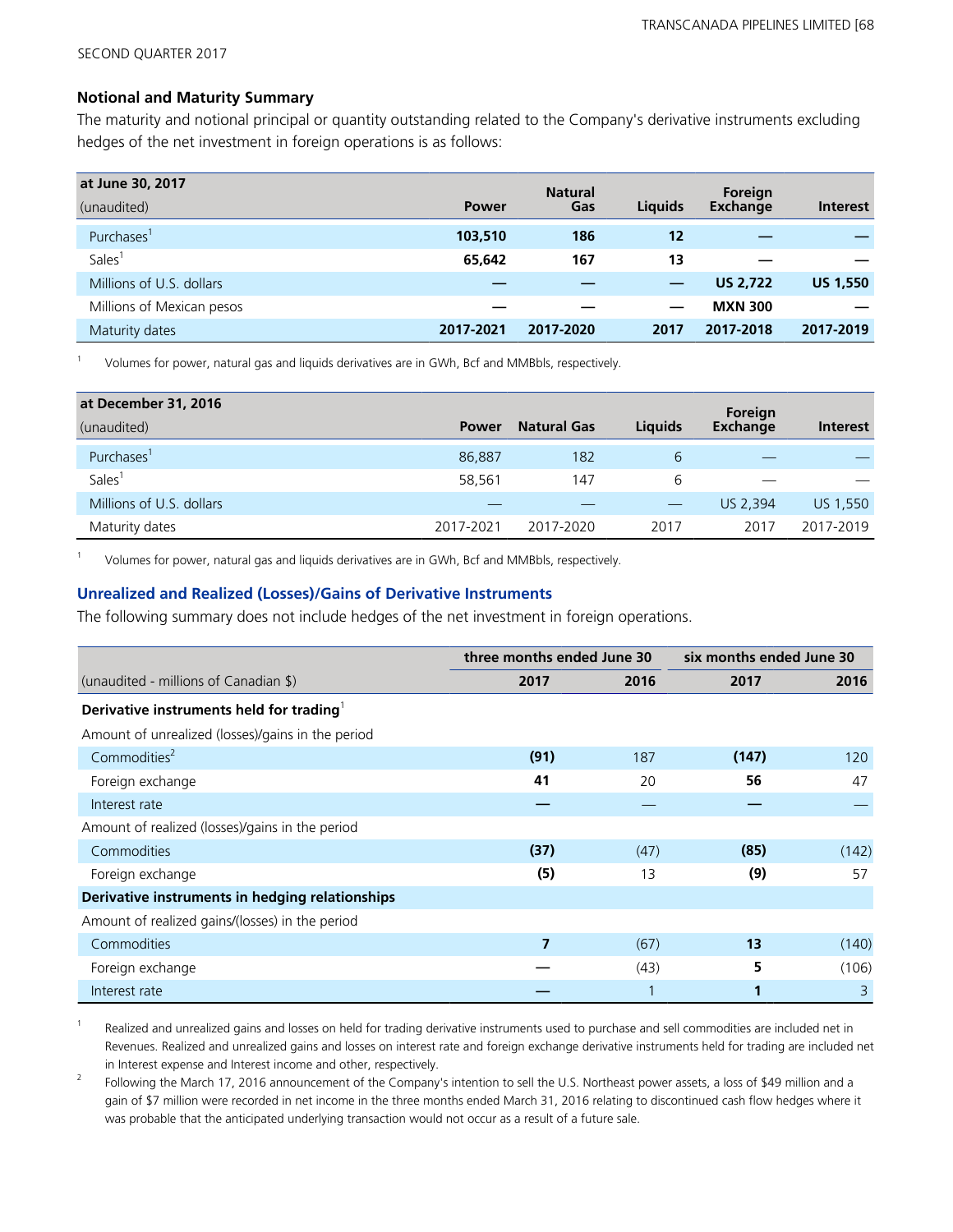#### **Derivatives in cash flow hedging relationships**

The components of OCI (Note 9) related to derivatives in cash flow hedging relationships including the portion attributable to non-controlling interests are as follows:

|                                                                                                                          | three months ended June 30 |      | six months ended June 30 |      |
|--------------------------------------------------------------------------------------------------------------------------|----------------------------|------|--------------------------|------|
| (unaudited - millions of Canadian \$, pre-tax)                                                                           | 2017                       | 2016 | 2017                     | 2016 |
| Change in fair value of derivative instruments recognized<br>in $\text{OCl}$ (effective portion) <sup>1</sup>            |                            |      |                          |      |
| Commodities                                                                                                              | (2)                        | 42   | 3                        | 26   |
| Foreign exchange                                                                                                         |                            | 40   |                          | 5    |
| Interest rate                                                                                                            |                            | (1)  |                          | (4)  |
|                                                                                                                          | (2)                        | 81   | 4                        | 27   |
| Reclassification of (losses)/gains on derivative instruments<br>from AOCI to net income (effective portion) <sup>1</sup> |                            |      |                          |      |
| Commodities <sup>2</sup>                                                                                                 | (7)                        | (21) | (11)                     | 61   |
| Foreign exchange <sup>3</sup>                                                                                            |                            | (39) |                          | (5)  |
| Interest rate <sup>4</sup>                                                                                               | 5                          | 4    | 9                        | 8    |
|                                                                                                                          | (2)                        | (56) | (2)                      | 64   |
| Gains/(losses) on derivative instruments recognized in net<br>income (ineffective portion)                               |                            |      |                          |      |
| Commodities <sup>2</sup>                                                                                                 |                            | 43   |                          | (15) |
|                                                                                                                          |                            | 43   |                          | (15) |

1 No amounts have been excluded from the assessment of hedge effectiveness. Amounts in parentheses indicate losses recorded to OCI.

Reported within revenues on the condensed consolidated statement of income.

 $3$  Reported within interest income and other on the condensed consolidated statement of income.

Reported within interest expense on the condensed consolidated statement of income.

#### **Offsetting of derivative instruments**

The Company enters into derivative contracts with the right to offset in the normal course of business as well as in the event of default. TCPL has no master netting agreements, however, similar contracts are entered into containing rights to offset. The Company has elected to present the fair value of derivative instruments with the right to offset on a gross basis in the balance sheet. The following table shows the impact on the presentation of the fair value of derivative instrument assets and liabilities had the Company elected to present these contracts on a net basis:

| at June 30, 2017<br>(unaudited - millions of Canadian \$) | <b>Gross derivative instruments</b><br>presented on the balance sheet | <b>Amounts available</b><br>for offset | <b>Net amounts</b> |
|-----------------------------------------------------------|-----------------------------------------------------------------------|----------------------------------------|--------------------|
| Derivative - Asset                                        |                                                                       |                                        |                    |
| Commodities                                               | 394                                                                   | (313)                                  | 81                 |
| Foreign exchange                                          | 49                                                                    | (43)                                   | 6                  |
| Interest rate                                             | 3                                                                     | (1)                                    | 2                  |
| Total                                                     | 446                                                                   | (357)                                  | 89                 |
| Derivative - Liability                                    |                                                                       |                                        |                    |
| Commodities                                               | (517)                                                                 | 313                                    | (204)              |
| Foreign exchange                                          | (260)                                                                 | 43                                     | (217)              |
| Interest rate                                             | (3)                                                                   |                                        | (2)                |
| Total                                                     | (780)                                                                 | 357                                    | (423)              |

Amounts available for offset do not include cash collateral pledged or received.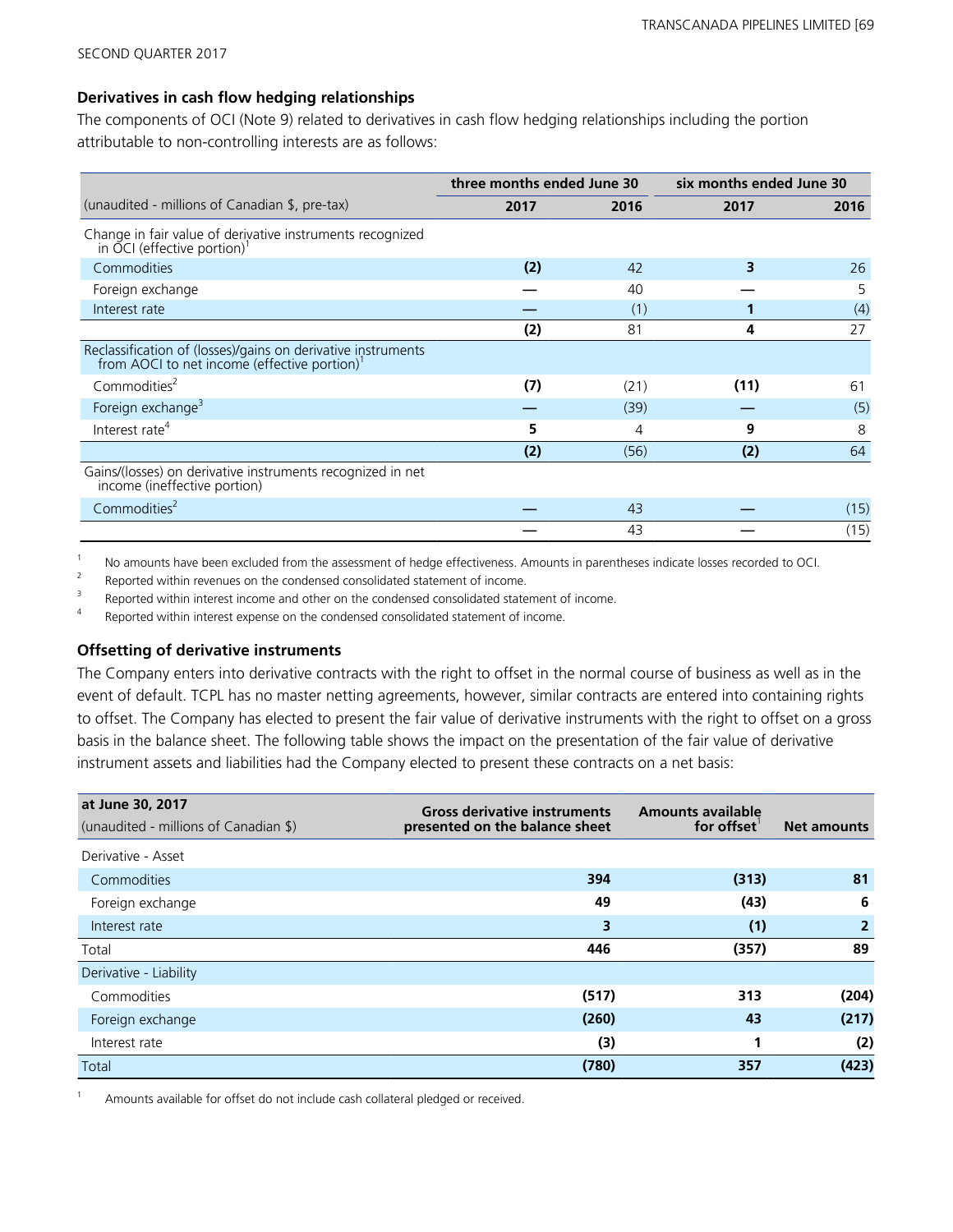The following table shows the impact on the presentation of the fair value of derivative instrument assets and liabilities had the Company elected to present these contracts on a net basis as at December 31, 2016:

| at December 31, 2016                  | <b>Gross derivative instruments</b> | <b>Amounts available</b> |                    |
|---------------------------------------|-------------------------------------|--------------------------|--------------------|
| (unaudited - millions of Canadian \$) | presented on the balance sheet      | for offset               | <b>Net amounts</b> |
| Derivative - Asset                    |                                     |                          |                    |
| Commodities                           | 479                                 | (362)                    | 117                |
| Foreign exchange                      | 26                                  | (26)                     |                    |
| Interest rate                         | $\overline{4}$                      | (1)                      | 3                  |
| Total                                 | 509                                 | (389)                    | 120                |
| Derivative - Liability                |                                     |                          |                    |
| Commodities                           | (448)                               | 362                      | (86)               |
| Foreign exchange                      | (486)                               | 26                       | (460)              |
| Interest rate                         | (3)                                 |                          | (2)                |
| Total                                 | (937)                               | 389                      | (548)              |

Amounts available for offset do not include cash collateral pledged or received.

With respect to the derivative instruments presented above as at June 30, 2017, the Company provided cash collateral of \$381 million (December 31, 2016 - \$305 million) and letters of credit of \$7 million (December 31, 2016 - \$27 million) to its counterparties. The Company held nil (December 31, 2016 - nil) in cash collateral and \$3 million (December 31, 2016 - \$3 million) in letters of credit from counterparties on asset exposures at June 30, 2017.

#### **Credit risk related contingent features of derivative instruments**

Derivative contracts entered into to manage market risk often contain financial assurance provisions that allow parties to the contracts to manage credit risk. These provisions may require collateral to be provided if a credit-risk-related contingent event occurs, such as a downgrade in the Company's credit rating to non-investment grade.

Based on contracts in place and market prices at June 30, 2017, the aggregate fair value of all derivative instruments with credit-risk-related contingent features that were in a net liability position was \$11 million (December 31, 2016 - \$19 million), for which the Company had provided collateral in the normal course of business of nil (December 31, 2016 - nil). If the credit-risk-related contingent features in these agreements were triggered on June 30, 2017, the Company would have been required to provide additional collateral of \$11 million (December 31, 2016 - \$19 million) to its counterparties. Collateral may also need to be provided should the fair value of derivative instruments exceed predefined contractual exposure limit thresholds.

The Company has sufficient liquidity in the form of cash and undrawn committed revolving credit facilities to meet these contingent obligations should they arise.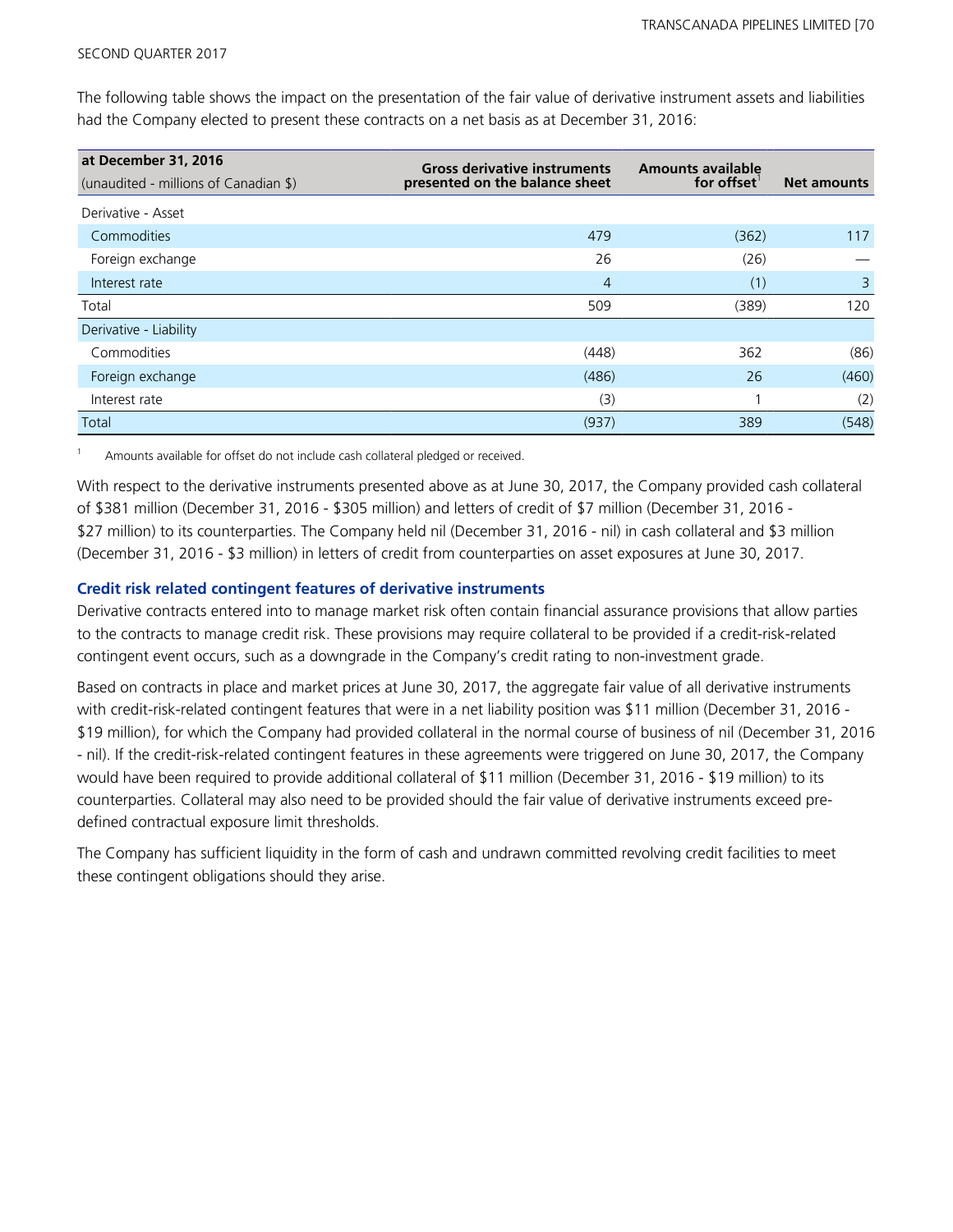#### **FAIR VALUE HIERARCHY**

The Company's financial assets and liabilities recorded at fair value have been categorized into three categories based on a fair value hierarchy.

| <b>Levels</b> | How fair value has been determined                                                                                                                                                                                                                                                                                                                                                                                                                                                                                                                                                 |
|---------------|------------------------------------------------------------------------------------------------------------------------------------------------------------------------------------------------------------------------------------------------------------------------------------------------------------------------------------------------------------------------------------------------------------------------------------------------------------------------------------------------------------------------------------------------------------------------------------|
| Level I       | Quoted prices in active markets for identical assets and liabilities that the Company has the ability to access at<br>the measurement date.                                                                                                                                                                                                                                                                                                                                                                                                                                        |
| Level II      | Valuation based on the extrapolation of inputs, other than quoted prices included within Level I, for which all<br>significant inputs are observable directly or indirectly.                                                                                                                                                                                                                                                                                                                                                                                                       |
|               | Inputs include published exchange rates, interest rates, interest rate swap curves, yield curves and broker quotes<br>from external data service providers.                                                                                                                                                                                                                                                                                                                                                                                                                        |
|               | This category includes interest rate and foreign exchange derivative assets and liabilities where fair value is<br>determined using the income approach and commodity derivatives where fair value is determined using the<br>market approach.                                                                                                                                                                                                                                                                                                                                     |
|               | Transfers between Level I and Level II would occur when there is a change in market circumstances.                                                                                                                                                                                                                                                                                                                                                                                                                                                                                 |
| Level III     | Valuation of assets and liabilities are measured using a market approach based on extrapolation of inputs that<br>are unobservable or where observable data does not support a significant portion of the derivative's fair value.<br>This category mainly includes long-dated commodity transactions in certain markets where liguidity is low and<br>the Company uses the most observable inputs available or, if not available, long-term broker quotes to estimate<br>the fair value for these transactions. Valuation of options is based on the Black-Scholes pricing model. |
|               | Assets and liabilities measured at fair value can fluctuate between Level II and Level III depending on the<br>proportion of the value of the contract that extends beyond the time frame for which significant inputs are<br>considered to be observable. As contracts near maturity and observable market data become available, they are<br>transferred out of Level III and into Level II.                                                                                                                                                                                     |

The fair value of the Company's derivative assets and liabilities measured on a recurring basis, including both current and non-current portions for 2017, are categorized as follows:

| at June 30, 2017                      | Quoted prices in<br>active markets | <b>Significant other</b><br>observable inputs | Significant<br>unobservable<br>inputs |       |
|---------------------------------------|------------------------------------|-----------------------------------------------|---------------------------------------|-------|
| (unaudited - millions of Canadian \$) | $(Level I)^T$                      | (Level II) $^{\dagger}$                       | $(Level III)^T$                       | Total |
| Derivative instrument assets:         |                                    |                                               |                                       |       |
| Commodities                           | 42                                 | 325                                           | 27                                    | 394   |
| Foreign exchange                      |                                    | 49                                            |                                       | 49    |
| Interest rate                         |                                    | 3                                             |                                       | 3     |
| Derivative instrument liabilities:    |                                    |                                               |                                       |       |
| Commodities                           | (42)                               | (457)                                         | (18)                                  | (517) |
| Foreign exchange                      |                                    | (260)                                         |                                       | (260) |
| Interest rate                         |                                    | (3)                                           |                                       | (3)   |
|                                       |                                    | (343)                                         | 9                                     | (334) |

<sup>1</sup> There were no transfers from Level I to Level II or from Level II to Level III for the six months ended June 30, 2017.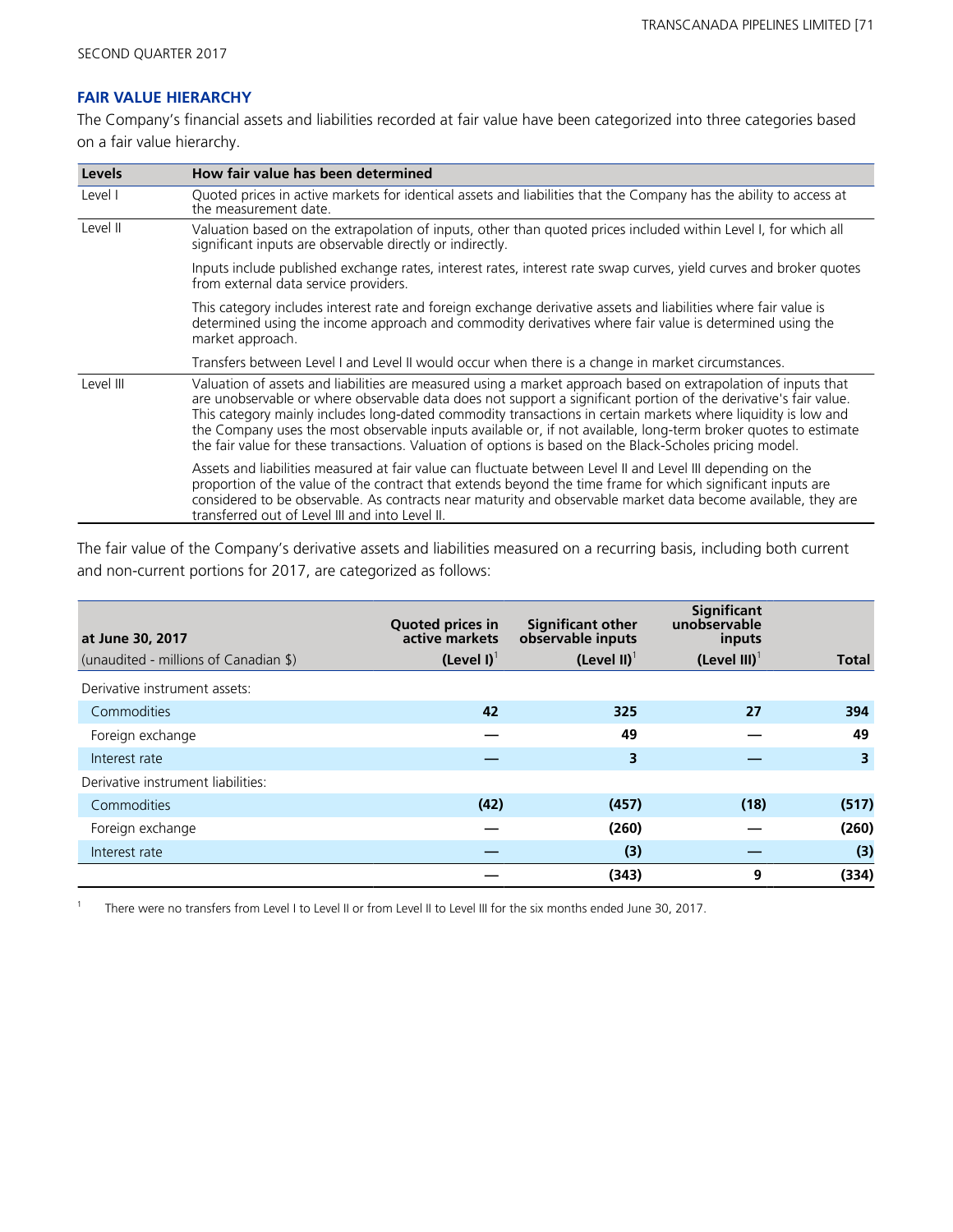The fair value of the Company's derivative assets and liabilities measured on a recurring basis, including both current and non-current portions for 2016, are categorized as follows:

| at December 31, 2016<br>(unaudited - millions of Canadian \$) | <b>Quoted prices in</b><br>active markets<br>$(Level I)^T$ | <b>Significant other</b><br>observable inputs<br>(Level II) <sup>1</sup> | <b>Significant</b><br>unobservable<br>inputs<br>$(Level III)^T$ | Total          |
|---------------------------------------------------------------|------------------------------------------------------------|--------------------------------------------------------------------------|-----------------------------------------------------------------|----------------|
| Derivative instrument assets:                                 |                                                            |                                                                          |                                                                 |                |
| Commodities                                                   | 134                                                        | 326                                                                      | 19                                                              | 479            |
| Foreign exchange                                              |                                                            | 26                                                                       |                                                                 | 26             |
| Interest rate                                                 |                                                            | 4                                                                        |                                                                 | $\overline{4}$ |
| Derivative instrument liabilities:                            |                                                            |                                                                          |                                                                 |                |
| Commodities                                                   | (102)                                                      | (343)                                                                    | (3)                                                             | (448)          |
| Foreign exchange                                              |                                                            | (486)                                                                    |                                                                 | (486)          |
| Interest rate                                                 |                                                            | (3)                                                                      |                                                                 | (3)            |
|                                                               | 32                                                         | (476)                                                                    | 16                                                              | (428)          |

<sup>1</sup>There were no transfers from Level I to Level II or from Level II to Level III for the year ended December 31, 2016.

The following table presents the net change in fair value of derivative assets and liabilities classified as Level III of the fair value hierarchy:

|                                             | three months ended June 30 |      | six months ended June 30 |      |
|---------------------------------------------|----------------------------|------|--------------------------|------|
| (unaudited - millions of Canadian \$)       | 2017                       | 2016 | 2017                     | 2016 |
| Balance at beginning of period              | 10                         |      | 16                       | 9    |
| Settlements                                 |                            | (4)  | 5                        | (3)  |
| <b>Sales</b>                                | (3)                        |      | (5)                      | (1)  |
| Total (losses)/gains included in net income | (2)                        |      | (2)                      | 10   |
| Transfers out of Level III                  | (1)                        |      | (5)                      | (3)  |
| Balance at end of period <sup>1</sup>       | 9                          |      |                          | 12   |

For the three and six months ended June 30, 2017, revenues include unrealized losses of \$1 million and gains of \$1 million, respectively, attributed to derivatives in the Level III category that were still held at June 30, 2017 (2016 - gains of \$6 million and \$8 million, respectively).

A 10 per cent increase or decrease in commodity prices, with all other variables held constant, would result in a \$1 million increase or \$3 million decrease, respectively, in the fair value of outstanding derivative instruments included in Level III as at June 30, 2017.

### 12. Acquisitions & Dispositions

#### **U.S. Natural Gas Pipelines**

#### **Iroquois Gas Transmission System and Gas Transmission Northwest LLC**

On June 1, 2017, TCPL completed the sale of its 49.34 per cent interest in Iroquois and its remaining 11.81 per cent interest in PNGTS to TC PipeLines LP, valued at US\$765 million. Proceeds were comprised of US\$597 million in cash and US\$168 million representing a proportionate share of Iroquois and PNGTS debt.

#### **Columbia Pipeline Group**

In second quarter 2017, the Company completed its procedures over measuring the volume of base gas acquired as part of the acquisition of Columbia. As a result, the Company prospectively decreased the fair value of base gas by \$116 million (US\$90 million). This impacted the purchase price equation by decreasing property, plant and equipment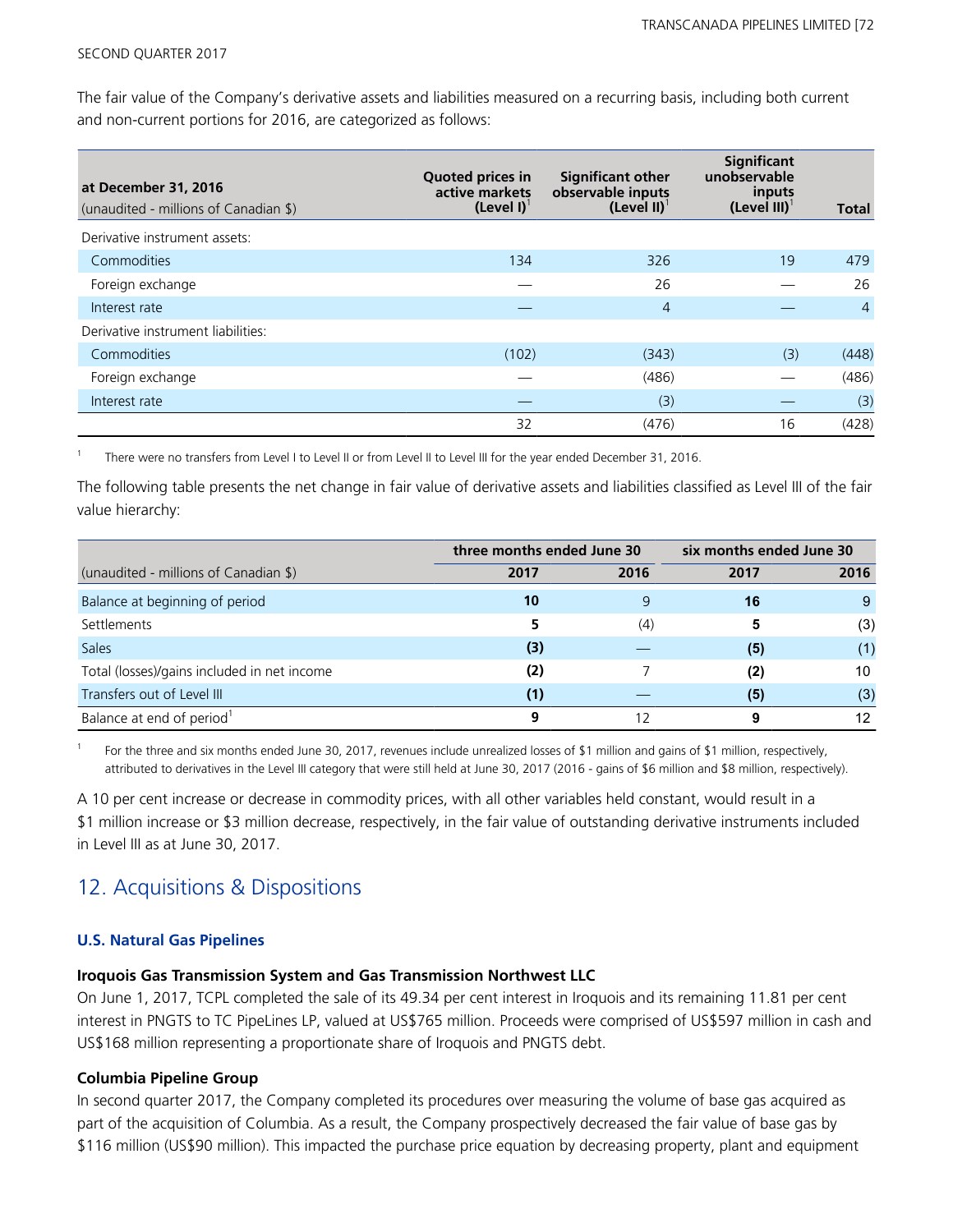by \$116 million (US\$90 million), decreasing deferred tax liabilities by \$45 million (US\$35 million) and increasing goodwill by \$71 million (US\$55 million). This adjustment did not impact the Company's net income.

### **Energy**

### **U.S. Northeast Power Assets**

On June 2, 2017, TCPL completed the sale of Ravenswood, Ironwood, Kibby Wind and Ocean State Power for proceeds of approximately US\$2.029 billion, subject to post-closing adjustments. The Company recorded an additional loss on sale of \$219 million (\$176 million after tax) which included \$2 million in foreign currency translation gains. The additional loss was primarily related to an adjustment to the purchase price and repair costs for an unplanned outage at Ravenswood prior to close. In 2016, the Company recorded a loss of approximately \$829 million (\$863 million after tax) which included the impact of an estimated \$70 million of foreign currency translation gains. The actual foreign currency translation gains of \$72 million were reclassified from AOCI to Net income on closing of the transaction.

On April 19, 2017, the Company completed the sale of TC Hydro for gross proceeds of US\$1.07 billion, subject to postclosing adjustments. As a result, the Company recorded a gain on sale of approximately \$717 million (\$441 million after tax) including the impact of an estimated \$5 million of foreign currency translation gains which were reclassified from AOCI to net income.

Gains and losses from these sales are included in Gain/(loss) on sale of assets in the condensed consolidated statement of income. The proceeds received from the sale of the U.S. Northeast Power Assets were used to fully repay the outstanding balances on the Company's acquisition bridge facilities that partially funded the acquisition of Columbia.

## 13. Commitments, contingencies and guarantees

### **COMMITMENTS**

TCPL's operating lease commitments at December 31, 2016 included future payments related to our U.S. Northeast power assets. As a result of the completion of the thermal sale on June 2, 2017, the remaining future obligations included at December 31, 2016 have decreased by: \$2 million in 2017, \$52 million in 2018, \$34 million in 2019 and \$102 million in 2022 and beyond.

### **CONTINGENCIES**

TCPL and its subsidiaries are subject to various legal proceedings, arbitrations and actions arising in the normal course of business. While the final outcome of such legal proceedings and actions cannot be predicted with certainty, it is the opinion of management that the resolution of such proceedings and actions will not have a material impact on the Company's consolidated financial position or results of operations.

In March 2017, the U.S. Department of State issued a U.S. Presidential Permit authorizing construction of the U.S./ Canada border crossing facilities of the Keystone XL pipeline. TCPL discontinued the claim under Chapter 11 of the North American Free Trade Agreement and has also withdrawn the U.S. Constitutional challenge.

### **GUARANTEES**

TCPL and its partner on the Sur de Texas pipeline, IEnova, have jointly guaranteed the obligations for construction services during the construction of the pipeline.

TCPL and its joint venture partner on Bruce Power, BPC Generation Infrastructure Trust, have each severally guaranteed certain contingent financial obligations of Bruce Power related to a lease agreement and contractor and supplier services.

The Company and its partners in certain other jointly owned entities have either (i) jointly and severally, (ii) jointly or (iii) severally guaranteed the financial performance of these entities. Such agreements include guarantees and letters of credit which are primarily related to delivery of natural gas, construction services and the payment of liabilities. For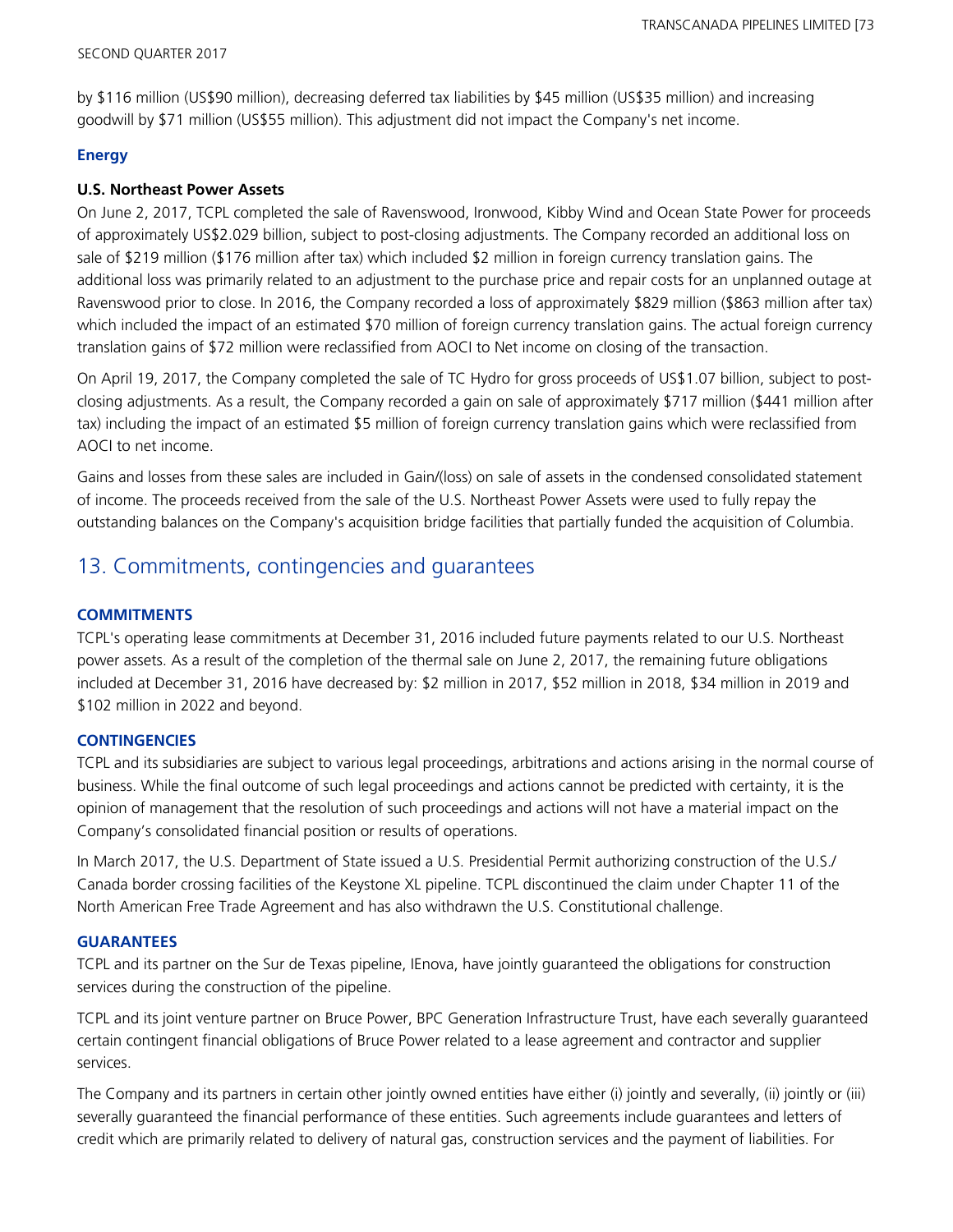certain of these entities, any payments made by TCPL under these guarantees in excess of its ownership interest are to be reimbursed by its partners.

The carrying value of these guarantees has been included in other long-term liabilities. Information regarding the Company's guarantees is as follows:

|                                       |                 | at June 30, 2017             |                   | at December 31, 2016         |                   |
|---------------------------------------|-----------------|------------------------------|-------------------|------------------------------|-------------------|
| (unaudited - millions of Canadian \$) | <b>Term</b>     | <b>Potential</b><br>exposure | Carrying<br>value | <b>Potential</b><br>exposure | Carrying<br>value |
| Sur de Texas                          | ranging to 2020 | 571                          | 6                 | 805                          | 53                |
| <b>Bruce Power</b>                    | ranging to 2018 | 88                           |                   | 88                           |                   |
| Other jointly owned entities          | ranging to 2059 | 107                          | 14                | 87                           | 28                |
|                                       |                 | 766                          | 21                | 980                          | 82                |

<sup>1</sup>TCPL's share of the potential estimated current or contingent exposure.

# 14. Related Party Transactions

Related party transactions are conducted in the normal course of business and are measured at the exchange amount, which is the amount of consideration established and agreed to by the related parties.

Interest income and other included nil, in the three and six months ended June 30, 2017, related to inter-affiliate lending to TransCanada (June 30, 2016 - \$6 million and \$11 million).

The following amounts are included in Due to affiliate:

|                              |                      | 2017                      |                                          | 2016                          |                                          |
|------------------------------|----------------------|---------------------------|------------------------------------------|-------------------------------|------------------------------------------|
| (millions of Canadian \$)    | <b>Maturity Date</b> | Outstanding<br>at June 30 | <b>Effective</b><br><b>Interest Rate</b> | Outstanding<br>at December 31 | <b>Effective</b><br><b>Interest Rate</b> |
| Credit Facility <sup>1</sup> | Demand               | 2,358                     | 2.7%                                     | 2.358                         | 2.7%                                     |

1 TransCanada has an unsecured \$3.0 billion credit facility with TCPL. Interest on this facility is charged at prime rate per annum.

Interest expense included \$16 million and \$32 million of interest charges, in the three and six months ended June 30, 2017, as a result of inter-affiliate borrowing (June 30, 2016 - \$3 million and \$6 million).

At June 30, 2017, accounts payable and other included \$3 million due to TransCanada (December 31, 2016 - \$19 million).

The Company made interest payments of \$16 million and \$32 million to TransCanada in the three and six months ended June 30, 2017 (June 30, 2016 - \$3 million and \$6 million).

### 15. Variable interest entities

The Company consolidates a number of entities that are considered to be VIEs. A VIE is a legal entity that does not have sufficient equity at risk to finance its activities without additional subordinated financial support or is structured such that equity investors lack the ability to make significant decisions relating to the entity's operations through voting rights or do not substantively participate in the gains and losses of the entity.

In the normal course of business, the Company consolidates VIEs in which it has a variable interest and for which it is considered to be the primary beneficiary. VIEs in which the Company has a variable interest but is not the primary beneficiary are considered non-consolidated VIEs and are accounted for as equity investments.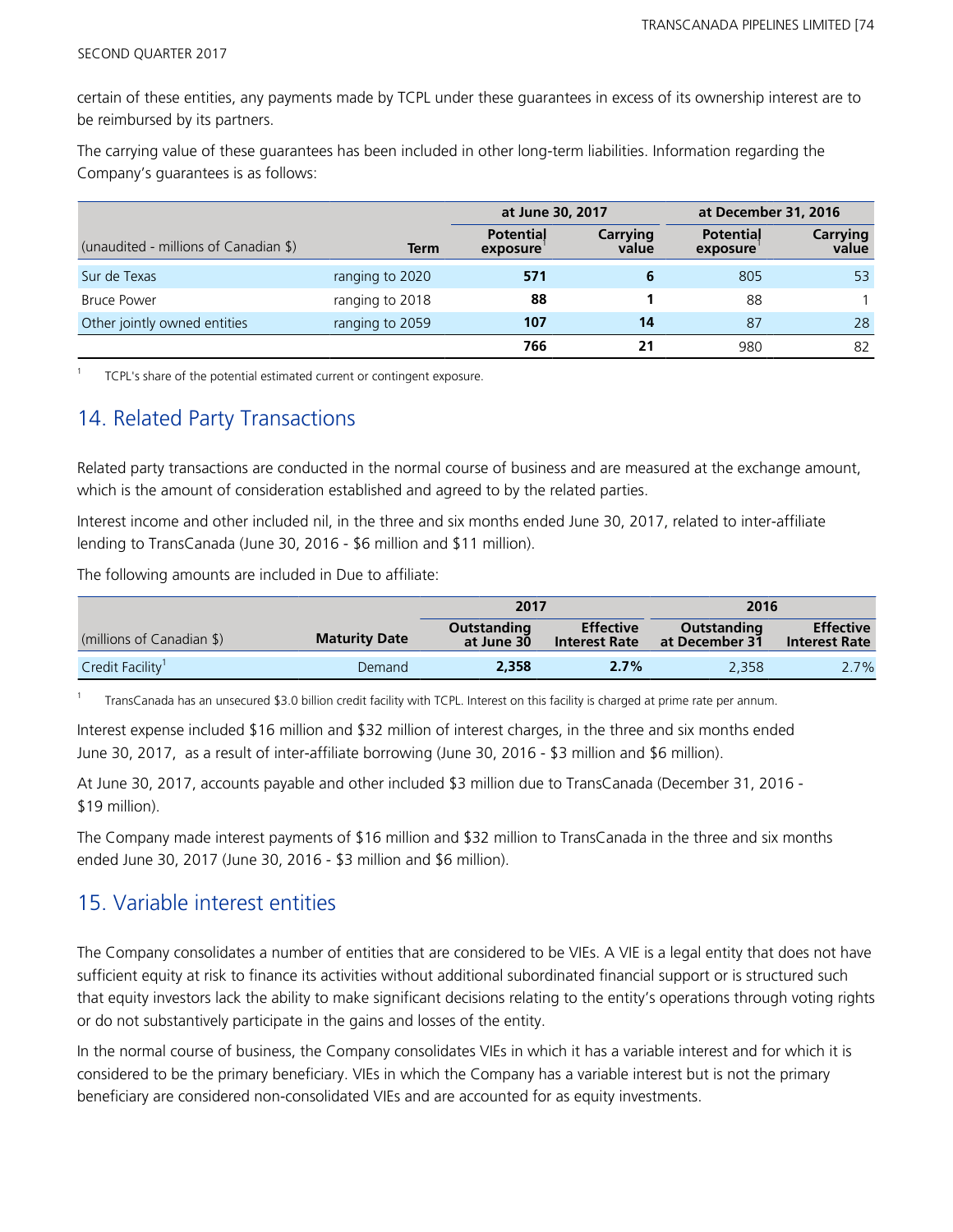### **Consolidated VIEs**

The Company's consolidated VIEs consist of legal entities where the Company has the power, through voting or similar rights, to direct the activities of the VIE that most significantly impact economic performance including purchasing or selling significant assets; maintenance and operations of assets; incurring additional indebtedness; or determining the strategic operating direction of the entity. In addition, the Company has the obligation to absorb losses or the right to receive benefits from the consolidated VIE that could potentially be significant to the VIE.

A significant portion of the Company's assets are held through VIEs in which the Company holds a 100 per cent voting interest, the VIE meets the definition of a business and the VIE's assets can be used for general corporate purposes. The assets and liabilities of the consolidated VIEs whose assets cannot be used for purposes other than the settlement of the VIE's obligations are as follows:

|                                        | <b>June 30,</b> | December 31,   |
|----------------------------------------|-----------------|----------------|
| (unaudited - millions of Canadian \$)  | 2017            | 2016           |
| <b>ASSETS</b>                          |                 |                |
| <b>Current Assets</b>                  |                 |                |
| Cash and cash equivalents              | 66              | 77             |
| Accounts receivable                    | 59              | 71             |
| Inventories                            | 24              | 25             |
| Other                                  | 8               | 10             |
|                                        | 157             | 183            |
| <b>Plant, Property and Equipment</b>   | 3,704           | 3,685          |
| <b>Equity Investments</b>              | 861             | 606            |
| Goodwill                               | 508             | 525            |
| <b>Intangible and Other Assets</b>     |                 | $\mathbf{1}$   |
|                                        | 5,230           | 5,000          |
| <b>LIABILITIES</b>                     |                 |                |
| <b>Current Liabilities</b>             |                 |                |
| Accounts payable and other             | 67              | 80             |
| Accrued interest                       | 23              | 21             |
| Current portion of long-term debt      | 99              | 76             |
|                                        | 189             | 177            |
| <b>Regulatory Liabilities</b>          | 33              | 34             |
| <b>Other Long-Term Liabilities</b>     | 3               | $\overline{4}$ |
| <b>Deferred Income Tax Liabilities</b> | 13              | $\overline{7}$ |
| Long-Term Debt                         | 3,353           | 2,827          |
|                                        | 3,591           | 3,049          |

### **Non-Consolidated VIEs**

The Company's non-consolidated VIEs consist of legal entities where the Company does not have the power to direct the activities that most significantly impact the economic performance of these VIEs or where this power is shared with third parties. The Company contributes capital to these VIEs and receives ownership interests that provide it with residual claims on assets after liabilities are paid.